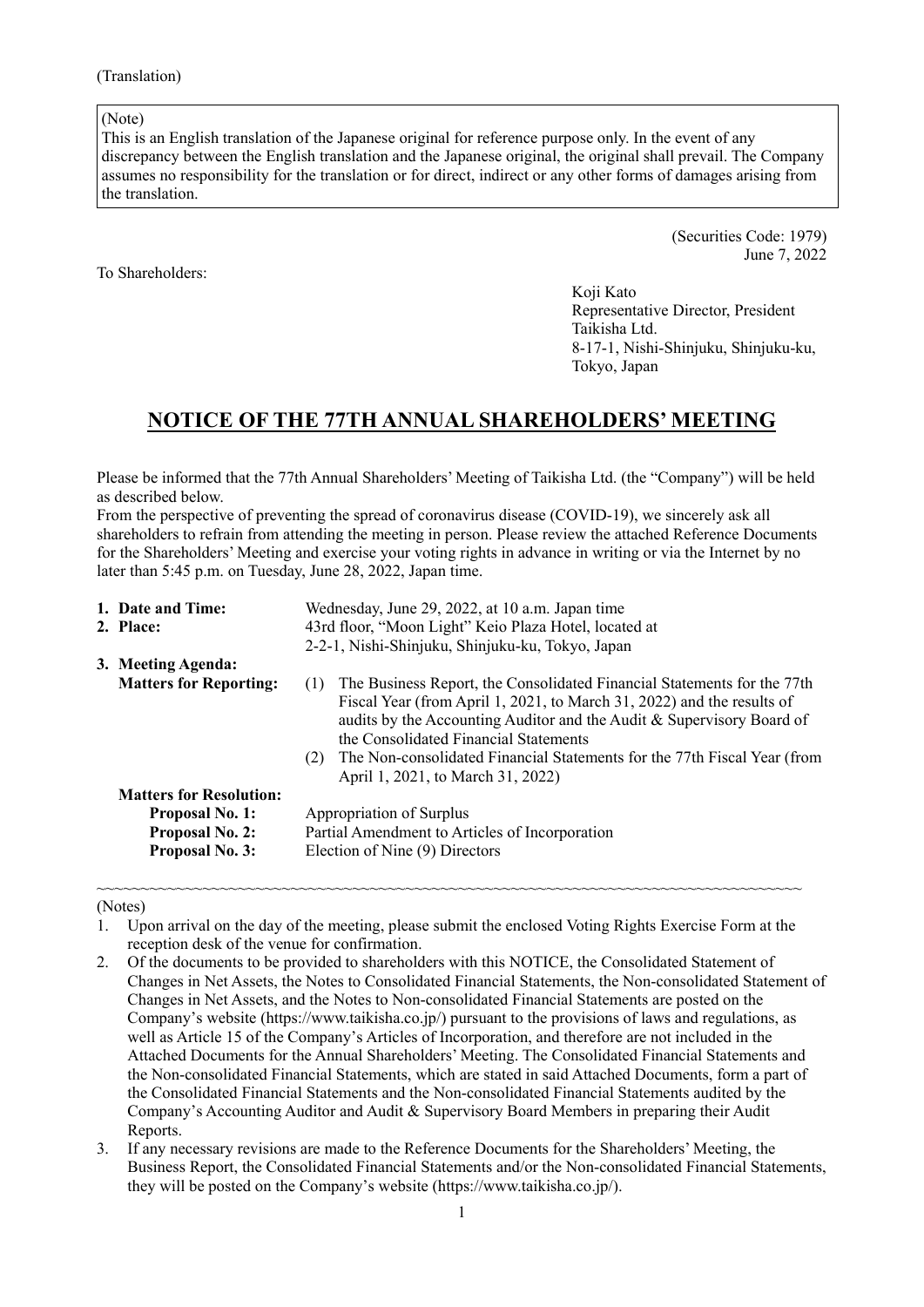# **Reference Documents for the Shareholders' Meeting**

Proposals and References

**Proposal No. 1:** Appropriation of Surplus

The Company proposes to distribute a year-end dividend with due consideration to the operating results to reflect our appreciation of shareholders' continued support.

The annual dividend, therefore, will be ¥100 per share, a year-on-year increase of ¥10 per share, including the interim dividend of ¥30 per share already paid.

Meanwhile, to prepare for future business development, the Company proposes to set aside a "Reserve for investment on information technology" of ¥200 million.

- 1. Matters concerning year-end dividends
	- (1) Type of property for dividends: Money
	- (2) Matters concerning allotment of property dividends to shareholders and the total amount thereof ¥70 per share of common shares Total amount: ¥2,394,290,500
	- (3) Effective date of distribution from surplus: June 30, 2022
- 2. Matters concerning appropriation of other surplus
	- (1) Item and amount of surplus to be decreased Retained earnings brought forward: ¥200,000,000
	- (2) Item and amount of surplus to be increased Reserve for investment on information technology: ¥200,000,000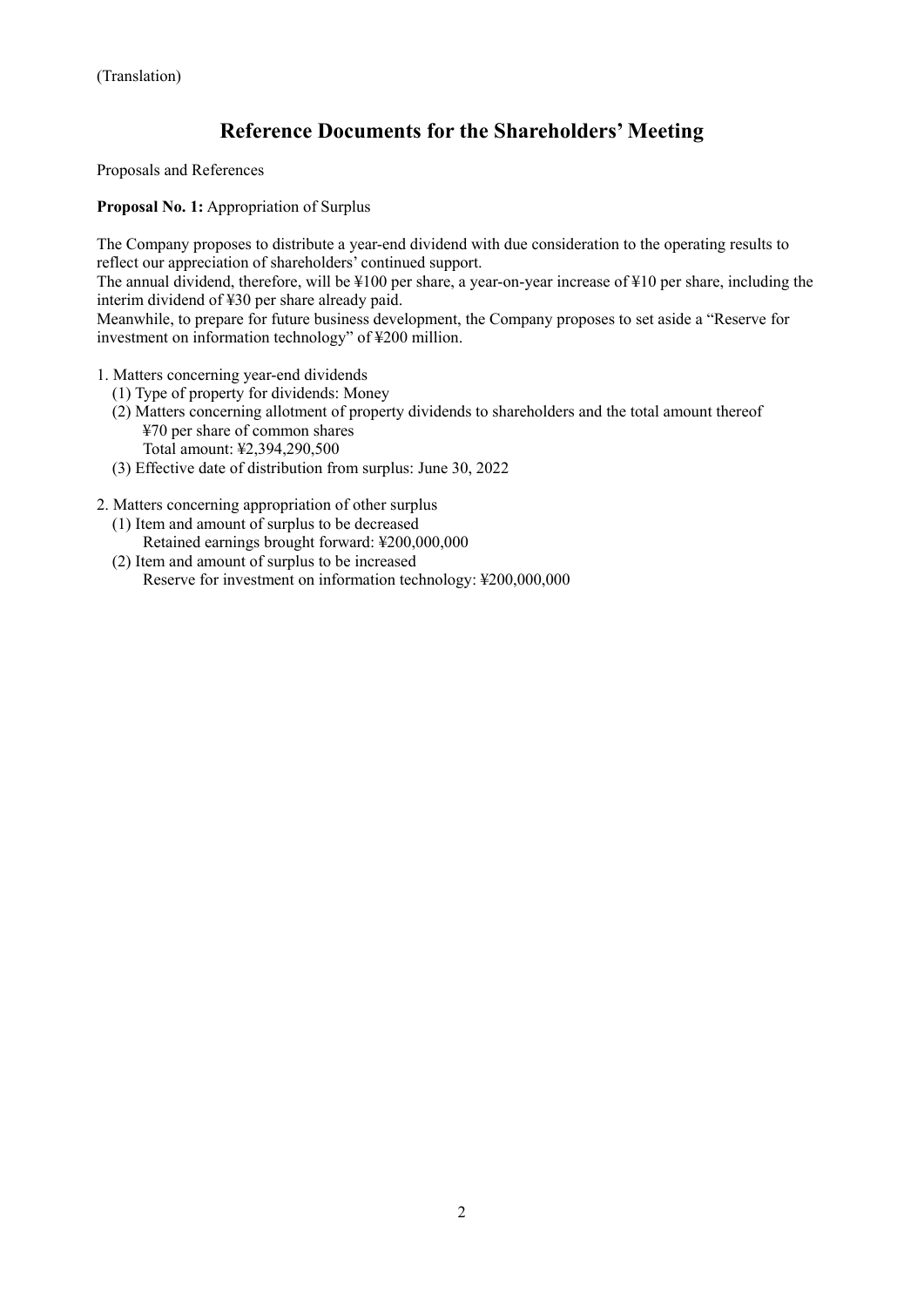## **Proposal No. 2:** Partial Amendment to Articles of Incorporation

#### 1. Reason for Amendment

As the amendment provisions stipulated in the proviso of Article 1 of the Supplementary Provisions of the Act Partially Amending the Companies Act (Act No. 70 of 2019) will come into force on September 1, 2022, the Company proposes partial amendment to its Articles of Incorporation in order to prepare for implementation of the system for providing shareholders' meeting materials in electronic format.

- (1) The proposed amendments to Article 15, Paragraph 1 shall stipulate that the Company takes the electronic provision measure for information included in the reference document for shareholders' meeting, etc.
- (2) The proposed amendments to Article 15, Paragraph 2 shall establish a provision to limit the scope of matters to be included in paper copy to be sent to shareholders who have requested it.
- (3) The provisions related to the Disclosure via Internet and Deemed Delivery of Reference Documents etc. for Shareholders' Meetings (Article 15 of the current Articles of Incorporation) will become unnecessary and will therefore be deleted.
- (4) In line with the above establishment and deletion of the provisions, supplementary provisions related to the effective date, etc. shall be established.

#### 2. Details of Amendments

The details of the amendments are as follows.

|                                                         | (Amendments underlined.)                               |
|---------------------------------------------------------|--------------------------------------------------------|
| Current Articles of Incorporation                       | <b>Proposed Amendments</b>                             |
| Article 15 (Disclosure via Internet and Deemed          | (Deleted)                                              |
| Delivery of Reference Documents etc. for                |                                                        |
| Shareholders' Meetings)                                 |                                                        |
| The Company may provide, in lieu of the giving of       |                                                        |
| the reference documents for shareholders' meeting,      |                                                        |
| business reports, financial statements and              |                                                        |
| consolidated financial statements by Internet           |                                                        |
| pursuant to the provisions of the Ordinance of the      |                                                        |
| Ministry of Justice. Such disclosure via Internet shall |                                                        |
| become giving to shareholders.                          |                                                        |
| (Newly established)                                     | Article 15 (Electronic Provision Measure, etc.)        |
|                                                         | 1. The Company shall, when calling a shareholders'     |
|                                                         | meeting, take the electronic provision measure for     |
|                                                         | information included in the reference documents        |
|                                                         | for shareholders' meeting, etc.                        |
|                                                         | 2. With respect to the matters to be delivered in the  |
|                                                         | electronic provision measure, the Company may          |
|                                                         | choose not to include all or part of the matters       |
|                                                         | stipulated in the Ordinance of the Ministry of         |
|                                                         | Justice in the paper copy to be sent to                |
|                                                         | shareholders who have requested it by the record       |
|                                                         | date for voting rights.                                |
| (Newly established)                                     | <b>Supplementary Provisions</b>                        |
|                                                         | Article 1                                              |
|                                                         | 1. The deletion of Article 15 (Disclosure via Internet |
|                                                         | and Deemed Delivery of Reference Documents             |
|                                                         | etc. for Shareholders' Meetings) of the current        |
|                                                         | Articles of Incorporation and the new                  |
|                                                         | establishment of the proposed Article 15               |
|                                                         | (Electronic Provision Measure, etc.) shall come        |
|                                                         | into effect on effective date of the amendment         |
|                                                         | provisions stipulated in the proviso of Article 1 of   |
|                                                         | the Supplementary Provisions of the Act Partially      |
|                                                         | Amending the Companies Act (Act No. 70 of              |
|                                                         | 2019) (hereinafter referred to as "Effective           |
|                                                         | Date").                                                |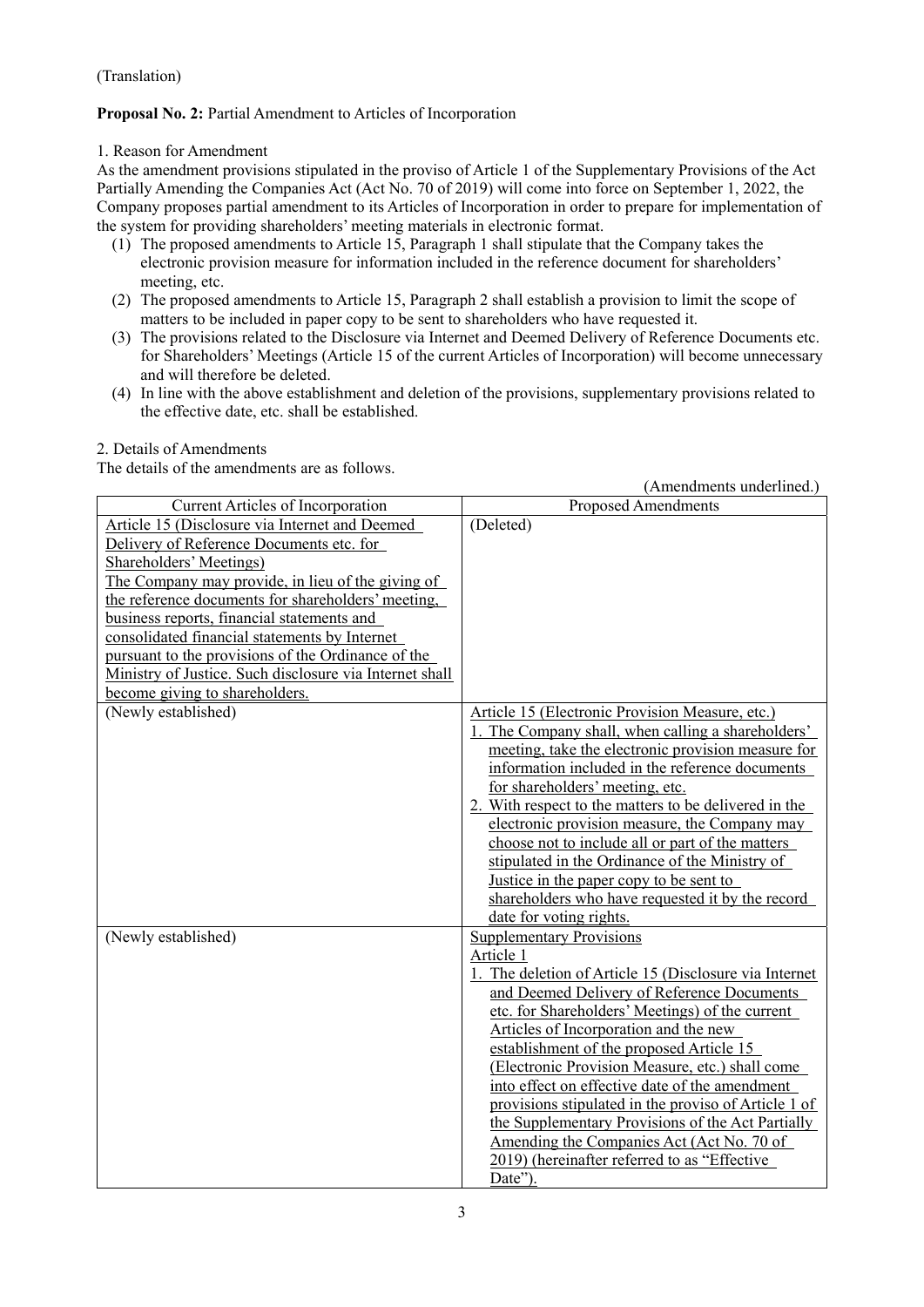| <b>Current Articles of Incorporation</b> | Proposed Amendments                                                                                                                                         |
|------------------------------------------|-------------------------------------------------------------------------------------------------------------------------------------------------------------|
|                                          | 2. Notwithstanding the provisions of the preceding<br>paragraph, Article 15 of the current Articles of                                                      |
|                                          | Incorporation shall remain in force with respect to<br>any shareholders' meeting to be held on a date<br>within six (6) months from the Effective Date.     |
|                                          | 3. These supplementary provisions shall be deleted<br>on the later of either the day on which six $(6)$<br>months elapse from the Effective Date or the day |
|                                          | on which three $(3)$ months elapse from the day of<br>the shareholders' meeting set forth in the<br>preceding paragraph.                                    |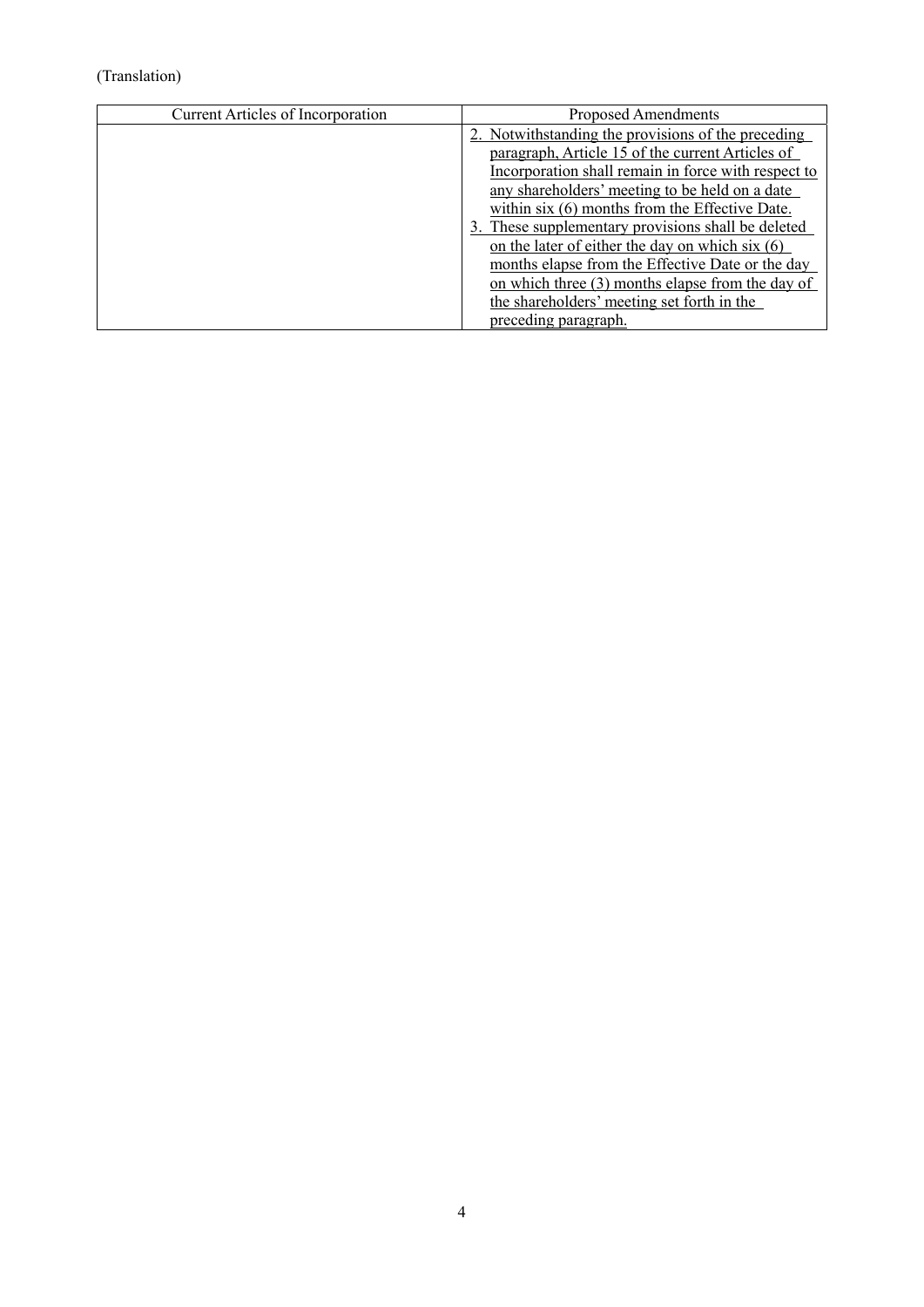## **Proposal No. 3:** Election of Nine (9) Directors

The terms of office of all nine (9) Directors will expire at the conclusion of this Annual Shareholders' Meeting. Accordingly, the election of nine (9) Directors is proposed.

The candidates are as follows, and the four (4) candidates for Outside Director satisfy the "Independence Criteria for Outside Director/Outside Audit & Supervisory Board Member" stipulated by the Company. Refer to page 17 for details of said criteria.

| No             |                                                                    | Name              | Positions and assignments<br>in the Company                                                                           | Attendance at the<br><b>Board of Directors</b><br>Meetings<br>(Attendance rate) |
|----------------|--------------------------------------------------------------------|-------------------|-----------------------------------------------------------------------------------------------------------------------|---------------------------------------------------------------------------------|
| 1              | [Reappointment]                                                    | Koji Kato         | Representative Director, President<br>Corporate Officer                                                               | $15/15(100\%)$                                                                  |
| $\overline{2}$ | [Reappointment]                                                    | Kazuhide Hayakawa | Director, Executive Corporate<br>Officer, Chief General Manager,<br>Paint Finishing System Division                   | $15/15(100\%)$                                                                  |
| 3              | [Reappointment]                                                    | Yasushi Nakajima  | Director, Executive Corporate<br>Officer, Chief Executive,<br>Administrative Management<br>Headquarters               | $15/15(100\%)$                                                                  |
| 4              | [Reappointment]                                                    | Masanori Nakagawa | Director, Executive Corporate<br>Officer, Chief Executive, Corporate<br>Planning Headquarters and in<br>charge of CSR | $15/15(100\%)$                                                                  |
| 5              | [Reappointment]                                                    | Masashi Osada     | Director, Executive Corporate<br>Officer, Chief General Manager,<br>Green Technology System Division                  | $12/12(100\%)$                                                                  |
| 6              | [Reappointment]<br>[Outside Director]<br>[Independent<br>Director] | Hirokazu Hikosaka | Director                                                                                                              | $15/15(100\%)$                                                                  |
| 7              | [Reappointment]<br>[Outside Director]<br>[Independent<br>Director] | Kiyotaka Fuke     | Director                                                                                                              | $15/15(100\%)$                                                                  |
| 8              | [Reappointment]<br>[Outside Director]<br>[Independent<br>Director] | Masasuke Kishi    | Director                                                                                                              | $12/12(100\%)$                                                                  |
| 9              | [Reappointment]<br>[Outside Director]<br>[Independent<br>Director] | Nobuko Mizumoto   | Director                                                                                                              | $12/12(100\%)$                                                                  |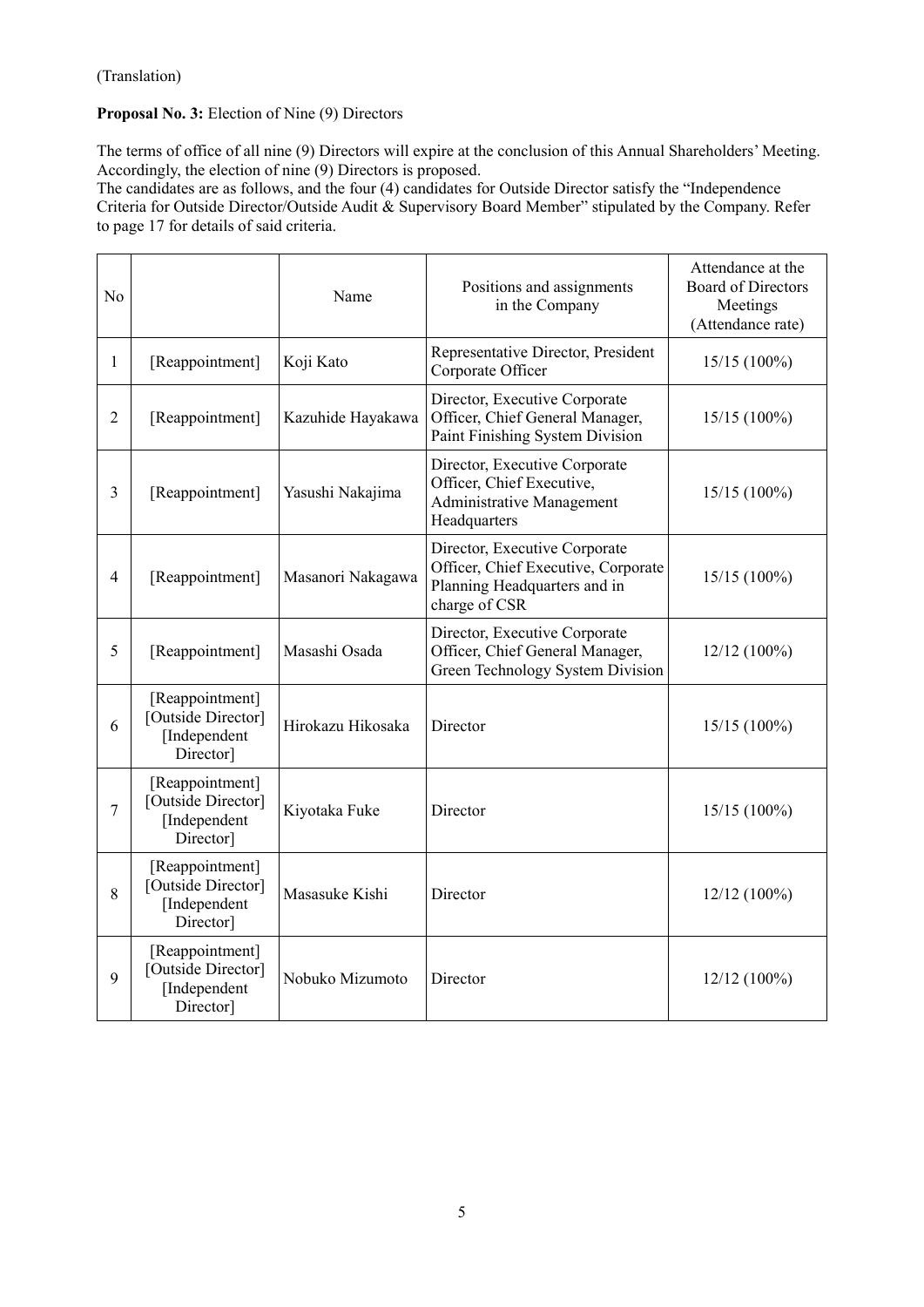| N <sub>o</sub> | Name<br>(Date of birth; Age)                                                                                                                                                                                                                                                                                                  | Career summary, positions and assignments in the Company<br>and important positions concurrently held at other companies                                                         |                                                                                                                                                                                                                                                                                                                                                                                                                                                                                                                                                                                                                                                                                                                                                                                                                                                                                                                                                                                                                                                                                                                                                                                                                                                                                                                                                                                                                                                                 |
|----------------|-------------------------------------------------------------------------------------------------------------------------------------------------------------------------------------------------------------------------------------------------------------------------------------------------------------------------------|----------------------------------------------------------------------------------------------------------------------------------------------------------------------------------|-----------------------------------------------------------------------------------------------------------------------------------------------------------------------------------------------------------------------------------------------------------------------------------------------------------------------------------------------------------------------------------------------------------------------------------------------------------------------------------------------------------------------------------------------------------------------------------------------------------------------------------------------------------------------------------------------------------------------------------------------------------------------------------------------------------------------------------------------------------------------------------------------------------------------------------------------------------------------------------------------------------------------------------------------------------------------------------------------------------------------------------------------------------------------------------------------------------------------------------------------------------------------------------------------------------------------------------------------------------------------------------------------------------------------------------------------------------------|
| 1              | Koji Kato<br>(June 12, 1955; 67)<br>[Reappointment]<br>Gender:<br>Male<br>Number of years as Director<br>of the Company:<br>13 years and 9 months (at the<br>conclusion of the Meeting)<br>Attendance at the Board of<br>Directors Meetings:<br>$15/15(100\%)$<br>Number of shares of the<br>Company actually held:<br>11,900 | April 1978<br>June 2005<br>April 2007<br>April 2009<br>April 2010<br>June 2010<br>April 2012<br>April 2013<br>April 2014<br>April 2016<br>April 2017<br>April 2018<br>April 2019 | Joined the Company<br>Director<br>Assistant to Chief General Manager, Green<br><b>Technology System Division</b><br>Corporate Officer; General Manager, Engineering<br>Planning Dept., Green Technology System Division<br>Managing Corporate Officer, Chief General<br>Manager, Green Technology System Division, and<br>General Manager, Engineering Planning Dept.,<br>Green Technology System Division<br>Director, Managing Corporate Officer, Chief<br>General Manager, Green Technology System<br>Division, and General Manager, Engineering<br>Planning Dept., Green Technology System Division<br>Director, Managing Corporate Officer, Chief<br>Executive, Corporate Planning Headquarters and in<br>charge of Environment, and General Manager,<br>Corporate Planning Office<br>Director, Managing Corporate Officer, Chief<br>Executive, Corporate Planning Headquarters and in<br>charge of CSR<br>Director, Managing Corporate Officer, Chief<br>Executive, Administrative Management<br>Headquarters and in charge of CSR<br>Director, Executive Corporate Officer, Chief<br>Executive, Administrative Management<br>Headquarters and in charge of CSR<br>Representative Director, Executive Vice President<br>Corporate Officer, in charge of Administrative<br>Management Headquarters<br>Representative Director, Executive Vice President<br>Corporate Officer<br>Representative Director, President Corporate Officer<br>(current position) |
|                | Number of shares of the<br>Company potentially held:<br>10,265                                                                                                                                                                                                                                                                |                                                                                                                                                                                  |                                                                                                                                                                                                                                                                                                                                                                                                                                                                                                                                                                                                                                                                                                                                                                                                                                                                                                                                                                                                                                                                                                                                                                                                                                                                                                                                                                                                                                                                 |
|                | [Reason for nominating as a candidate for Director]                                                                                                                                                                                                                                                                           | $\cdots$                                                                                                                                                                         | Koji Kato has led the management of the Taikisha Group as Representative Director, President Corporate<br>$\cdots$                                                                                                                                                                                                                                                                                                                                                                                                                                                                                                                                                                                                                                                                                                                                                                                                                                                                                                                                                                                                                                                                                                                                                                                                                                                                                                                                              |

Officer. The Company reappoints him as a candidate for Director based on its judgment that he qualifies for this position taking into account his good track record, as well as his competence in ensuring the stable and sustainable growth of the Group and increasing corporate value by implementing the new Mid-Term Business Plan.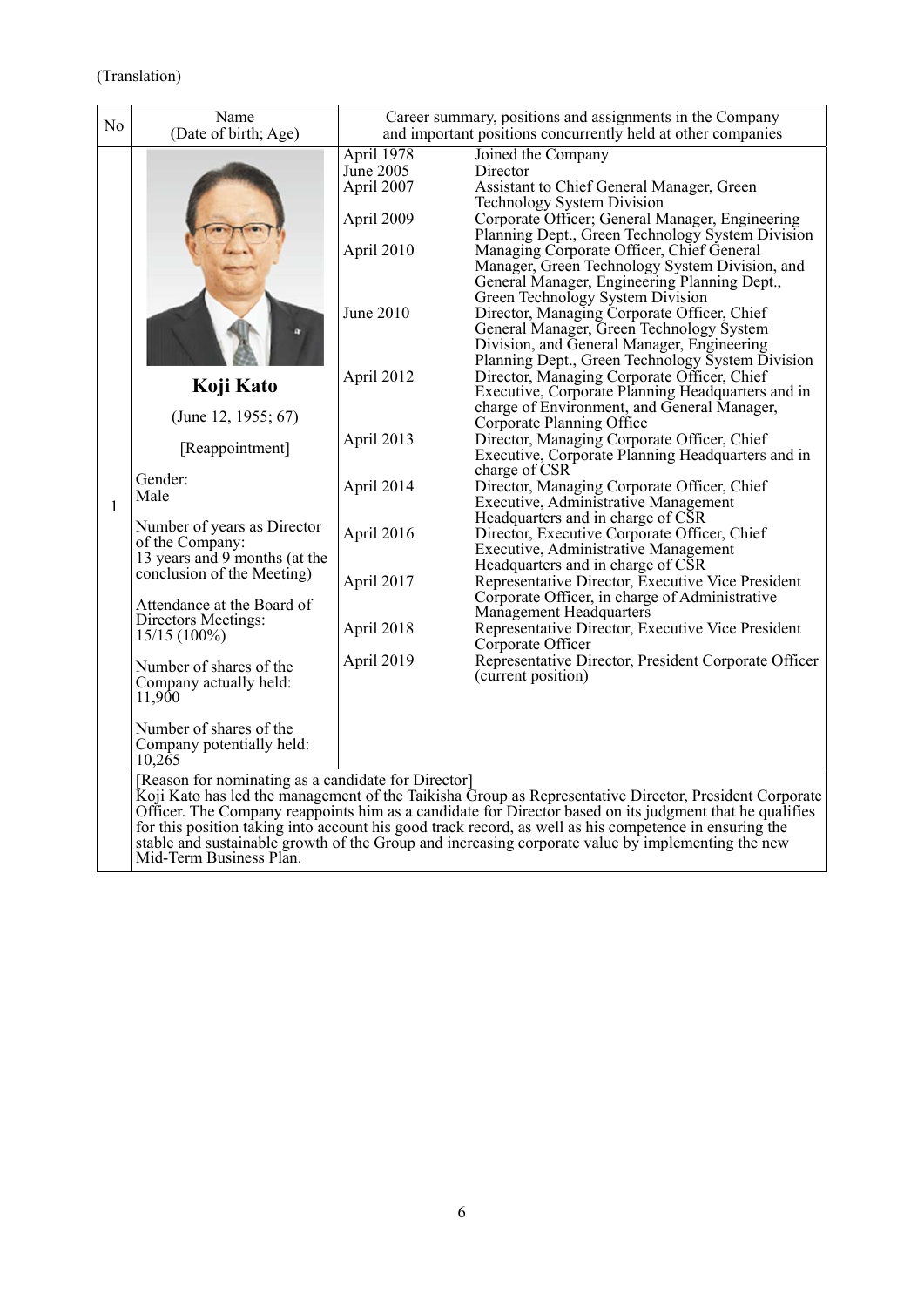| No             | Name<br>(Date of birth; Age)                                                                                                                                                                                                                                                                                                                                                              |                                                                                                                             | Career summary, positions and assignments in the Company<br>and important positions concurrently held at other companies                                                                                                                                                                                                                                                                                                                                                                                                                                                                                                                                                                                                                                                                                                                                                                                                                                               |
|----------------|-------------------------------------------------------------------------------------------------------------------------------------------------------------------------------------------------------------------------------------------------------------------------------------------------------------------------------------------------------------------------------------------|-----------------------------------------------------------------------------------------------------------------------------|------------------------------------------------------------------------------------------------------------------------------------------------------------------------------------------------------------------------------------------------------------------------------------------------------------------------------------------------------------------------------------------------------------------------------------------------------------------------------------------------------------------------------------------------------------------------------------------------------------------------------------------------------------------------------------------------------------------------------------------------------------------------------------------------------------------------------------------------------------------------------------------------------------------------------------------------------------------------|
| $\overline{2}$ | Kazuhide Hayakawa<br>(April 18, 1955; 67)<br>[Reappointment]<br>Gender:<br>Male<br>Number of years as Director<br>of the Company:<br>5 years (at the conclusion of<br>the Meeting)<br>Attendance at the Board of<br>Directors Meetings:<br>$15/15(100\%)$<br>Number of shares of the<br>Company actually held:<br>11,500<br>Number of shares of the<br>Company potentially held:<br>7,125 | April 1979<br>April 2012<br>October 2013<br>April 2014<br>April 2016<br>April 2017<br>June 2017<br>April 2018<br>April 2019 | Joined the Company<br>Corporate Officer, Senior General Manager,<br>Engineering Supervisory Dept., Green Technology<br>System Division<br>Corporate Officer, Senior General Manager, Sales<br>and Marketing Dept., Green Technology System<br>Division<br>Senior Corporate Officer, Senior General Manager,<br>Sales and Marketing Dept., Green Technology<br><b>System Division</b><br>Senior Corporate Officer, Vice General Manager in<br>charge of sales and Senior General Manager, Sales<br>and Marketing Dept., Green Technology System<br>Division<br>Managing Corporate Officer, Chief Executive,<br>Corporate Planning Headquarters<br>Director, Managing Corporate Officer, Chief<br>Executive, Corporate Planning Headquarters<br>Director, Managing Corporate Officer, Vice General<br>Manager, Paint Finishing System Division<br>Director, Executive Corporate Officer, Chief General<br>Manager, Paint Finishing System Division (current<br>position) |
|                | [Reason for nominating as a candidate for Director]<br>position taking into account his good track record.                                                                                                                                                                                                                                                                                |                                                                                                                             | Kazuhide Hayakawa has abundant business experience in the field of the green technology system<br>business, corporate planning and paint finishing system business. In addition, he has sufficiently fulfilled<br>his duties as a Director, including decisions on important management matters, the execution of business<br>and supervising the execution of duties by other Directors, since his assumption of the Director position.<br>The Company reappoints him as a candidate for Director based on its judgment that he qualifies for this                                                                                                                                                                                                                                                                                                                                                                                                                    |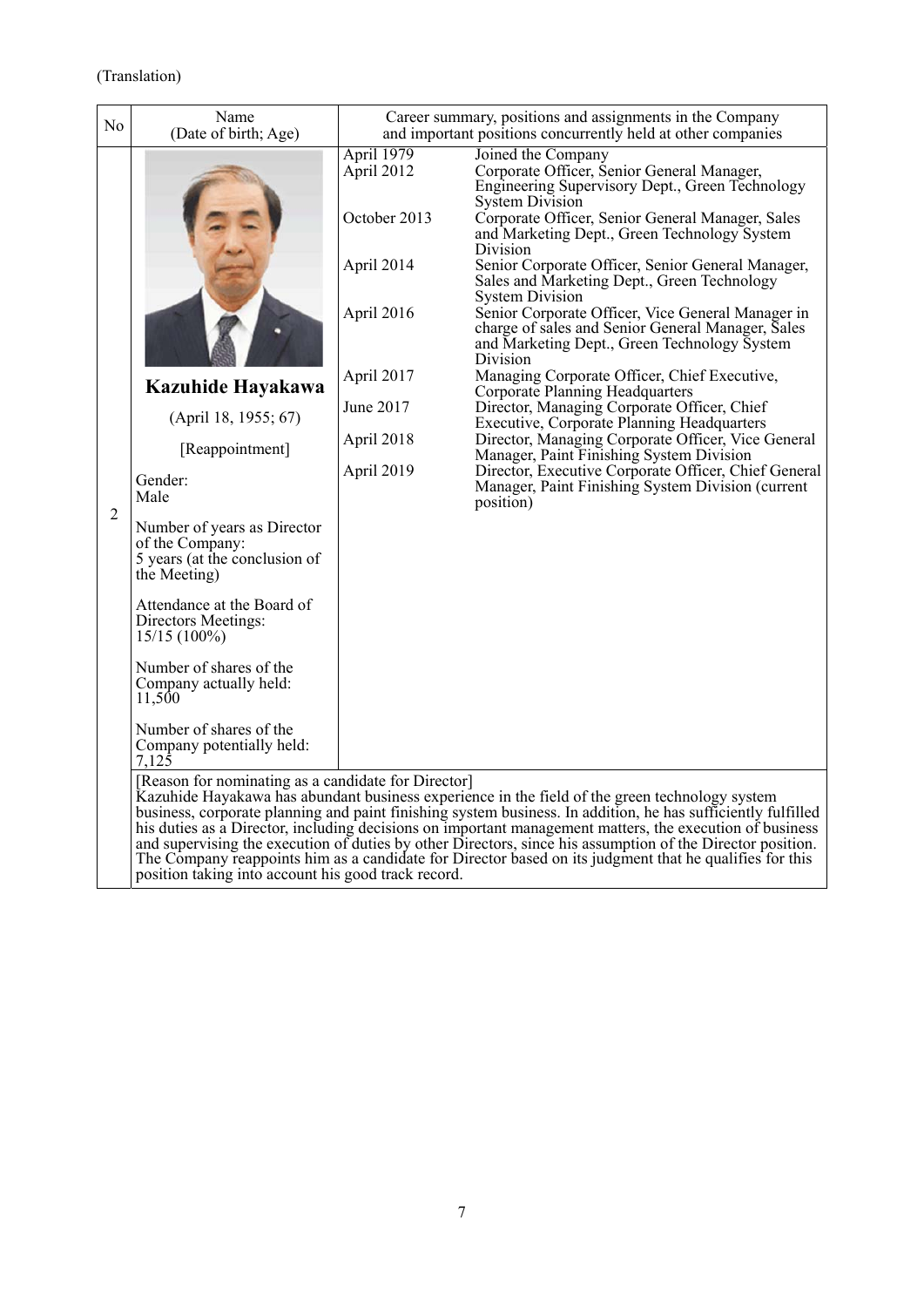| No             | Name<br>(Date of birth; Age)                                                                                                                                                                                                                                                                                                                                                                | Career summary, positions and assignments in the Company<br>and important positions concurrently held at other companies |                                                                                                                                                                                                                                                                                                                                                                                                                                                                                                                                                                                                                                                                                                                                                                                                                                                                                                                                                                                                                     |
|----------------|---------------------------------------------------------------------------------------------------------------------------------------------------------------------------------------------------------------------------------------------------------------------------------------------------------------------------------------------------------------------------------------------|--------------------------------------------------------------------------------------------------------------------------|---------------------------------------------------------------------------------------------------------------------------------------------------------------------------------------------------------------------------------------------------------------------------------------------------------------------------------------------------------------------------------------------------------------------------------------------------------------------------------------------------------------------------------------------------------------------------------------------------------------------------------------------------------------------------------------------------------------------------------------------------------------------------------------------------------------------------------------------------------------------------------------------------------------------------------------------------------------------------------------------------------------------|
| $\overline{3}$ | Yasushi Nakajima<br>(February 23, 1960; 62)<br>[Reappointment]<br>Gender:<br>Male<br>Number of years as Director<br>of the Company:<br>5 years (at the conclusion of<br>the Meeting)<br>Attendance at the Board of<br>Directors Meetings:<br>$15/15(100\%)$<br>Number of shares of the<br>Company actually held:<br>10,600<br>Number of shares of the<br>Company potentially held:<br>7,968 | April 1982<br>April 2014<br>April 2015<br>April 2016<br>April 2017<br>June 2017<br>April 2019<br>April 2021              | Joined the Company<br>Corporate Officer, Senior General Manager,<br>Engineering Supervisory Dept., Green Technology<br><b>System Division</b><br>Senior Corporate Officer, Senior General Manager,<br>Engineering Supervisory Dept., Green Technology<br>System Division and Senior General Manager,<br>Global Business Management Dept.<br>Senior Corporate Officer, Vice General Manager in<br>charge of technology and Senior General Manager,<br>Engineering Supervisory Dept., Green Technology<br>System Division and Senior General Manager,<br>Global Business Management Dept.<br>Managing Corporate Officer, Vice General Manager,<br>Green Technology System Division<br>Director, Managing Corporate Officer, Vice General<br>Manager, Green Technology System Division<br>Director, Executive Corporate Officer, Chief General<br>Manager, Green Technology System Division<br>Director, Executive Corporate Officer, Chief<br>Executive, Administrative Management<br>Headquarters (current position) |
|                | [Reason for nominating as a candidate for Director]<br>good track record.                                                                                                                                                                                                                                                                                                                   |                                                                                                                          | Yasushi Nakajima has abundant business experience in the field of the green technology system<br>business. In addition, he has sufficiently fulfilled his duties as a Director, including decisions on<br>important management matters, the execution of business and supervising the execution of duties by<br>other Directors, since his assumption of the Director position. The Company reappoints him as a<br>candidate for Director based on its judgment that he qualifies for this position taking into account his                                                                                                                                                                                                                                                                                                                                                                                                                                                                                         |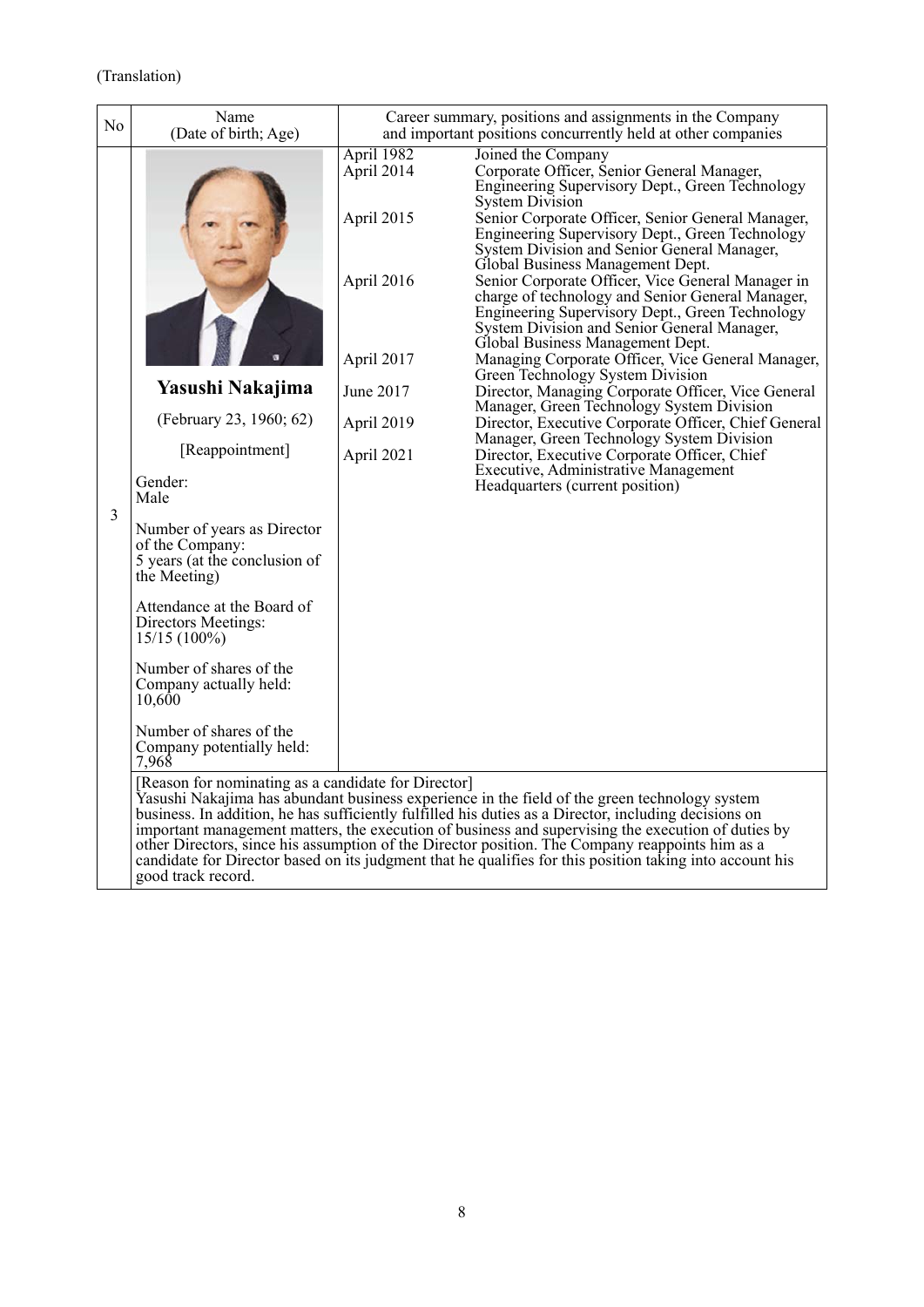| N <sub>0</sub> | Name<br>(Date of birth; Age)                                                                                                                                                                                                                                                                                                                                                                       |                                                                                                 | Career summary, positions and assignments in the Company<br>and important positions concurrently held at other companies                                                                                                                                                                                                                                                                                                                                                                                                                                                                                                                                                                                                              |
|----------------|----------------------------------------------------------------------------------------------------------------------------------------------------------------------------------------------------------------------------------------------------------------------------------------------------------------------------------------------------------------------------------------------------|-------------------------------------------------------------------------------------------------|---------------------------------------------------------------------------------------------------------------------------------------------------------------------------------------------------------------------------------------------------------------------------------------------------------------------------------------------------------------------------------------------------------------------------------------------------------------------------------------------------------------------------------------------------------------------------------------------------------------------------------------------------------------------------------------------------------------------------------------|
| 4              | <b>Masanori Nakagawa</b><br>(December 30, 1959; 62)<br>[Reappointment]<br>Gender:<br>Male<br>Number of years as Director<br>of the Company:<br>4 years (at the conclusion of<br>the Meeting)<br>Attendance at the Board of<br>Directors Meetings:<br>$15/15(100\%)$<br>Number of shares of the<br>Company actually held:<br>9,537<br>Number of shares of the<br>Company potentially held:<br>6,598 | April 2009<br>October 2012<br>April 2013<br>April 2014<br>April 2017<br>June 2018<br>April 2021 | General Manager, Strategic Investment Department,<br>Headquarters Business Administration Division of<br>Mizuho Corporate Bank, Ltd. (current Mizuho Bank,<br>Ltd.<br>Joined the Company<br>General Manager, Corporate Planning Office,<br><b>Corporate Planning Headquarters</b><br>Vice Executive, Administrative Management<br>Headquarters<br>Managing Corporate Officer, Chief Executive,<br>Administrative Management Headquarters and in<br>charge of CSR<br>Director, Managing Corporate Officer, Chief<br>Executive, Administrative Management<br>Headquarters and in charge of CSR<br>Director, Executive Corporate Officer, Chief<br>Executive, Corporate Planning Headquarters and in<br>charge of CSR (current position) |
|                | [Reason for nominating as a candidate for Director]<br>position taking into account his good track record.                                                                                                                                                                                                                                                                                         |                                                                                                 | Masanori Nakagawa has abundant business experience at a major bank, engaged in the field of corporate<br>planning and business administration of the Company. In addition, he has sufficiently fulfilled his duties<br>as a Director, including decisions on important management matters, the execution of business and<br>supervising the execution of duties by other Directors, since his assumption of the Director position. The<br>Company reappoints him as a candidate for Director based on its judgment that he qualifies for this                                                                                                                                                                                         |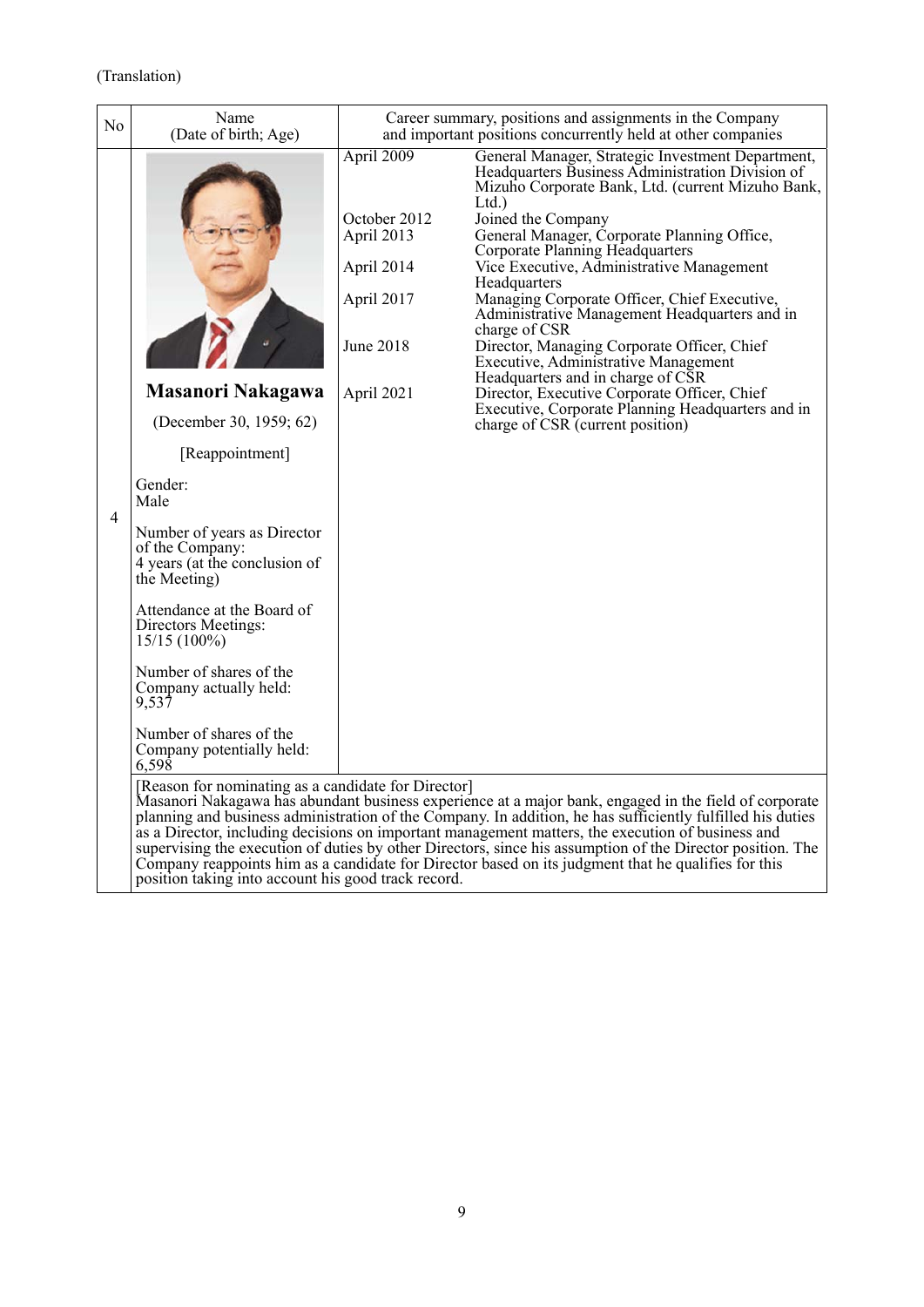| N <sub>0</sub> | Name<br>(Date of birth; Age)                                                                               |                                        | Career summary, positions and assignments in the Company<br>and important positions concurrently held at other companies                                                                                                                                                                                                                                                                                                                                                                                                               |
|----------------|------------------------------------------------------------------------------------------------------------|----------------------------------------|----------------------------------------------------------------------------------------------------------------------------------------------------------------------------------------------------------------------------------------------------------------------------------------------------------------------------------------------------------------------------------------------------------------------------------------------------------------------------------------------------------------------------------------|
|                |                                                                                                            | April 1983<br>April 2007<br>April 2009 | Joined the Company<br>Corporate Officer, General Manager, Planning<br>Office, Green Technology System Division<br>Managing Corporate Officer, Chief Executive,<br>Planning Headquarters and in charge of<br>environment, and General Manager, Corporate                                                                                                                                                                                                                                                                                |
|                |                                                                                                            | June 2009                              | Planning Office<br>Director, Managing Corporate Officer, Chief<br>Executive, Planning Headquarters and in charge of<br>environment, and General Manager, Corporate                                                                                                                                                                                                                                                                                                                                                                     |
|                |                                                                                                            | April 2012                             | Planning Office<br>Director, Managing Corporate Officer, General<br>Manager, Chubu Branch Office, Green Technology<br><b>System Division</b>                                                                                                                                                                                                                                                                                                                                                                                           |
|                | <b>Masashi Osada</b>                                                                                       | April 2015<br>April 2019               | President, Taikisha (Singapore) Pte. Ltd.<br>Assistant Director, Senior General Manager, Global<br>Business Management Dept., Paint Finishing System                                                                                                                                                                                                                                                                                                                                                                                   |
|                | (April 20, 1959; 63)<br>[Reappointment]                                                                    | April 2020                             | Division<br>Managing Corporate Officer, Chief Executive,<br>Corporate Planning Headquarters                                                                                                                                                                                                                                                                                                                                                                                                                                            |
| 5              | Gender:<br>Male                                                                                            | April 2021                             | Executive Corporate Officer, Chief General<br>Manager, Green Technology System Division                                                                                                                                                                                                                                                                                                                                                                                                                                                |
|                | Number of years as Director<br>of the Company:<br>5 years (at the conclusion of<br>the Meeting)            | June 2021                              | Director, Executive Corporate Officer, Chief General<br>Manager, Green Technology System Division<br>(current position)                                                                                                                                                                                                                                                                                                                                                                                                                |
|                | Attendance at the Board of<br>Directors Meetings:<br>$12/12(100\%)$                                        |                                        |                                                                                                                                                                                                                                                                                                                                                                                                                                                                                                                                        |
|                | Number of shares of the<br>Company actually held:<br>1,600                                                 |                                        |                                                                                                                                                                                                                                                                                                                                                                                                                                                                                                                                        |
|                | Number of shares of the<br>Company potentially held:                                                       |                                        |                                                                                                                                                                                                                                                                                                                                                                                                                                                                                                                                        |
|                | [Reason for nominating as a candidate for Director]<br>position taking into account his good track record. |                                        | Masashi Osada has abundant business experience in the field of the green technology system business,<br>corporate planning and the paint finishing system business. He has sufficiently fulfilled his duties as a<br>Director, including decisions on important management matters, the execution of business and<br>supervising the execution of duties by other Directors, since his assumption of the Director position. The<br>Company reappoints him as a candidate for Director based on its judgment that he qualifies for this |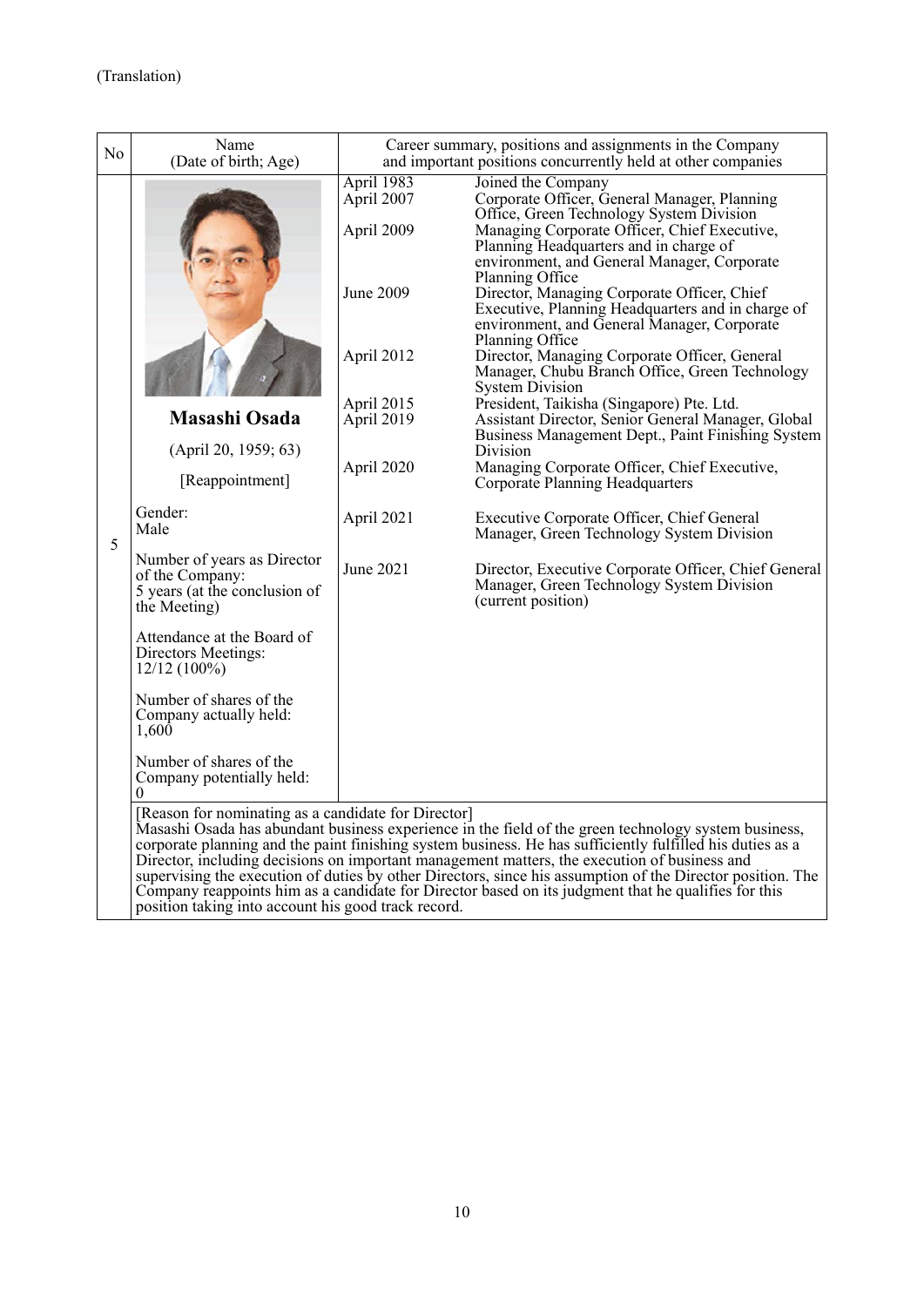| No | Name<br>(Date of birth; Age)                                                                    |                                                                                                                               | Career summary, positions and assignments in the Company<br>and important positions concurrently held at other companies                                                                                                                                                                                                                                                                                                                                                                                                                                                                                                                                                                                                                                                                                                                                                                                                                                                                                                        |
|----|-------------------------------------------------------------------------------------------------|-------------------------------------------------------------------------------------------------------------------------------|---------------------------------------------------------------------------------------------------------------------------------------------------------------------------------------------------------------------------------------------------------------------------------------------------------------------------------------------------------------------------------------------------------------------------------------------------------------------------------------------------------------------------------------------------------------------------------------------------------------------------------------------------------------------------------------------------------------------------------------------------------------------------------------------------------------------------------------------------------------------------------------------------------------------------------------------------------------------------------------------------------------------------------|
|    |                                                                                                 | April 1983                                                                                                                    | Joined Asahi Shinkin Bank (resigned in March                                                                                                                                                                                                                                                                                                                                                                                                                                                                                                                                                                                                                                                                                                                                                                                                                                                                                                                                                                                    |
|    | Hirokazu Hikosaka<br>(December 2, 1960; 61)<br>[Reappointment]<br>[Outside Director]            | April 1992<br>April 1999<br>April 2005<br><b>June 2006</b><br>June 2010<br>April 2014<br>June 2015<br>June 2017<br>April 2019 | 1985)<br>Admitted as attorney and joined Nakajima Law<br>Office (current Akanekusa Law Office) (current<br>position)<br>Commissioner, Kanto Federation of Bar<br>Associations<br>Executive Commissioner, Japan Federation of Bar<br>Associations<br>Outside Director, Adways Inc.<br>Audit & Supervisory Board Member, Adways Inc.<br>(retired in March 2022)<br>Vice President, Tokyo Bar Association<br>Audit & Supervisory Board Member of the<br>Company<br>Director of the Company (current position)<br>Vice President, Kanto Federation of Bar<br>Associations (retired in March 2020)                                                                                                                                                                                                                                                                                                                                                                                                                                   |
|    | [Independent Director]                                                                          |                                                                                                                               |                                                                                                                                                                                                                                                                                                                                                                                                                                                                                                                                                                                                                                                                                                                                                                                                                                                                                                                                                                                                                                 |
|    | Gender:<br>Male                                                                                 |                                                                                                                               |                                                                                                                                                                                                                                                                                                                                                                                                                                                                                                                                                                                                                                                                                                                                                                                                                                                                                                                                                                                                                                 |
| 6  | Number of years as Director<br>of the Company:<br>5 years (at the conclusion of<br>the Meeting) |                                                                                                                               |                                                                                                                                                                                                                                                                                                                                                                                                                                                                                                                                                                                                                                                                                                                                                                                                                                                                                                                                                                                                                                 |
|    | Attendance at the Board of<br>Directors Meetings:<br>$15/15(100\%)$                             |                                                                                                                               |                                                                                                                                                                                                                                                                                                                                                                                                                                                                                                                                                                                                                                                                                                                                                                                                                                                                                                                                                                                                                                 |
|    | Number of shares of the<br>Company actually held:<br>1,700                                      |                                                                                                                               |                                                                                                                                                                                                                                                                                                                                                                                                                                                                                                                                                                                                                                                                                                                                                                                                                                                                                                                                                                                                                                 |
|    | Number of shares of the<br>Company potentially held:<br>$\overline{0}$                          |                                                                                                                               |                                                                                                                                                                                                                                                                                                                                                                                                                                                                                                                                                                                                                                                                                                                                                                                                                                                                                                                                                                                                                                 |
|    |                                                                                                 |                                                                                                                               | [Reason for nominating as a candidate for Outside Director and overview of expected role]<br>Although Hirokazu Hikosaka has had no experience of directly engaging in corporate management, he<br>has professional expertise and abundant experience as a lawyer, as well as specialized knowledge<br>regarding internal control and governance, etc. from his business experience hitherto. Since his<br>assumption of the Director position, he has provided valuable advice and supervision on the<br>management of the Company from an independent and objective standpoint. Going forward, he is<br>expected to continue providing advice and supervision by utilizing his specialized knowledge based on<br>his abundant expertise and experience. The Company reappoints him as a candidate for Outside Director<br>based on its judgment that he qualifies for this position from the viewpoint of ensuring transparent<br>decision making by the Board of Directors and reinforcing the supervisory functions thereon. |
|    | [View on independence]                                                                          |                                                                                                                               | As Hirokazu Hikosaka satisfies the "Independence Criteria for Outside Director/Outside Audit &<br>Supervisory Board Member" stipulated by the Company, the Company judges that he maintains<br>independence from the Company. There are no interests including personal, capital and transactional<br>relationships between Akanekusa Law Office, at which he works as a lawyer, and the Company.                                                                                                                                                                                                                                                                                                                                                                                                                                                                                                                                                                                                                               |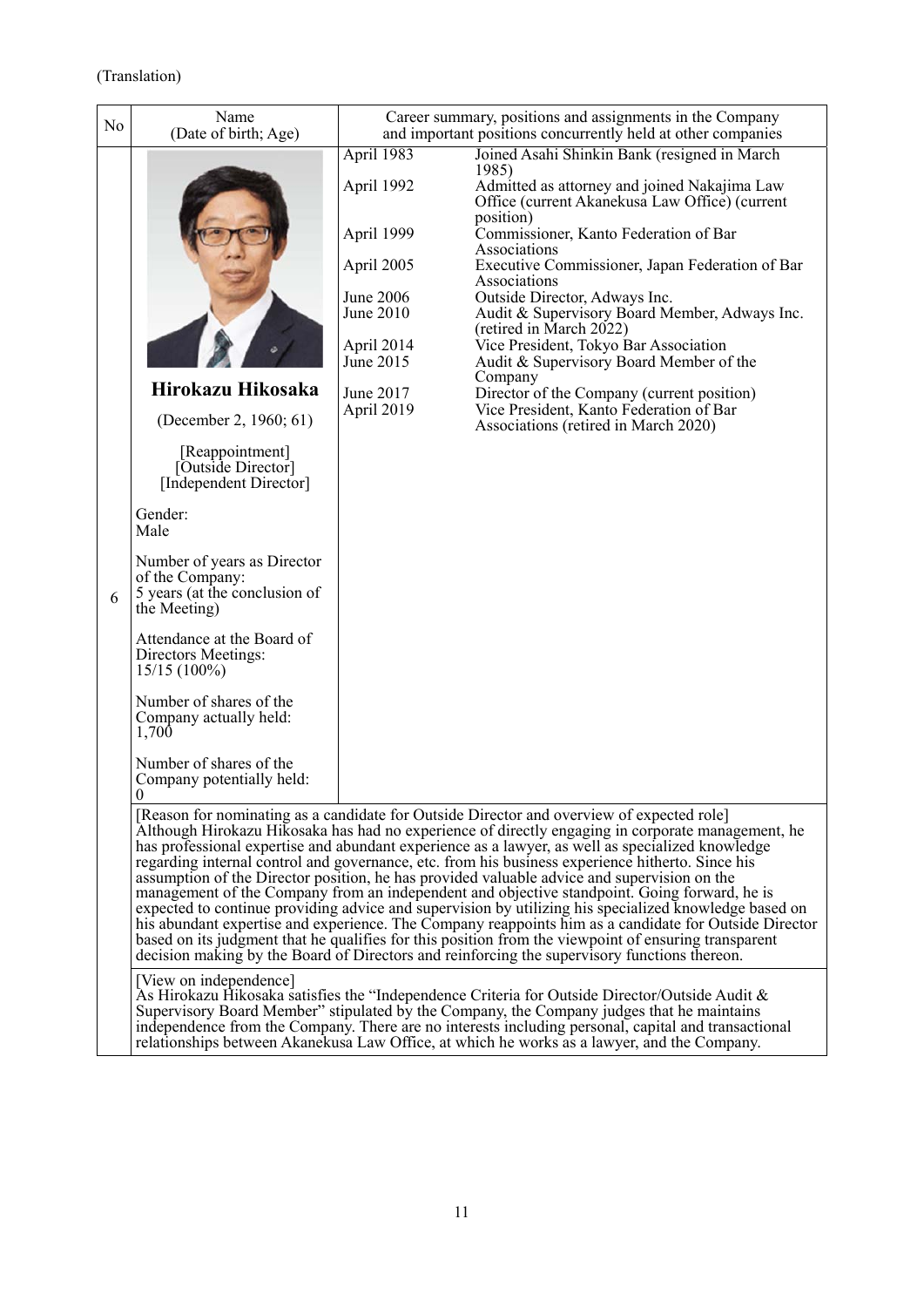| N <sub>o</sub> | Name<br>(Date of birth; Age)                                                                    |                  | Career summary, positions and assignments in the Company<br>and important positions concurrently held at other companies                                                                                                                                                                                                                                                                                                                                                                                                                                                                                                                                                                                                                                                                                                                                                                                                                                                                                                                                                 |
|----------------|-------------------------------------------------------------------------------------------------|------------------|--------------------------------------------------------------------------------------------------------------------------------------------------------------------------------------------------------------------------------------------------------------------------------------------------------------------------------------------------------------------------------------------------------------------------------------------------------------------------------------------------------------------------------------------------------------------------------------------------------------------------------------------------------------------------------------------------------------------------------------------------------------------------------------------------------------------------------------------------------------------------------------------------------------------------------------------------------------------------------------------------------------------------------------------------------------------------|
|                |                                                                                                 | April 2014       | Deputy President, Executive Officer, Meiji Yasuda                                                                                                                                                                                                                                                                                                                                                                                                                                                                                                                                                                                                                                                                                                                                                                                                                                                                                                                                                                                                                        |
|                |                                                                                                 |                  | Life Insurance Company                                                                                                                                                                                                                                                                                                                                                                                                                                                                                                                                                                                                                                                                                                                                                                                                                                                                                                                                                                                                                                                   |
|                |                                                                                                 | <b>July 2014</b> | Director, Deputy President, Executive Officer, Meiji                                                                                                                                                                                                                                                                                                                                                                                                                                                                                                                                                                                                                                                                                                                                                                                                                                                                                                                                                                                                                     |
|                |                                                                                                 | April 2016       | Yasuda Life Insurance Company<br>Director, Meiji Yasuda Life Insurance Company                                                                                                                                                                                                                                                                                                                                                                                                                                                                                                                                                                                                                                                                                                                                                                                                                                                                                                                                                                                           |
|                |                                                                                                 | June 2016        | (retired in July 2016)<br>Outside Audit & Supervisory Board Member,<br>Mizuho Trust & Banking Co., Ltd.                                                                                                                                                                                                                                                                                                                                                                                                                                                                                                                                                                                                                                                                                                                                                                                                                                                                                                                                                                  |
|                |                                                                                                 | <b>July 2016</b> | Advisor, Meiji Yasuda Life Insurance Company<br>(retired in June 2019)                                                                                                                                                                                                                                                                                                                                                                                                                                                                                                                                                                                                                                                                                                                                                                                                                                                                                                                                                                                                   |
|                |                                                                                                 | June 2017        | Member of the Board of Directors (Outside Director<br>and Audit & Supervisory Committee Member),<br>Mizuho Trust $\&$ Banking Co., Ltd. (retired in June<br>2020)                                                                                                                                                                                                                                                                                                                                                                                                                                                                                                                                                                                                                                                                                                                                                                                                                                                                                                        |
|                | Kiyotaka Fuke                                                                                   |                  | Audit & Supervisory Board Member of the<br>Company                                                                                                                                                                                                                                                                                                                                                                                                                                                                                                                                                                                                                                                                                                                                                                                                                                                                                                                                                                                                                       |
|                | (April 19, 1954; 68)                                                                            | June 2019        | Director of the Company (current position)                                                                                                                                                                                                                                                                                                                                                                                                                                                                                                                                                                                                                                                                                                                                                                                                                                                                                                                                                                                                                               |
|                | [Reappointment]<br>[Outside Director]<br>[Independent Director]                                 |                  |                                                                                                                                                                                                                                                                                                                                                                                                                                                                                                                                                                                                                                                                                                                                                                                                                                                                                                                                                                                                                                                                          |
|                | Gender:<br>Male                                                                                 |                  |                                                                                                                                                                                                                                                                                                                                                                                                                                                                                                                                                                                                                                                                                                                                                                                                                                                                                                                                                                                                                                                                          |
|                | Number of years as Director<br>of the Company:<br>3 years (at the conclusion of<br>the Meeting) |                  |                                                                                                                                                                                                                                                                                                                                                                                                                                                                                                                                                                                                                                                                                                                                                                                                                                                                                                                                                                                                                                                                          |
| $\tau$         | Attendance at the Board of<br>Directors Meetings:<br>$15/15(100\%)$                             |                  |                                                                                                                                                                                                                                                                                                                                                                                                                                                                                                                                                                                                                                                                                                                                                                                                                                                                                                                                                                                                                                                                          |
|                | Number of shares of the<br>Company actually held:<br>2,000                                      |                  |                                                                                                                                                                                                                                                                                                                                                                                                                                                                                                                                                                                                                                                                                                                                                                                                                                                                                                                                                                                                                                                                          |
|                | Number of shares of the<br>Company potentially held:<br>0                                       |                  |                                                                                                                                                                                                                                                                                                                                                                                                                                                                                                                                                                                                                                                                                                                                                                                                                                                                                                                                                                                                                                                                          |
|                | plans to continue appointing him as chairperson of the Board of Directors.                      |                  | [Reason for nominating as a candidate for Outside Director and overview of expected role]<br>Kiyotaka Fuke has abundant expertise and experience as a manager at a leading life insurance company,<br>as well as specialized knowledge regarding internal control, governance, human resources development,<br>personnel and labor management, etc. from his business experience hitherto. Since his assumption of the<br>Director position, he has provided valuable advice and supervision on the management of the Company<br>from an independent and objective standpoint. Going forward, he is expected to continue providing<br>advice and supervision by utilizing his specialized knowledge based on his abundant expertise and<br>experience. The Company reappoints him as a candidate for Outside Director based on its judgment that<br>he qualifies for this position from the viewpoint of ensuring transparent decision making by the Board of<br>Directors and reinforcing the supervisory functions thereon. If his reelection is approved, the Company |
|                | [View on independence]<br>construction contracts for the past three fiscal years.)              |                  | As Kiyotaka Fuke satisfies the "Independence Criteria for Outside Director/Outside Audit & Supervisory<br>Board Member" stipulated by the Company, the Company judges that he maintains independence from<br>the Company. He came from Meiji Yasuda Life Insurance Company but retired from his position as an<br>Advisor in 2019. Although this company holds the Company's shares, its shareholding ratio is 1.35%<br>(calculated after subtracting treasury shares). Although this company and the Company had transactions<br>such as construction contracts and insurance contracts in fiscal 2021, the respective amount of the<br>relevant transactions did not exceed the amount of payments specified in the aforementioned criteria.<br>(The average transaction amounts between both companies for the past three fiscal years (meaning fiscal<br>2019 through fiscal 2021) was less than 1% of the three-year average transaction amounts of this<br>company's non-consolidated ordinary income or the Company's consolidated net sales of completed         |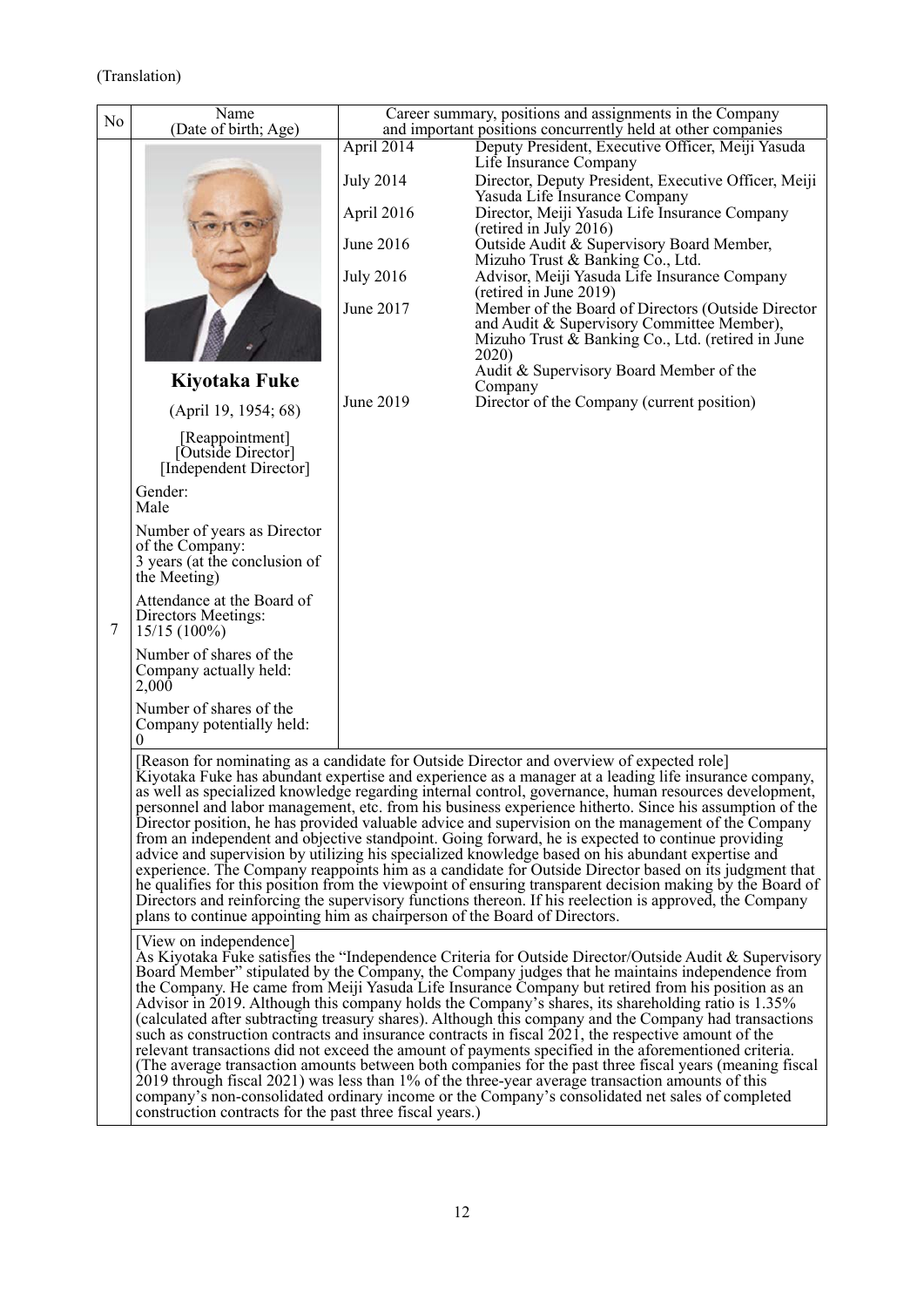| No | Name<br>(Date of birth; Age)                                                                   |                           | Career summary, positions and assignments in the Company<br>and important positions concurrently held at other companies                                                                                                                                                                                                                                                                                                                                                                                                                                                                                                                                                                                                                                                                                                                                                                                                                                 |
|----|------------------------------------------------------------------------------------------------|---------------------------|----------------------------------------------------------------------------------------------------------------------------------------------------------------------------------------------------------------------------------------------------------------------------------------------------------------------------------------------------------------------------------------------------------------------------------------------------------------------------------------------------------------------------------------------------------------------------------------------------------------------------------------------------------------------------------------------------------------------------------------------------------------------------------------------------------------------------------------------------------------------------------------------------------------------------------------------------------|
|    |                                                                                                | April 1980                | Joined Oki Electric Industry Co., Ltd.                                                                                                                                                                                                                                                                                                                                                                                                                                                                                                                                                                                                                                                                                                                                                                                                                                                                                                                   |
|    |                                                                                                | October 1995              | Manager, Multimedia Systems Development Dept.,<br>Multimedia Systems Development Center,<br>Information Systems Business Division, Oki Electric                                                                                                                                                                                                                                                                                                                                                                                                                                                                                                                                                                                                                                                                                                                                                                                                          |
|    |                                                                                                | April 2004                | Industry Co., Ltd.<br>Vice President, Silicon Solutions Company and<br>General Manager, Design Division, Oki Electric<br>Industry Co., Ltd.                                                                                                                                                                                                                                                                                                                                                                                                                                                                                                                                                                                                                                                                                                                                                                                                              |
|    |                                                                                                | April 2006<br>April 2008  | Executive Officer, Oki Electric Industry Co., Ltd.<br>Senior Vice President, Oki Electric Industry Co.,<br>Ltd.                                                                                                                                                                                                                                                                                                                                                                                                                                                                                                                                                                                                                                                                                                                                                                                                                                          |
|    |                                                                                                | October 2008<br>June 2010 | Representative Director and President, OKI<br>Networks Co., Ltd. (retired in March 2010)<br>Director, Oki Electric Industry Co., Ltd. (retired in                                                                                                                                                                                                                                                                                                                                                                                                                                                                                                                                                                                                                                                                                                                                                                                                        |
|    |                                                                                                |                           | June 2012)                                                                                                                                                                                                                                                                                                                                                                                                                                                                                                                                                                                                                                                                                                                                                                                                                                                                                                                                               |
|    | <b>Masasuke Kishi</b><br>(June 19, 1955; $67$ )                                                | June 2012                 | Director, Óki Electric Cable Co., Ltd.<br>Representative Director and President, Oki Electric<br>Cable Co., Ltd. (retired in March 2018)                                                                                                                                                                                                                                                                                                                                                                                                                                                                                                                                                                                                                                                                                                                                                                                                                 |
|    | [Reappointment]<br>[Outside Director]                                                          | April 2018                | Executive Vice President and General Manager,<br>Electronics, Manufacturing Services Division, Oki                                                                                                                                                                                                                                                                                                                                                                                                                                                                                                                                                                                                                                                                                                                                                                                                                                                       |
|    | [Independent Director]                                                                         | April 2020                | Electric Industry Co., Ltd.<br>Executive Vice President, and General Manager,                                                                                                                                                                                                                                                                                                                                                                                                                                                                                                                                                                                                                                                                                                                                                                                                                                                                            |
|    | Gender:<br>Male                                                                                |                           | Components & Platforms Business Group, and<br>General Manager, Development Division,<br>Components & Platforms Business Group, Oki                                                                                                                                                                                                                                                                                                                                                                                                                                                                                                                                                                                                                                                                                                                                                                                                                       |
|    | Number of years as Director<br>of the Company:<br>1 year (at the conclusion of<br>the Meeting) | June 2021                 | Electric Industry Co., Ltd. (retired in March 2021)<br>Director of the Company (current position)                                                                                                                                                                                                                                                                                                                                                                                                                                                                                                                                                                                                                                                                                                                                                                                                                                                        |
| 8  | Attendance at the Board of<br>Directors Meetings:<br>$12/12(100\%)$                            |                           |                                                                                                                                                                                                                                                                                                                                                                                                                                                                                                                                                                                                                                                                                                                                                                                                                                                                                                                                                          |
|    | Number of shares of the<br>Company actually held:<br>200                                       |                           |                                                                                                                                                                                                                                                                                                                                                                                                                                                                                                                                                                                                                                                                                                                                                                                                                                                                                                                                                          |
|    | Number of shares of the<br>Company potentially held:<br>$\boldsymbol{0}$                       |                           |                                                                                                                                                                                                                                                                                                                                                                                                                                                                                                                                                                                                                                                                                                                                                                                                                                                                                                                                                          |
|    | reinforcing the supervisory functions thereon.                                                 |                           | [Reason for nominating as a candidate for Outside Director and overview of expected role]<br>Masasuke Kishi has abundant expertise and experience as a manager at a leading business corporation,<br>as well as specialized knowledge regarding the information and communications sector, internal control,<br>governance, etc. from his business experience hitherto. Since his assumption of the Director position, he<br>has provided valuable advice and supervision on the management of the Company from an independent<br>and objective standpoint. Going forward, he is expected to continue providing advice and supervision by<br>utilizing his specialized knowledge based on his abundant expertise and experience. The Company<br>reappoints him as a candidate for Outside Director based on its judgment that he qualifies for this<br>position from the viewpoint of ensuring transparent decision making by the Board of Directors and |
|    | [View on independence]<br>and the Company.                                                     |                           | As Masasuke Kishi satisfies the "Independence Criteria for Outside Director/Outside Audit &<br>Supervisory Board Member" stipulated by the Company, the Company judges that he maintains<br>independence from the Company. He used to work at Oki Electric Industry Co., Ltd., but he left the<br>company in 2021. There are no interests including personal, capital and transactional relationships<br>between Oki Electric Industry Co., Ltd. and the Company. In addition, he used to work at Oki Electric<br>Cable Co., Ltd., but he resigned as Representative Director of the said company in 2018. There are no<br>interests including personal, capital and transactional relationships between Oki Electric Cable Co., Ltd.                                                                                                                                                                                                                    |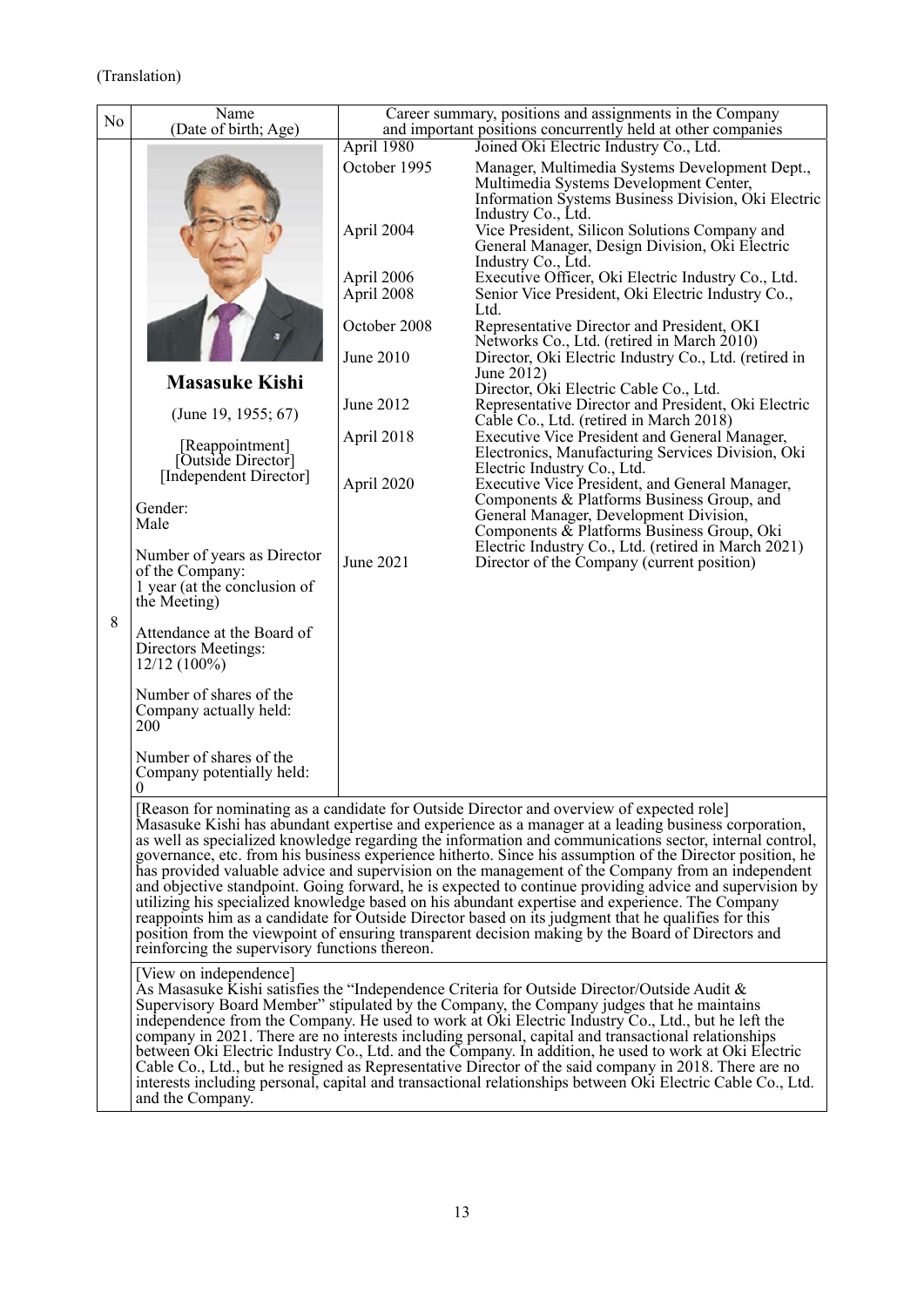| No | Name<br>(Date of birth; Age)                                                                                                                                                                                                                                                                                                                                                                                                              |                         | Career summary, positions and assignments in the Company<br>and important positions concurrently held at other companies                                                                                                                                                                                                                                                                                                                                                                                                                                                                                                                                                                                                                                                                                                                                                                                                                             |  |  |
|----|-------------------------------------------------------------------------------------------------------------------------------------------------------------------------------------------------------------------------------------------------------------------------------------------------------------------------------------------------------------------------------------------------------------------------------------------|-------------------------|------------------------------------------------------------------------------------------------------------------------------------------------------------------------------------------------------------------------------------------------------------------------------------------------------------------------------------------------------------------------------------------------------------------------------------------------------------------------------------------------------------------------------------------------------------------------------------------------------------------------------------------------------------------------------------------------------------------------------------------------------------------------------------------------------------------------------------------------------------------------------------------------------------------------------------------------------|--|--|
|    |                                                                                                                                                                                                                                                                                                                                                                                                                                           | April 1982              | Joined Ishikawajima-Harima Heavy Industries Co.,                                                                                                                                                                                                                                                                                                                                                                                                                                                                                                                                                                                                                                                                                                                                                                                                                                                                                                     |  |  |
|    |                                                                                                                                                                                                                                                                                                                                                                                                                                           | <b>July 2004</b>        | Ltd. (current IHI Corporation)<br>General Manager, TX Preparation Division, IHI                                                                                                                                                                                                                                                                                                                                                                                                                                                                                                                                                                                                                                                                                                                                                                                                                                                                      |  |  |
|    |                                                                                                                                                                                                                                                                                                                                                                                                                                           |                         | Corporation                                                                                                                                                                                                                                                                                                                                                                                                                                                                                                                                                                                                                                                                                                                                                                                                                                                                                                                                          |  |  |
|    |                                                                                                                                                                                                                                                                                                                                                                                                                                           | April 2006              | General Manager, New Business Creation Group,                                                                                                                                                                                                                                                                                                                                                                                                                                                                                                                                                                                                                                                                                                                                                                                                                                                                                                        |  |  |
|    |                                                                                                                                                                                                                                                                                                                                                                                                                                           | October 2008            | Corporate Planning Division, IHI Corporation<br>General Manager, Recruitment Group, Human<br>Resources Division, IHI Corporation                                                                                                                                                                                                                                                                                                                                                                                                                                                                                                                                                                                                                                                                                                                                                                                                                     |  |  |
|    |                                                                                                                                                                                                                                                                                                                                                                                                                                           | April 2012              | General Manager, CSR Promotion Division, IHI<br>Corporation                                                                                                                                                                                                                                                                                                                                                                                                                                                                                                                                                                                                                                                                                                                                                                                                                                                                                          |  |  |
|    |                                                                                                                                                                                                                                                                                                                                                                                                                                           | April 2014              | Executive Officer, General Manager, Group<br>Business Process Platform Control Division, IHI<br>Corporation                                                                                                                                                                                                                                                                                                                                                                                                                                                                                                                                                                                                                                                                                                                                                                                                                                          |  |  |
|    |                                                                                                                                                                                                                                                                                                                                                                                                                                           | April 2016              | Executive Officer, General Manager, Procurement                                                                                                                                                                                                                                                                                                                                                                                                                                                                                                                                                                                                                                                                                                                                                                                                                                                                                                      |  |  |
|    | <b>Nobuko Mizumoto</b>                                                                                                                                                                                                                                                                                                                                                                                                                    | April 2017              | Strategy Planning, IHI Corporation<br>Managing Executive Officer, General Manager,                                                                                                                                                                                                                                                                                                                                                                                                                                                                                                                                                                                                                                                                                                                                                                                                                                                                   |  |  |
|    | (March 31, 1957; 65)                                                                                                                                                                                                                                                                                                                                                                                                                      | April 2018              | Procurement Strategy Planning, IHI Corporation<br>Managing Executive Officer, General Manager,                                                                                                                                                                                                                                                                                                                                                                                                                                                                                                                                                                                                                                                                                                                                                                                                                                                       |  |  |
|    | [Reappointment]                                                                                                                                                                                                                                                                                                                                                                                                                           |                         | Intelligent Information Management Headquarters,<br><b>IHI</b> Corporation                                                                                                                                                                                                                                                                                                                                                                                                                                                                                                                                                                                                                                                                                                                                                                                                                                                                           |  |  |
|    | [Outside Director]<br>[Independent Director]                                                                                                                                                                                                                                                                                                                                                                                              | <b>June 2018</b>        | Director, Managing Executive Officer, General<br>Manager, Intelligent Information Management                                                                                                                                                                                                                                                                                                                                                                                                                                                                                                                                                                                                                                                                                                                                                                                                                                                         |  |  |
|    | Gender:                                                                                                                                                                                                                                                                                                                                                                                                                                   |                         | Headquarters, IHI Corporation                                                                                                                                                                                                                                                                                                                                                                                                                                                                                                                                                                                                                                                                                                                                                                                                                                                                                                                        |  |  |
|    | Female                                                                                                                                                                                                                                                                                                                                                                                                                                    | April 2020<br>June 2020 | Director, IHI Corporation<br>Advisor, IHI Corporation (current position)                                                                                                                                                                                                                                                                                                                                                                                                                                                                                                                                                                                                                                                                                                                                                                                                                                                                             |  |  |
|    | Number of years as Director<br>of the Company:                                                                                                                                                                                                                                                                                                                                                                                            | June 2021               | Director (External Director and Audit & Supervisory<br>Committee Member), Tokuyama Corporation<br>(current position)                                                                                                                                                                                                                                                                                                                                                                                                                                                                                                                                                                                                                                                                                                                                                                                                                                 |  |  |
| 9  | 1 year (at the conclusion of<br>the Meeting)                                                                                                                                                                                                                                                                                                                                                                                              |                         | Director of the Company (current position)                                                                                                                                                                                                                                                                                                                                                                                                                                                                                                                                                                                                                                                                                                                                                                                                                                                                                                           |  |  |
|    | Attendance at the Board of<br>Directors Meetings:<br>$12/12(100\%)$                                                                                                                                                                                                                                                                                                                                                                       |                         |                                                                                                                                                                                                                                                                                                                                                                                                                                                                                                                                                                                                                                                                                                                                                                                                                                                                                                                                                      |  |  |
|    | Number of shares of the<br>Company actually held:<br>200                                                                                                                                                                                                                                                                                                                                                                                  |                         |                                                                                                                                                                                                                                                                                                                                                                                                                                                                                                                                                                                                                                                                                                                                                                                                                                                                                                                                                      |  |  |
|    | Number of shares of the<br>Company potentially held:<br>$\boldsymbol{0}$                                                                                                                                                                                                                                                                                                                                                                  |                         |                                                                                                                                                                                                                                                                                                                                                                                                                                                                                                                                                                                                                                                                                                                                                                                                                                                                                                                                                      |  |  |
|    | reinforcing the supervisory functions thereon.                                                                                                                                                                                                                                                                                                                                                                                            |                         | [Reason for nominating as a candidate for Outside Director and overview of expected role]<br>Nobuko Mizumoto has abundant expertise and experience as a manager at a leading business<br>corporation, as well as specialized knowledge regarding the DX sector, operational reforms, human<br>resources development, etc. from her business experience hitherto. Since her assumption of the Director<br>position, she has provided valuable advice and supervision on the management of the Company from an<br>independent and objective standpoint. Going forward, she is expected to continue providing advice and<br>supervision by utilizing her specialized knowledge based on her abundant expertise and experience. The<br>Company reappoints her as a candidate for Outside Director based on its judgment that she qualifies for<br>this position from the viewpoint of ensuring transparent decision making by the Board of Directors and |  |  |
|    | [View on independence]<br>As Nobuko Mizumoto satisfies the "Independence Criteria for Outside Director/Outside Audit &<br>Supervisory Board Member" stipulated by the Company, the Company judges that she maintains<br>independence from the Company. There are no interests including personal, capital and transactional<br>relationships between IHI Corporation, at which she concurrently serves as an Advisor, and the<br>Company. |                         |                                                                                                                                                                                                                                                                                                                                                                                                                                                                                                                                                                                                                                                                                                                                                                                                                                                                                                                                                      |  |  |

(Note) The name of Ms. Nobuko Mizumoto in the family register is Nobuko Saita.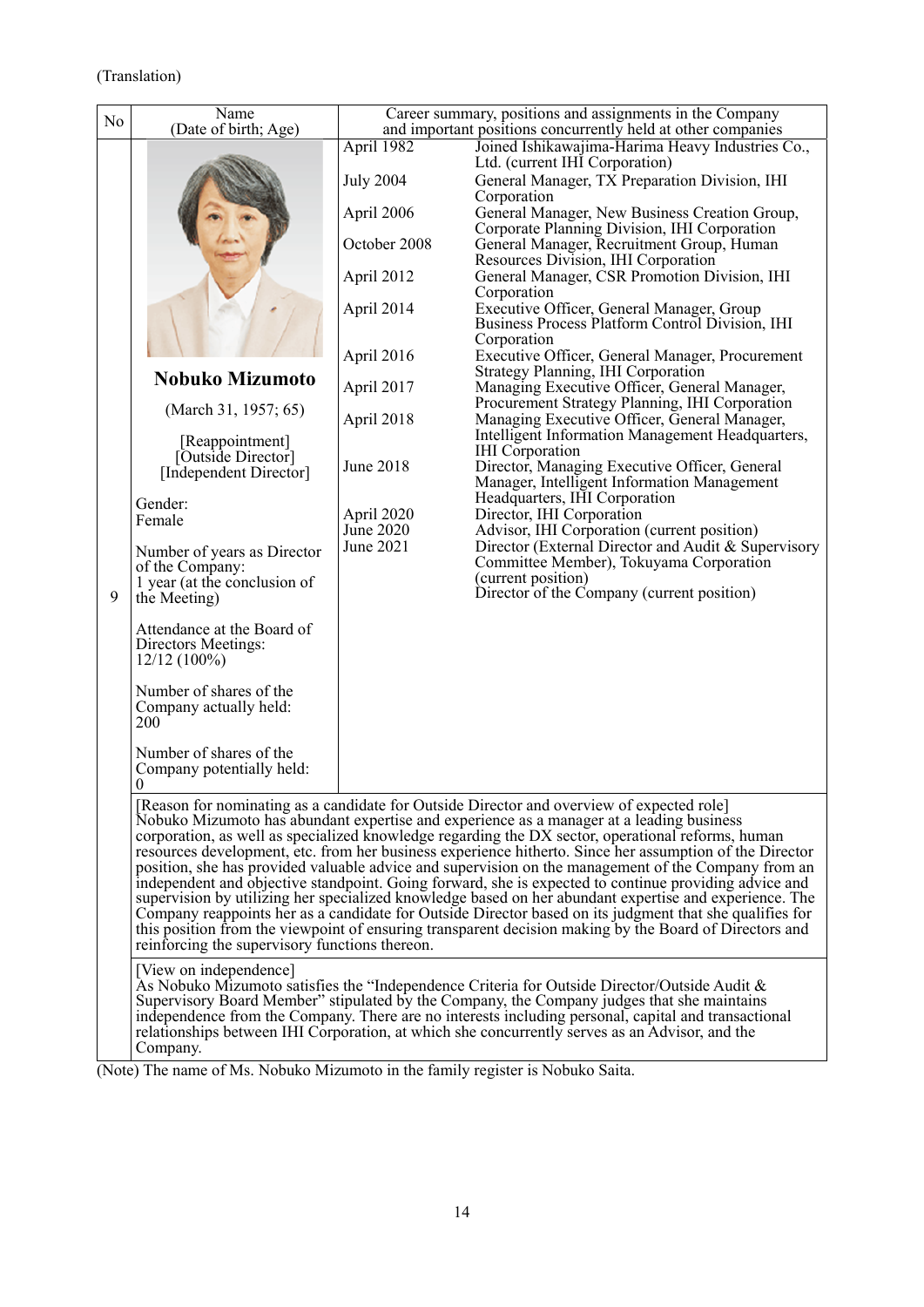(Notes)

- 1. The number of shares of the Company potentially held states the number of points awarded to the Director through the Board Benefit Trust (BBT), a performance-linked stock-based compensation plan.
- 2. No material conflict of interest exists between the Company and any of the above candidates for Director.
- 3. Hirokazu Hikosaka, Kiyotaka Fuke, Masasuke Kishi and Nobuko Mizumoto are candidates for Outside Director.
- 4. The Company has stipulated in its Articles of Incorporation that it can conclude a limited liability agreement with each Director who is not an executive director to limit his/her liability for damages to a certain degree, and has concluded the limited liability agreements with Hirokazu Hikosaka, Kiyotaka Fuke, Masasuke Kishi and Nobuko Mizumoto. If their appointments are approved, the Company intends to continue the limited liability agreement with each of them.

The outline of the aforementioned limited liability agreement is as follows:

- In case a Director causes damage to the Company due to his/her negligence of duty, his/her liability for the damage shall be up to the minimum liability amount provided for in laws and regulations when said Director's duty is performed in good faith and with no gross negligence.
- 5. The Company has entered into a directors and officers liability insurance contract with an insurance company. The said insurance contract will cover damages that may arise due to insured Officers, etc. assuming liability for their execution of duties, or receiving a claim for the pursuit of such liability. If the appointments of the candidates are approved, they will be included among the insured persons under the insurance contract.

The said insurance contract is scheduled to be renewed in October 2022 with the same terms and conditions.

- 6. The Company has notified the Tokyo Stock Exchange of the designation of Hirokazu Hikosaka, Kiyotaka Fuke, Masasuke Kishi and Nobuko Mizumoto as Independent Directors as stipulated in the provisions of the Tokyo Stock Exchange.
- 7. The age of the respective candidates indicated is as of the date of this Annual Shareholders' Meeting.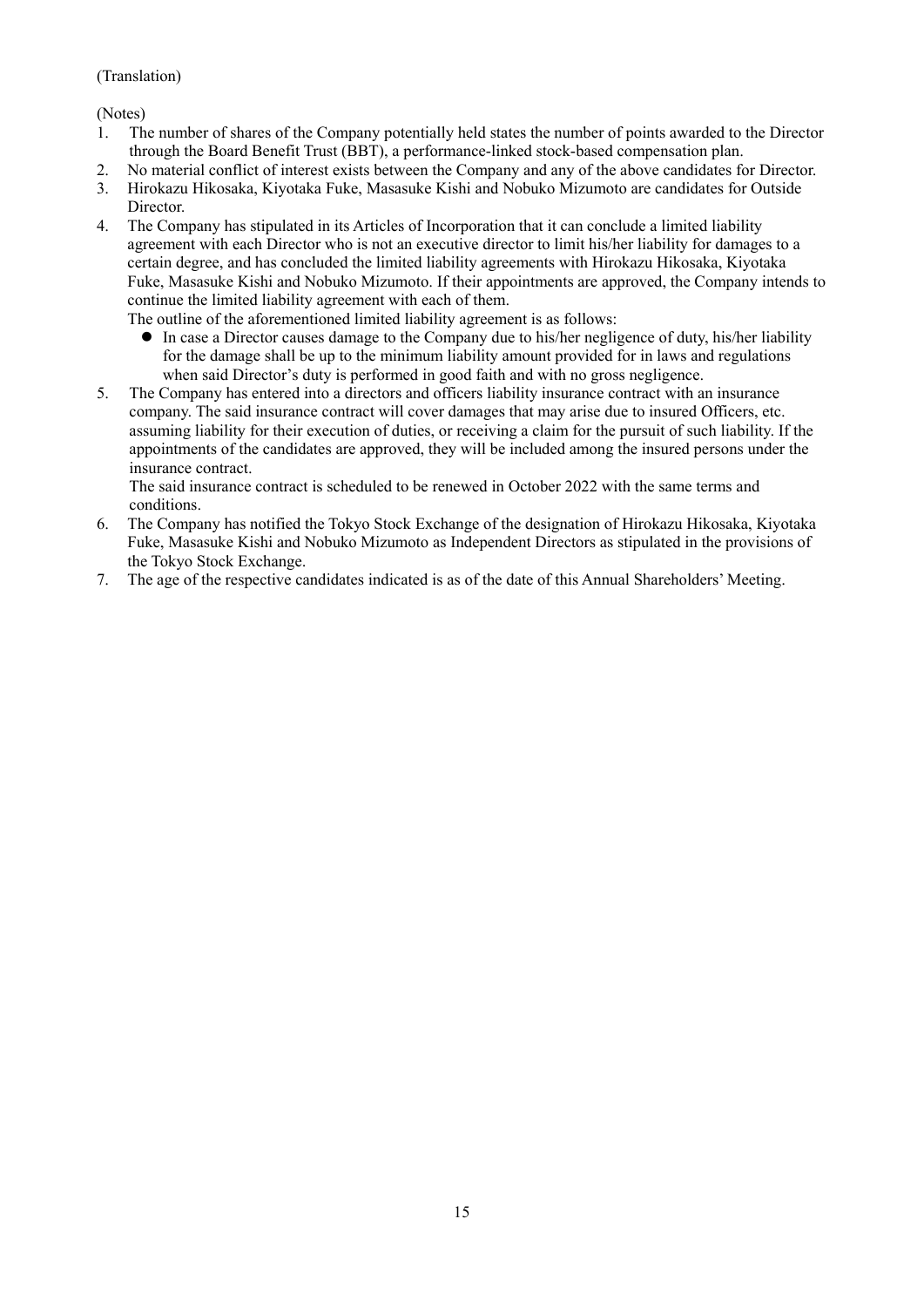[Reference] Specialized knowledge and experience, etc. possessed by candidates for Director

|                                                                                    |                                            | Specialized knowledge and experience that candidates for Director have |                                                        |                    |                                                            |                                                                                    |                                        |                                                                                                                                                                                                                                                                                                                                                                                                                                                                        |                                                     |                                    |                                 |
|------------------------------------------------------------------------------------|--------------------------------------------|------------------------------------------------------------------------|--------------------------------------------------------|--------------------|------------------------------------------------------------|------------------------------------------------------------------------------------|----------------------------------------|------------------------------------------------------------------------------------------------------------------------------------------------------------------------------------------------------------------------------------------------------------------------------------------------------------------------------------------------------------------------------------------------------------------------------------------------------------------------|-----------------------------------------------------|------------------------------------|---------------------------------|
| Name                                                                               | Number<br>of years<br>$\rm as$<br>Director | Corporat<br>$\mathbf e$<br>managem<br>ent                              | Technolo<br>gical<br>develop<br>ment, IT<br>strategies | Global<br>business | Industrial<br>insights,<br>market<br>awarenes<br>${\bf S}$ | Human<br>resources<br>develop<br>ment,<br>personnel<br>and labor<br>managem<br>ent | Internal<br>control,<br>governan<br>ce | Laws,<br>finance<br>and<br>accountin<br>$\mathbf{g}% _{T}=\mathbf{g}_{T}=\mathbf{g}_{T}=\mathbf{g}_{T}=\mathbf{g}_{T}=\mathbf{g}_{T}=\mathbf{g}_{T}=\mathbf{g}_{T}=\mathbf{g}_{T}=\mathbf{g}_{T}=\mathbf{g}_{T}=\mathbf{g}_{T}=\mathbf{g}_{T}=\mathbf{g}_{T}=\mathbf{g}_{T}=\mathbf{g}_{T}=\mathbf{g}_{T}=\mathbf{g}_{T}=\mathbf{g}_{T}=\mathbf{g}_{T}=\mathbf{g}_{T}=\mathbf{g}_{T}=\mathbf{g}_{T}=\mathbf{g}_{T}=\mathbf{g}_{T}=\mathbf{g}_{T}=\mathbf{g}_{T}=\math$ | Nominati Compens<br>on<br>Advisory<br>Committ<br>ee | ation<br>Advisory<br>Committ<br>ee | Governa<br>nce<br>Committ<br>ee |
| Koji Kato                                                                          | 13 years<br>9<br>months                    |                                                                        |                                                        |                    |                                                            |                                                                                    |                                        |                                                                                                                                                                                                                                                                                                                                                                                                                                                                        |                                                     |                                    |                                 |
| Kazuhide<br>Hayakawa                                                               | 5 years                                    |                                                                        |                                                        |                    |                                                            |                                                                                    |                                        |                                                                                                                                                                                                                                                                                                                                                                                                                                                                        |                                                     |                                    |                                 |
| Yasushi<br>Nakajima                                                                | 5 years                                    |                                                                        |                                                        |                    |                                                            |                                                                                    |                                        |                                                                                                                                                                                                                                                                                                                                                                                                                                                                        |                                                     |                                    |                                 |
| Masanori<br>Nakagawa                                                               | 4 years                                    |                                                                        |                                                        |                    |                                                            |                                                                                    |                                        |                                                                                                                                                                                                                                                                                                                                                                                                                                                                        |                                                     |                                    |                                 |
| Masashi<br>Osada                                                                   | 5 years                                    |                                                                        |                                                        |                    |                                                            |                                                                                    |                                        |                                                                                                                                                                                                                                                                                                                                                                                                                                                                        |                                                     |                                    |                                 |
| (Outside Director)<br>Hirokazu<br>Hikosaka                                         | 5 years                                    |                                                                        |                                                        |                    |                                                            |                                                                                    |                                        |                                                                                                                                                                                                                                                                                                                                                                                                                                                                        |                                                     |                                    |                                 |
| (Outside Director)<br>Kiyotaka<br>Fuke<br>Chairperson of the<br>Board of Directors | 3 years                                    |                                                                        |                                                        |                    |                                                            |                                                                                    |                                        |                                                                                                                                                                                                                                                                                                                                                                                                                                                                        | ★                                                   |                                    |                                 |
| (Outside Director)<br>Masasuke<br>Kishi                                            | 1 year                                     |                                                                        |                                                        |                    |                                                            |                                                                                    |                                        |                                                                                                                                                                                                                                                                                                                                                                                                                                                                        |                                                     | $\bigstar$                         |                                 |
| (Outside Director)<br>Nobuko<br>Mizumoto                                           | 1 year                                     |                                                                        |                                                        |                    |                                                            |                                                                                    |                                        |                                                                                                                                                                                                                                                                                                                                                                                                                                                                        |                                                     |                                    |                                 |

(Notes) 1. The table above does not represent all the knowledge and experience possessed by the candidates.

2.  $\star$  represents chairperson.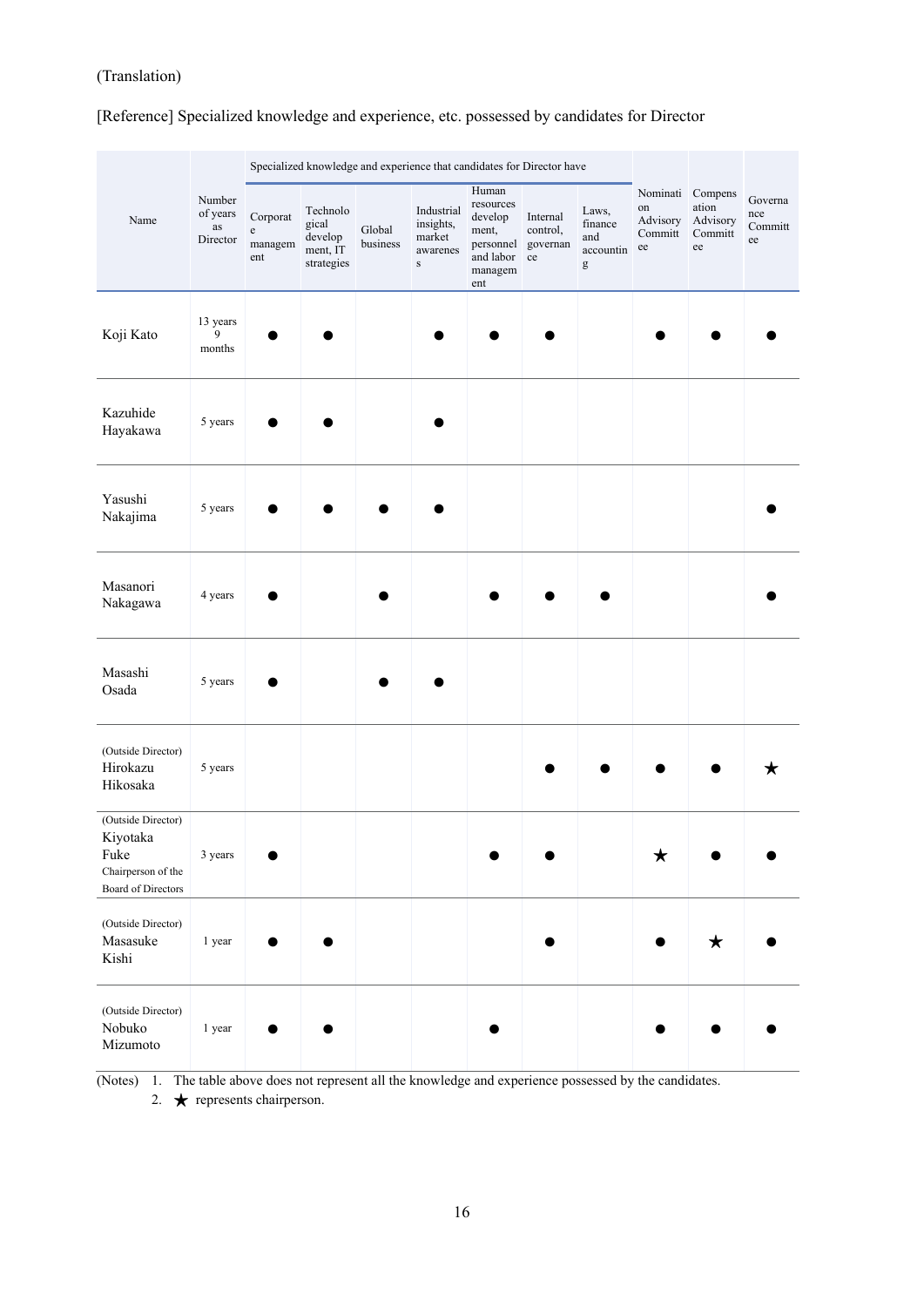#### (Reference)

"Independence Criteria for Outside Director/Outside Audit & Supervisory Board Member" In order to increase the soundness and transparency of management, the Company has established the following independence criteria for outside directors and outside audit & supervisory board members. Outside directors and outside audit & supervisory board members are considered to be independent unless any of the following criteria applies.

- 1. Major shareholder<sup>1</sup> of the Company or an executive thereof;
- 2. Major lender<sup>2</sup> of the Company or an executive thereof;
- 3. A party whose major client or supplier is the Company<sup>3</sup> or an executive thereof;
- 4. Major client or supplier of the Company<sup>4</sup> or an executive thereof;
- 5. Consultant, accountant or legal professional who receives more than ¥10 million per year in monetary consideration or other property from the Company besides compensation as a Director/Audit & Supervisory Board Member (if the recipient of such property is a corporation, partnership or other entities, a person who belongs to an entity for which the total amount of money and property received from the Company exceeds 2% of its annual gross revenue);
- 6. Person who receives more than ¥10 million per year in donation from the Company (or executive thereof, if the recipient of such donation is a corporation, partnership or other entities);
- 7. Person who fell under any of the above-listed items 1. through 6. during the past three years; or
- 8. Relatives within the second degree of kinship of the person (excluding those who are not significant persons) who fall under any of the following items (1) through (3).
	- (1) Person who falls under any of the above-listed items 1. through 7.;
	- (2) Executive of any subsidiaries of the Company; or
	- (3) Non-executive director of any subsidiaries of the Company.

(Notes)

- 1. "Major shareholder" refers to a shareholder who holds 10% or more of the voting rights directly or indirectly at the end of the most recent fiscal year.
- 2. "Major lender" refers to a lender to whom the Company has outstanding borrowings in the amount that exceeded 2% of the consolidated total assets of the Company at the end of the most recent fiscal year.
- 3. "A party whose major client or supplier is the Company" refers to a party for whom the average amount of payments received from the Company for the past three fiscal years exceeds 2% of the average consolidated net sales of said party for the past three fiscal years.
- 4. "A major client or supplier of the Company" refers to a party for whom the average amount of payments to the Company for the past three years exceeds 2% of the average consolidated net sales of the Company for the past three fiscal years.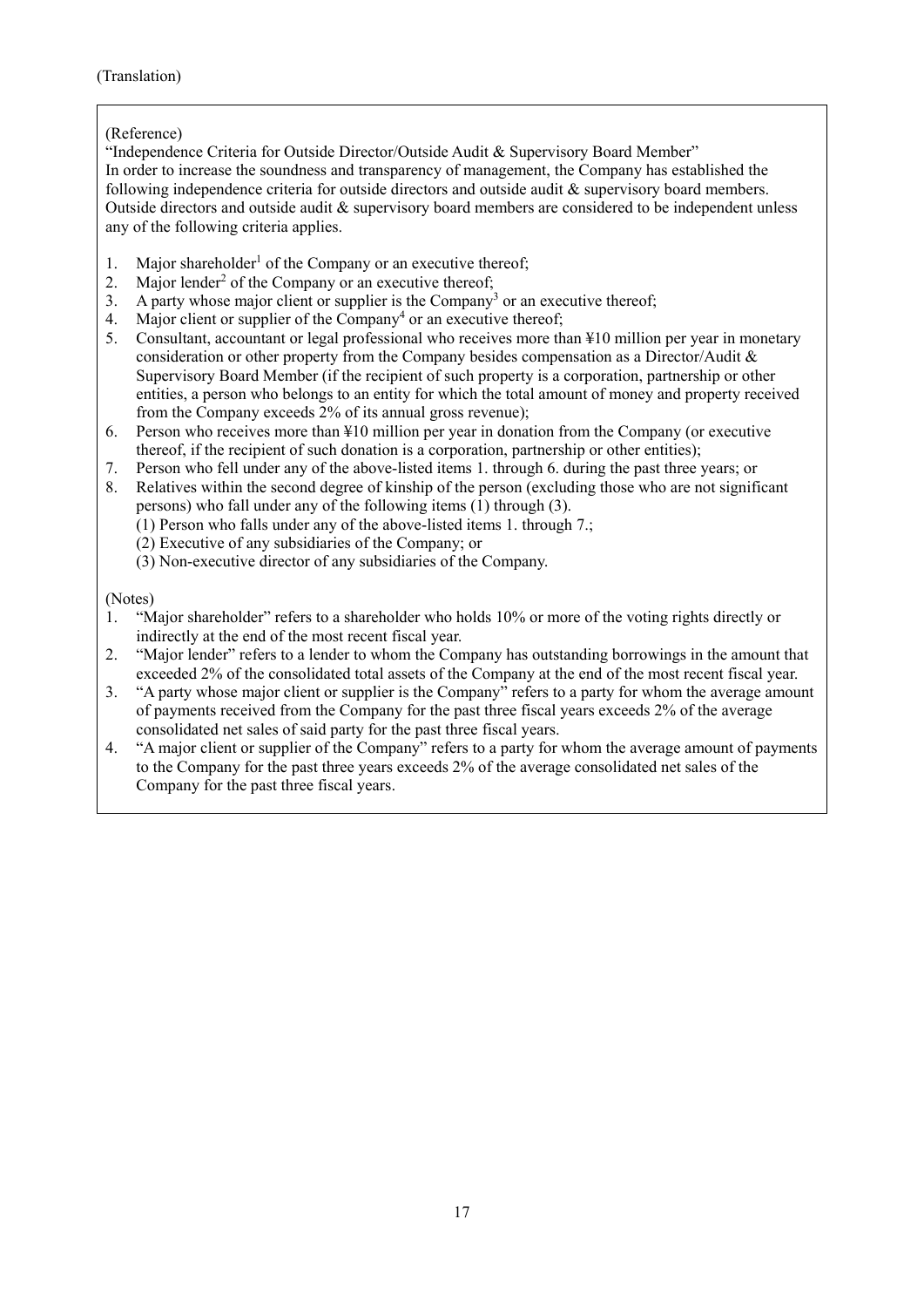[Attached Documents for the 77th Annual Shareholders' Meeting]

# **Business Report**

(From April 1, 2021, to March 31, 2022)

#### **1. Overview of the Group (1) Business Progress and Results**

#### **1) Overview of business**

In this fiscal year, despite certain restrictions on economic activities due to the global spread of COVID-19, the global economy maintained a recovery trend with widespread vaccine rollouts, especially in developed countries. On the other hand, the economy was affected by prolonged trade friction between the U.S. and China, rising resource prices, and shortages in the supply of semiconductors and other materials, and the situation remained unstable.

In the U.S., despite some concerns such as rising inflation and accelerated monetary tightening, the economy continued to recover due to large-scale economic measures and other factors. In Europe, restrictions on economic activities were eased in many countries and the economy began to recover. However, the current situation in Ukraine is becoming increasingly tense and energy prices are soaring, which are causing concern about a slowdown in the economy. In China, the pace of economic recovery slowed down due to COVID-19 and government regulations such as power restrictions, as well as soaring resource prices. In Southeast Asia, the pace of recovery was moderate, although the region emerged from the rapid resurgence of COVID-19. The Japanese economy continued to pick up even after the lifting of the emergency declaration due to COVID-19, although the outlook remains uncertain due to the outbreak of new mutant strains and soaring resource prices.

Among the market environments of the Taikisha Group, in the domestic market, investment by manufacturers of electronic components, pharmaceuticals, automobiles, and other products was strong, and demand for construction of office buildings in the Tokyo metropolitan area remained steady. On the other hand, uncertainty still persisted in overseas markets due to the impact of COVID-19, and manufacturers continued to stay in the correction phase regarding capital investments.

Under such circumstances, the Taikisha Group has entered the final year of its Mid-Term Business Plan (for the fiscal year ended March 2020 through the fiscal year ended March 2022), which has three basic policies: 1. "Solidify the Company's position in the global market," 2. "Strengthen initiatives for the future," and 3. "Build an attractive company and establish a solid management base." During the period, in order to achieve medium- to long-term growth, the Taikisha Group has been promoting the following initiatives.

Firstly, with regard to "Solidify the Company's position in the global market," the Taikisha Group made the Research and Development Center into the Demonstration Center and expanded the Southeast Asia business through establishment of Taikisha Lao Co., Ltd.

Secondly, with regard to "Strengthen initiatives for the future," the Taikisha Group implemented measures to improve our competitiveness and expand business domains by enhancing response to the Indian market by investing in Nicomac Clean Rooms Far East LLP (currently Nicomac Taikisha Clean Rooms Private Limited), expanding the automation business through additional investment in Encore Automation LLC, and expanding the plant factory business domain and establishing our own mass production factory.

Finally, with regard to "Build an attractive company and establish a solid management base," the Taikisha Group made efforts to realize various work styles by shifting to electronic expense reimbursement and introducing a telework system. In addition, as a company that considers employee health management from a managerial perspective and strategically addresses the issue, the Taikisha Group has been recognized as a Certified Health & Productivity Management Outstanding Organization for two consecutive years.

Given such circumstances, consolidated orders received increased 15.8% year-on-year to ¥232,120 million both in Japan and overseas. This includes orders received overseas, which increased 0.4% year-on-year to ¥88,650 million.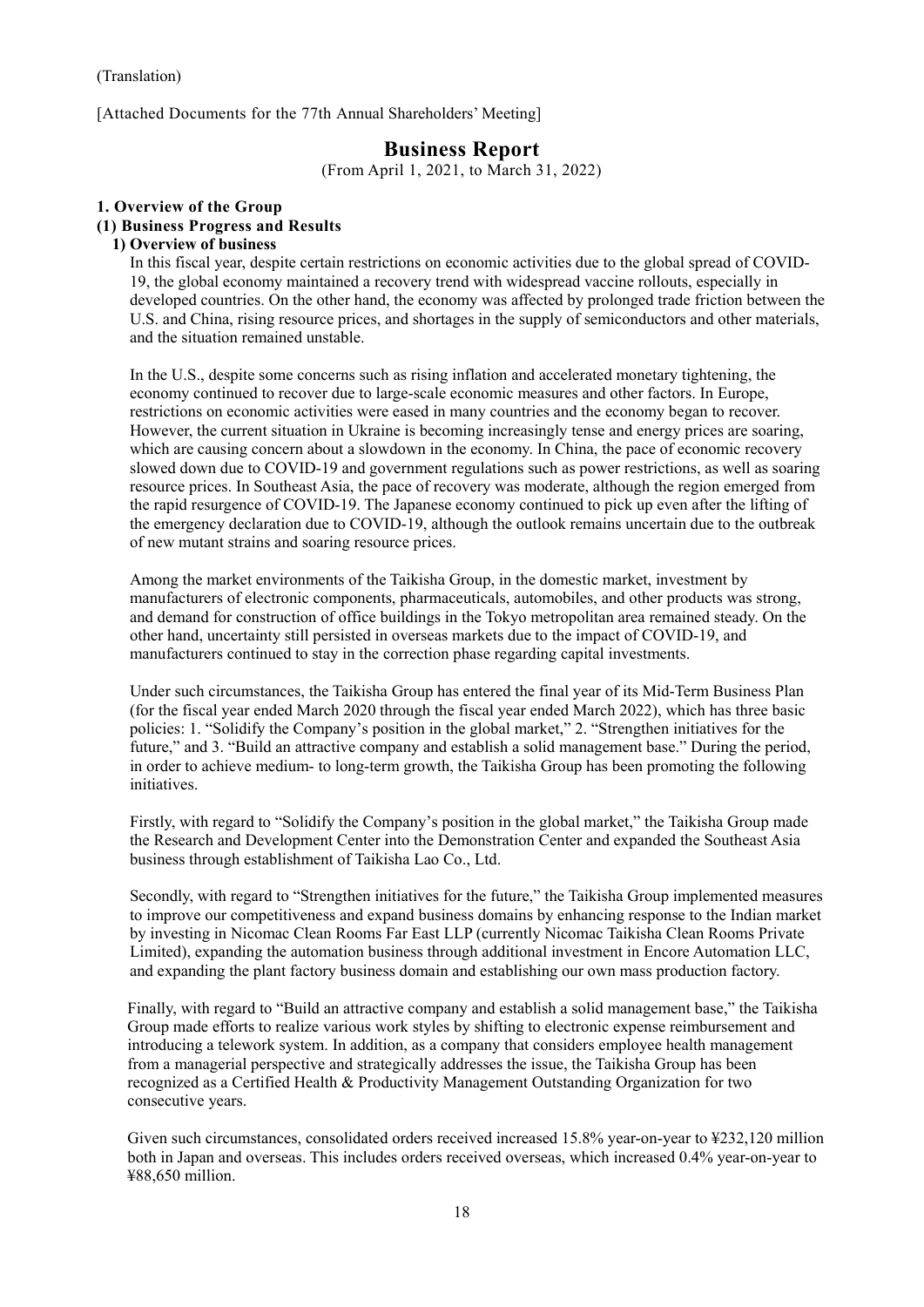Consolidated net sales of completed construction contracts increased 3.3% year-on-year to ¥209,261 million, due to an increase overseas, despite a decrease in Japan. This includes net sales of completed construction contracts overseas, which increased 9.4% year-on-year to ¥101,552 million.

In regard to profits, gross profit on completed construction contracts decreased ¥2,412 million year-onyear to ¥31,614 million, operating income decreased ¥2,261 million year-on-year to ¥9,428 million, ordinary income decreased ¥1,469 million year-on-year to ¥10,818 million, and profit attributable to owners of parent decreased ¥1,031 million year-on-year to ¥7,248 million.

#### **Orders received, net sales of completed construction contracts and construction carried forward by each division**

|                                          |                                            |                                    |                      |                       |                                                        | (Millions of yen)               |
|------------------------------------------|--------------------------------------------|------------------------------------|----------------------|-----------------------|--------------------------------------------------------|---------------------------------|
| Category                                 |                                            | Construction<br>brought<br>forward | Orders<br>received   | Total                 | Net sales of<br>completed<br>construction<br>contracts | Construction<br>carried forward |
| Green                                    | <b>Building</b><br><b>HVAC</b>             | 50,427                             | 43,329               | 93,756                | 40,978                                                 | 52,777                          |
| Technology<br>System                     | Industrial<br><b>HVAC</b>                  | 68,215                             | 115,588              | 183,803               | 93,414                                                 | 90,388                          |
| Division                                 | Subtotal<br>[Overseas]                     | 118,642<br>[37, 964]               | 158,917<br>[35, 964] | 277,559<br>[73, 928]  | 134,393<br>[40, 255]                                   | 143,166<br>[33, 672]            |
| Paint<br>Finishing<br>System<br>Division | Paint<br>Finishing<br>System<br>[Overseas] | 56,789<br>[47, 829]                | 73,202<br>[52, 686]  | 129,991<br>[100, 516] | 74,867<br>[61, 297]                                    | 55,123<br>[39, 218]             |
| Total<br>[Overseas]                      |                                            | 175,431<br>[85, 793]               | 232,120<br>[88,650]  | 407,551<br>[174, 444] | 209,261<br>[101, 552]                                  | 198,289<br>[72, 891]            |

(Note)

Regarding foreign exchange translation of contracts brought forward from previous year in foreign subsidiaries, fluctuation amount because of foreign exchange is adjusted in the beginning balance of construction contracts brought forward.

Earnings by reportable segment (including intersegment transactions)

| Green<br><b>Technology</b> | Consolidated orders received                                                                                                                                       |                                     | Consolidated net sales of completed<br>construction contacts                                                                                                                                        |  |  |
|----------------------------|--------------------------------------------------------------------------------------------------------------------------------------------------------------------|-------------------------------------|-----------------------------------------------------------------------------------------------------------------------------------------------------------------------------------------------------|--|--|
| <b>System Division</b>     | $\textcolor{blue}{\textbf{4158,917}}$ million                                                                                                                      |                                     | $\text{\textsterling}134,\!399$ million                                                                                                                                                             |  |  |
|                            | (increased 17.3% year-on-year)                                                                                                                                     |                                     | (increased 0.3% year-on-year)                                                                                                                                                                       |  |  |
| Principal business         | Building HVAC: General-purpose HVAC systems for offices, hotels, stores,<br>schools, research institutes, theaters, halls, hospitals, data centers<br>and so forth |                                     |                                                                                                                                                                                                     |  |  |
|                            |                                                                                                                                                                    | pharmaceuticals, foods and so forth | Industrial HVAC: Industrial HVAC systems, including clean rooms and plant<br>factories, for factories and plants of semiconductors, electronic<br>parts/components, batteries, precision machinery, |  |  |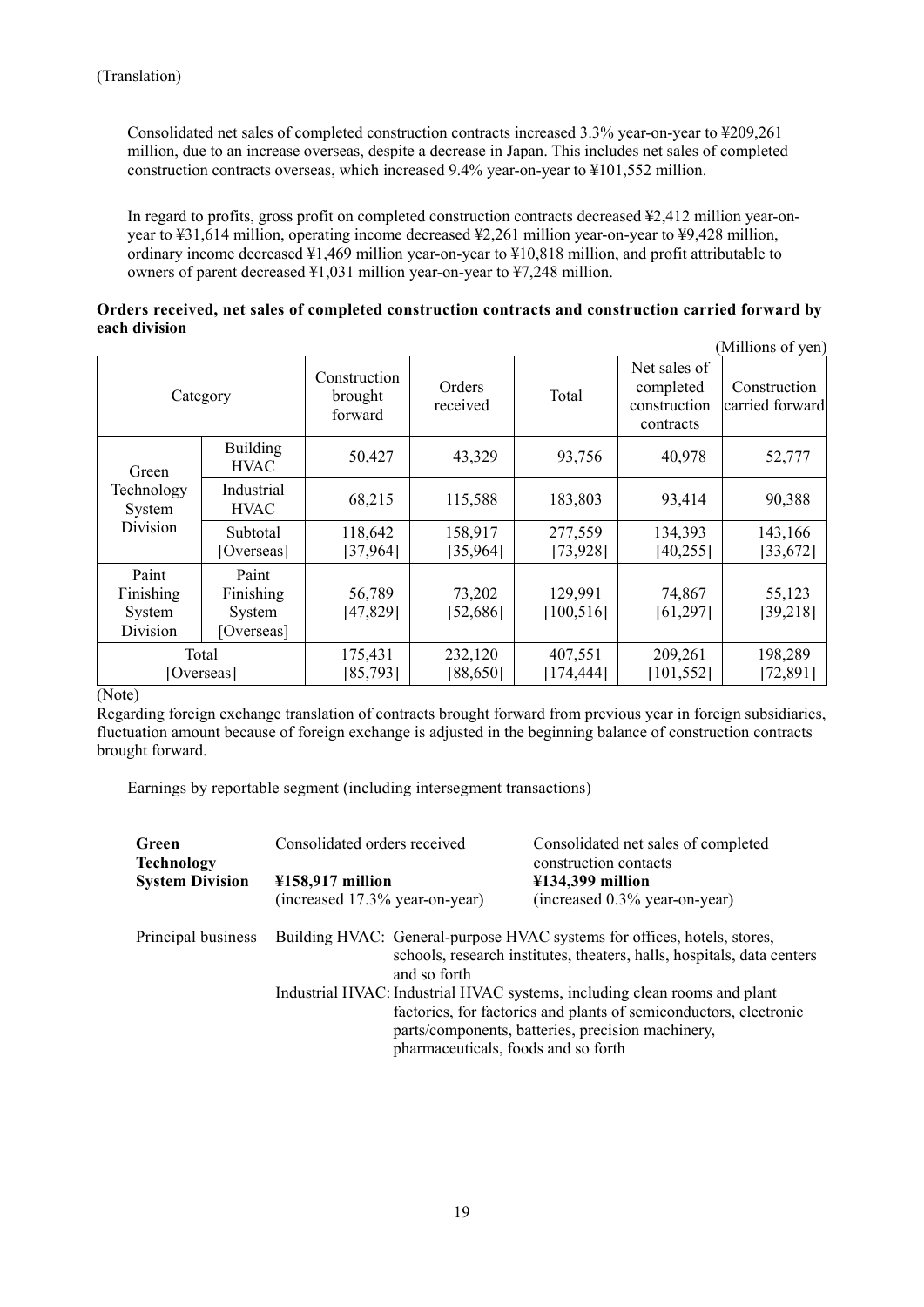Consolidated orders received in the overall green technology system business increased compared to the previous year, due to increases in the industrial HVAC sector in Japan, though sales decreased overseas as a result of a reactionary drop from a large-scale construction contract that was received in the previous year in Thailand. The consolidated net sales of completed construction contacts in the overall green technology system business increased compared to the previous year, due to increases in regions such as the Philippines and India, though sales decreased in the industrial HVAC sector in Japan and in regions such as Vietnam.



HIGASHI NIPPON BROADCASTING's new premise

As a result, consolidated orders received increased 17.3% year-on-year to ¥158,917 million. The breakdown is orders received for building HVAC of ¥43,329 million which decreased 5.6% year-on-year and orders received for industrial HVAC of ¥115,588 million which increased 29.0% year-onyear. Consolidated net sales of completed construction contracts increased 0.3% year-on-year to ¥134,399 million. The breakdown is sales for building HVAC of ¥40,978 million which increased 0.1% year-on-year and sales for industrial HVAC of ¥93,420 million which increased 0.3% year-on-year. Segment profit (ordinary income) decreased ¥1,890 million year-on-year to ¥9,302 million.

| <b>Paint Finishing</b> | Consolidated orders received                 | Consolidated net sales of completed<br>construction contacts |
|------------------------|----------------------------------------------|--------------------------------------------------------------|
| <b>System Division</b> | $\textcolor{blue}{\textbf{473,202}}$ million | $474,882$ million                                            |
|                        | $(increased 12.7\%$ year-on-year)            | (increased 9.3% year-on-year)                                |
| <b>Print</b> 11 1      |                                              |                                                              |

Principal business Paint finishing systems in factories not only for automobile parts/components such as chassis and bumpers slated for automobile industry but also for construction vehicles, rolling stock, aircraft, general-purpose industrial equipment and the like

Consolidated orders received increased compared to the previous year, due to increases in Japan and Malaysia, though sales decreased in North America as a result of a reactionary drop from a large-scale construction contract that was received in the previous year. The consolidated net sales of completed construction contracts increased compared to the previous year, due to increases in regions such as India and Europe.

As a result, consolidated orders received increased 12.7% year-on-year to ¥73,202 million and consolidated net sales of completed construction contracts increased 9.3% year-on-year to ¥74,882 million. Segment profit (ordinary income) decreased ¥244 million year-on-year to ¥667 million.

As for the non-consolidated performance of the Company, orders received increased 29.6% year-on-year to ¥145,278 million and net sales of completed construction contracts decreased 1.1% year-on-year to ¥107,435 million. Profit of the Company increased ¥888 million to ¥7,657 million.



Resin painting systems at Inabe Plant, TOYOTA AUTO BODY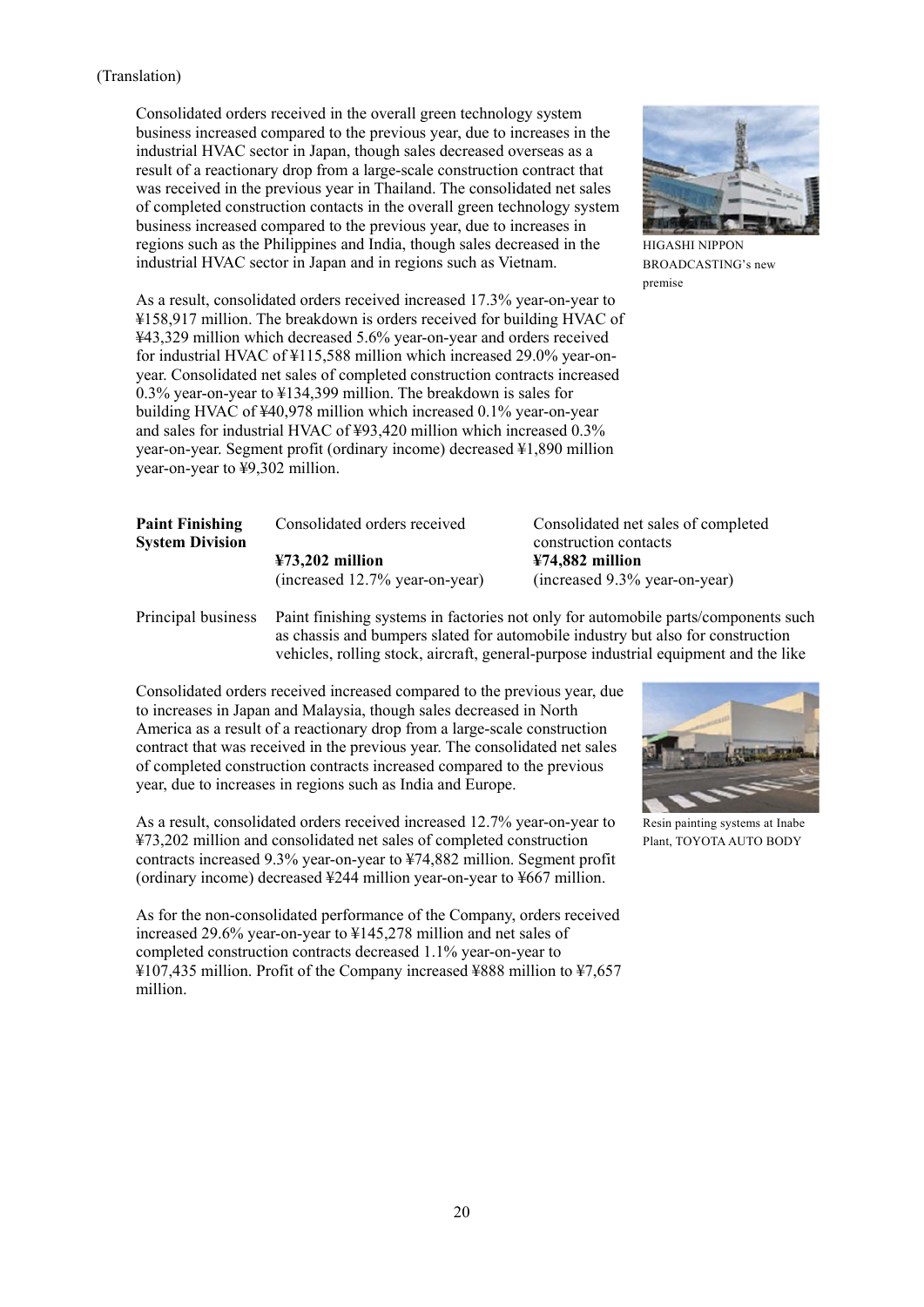## **2) Capital expenditures**

There is nothing of significance to mention for the fiscal year.

#### **3) Financing**

There is nothing of significance to mention for the fiscal year.

# **(2) Changes in Assets and Income**

## **1) Changes in operating results**

|                                                        |                                                       |                                             |                                             |                                             | (Millions of yen)                                                                     |
|--------------------------------------------------------|-------------------------------------------------------|---------------------------------------------|---------------------------------------------|---------------------------------------------|---------------------------------------------------------------------------------------|
|                                                        | Year ended<br>March 31, 2018<br>$(73rd \text{ term})$ | Year ended<br>March 31, 2019<br>(74th term) | Year ended<br>March 31, 2020<br>(75th term) | Year ended<br>March 31, 2021<br>(76th term) | Year ended<br>March 31,<br>2022<br>(77th term)<br>This<br>consolidated<br>fiscal year |
| Orders received                                        | 219,844                                               | 241,889                                     | 226,909                                     | 200,469                                     | 232,120                                                                               |
| Net sales of<br>completed<br>construction<br>contracts | 231,898                                               | 225,402                                     | 225,378                                     | 202,548                                     | 209,261                                                                               |
| Ordinary income                                        | 13,082                                                | 15,085                                      | 15,991                                      | 12,287                                      | 10,818                                                                                |
| Profit<br>attributable to<br>owners of parent          | 7,254                                                 | 8,841                                       | 9,132                                       | 8,279                                       | 7,248                                                                                 |
| Basic earnings<br>per share (Yen)                      | 212.40                                                | 259.53                                      | 268.07                                      | 243.03                                      | 212.69                                                                                |
| Total assets                                           | 215,392                                               | 223,080                                     | 215,389                                     | 228,855                                     | 228,159                                                                               |
| Net assets                                             | 110,650                                               | 113,649                                     | 112,843                                     | 126,311                                     | 130,788                                                                               |
| Net assets per<br>share (Yen)                          | 3,087.51                                              | 3,193.18                                    | 3,176.25                                    | 3,552.69                                    | 3,658.54                                                                              |

(Notes)

1. "Basic earnings per share" is calculated based on the average number of shares outstanding during the year after subtracting treasury shares. "Net assets per share" is calculated based on the total number of issued shares at the end of the year after subtracting treasury shares. The number of treasury shares does not include the number of the Company's shares held by Custody Bank of Japan, Ltd. (Trust E Account), because of the introduction of the ESOP (Employee Stock Ownership Plan). Meanwhile, the number of treasury shares includes the number of the Company's shares held by Custody Bank of Japan, Ltd. (Trust E Account), because of the introduction of the BBT (Board Benefit Trust).

2. "Partial Amendments to Accounting Standard for Tax Effect Accounting, etc." (ASBJ Statement No. 28, February 16, 2018) has been applied since the beginning of the 74th fiscal year. Total assets for the 73rd term represent the amounts after retroactively applying said accounting standard, etc.

3. "Accounting Standard for Revenue Recognition" (ASBJ Statement No. 29, March 31, 2020) and other standards have been applied since the beginning of this consolidated fiscal year. Changes in assets and income represent the figures after applying said accounting standard, etc.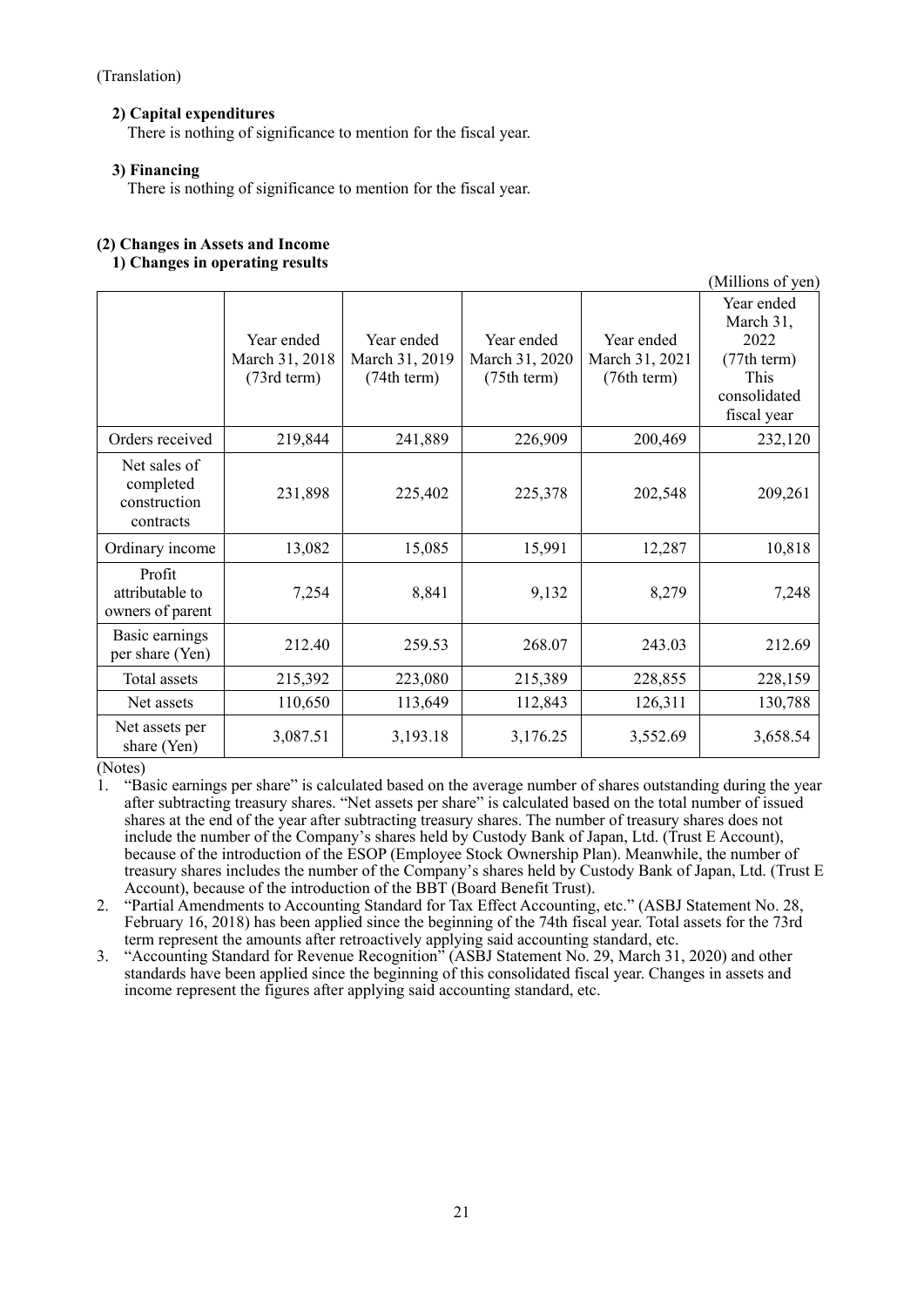|                                          |                                |                                                          |                                                |                                                |                                                | (Millions of yen)                                                                     |
|------------------------------------------|--------------------------------|----------------------------------------------------------|------------------------------------------------|------------------------------------------------|------------------------------------------------|---------------------------------------------------------------------------------------|
|                                          |                                | Year ended<br>March 31,<br>2018<br>$(73rd \text{ term})$ | Year ended<br>March 31,<br>2019<br>(74th term) | Year ended<br>March 31,<br>2020<br>(75th term) | Year ended<br>March 31,<br>2021<br>(76th term) | Year ended<br>March 31,<br>2022<br>(77th term)<br>This<br>consolidated<br>fiscal year |
| Green                                    | <b>Building</b><br><b>HVAC</b> | 45,845                                                   | 46,158                                         | 54,963                                         | 40,952                                         | 40,978                                                                                |
| Technology<br>System<br>Division         | Industrial<br><b>HVAC</b>      | 94,093                                                   | 103,005                                        | 102,411                                        | 93,099                                         | 93,414                                                                                |
|                                          | Subtotal                       | 139,938                                                  | 149,164                                        | 157,374                                        | 134,051                                        | 134,393                                                                               |
| Paint<br>Finishing<br>System<br>Division | Paint<br>Finishing<br>System   | 91,960                                                   | 76,238                                         | 68,003                                         | 68,497                                         | 74,867                                                                                |
| Total<br>[Overseas]                      |                                | 231,898<br>[116, 170]                                    | 225,402<br>[106, 136]                          | 225,378<br>[93,029]                            | 202,548<br>[92, 791]                           | 209,261<br>[101, 552]                                                                 |

## **2) Changes in net sales of completed construction contracts by each division**

#### **(3) Issues to Be Addressed**

#### **1) Basic management policy of the Company**

The Taikisha Group will globally expand its business areas and pursue stable and sustainable growth in compliance with the "Customers first" spirit as Taikisha's corporate philosophy (mission statement), and based on environmentally compliant technologies through our expertise in "Energy, Air and Water" represented by the company name "Taikisha." To this end, we will further create an attractive company for all stakeholders and contribute to society.

#### **2) Long-term vision**

The Taikisha Group set the long-term vision, "Contribute to a Sustainable Society through Innovative Engineering of Energy, Air and Water" and "Become an Inclusive Global Company by Leveraging Diverse Human Resources and Knowledge" in the Company's Mid-Term Business Plan publicly announced on May 16, 2022.

a. Contribute to a Sustainable Society through Innovative Engineering of Energy, Air and Water Innovative Engineering for a Sustainable Society -with energy, air and water-

By proactively taking on the challenge of solving social issues, in energy-, air- and water-related fields, the Taikisha Group will try to achieve technological innovation (tangible aspects), accumulation of knowledge from experience (intangible aspects), intellectual exploration into new domains and multilateral enhancement of comprehensive engineering capabilities. The Taikisha Group considers that this will lead to new businesses and new customer development as well as the provision of "solutions for highly specialized customer needs" to existing customers, serving as our differentiation strategy. By differentiating itself from competitors, the Taikisha Group aims to achieve corporate growth as well as the resolution of social issues, that is, contribution to a sustainable society. As an example, the Taikisha Group will make every effort to achieve carbon neutrality in 2050.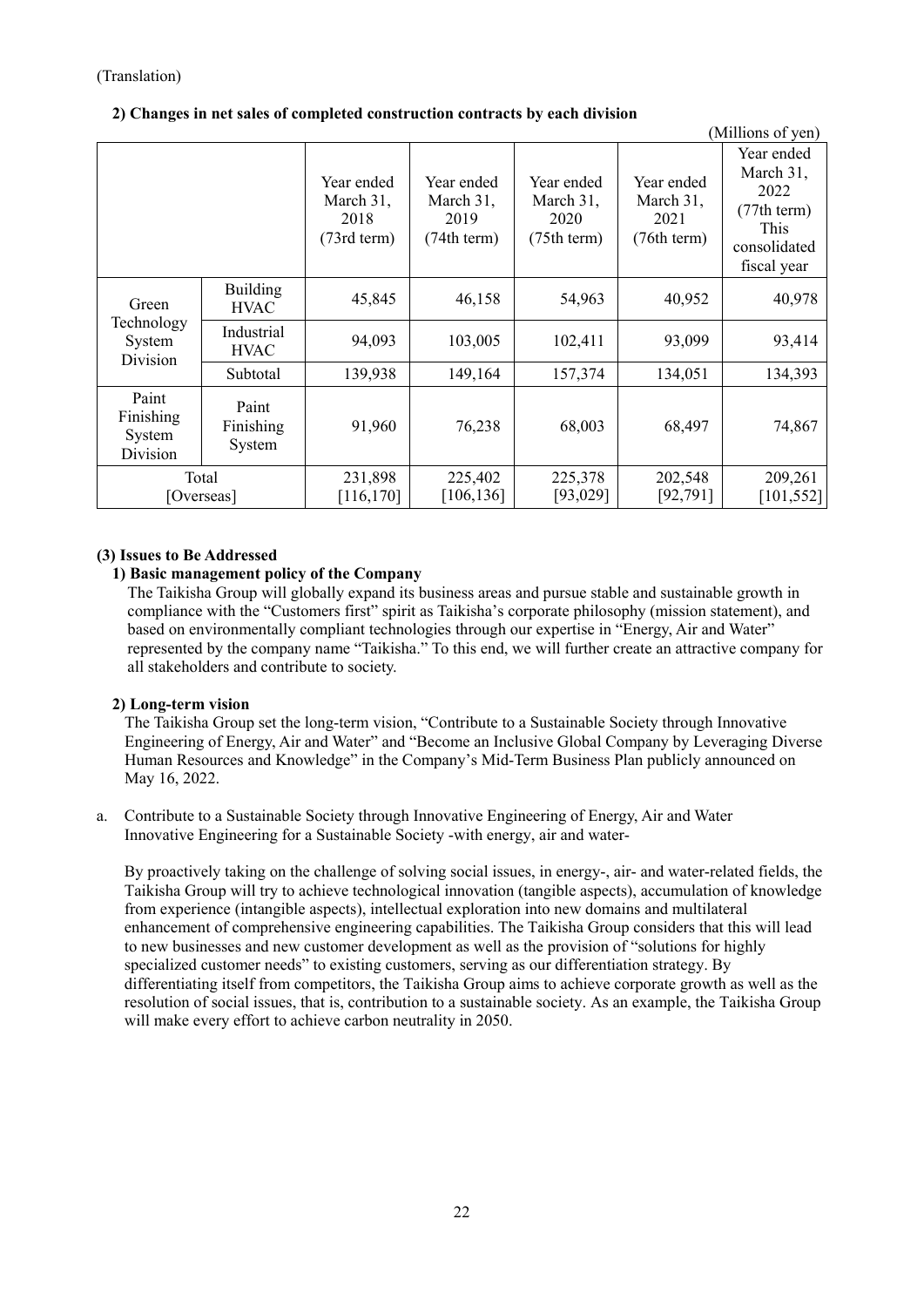b. Become an Inclusive Global Company by Leveraging Diverse Human Resources and Knowledge Diversity & Inclusion as a Global Company

Based on a corporate culture that embraces diversity, which has always been present in the Company, we aim to become a company that can be active on a global scale by creating a system that allows each employee to demonstrate his or her abilities and generates synergies. Furthermore, the Company considers the creation of new value by combining and fusing diverse human resources and technologies from inside and outside the Company in our business activities, including technological development, as a form of inclusion, and therefore aim to be an inclusive company in these two senses.

#### **3) Targeted management indices**

On May 16, 2022, the Taikisha Group announced the Mid-Term Business Plan for the fiscal year ending March 2023 through the fiscal year ending March 2025. Its summary is as follows:

| <b>Financial Targets</b>         |                |                | (Billions of yen) |
|----------------------------------|----------------|----------------|-------------------|
| Item                             | Year ending    | Year ending    | Year ending       |
|                                  | March 31, 2023 | March 31, 2024 | March 31, 2025    |
| Orders received                  | 215.0          | 223.0          | 236.0             |
| Net sales of completed           | 212.5          | 223.5          | 238.0             |
| construction contracts           |                |                |                   |
| Ordinary income                  | 12.0           | 13.5           | 15.0              |
| Profit attributable to owners of | 8.6            | 9.1            | 9.6               |
| parent                           |                |                |                   |
| Return on equity (ROE) $(\% )$   | $6.8\%$        | $7.0\%$        | $7.2\%$           |

#### Non-Financial Targets

CO, emissions from business activities (Scope 1 and 2)  $\Rightarrow$  46% reduction by 2030 (compared with FY2015 results)

Other indicators and targets related to climate change will be set as part of the TCFD response (during FY2023)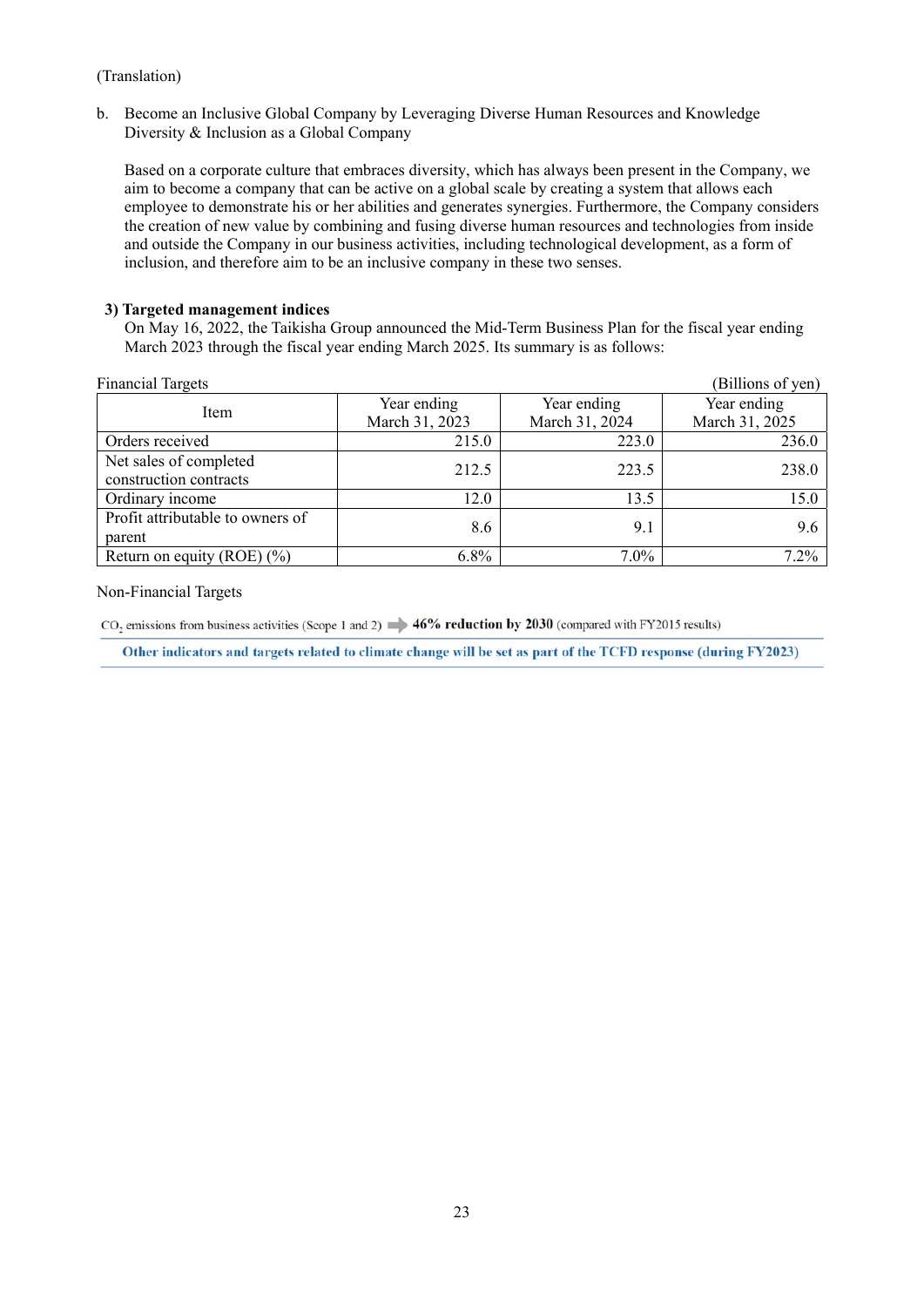#### **4) Basic policies of Mid-Term Business Plan**

To achieve the long-term vision, the Taikisha Group will review the existing business portfolio from the perspectives of "capital efficiency," "consistency with long-term strategies," and "affiliated company governance," to transform into a leaner business structure that can create added value in the long term.

The Taikisha Group has set "Further strengthen core businesses," "Challenge to create new value" and "Strengthen management base that supports transformation and growth" as the three basic policies of the Mid-Term Business Plan.

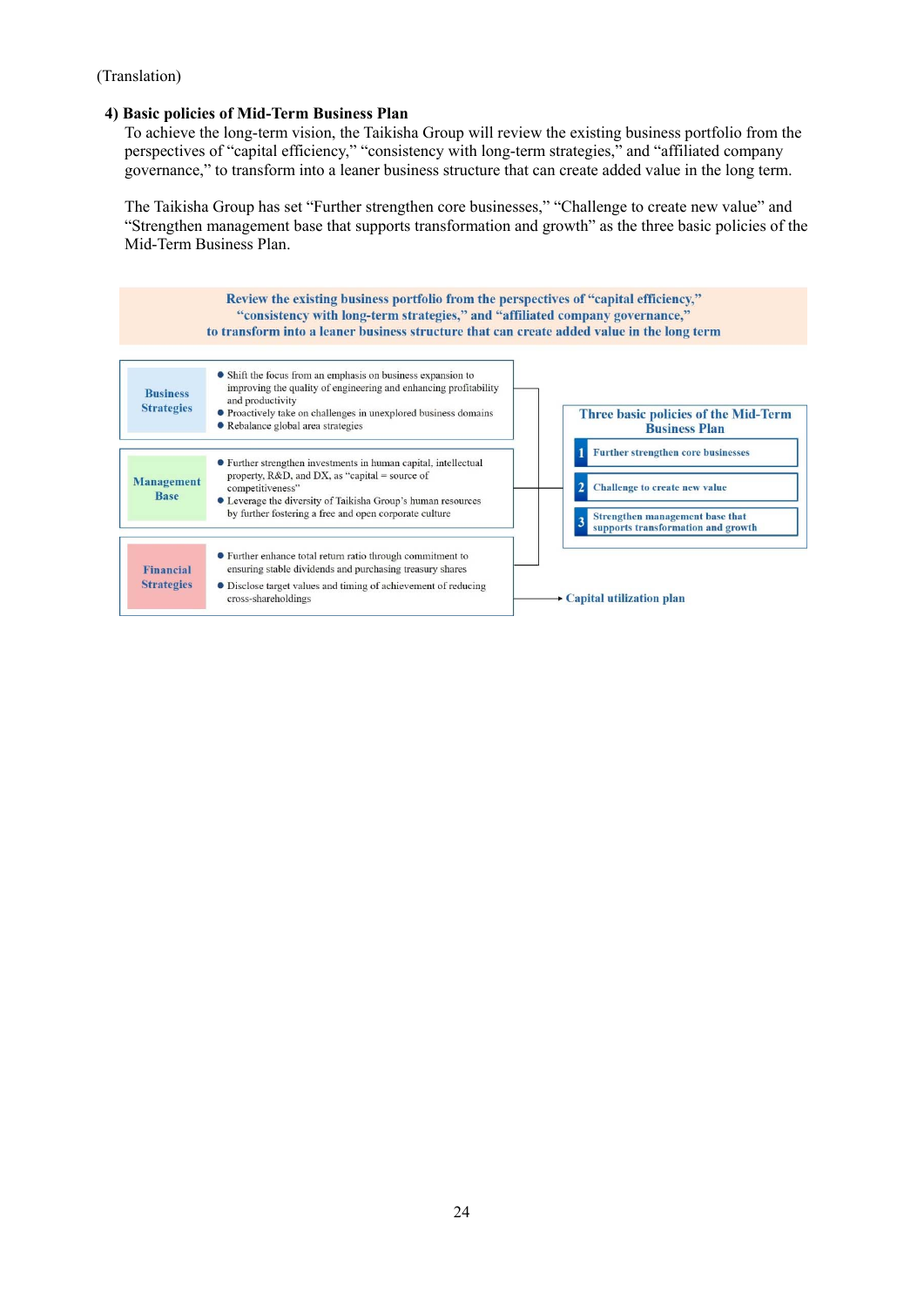a) Further strengthen core businesses

- (i) Green Technology System Business
	- Business development that continues to create added value

The Taikisha Group will promote decarbonizing business initiatives to achieve carbon neutrality. The Taikisha Group will also establish a structure that continues to meet the technical needs, develop professionals and accumulate know-how and intellectual property in the industrial HVAC sector.

- Strengthen Taikisha, the Technology Company The Taikisha Group will promote identification of customer needs and joint development at the new Research and Development Center and the R&D Satellite, proactively make technology proposals to customers, and uncover seeds through collaboration between sales and development divisions.
- Improve business operation systems and productivity The Taikisha Group will promote digitalization and DX of business operations to improve ease of work and business process reform to eliminate forcing, waste, and inconsistency. The Taikisha Group will also create a system where we can strengthen the relationships and grow together with suppliers.
- (ii) Paint Finishing System Business
	- Establish a firm position at home and abroad The Taikisha Group will promote diversification of technologies to meet the needs of non-Japanese customers, reaching out to new customers outside the automotive market through collaboration with partners, and business development rooted in the local communities by utilizing overseas networks.
	- Development with an awareness of global social issues The Taikisha Group will contribute to the transformation of customers' production technologies through technological development to achieve carbon neutrality and also establish and enhance a development structure linked to overseas bases.
	- Improve business operation systems and productivity The Taikisha Group will promote remote and automated onsite operations through digitalization of business processes, design global educational programs, and optimize human resources by reviewing the project management structure.
- b) Challenge to create new value

The Taikisha Group will establish and promote management strategies that leverage our own intellectual property and intangible assets, promote development from the customers' perspective by establishing R&D Satellites within headquarters and branch offices to identify customer needs, and develop new businesses through open innovation by integrating external knowledge of academic institutions and startups.

c) Strengthen management base that supports transformation and growth

- Develop and secure human capital The Taikisha Group will create an organizational culture that fosters innovation, improve employee engagement, and systematically develop human resource value.
- Digital strategies to provide new value The Taikisha Group will improve productivity through onsite digitalization and DX, establish a global IT and DX structure, and enhance digital integration for R&D and new business creation.
- Strengthen the Group governance structure The Taikisha Group will establish business portfolio management in light of capital costs and enhance the effectiveness of the board of directors and auditing functions of affiliated companies.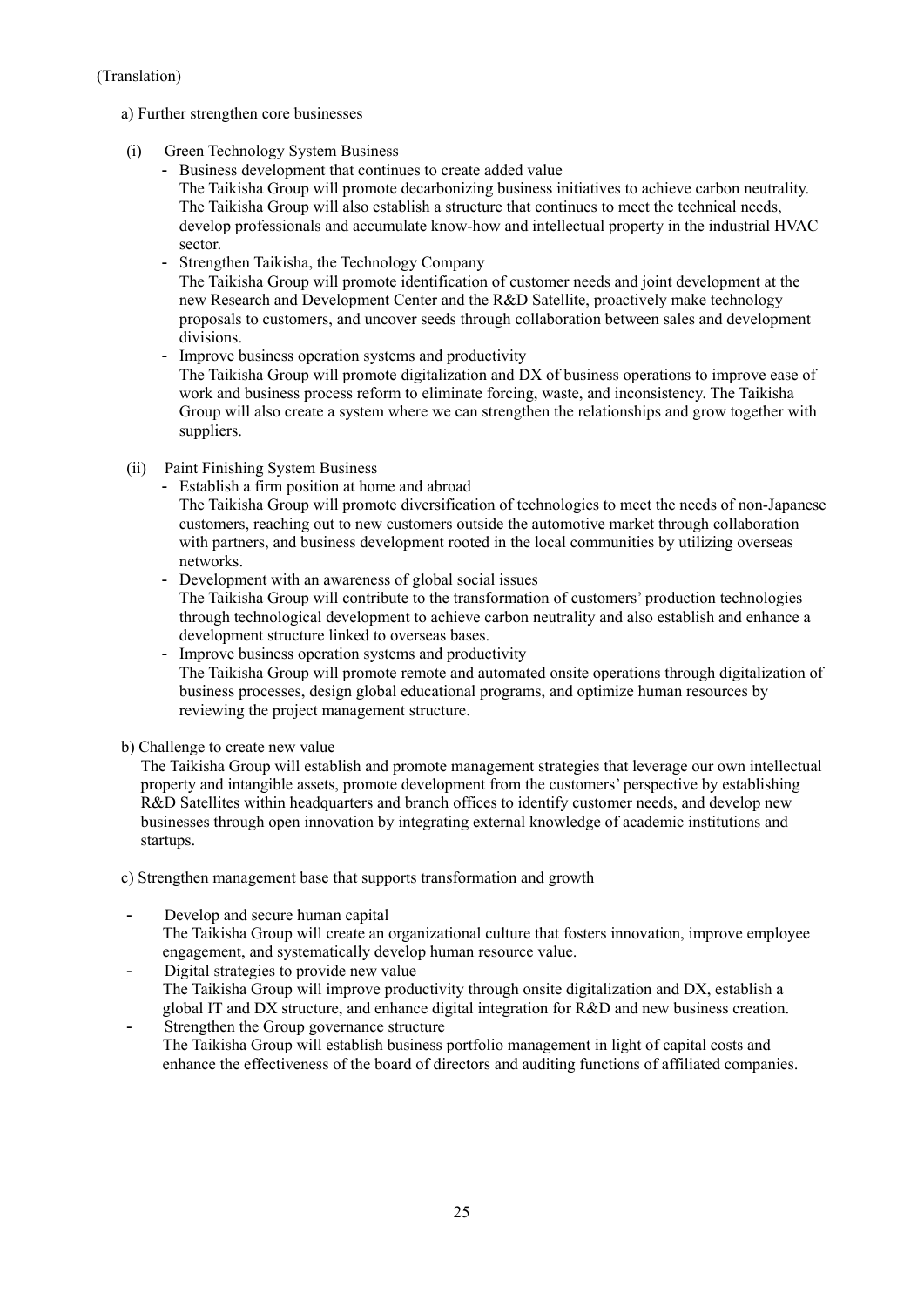#### **5) Investment plan**

The Taikisha Group plans to make growth investments totaling ¥20.0 billion during the three-year period under the themes of "Business-related investments" for expansion of business domains through M&A, etc., "Capital and human resources investments" including productivity-enhancing IT investments, and "Technology development investments" for the expansion of the R&D Center and joint development with external organizations, etc.



#### **6) Capital dividend policy**

The Taikisha Group will implement steady dividends targeting a consolidated dividend on equity ratio (DOE) of 3.2%, with profit return to shareholders through dividends as one of our most important measures. The Group will also flexibly purchase and retire treasury shares in order to improve capital efficiency and promptly implement financial policies (aiming for roughly ¥2.0 billion per year).

#### **7) Plan to sell cross-shareholdings**

The proceeds from the sale of cross-shareholdings will be used to fund investment plans and shareholder returns. The Taikisha Group will reduce cross-shareholdings to less than 20% of net assets by the second year of the Mid-Term Business Plan (fiscal year ending March 2024).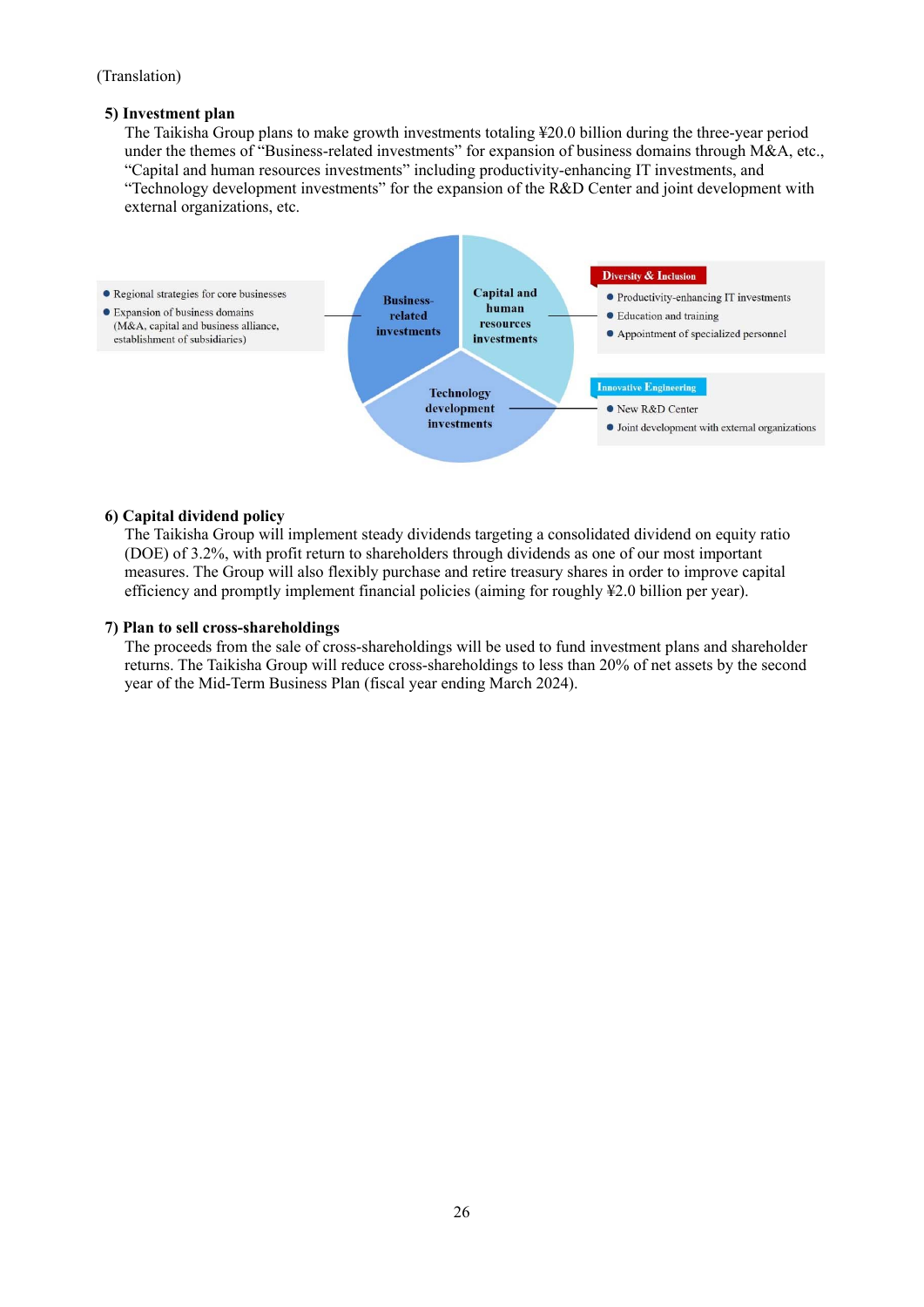# **(4) Significant Subsidiaries**

| Company name                                            | Capital                       | Percentage of<br>voting rights held<br>by the Company | Principal business                                                                                                                  |
|---------------------------------------------------------|-------------------------------|-------------------------------------------------------|-------------------------------------------------------------------------------------------------------------------------------------|
| San Esu Industry Co., Ltd.                              | ¥100 million                  | 87.75%                                                | Pipework, sheet metal work and can<br>manufacturing work, as well as<br>manufacture and sales of machinery<br>and equipment         |
| Nippon Noise Control Ltd.                               | ¥30 million                   | 100.00%                                               | Design, manufacture, sales and<br>installation of silencer and vibration-<br>proof equipment                                        |
| Tokyo Taikisha Service Ltd.                             | ¥20 million                   | 100.00%                                               | Design and installation of HVAC<br>systems                                                                                          |
| Vege-factory Co., Ltd.                                  | ¥350 million                  | 100.00%                                               | Plant factory consulting<br>Design and supervision, production<br>and sales of vegetables<br>Cultivation support at plant factories |
| <b>TKS</b> Industrial Company                           | USD 10 thousand               | 100.00%                                               | Design and installation of paint<br>finishing and HVAC systems                                                                      |
| Encore Automation LLC <sup>1,3</sup>                    |                               | 100.00%                                               | Design and installation of paint<br>systems and plants for automobile<br>industry and aviation industry                             |
| Taikisha Canada Inc. <sup>1</sup>                       | <b>CAD 442</b><br>thousand    | 100.00%                                               | Design and installation of paint<br>finishing and HVAC systems                                                                      |
| Taikisha de Mexico,<br>S.A. de $C.V.^{1,4}$             | <b>MXN 11,729</b><br>thousand | 100.00%                                               | Design and installation of paint<br>finishing and HVAC systems                                                                      |
| Taikisha do Brasil Ltda. <sup>1</sup>                   | <b>BRL 12,107</b><br>thousand | 100.00%                                               | Design and installation of paint<br>finishing and HVAC systems                                                                      |
| Taikisha (Singapore)<br>Pte. Ltd.                       | SGD 20 million                | 100.00%                                               | Design and installation of HVAC and<br>paint finishing systems                                                                      |
| Taikisha (Thailand)<br>Co., Ltd. <sup>1</sup>           | THB 40 million                | 85.65%                                                | Design and installation of HVAC and<br>paint finishing systems                                                                      |
| Taikisha Trading (Thailand)<br>Co., Ltd. <sup>1</sup>   | THB 5 million                 | 98.60%                                                | Exports and imports of HVAC and<br>paint finishing systems and other<br>products for plants                                         |
| Thaiken Maintenance &<br>Service Co., Ltd. <sup>1</sup> | THB 5 million                 | 100.00%                                               | Maintenance services and small-scale<br>works, etc.                                                                                 |
| Token Interior & Design<br>Co., Ltd. <sup>1</sup>       | THB 20 million                | 88.20%                                                | Manufacture and sales of interior<br>goods and materials                                                                            |
| TKA Co., Ltd. <sup>1</sup>                              | THB 5 million                 | 99.00%                                                | Manufacture and sales of precision<br>machinery parts                                                                               |
| BTE Co., Ltd. $^{1,2}$                                  | THB 20 million                | 50.00%                                                | Assembly and installation of<br>switchboards and control panels                                                                     |
| Token Myanmar Co., Ltd. <sup>1</sup>                    | <b>USD 200</b><br>thousand    | 95.00%                                                | Interior decoration-related design and<br>installation                                                                              |
| Taikisha Engineering (M)<br>Sdn. Bhd.                   | <b>MYR 750</b><br>thousand    | 100.00%                                               | Design and installation of HVAC and<br>paint finishing systems                                                                      |
| P.T. Taikisha Indonesia<br>Engineering                  | IDR 982 million               | 98.91%                                                | Design and installation of HVAC and<br>paint finishing systems                                                                      |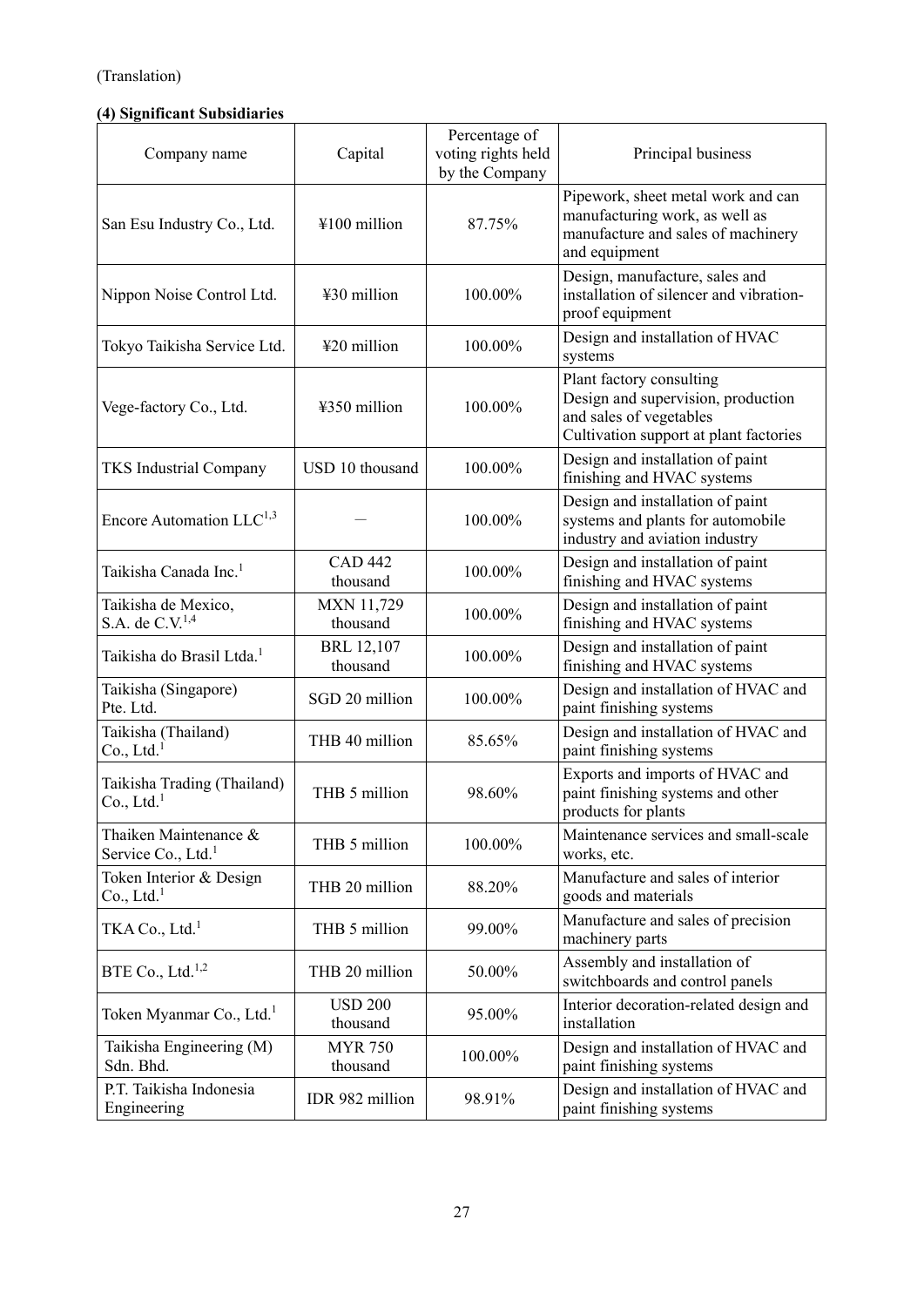| Company name                                                 | Capital                      | Percentage of<br>voting rights held<br>by the Company | Principal business                                                                         |
|--------------------------------------------------------------|------------------------------|-------------------------------------------------------|--------------------------------------------------------------------------------------------|
| P.T. Taikisha<br>Manufacturing Indonesia <sup>1</sup>        | IDR 87,531<br>million        | 100.00%                                               | Painting of automobile parts                                                               |
| Taikisha Philippines Inc. <sup>2</sup>                       | PHP 22 million               | 40.00%                                                | Design and installation of HVAC and<br>paint finishing systems                             |
| Taikisha Vietnam<br>Engineering Inc.                         | VND 53,895<br>million        | 100.00%                                               | Design and installation of HVAC and<br>paint finishing systems                             |
| Taikisha (Cambodia) Co.,<br>Ltd.                             | <b>USD 300</b><br>thousand   | 100.00%                                               | Design and installation of HVAC and<br>paint finishing systems                             |
| Taikisha Myanmar Co.,<br>$Ltd.$ <sup>1</sup>                 | USD 2 million                | 100.00%                                               | Design, installation and maintenance<br>of HVAC and paint finishing systems                |
| Taikisha Lao Co., Ltd. <sup>1</sup>                          | <b>USD 505</b><br>thousand   | 100.00%                                               | Design and installation of HVAC and<br>paint finishing systems                             |
| WuZhou Taikisha<br>Engineering Co., Ltd.                     | CNY 51 million               | 70.00%                                                | Design and installation of paint<br>finishing and HVAC systems                             |
| Tianjin Taikisha Paint<br>Finishing System Ltd. <sup>1</sup> | CNY 73 million               | 90.00%                                                | Research, development, manufacture,<br>sales and maintenance of paint systems              |
| Taikisha Hong Kong<br>Limited                                | HKD 2 million                | 100.00%                                               | Design and installation of HVAC and<br>paint finishing systems                             |
| Taikisha (Taiwan) Ltd.                                       | <b>TWD 230</b><br>million    | 100.00%                                               | Design and installation of HVAC and<br>paint finishing systems                             |
| Taikisha Korea Ltd.                                          | <b>KRW 700</b><br>million    | 80.00%                                                | Design and installation of paint<br>finishing and HVAC systems                             |
| Taikisha Engineering India<br>Private Ltd.                   | INR 5 million                | 57.89%                                                | Design and installation of paint<br>finishing and HVAC systems                             |
| Nicomac Taikisha Clean<br>Rooms Private Limited              | INR 10 million               | 74.00%                                                | Manufacture, mounting and design of<br>clean rooms                                         |
| Geico S.p.A. <sup>6</sup>                                    | EUR 3 million                | 51.00%                                                | Design and installation of paint systems<br>and plants for automobile industry             |
| J-CO America<br>Corporation <sup>1,6</sup>                   | <b>USD 300</b><br>thousand   | 100.00%                                               | Design and installation of paint systems<br>and plants for automobile industry             |
| J-CO Mexico, S. de R.L.<br>de C.V. <sup>1,6</sup>            | <b>MXN 272</b><br>thousand   | 100.00%                                               | Design and installation of paint systems<br>and plants for automobile industry             |
| Geico Brasil Ltda. <sup>1,6</sup>                            | <b>BRL 5,500</b><br>thousand | 100.00%                                               | Design and installation of paint systems<br>and plants for automobile industry             |
| Geico Paint Shop India<br>Private Limited <sup>1,6</sup>     | INR 3 million                | 100.00%                                               | Design and installation of paint systems<br>and plants for automobile industry             |
| Geico Painting System<br>(Suzhou) Co., Ltd. <sup>1,6</sup>   | CNY 25 million               | 100.00%                                               | Design and installation of paint systems<br>and plants for automobile industry             |
| "Geico Russia" LLC <sup>1,6</sup>                            | RUB 6 million                | 100.00%                                               | Design and installation of paint systems<br>and plants for automobile industry             |
| Geico Taikisha GmbH <sup>1,5,6</sup>                         | <b>EUR 65</b><br>thousand    | 70.00%                                                | Sales and installation management of<br>paint finishing systems for automobile<br>industry |
| <b>Process Solution Partner</b><br>Rus LLC <sup>1,6</sup>    | RUB10<br>thousand            | 100.00%                                               | Sales and installation management of<br>electric control units for automobile<br>industry  |
| Geico Taikisha Controls<br>d.o.o. <sup>1,6</sup>             | <b>HRK 20</b><br>thousand    | 70.00%                                                | Sales and installation management of<br>electric control units for automobile<br>industry  |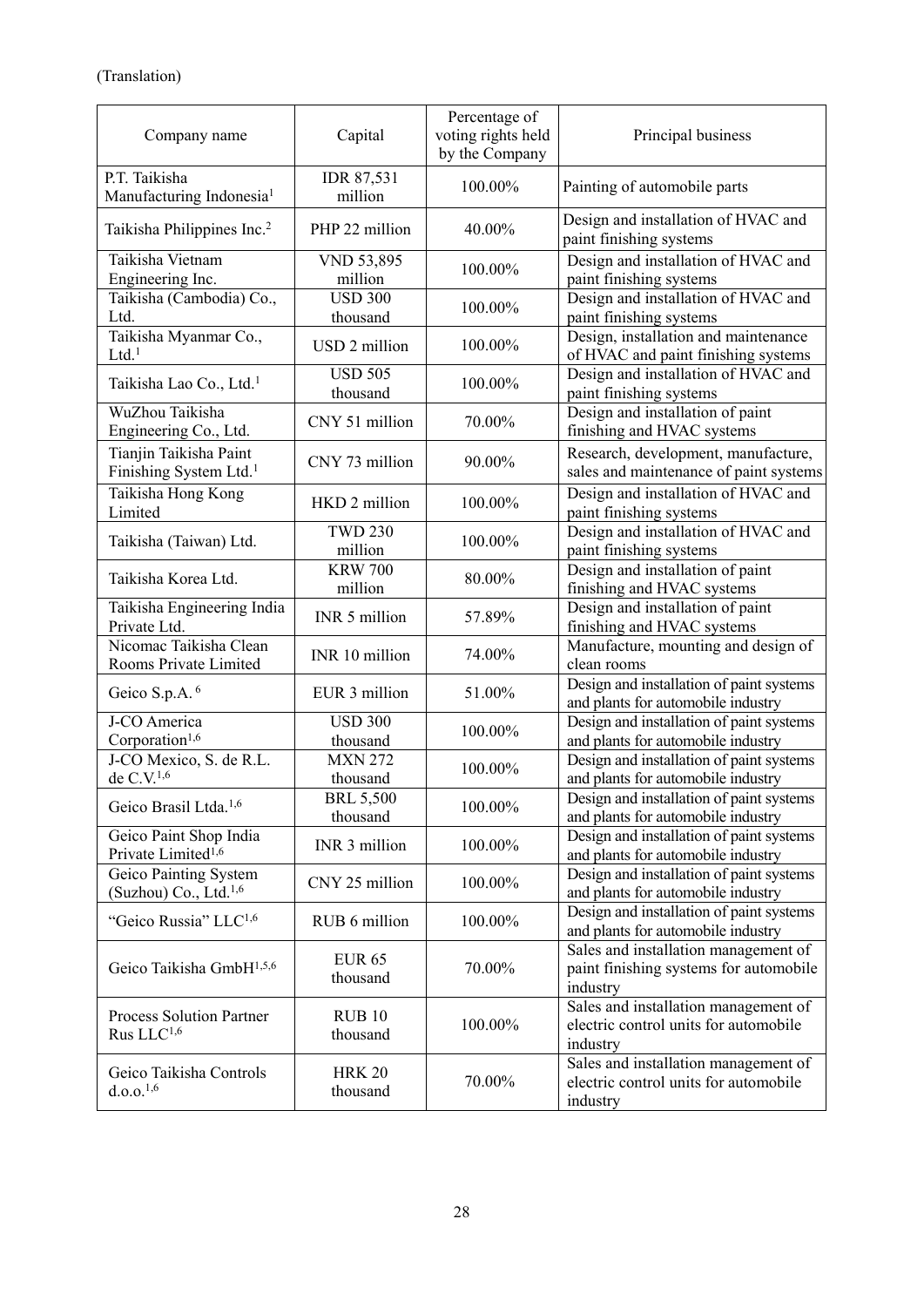(Notes)

- 1. For the companies marked with "1," the percentage of voting rights held by the Company includes the equity investment by the Company's subsidiaries.
- 2. Although the Company's equity in the company marked with "2" is 50% or less, this company is included in the category of "consolidated subsidiaries" as the Company substantially controls it.
- 3. The company marked with "3" is a "limited liability company" under U.S. laws; the "Capital" is not stated in the table because the concept precisely falling under such "capital" does not exist.
- 4. In the fiscal year under review, the company marked with "4," Taikisha de Mexico, S.A. de C.V., and Taikisha Mexicana Service, S.A. de C.V., a consolidated subsidiary of Taikisha de Mexico, S.A. de C.V., conducted an absorption-type merger, in which Taikisha de Mexico, S.A. de C.V. was the surviving company and Taikisha Mexicana Service, S.A. de C.V. was the dissolving company. Due to its dissolution, Taikisha Mexicana Service, S.A. de C.V. has been excluded from the scope of consolidation.
- 5. In the fiscal year under review, the company marked with "5," Geico Taikisha GmbH, and Process Solution Partner GmbH, a consolidated subsidiary of Geico Taikisha GmbH, conducted an absorption-type merger, in which Geico Taikisha GmbH was the surviving company and Process Solution Partner GmbH was the dissolving company. Due to its dissolution, Process Solution Partner GmbH has been excluded from the scope of consolidation.
- 6. For the companies marked with "6," the Company transferred a portion of its shares in Geico.S.p.A. ("Geico") to Gecofin S.p.A. as of April 20, 2022. With this share transfer, the percentage of voting rights held by the Company in Geico decreased to 14.5%. Geico and its consolidated subsidiaries, J-CO America Corporation, J-CO Mexico, S. de R.L. de C.V., Geico Brasil Ltda., Geico Paint Shop India Private Limited, Geico Painting System (Suzhou) Co., Ltd, "Geico Russia" LLC, Geico Taikisha GmbH, Geico Taikisha Controls d.o.o. and Process Solution Partner Rus LLC will be excluded from the scope of consolidation from the following fiscal year.

## **(5) Principal Business**

The Taikisha Group is mainly engaged in the design, supervision and installation of HVAC systems and paint finishing systems in Japan and overseas, as well as in the manufacture and sales of related equipment and materials. Major markets and client fields for each business segment are as follows:

| Green Technology System<br>Division | • General-purpose HVAC systems for offices, hotels, stores, schools,<br>research institutes, theaters, halls, hospitals, data centers and so<br>forth<br>· Industrial HVAC systems, including clean rooms and plant<br>factories, for factories and plants of semiconductors, electronic<br>parts/components, batteries, precision machinery, pharmaceuticals,<br>foods and so forth |
|-------------------------------------|--------------------------------------------------------------------------------------------------------------------------------------------------------------------------------------------------------------------------------------------------------------------------------------------------------------------------------------------------------------------------------------|
| Paint Finishing System Division     | · Paint finishing systems in factories not only for automobile<br>parts/components such as chassis and bumpers slated for<br>automobile industry but also for construction vehicles, rolling<br>stock, aircraft, general-purpose industrial equipment and the like                                                                                                                   |

## **(6) Principal Business Locations**

#### **1) The Company**

| Head Office         | 8-17-1, Nishi-Shinjuku, Shinjuku-ku, Tokyo                                                                                                                                                                                                                                                                                                                                                                                                                 |
|---------------------|------------------------------------------------------------------------------------------------------------------------------------------------------------------------------------------------------------------------------------------------------------------------------------------------------------------------------------------------------------------------------------------------------------------------------------------------------------|
| <b>Branch</b>       | Sapporo Office, Tohoku Branch Office (Sendai-shi), Kanto Office<br>(Saitama-shi), Tokyo Branch Office (Nakano-ku, Tokyo), Yokohama<br>Office, Chubu Branch Office (Nagoya-shi), Osaka Branch Office,<br>Chugoku Office (Hiroshima-shi), Kyushu Branch Office (Fukuoka-<br>shi), Marketing and Development Dept. (Shinjuku-ku, Tokyo), East<br>Japan Office (Shinjuku-ku, Tokyo), West Japan Office (Nagoya-shi),<br>Automation Office (Zama-shi, Kanagawa) |
| Sales Office        | Ibaraki (Tsukuba-shi), Hokuriku (Kanazawa-shi), Nagano, Kyoto,<br>Kobe, Kagoshima, Okinawa (Naha-shi)                                                                                                                                                                                                                                                                                                                                                      |
| Research Laboratory | Technical Center (Zama-shi, Kanagawa), Research and Development<br>Center (Aikawa-cho, Aiko-gun, Kanagawa)                                                                                                                                                                                                                                                                                                                                                 |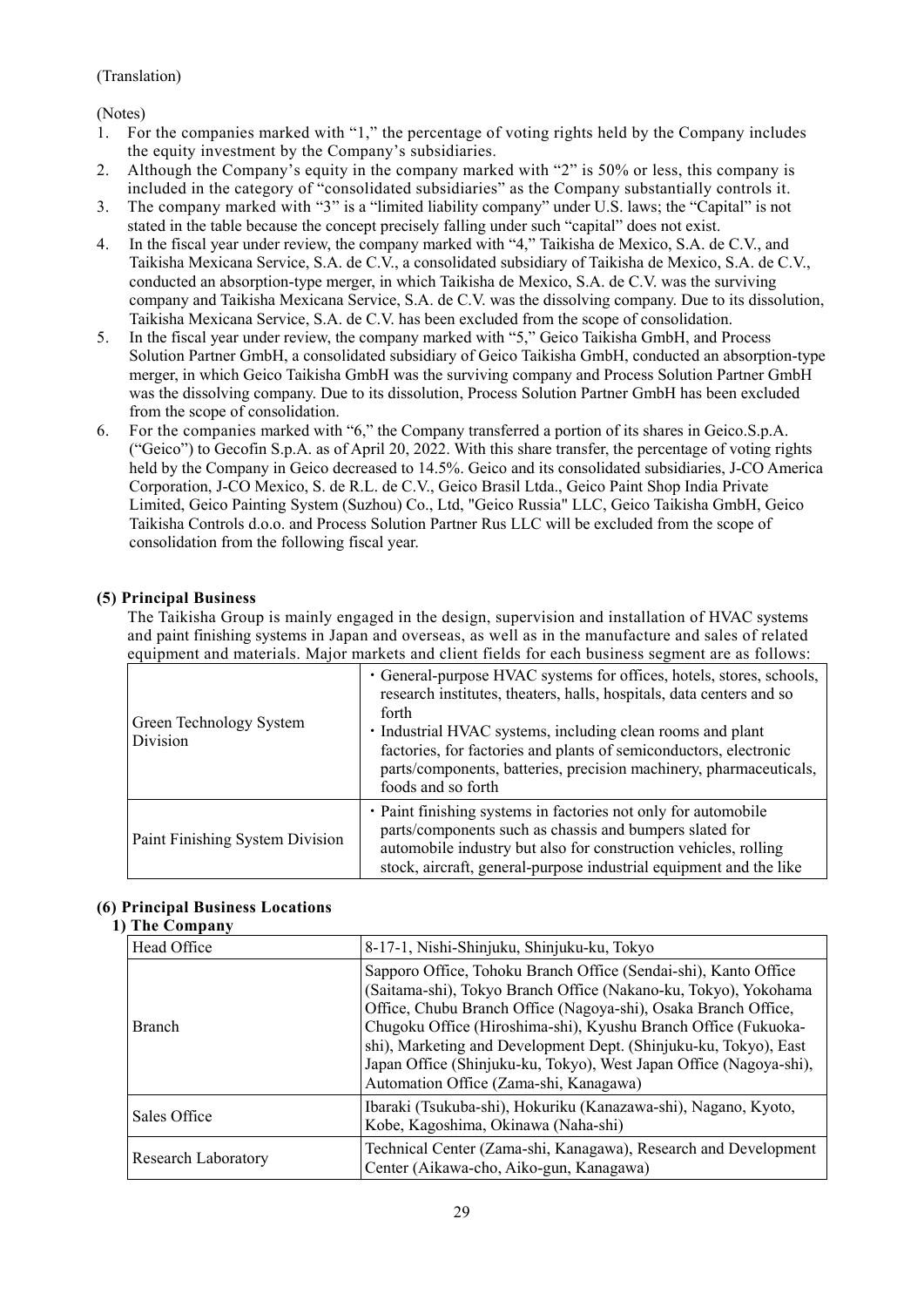| 2) Subsidiaries |                                              |                     |
|-----------------|----------------------------------------------|---------------------|
| Japan           | San Esu Industry Co., Ltd.                   | Hirakata-shi, Osaka |
|                 | Nippon Noise Control Ltd.                    | Nakano-ku, Tokyo    |
|                 | Tokyo Taikisha Service Ltd.                  | Shinjuku-ku, Tokyo  |
|                 | Vege-factory Co., Ltd.                       | Shinjuku-ku, Tokyo  |
| Overseas        | <b>TKS</b> Industrial Company                | U.S.A.              |
|                 | <b>Encore Automation LLC</b>                 | U.S.A.              |
|                 | Taikisha Canada Inc.                         | Canada              |
|                 | Taikisha de Mexico, S.A. de C.V.             | Mexico              |
|                 | Taikisha do Brasil Ltda.                     | <b>Brazil</b>       |
|                 | Taikisha (Singapore) Pte. Ltd.               | Singapore           |
|                 | Taikisha (Thailand) Co., Ltd.                | Thailand            |
|                 | Taikisha Trading (Thailand) Co., Ltd.        | Thailand            |
|                 | Thaiken Maintenance & Service Co., Ltd.      | Thailand            |
|                 | Token Interior & Design Co., Ltd.            | Thailand            |
|                 | TKA Co., Ltd.                                | Thailand            |
|                 | BTE Co., Ltd.                                | Thailand            |
|                 | Token Myanmar Co., Ltd.                      | Myanmar             |
|                 | Taikisha Engineering (M) Sdn. Bhd.           | Malaysia            |
|                 | P.T. Taikisha Indonesia Engineering          | Indonesia           |
|                 | P.T. Taikisha Manufacturing Indonesia        | Indonesia           |
|                 | Taikisha Philippines Inc.                    | The Philippines     |
|                 | Taikisha Vietnam Engineering Inc.            | Vietnam             |
|                 | Taikisha (Cambodia) Co., Ltd.                | Cambodia            |
|                 | Taikisha Myanmar Co., Ltd.                   | Myanmar             |
|                 | Taikisha Lao Co., Ltd.                       | Laos                |
|                 | WuZhou Taikisha Engineering Co., Ltd.        | China               |
|                 | Tianjin Taikisha Paint Finishing System Ltd. | China               |
|                 | Taikisha Hong Kong Limited                   | China               |
|                 | Taikisha (Taiwan) Ltd.                       | Taiwan              |
|                 | Taikisha Korea Ltd.                          | South Korea         |
|                 | Taikisha Engineering India Private Ltd.      | India               |
|                 | Nicomac Taikisha Clean Rooms Private Limited | India               |
|                 | Geico S.p.A.                                 | Italy               |
|                 | J-CO America Corporation                     | U.S.A.              |
|                 | J-CO Mexico, S. de R.L. de C.V.              | Mexico              |
|                 | Geico Brasil Ltda.                           | <b>Brazil</b>       |
|                 | Geico Paint Shop India Private Limited       | India               |
|                 | Geico Painting System (Suzhou) Co., Ltd.     | China               |
|                 | "Geico Russia" LLC                           | Russia              |
|                 | Geico Taikisha GmbH                          | Germany             |
|                 | Process Solution Partner Rus LLC             | Russia              |
|                 | Geico Taikisha Controls d.o.o.               | Croatia             |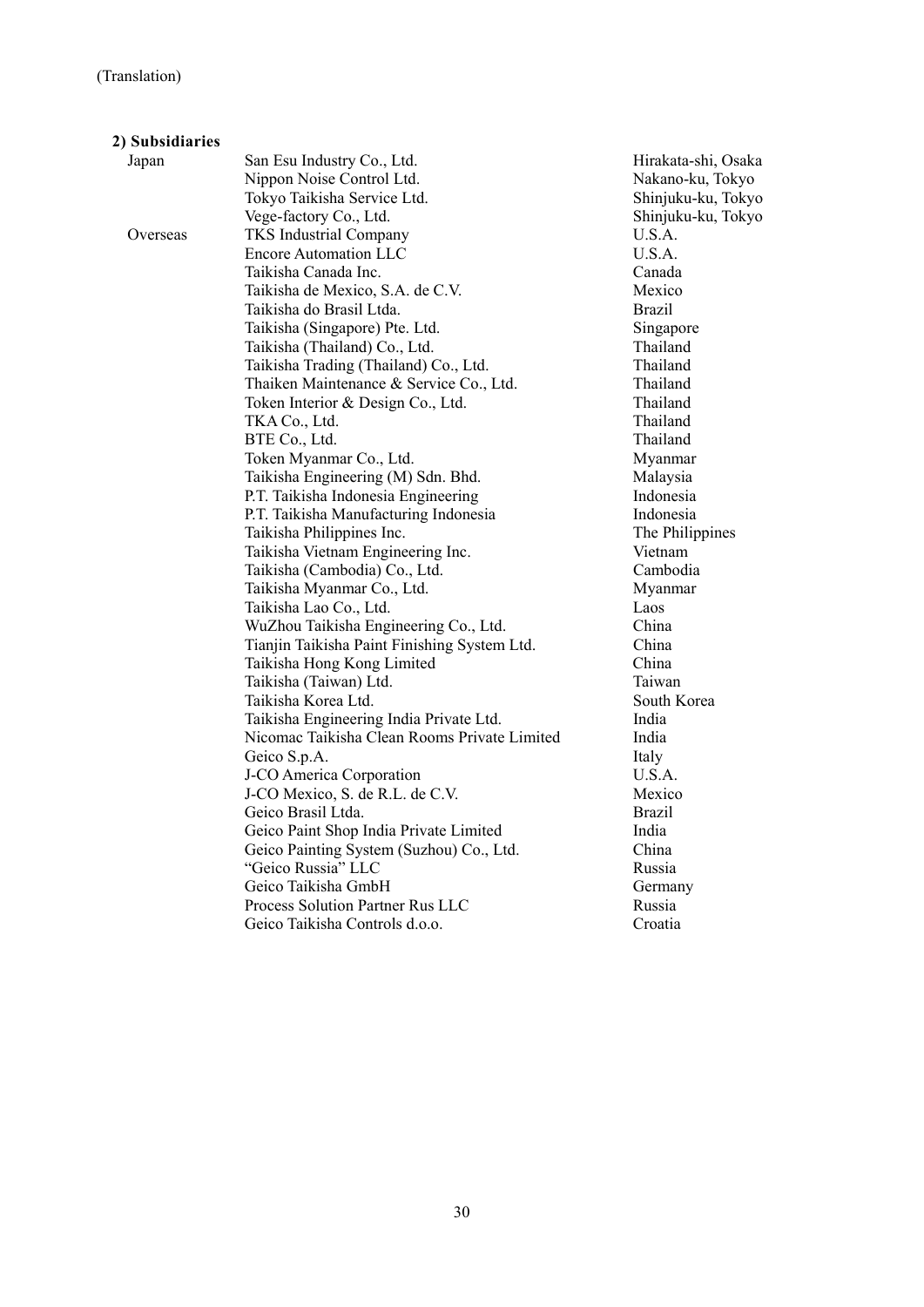# **(7) Employees**

# **1) Taikisha Group**

| Type of business            | Number of employees | Increase/Decrease from previous<br>fiscal year-end |
|-----------------------------|---------------------|----------------------------------------------------|
| Equipment installation work | 5.079               |                                                    |

# **2) The Company**

| Number of employees at   Increase/Decrease from<br>previous fiscal year-end<br>fiscal year-end |       | Average age | Average years of service |  |
|------------------------------------------------------------------------------------------------|-------|-------------|--------------------------|--|
|                                                                                                | . 555 |             | 42.7                     |  |

# **(8) Major Lenders**

(Millions of yen)

| Lenders                                     | Balance of borrowings |
|---------------------------------------------|-----------------------|
| MUFG Bank, Ltd.                             | 7,243                 |
| Intesa Sanpaolo S.p.A.                      | 3,866                 |
| Banco BPM S.p.A.                            | 1,873                 |
| Banca di Credito Cooperativo di Milano S.C. | 1,484                 |
| Mizuho Bank, Ltd.                           | 1.262                 |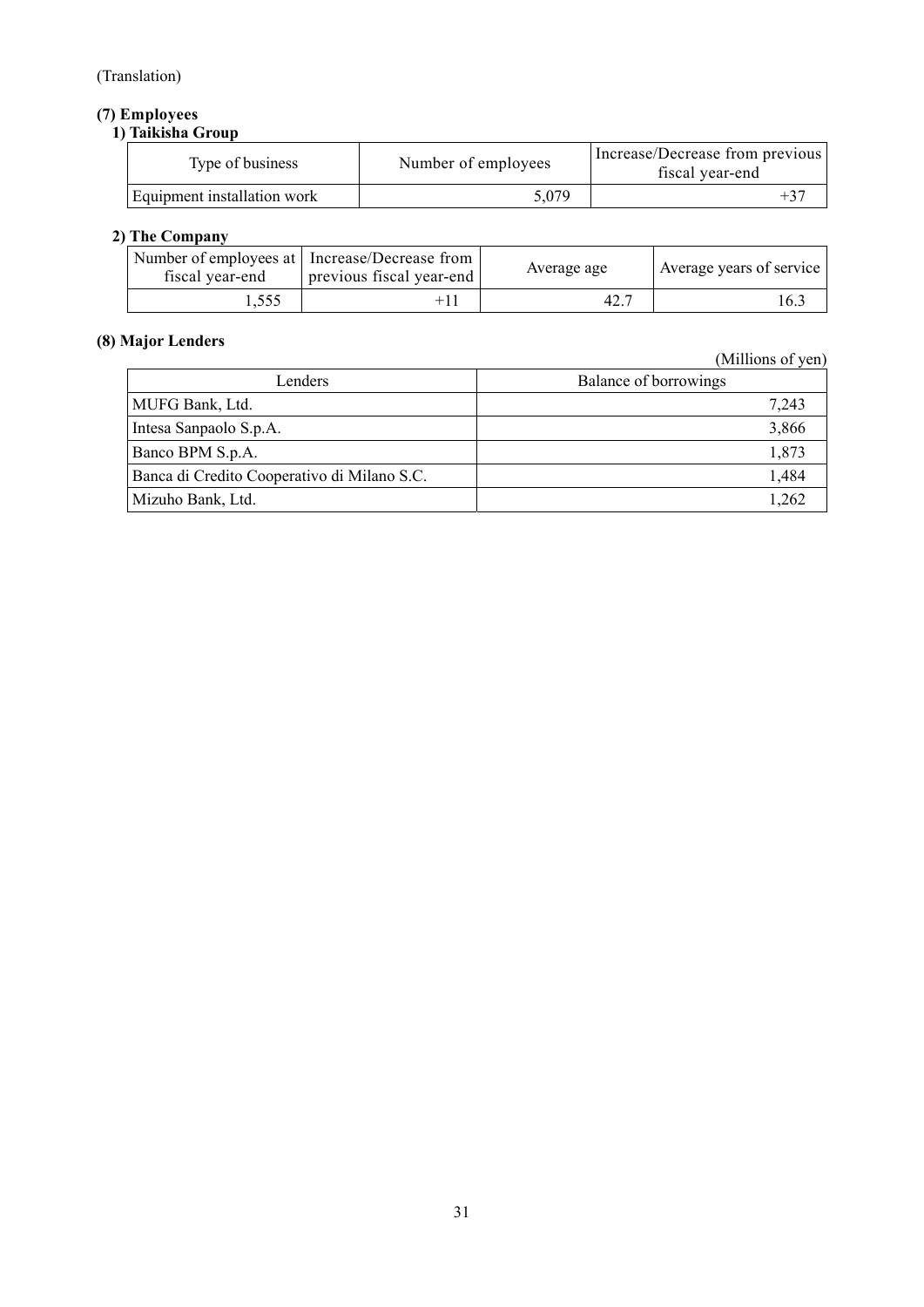- **2. Status of Shares**
- **(1) Number of Shares** 
	- **Total Number of Authorized Shares** 100,000,000 shares **Total Number of Issued Shares** 34,204,150 shares
- **(2) Number of Shareholders** 3,408 persons

(excluding 877,859 treasury shares) (a year-on-year decrease of 13 persons)

#### **(3) Major Shareholders (top 10)**

| Name of shareholders                                          | Number of shares held (in<br>thousands) | Percentage of shares held<br>to the total number of<br>issued shares $(\% )$ |
|---------------------------------------------------------------|-----------------------------------------|------------------------------------------------------------------------------|
| The Master Trust Bank of Japan, Ltd. (Trust Account)          | 7,040                                   | 20.58                                                                        |
| Kenzaisha Ltd.                                                | 1,730                                   | 5.06                                                                         |
| Custody Bank of Japan, Ltd. (Trust Account)                   | 1,362                                   | 3.98                                                                         |
| Taikisha Employees Shareholding Association                   | 1,096                                   | 3.20                                                                         |
| Taikisha Business Partners Shareholding Association           | 1,077                                   | 3.15                                                                         |
| THE BANK OF NEW YORK MELLON<br>(INTERNATIONAL) LIMITED 131800 | 1,047                                   | 3.06                                                                         |
| Dai ni Kenzaisha Ltd.                                         | 1,000                                   | 2.92                                                                         |
| Sumitomo Realty & Development Co., Ltd.                       | 981                                     | 2.87                                                                         |
| Nippon Life Insurance Company                                 | 866                                     | 2.53                                                                         |
| Mizuho Bank, Ltd.                                             | 659                                     | 1.93                                                                         |

(Notes)

1. The Company holds 877,859 treasury shares but are excluded from the list of major shareholders above. The above treasury shares do not include 122,400 shares of the Company held by Custody Bank of Japan, Ltd. (Trust E Account), because of the introduction of the ESOP (Employee Stock Ownership Plan). The above treasury shares do not include 120,700 shares of the Company held by Custody Bank of Japan, Ltd. (Trust E Account), because of the introduction of the Board Benefit Trust (BBT).

2. The "Percentage of shares held to the total number of issued shares" is calculated by subtracting treasury shares from all issued shares.

#### **(4) Shares Delivered to Company Officers as Compensation for the Execution of their Duties in the Fiscal Year**

Details of stock-based compensation delivered in the fiscal year are as follows.

| ----------                                           | -------                |                                       |
|------------------------------------------------------|------------------------|---------------------------------------|
| aw                                                   | vumber<br>shares<br>ω1 | . .<br>aumber<br>persons<br>ОI<br>'N. |
| n'<br>excluding<br>Jirectors<br>Jutside<br>Directors | 0.70<br>۰ο.            |                                       |
| (11)                                                 |                        |                                       |

(Notes)

1. Details of the Company's stock-based compensation are described in "4. (4) 1) a. (iii) Performance-linked compensation scheme."

- 2. The above was delivered to the Company's retired Directors.
- 3. Of the 19,870 shares delivered, 4,170 shares were converted into cash and the amount equivalent to the conversion price was paid to the grantee.

## **(5) Other Share-Related Significant Matters**

1) ESOP (Employee Stock Ownership Plan)

The Company introduced an ESOP (Employee Stock Ownership Plan) (the "Plan"), an incentive program granting the stocks of the Company to its employees to motivate them toward improving the Company's stock prices and financial results.

The Plan has a scheme in which shares of the Company are awarded to its eligible employees who have satisfied certain requirements in accordance with Stock Granting Regulations set forth in advance by the Company. Said Company's shares are acquired with money initially contributed to a trust, including future portions, and separately managed as a trust estate.

2) Board Benefit Trust (BBT) The Company has introduced a Board Benefit Trust (BBT) (hereinafter referred to as the "System"), which is a performance-linked stock-based compensation plan, meant to further clarify the link between the compensation of Executive Directors and the Company's operating performance and stock value, thereby enhancing their motivation to contribute to the improvement of operating performance in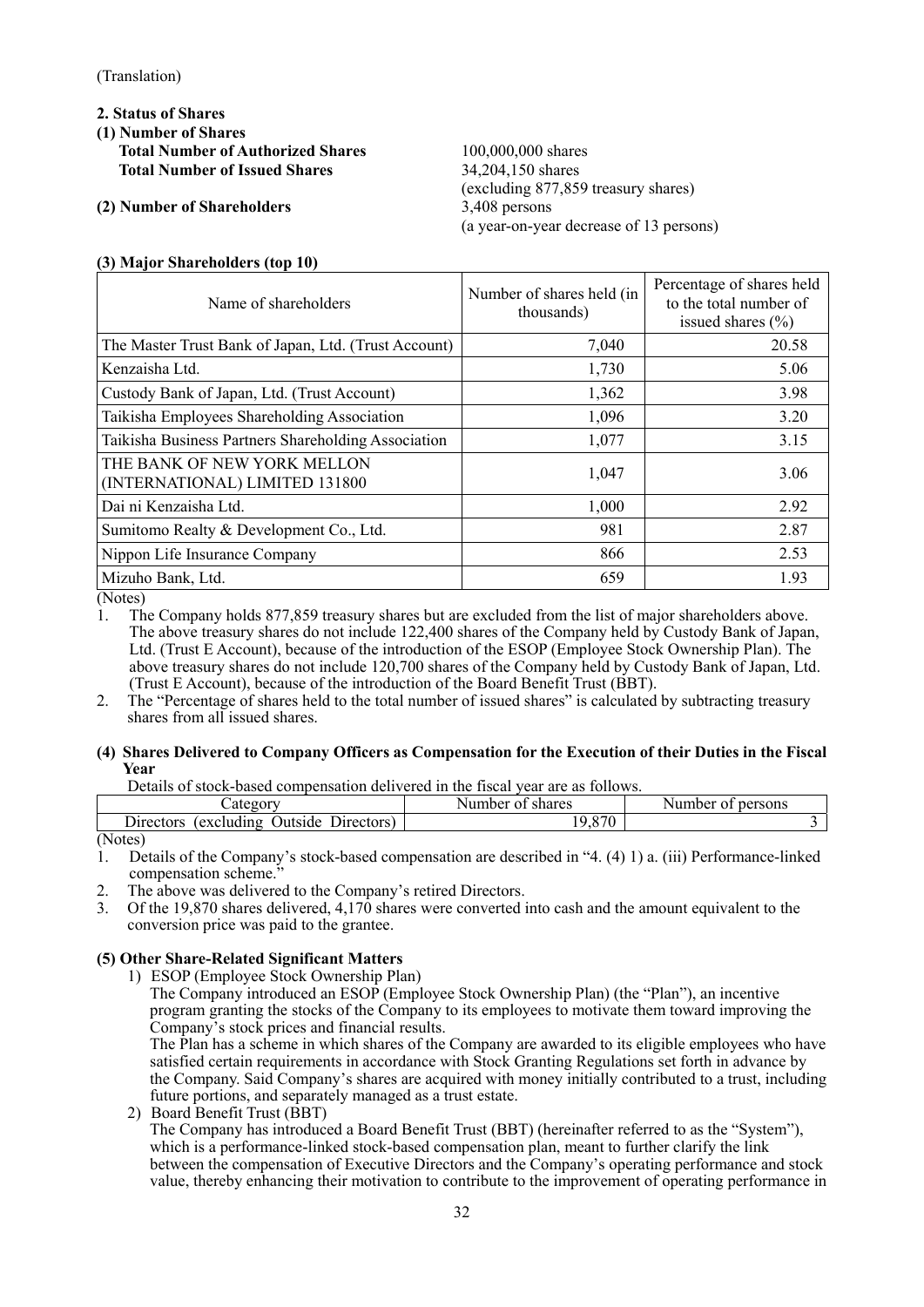the medium and long term and to boost corporate value.

Under this System, in accordance with the Director Stock Benefit Rules established in advance by the Company, Executive Directors of the Company who satisfy certain requirements can receive the Company's shares after their retirement. The said shares including the future portion are acquired in advance, through money designated to the trust, and are managed separately as trust assets.

#### **3. Share Subscription Rights (Shinkabu Yoyakuken) of the Company, etc.**

Not applicable.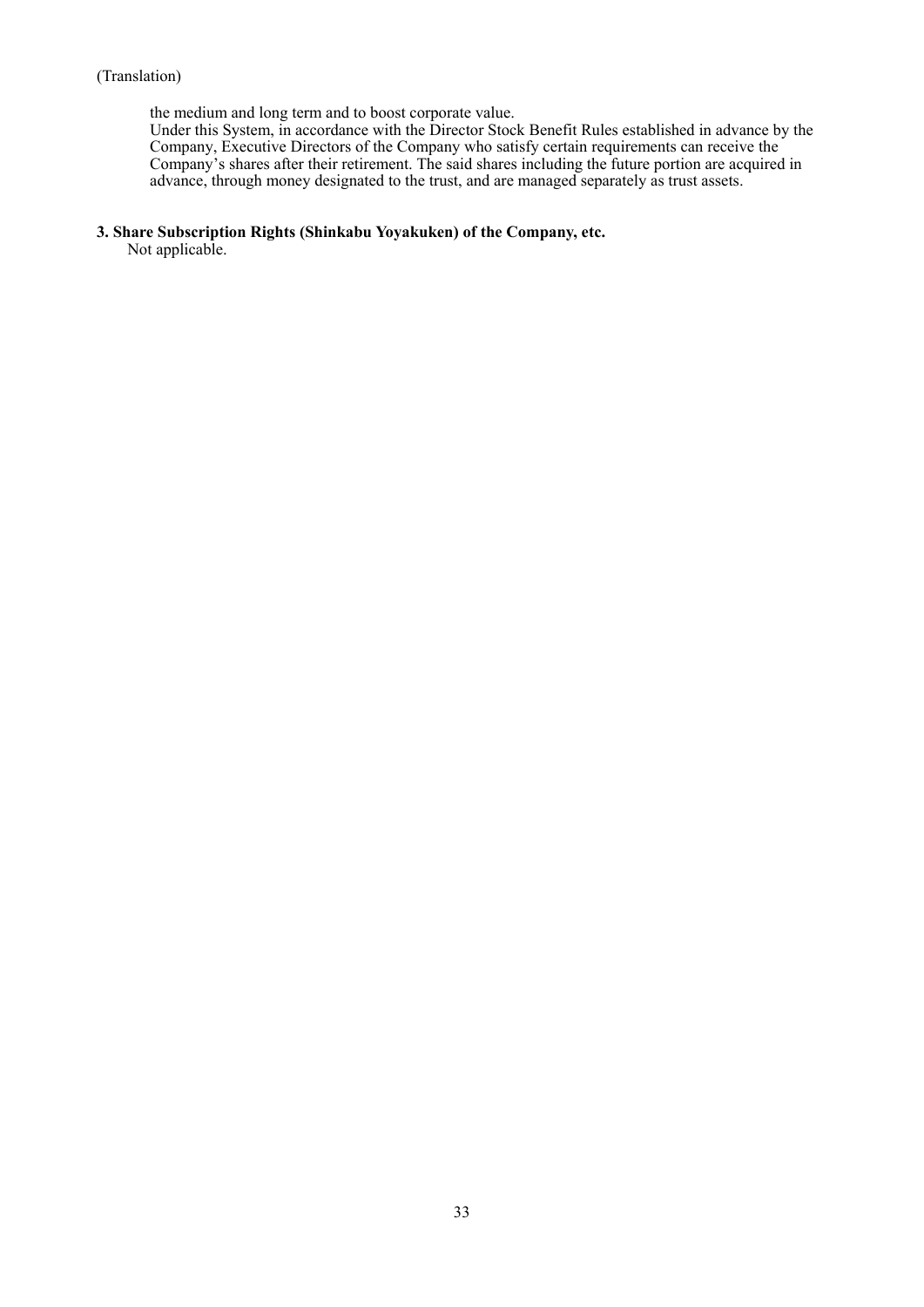| <b>4. Company Officers</b>                          |  |
|-----------------------------------------------------|--|
| (1) Directors and Audit & Supervisory Board Members |  |

| Position                |                                                         | Name               | Assignments in the Company and important positions<br>con-currently held at other companies                                                                       |
|-------------------------|---------------------------------------------------------|--------------------|-------------------------------------------------------------------------------------------------------------------------------------------------------------------|
| Representative Director |                                                         | Koji Kato          | President Corporate Officer                                                                                                                                       |
|                         | Director                                                | Kazuhide Hayakawa  | Executive Corporate Officer, Chief General Manager,<br>Paint Finishing System Division                                                                            |
|                         | Director                                                | Yasushi Nakajima   | Executive Corporate Officer, Chief Executive,<br>Administrative Management Headquarters                                                                           |
|                         | Director                                                | Masanori Nakagawa  | Executive Corporate Officer, Chief Executive,<br>Corporate Planning Headquarters and in charge of<br><b>CSR</b>                                                   |
| O                       | Director                                                | Masashi Osada      | Executive Corporate Officer, Chief General Manager,<br>Green Technology System Division                                                                           |
|                         | Director                                                | Hirokazu Hikosaka  | Lawyer                                                                                                                                                            |
|                         | Director                                                | Kiyotaka Fuke      |                                                                                                                                                                   |
| $\circ$                 | Director                                                | Masasuke Kishi     |                                                                                                                                                                   |
| Ο                       | Director                                                | Nobuko Mizumoto    | Advisor, IHI Corporation<br>Director (External Director and Audit & Supervisory<br>Committee Member), Tokuyama Corporation                                        |
|                         | Full-time Audit &<br><b>Supervisory Board</b><br>Member | Toshiyuki Hanazawa |                                                                                                                                                                   |
|                         | Full-time Audit &<br><b>Supervisory Board</b><br>Member | Makoto Wakida      |                                                                                                                                                                   |
| O                       | Full-time Audit &<br>Supervisory Board<br>Member        | Hiroyuki Matsunaga |                                                                                                                                                                   |
|                         | Audit & Supervisory<br><b>Board Member</b>              | Shigeo Kobayashi   | Certified Public Accountant                                                                                                                                       |
|                         | Audit & Supervisory<br><b>Board Member</b>              | Nobuyuki Soda      | Director and President, Corporate-Pension Business<br>Service Co., Ltd.<br>Outside Director, Audit and Supervisory Committee<br>Member, The Hyakujushi Bank, Ltd. |

(Notes)

- 1. The Directors and Audit & Supervisory Board Member marked with "○" were newly elected as Directors and Audit & Supervisory Board Member respectively at the 76th Annual Shareholders' Meeting held on June 29, 2021, and assumed their positions.
- 2. Due to expiry of their terms of office at the conclusion of the 76th Annual Shareholders' Meeting held on June 29, 2021, Hiroshi Mukai, Nobutaka Inagawa, and Junichi Murakawa retired from the position of Director, while Tetsuya Ogawa retired from the position of Audit & Supervisory Board Member.
- 3. Directors Hirokazu Hikosaka, Kiyotaka Fuke, Masasuke Kishi, and Nobuko Mizumoto are Outside Directors.
- 4. Audit & Supervisory Board Members Toshiyuki Hanazawa, Shigeo Kobayashi and Nobuyuki Soda are Outside Audit & Supervisory Board Members.
- 5. Audit & Supervisory Board Member Toshiyuki Hanazawa has experience in accounting as a general manager of accounting department at a leading non-life insurance company, and therefore has abundant knowledge regarding finance and accounting affairs. Also, Audit & Supervisory Board Member Shigeo Kobayashi has abundant knowledge regarding finance and accounting affairs as a certified public accountant.
- 6. The Company has notified the Tokyo Stock Exchange of the designation of Directors Hirokazu Hikosaka, Kiyotaka Fuke, Masasuke Kishi, and Nobuko Mizumoto, as well as Audit & Supervisory Board Members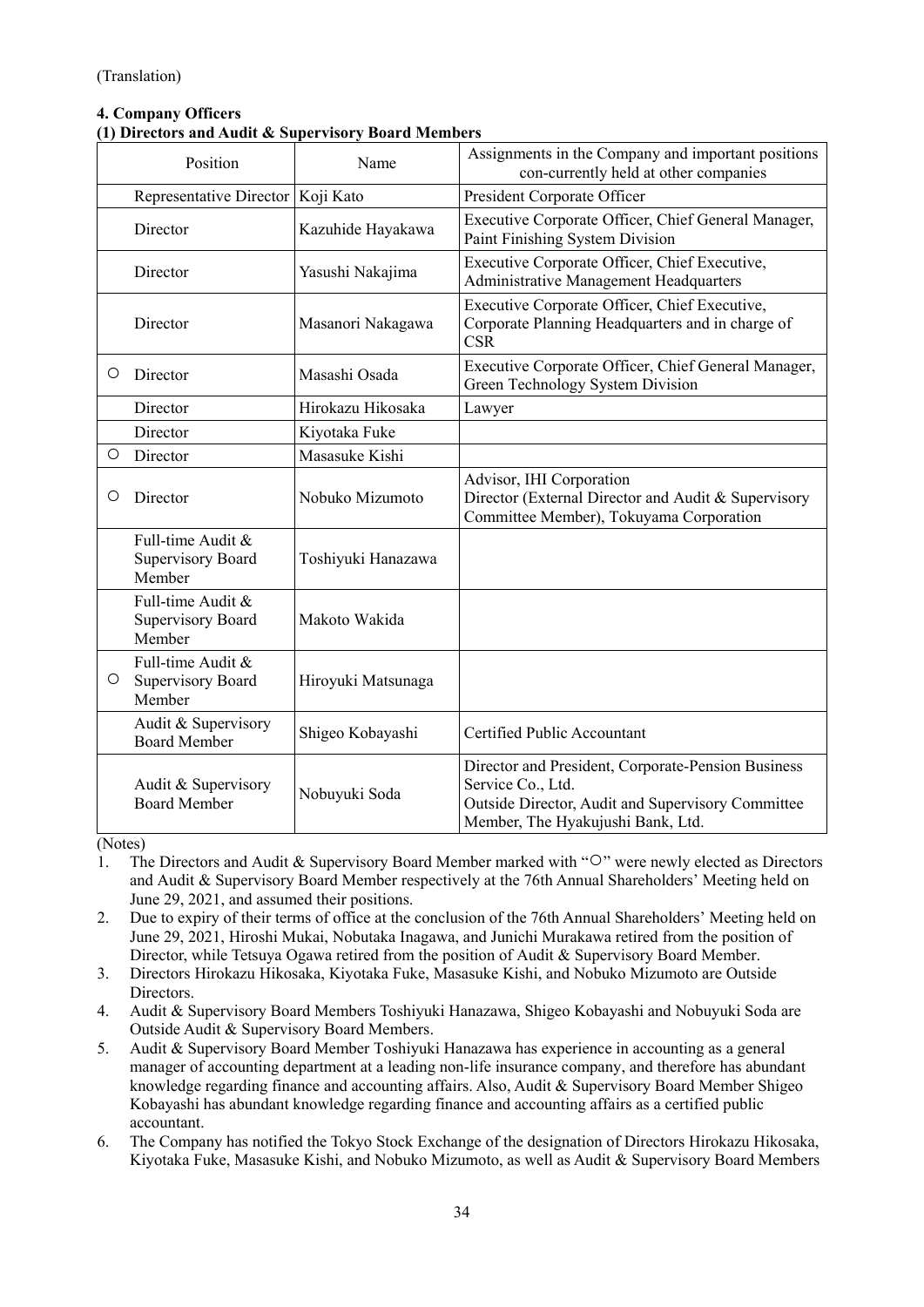Toshiyuki Hanazawa, Shigeo Kobayashi and Nobuyuki Soda, as Independent Directors/Auditors as stipulated in the provisions of the Tokyo Stock Exchange.

#### **(2) Outline of limited liability agreement**

The Company has concluded limited liability agreements respectively with all Directors who are not executive directors and all Audit & Supervisory Board Members to limit their liability for damages under Article 423, Paragraph 1 of the Companies Act, in accordance to the provision of Article 427, Paragraph 1 of the Act.

The liability for damages both for such Directors and Audit & Supervisory Board Members pursuant to the agreements is up to the minimum liability amount provided for in laws and regulations.

#### **(3) Outline of directors and officers liability insurance contract**

The Company has entered into a directors and officers liability insurance contract with an insurance company. The said insurance contract will cover damages that may arise due to insured Officers, etc. assuming liability for their execution of duties, or receiving a claim for the pursuit of such liability. All Directors, Audit & Supervisory Board Members and Corporate Officers, etc. of the Company and its subsidiaries are insured under the said insurance contract. The insurance premiums are fully borne by the Company. Also, the Company takes the following measure to prevent the appropriateness of duty execution by Officers, etc. from being compromised: the insurance contract does not cover personal damages, etc. of the Officer arising from his/her criminal acts, or acts committed with the knowledge that they violate the law.

#### **(4) Compensation, etc. of Directors and Audit & Supervisory Board Members in the fiscal year**

- 1) Matters regarding policy for determining details of compensation, etc. of individual Directors and Audit & Supervisory Board Members
	- a. Policy

The Company has determined the policy concerning the amount of compensation to Directors and Audit & Supervisory Board Members and the calculation method thereof, and the details of the policy are as follows.

(i) Basic views on the system of compensation

The compensation to Executive Directors (Directors who concurrently serve as Corporate Officers) is composed of basic compensation, which is fixed compensation, and bonus and stock-based compensation, which are performance-linked compensation. The amount of bonus and stock-based compensation fluctuates in close correlation with the Company's consolidated ordinary income to serve as an incentive for achieving their performance goals. Compensation to Non-Executive Directors (Outside Directors and Directors who do not concurrently serve as Corporate Officers; hereinafter the same applies) and Audit & Supervisory Board members is limited to basic compensation and no bonus and stock-based compensation shall be paid.

- (ii) Compensation structure
	- a. Compensation to Directors and Audit & Supervisory Board Members is composed of basic compensation, which is fixed compensation, and bonus and stock-based compensation, which are performance-linked compensation. The types of compensation applicable according to officer classification are as follows:
	- ・Executive Directors: Basic compensation, bonuses, stock-based compensation
	- ・Non-Executive Directors: Basic compensation
	- ・Audit & Supervisory Board Members: Basic compensation
	- b. The ratio of fixed compensation to performance-linked compensation (total bonus and stockbased compensation) within the total compensation paid to Executive Directors shall be approximately 6:4 based on the standard payment amount, and shall change depending on the "(iii) Performance-linked compensation scheme" below.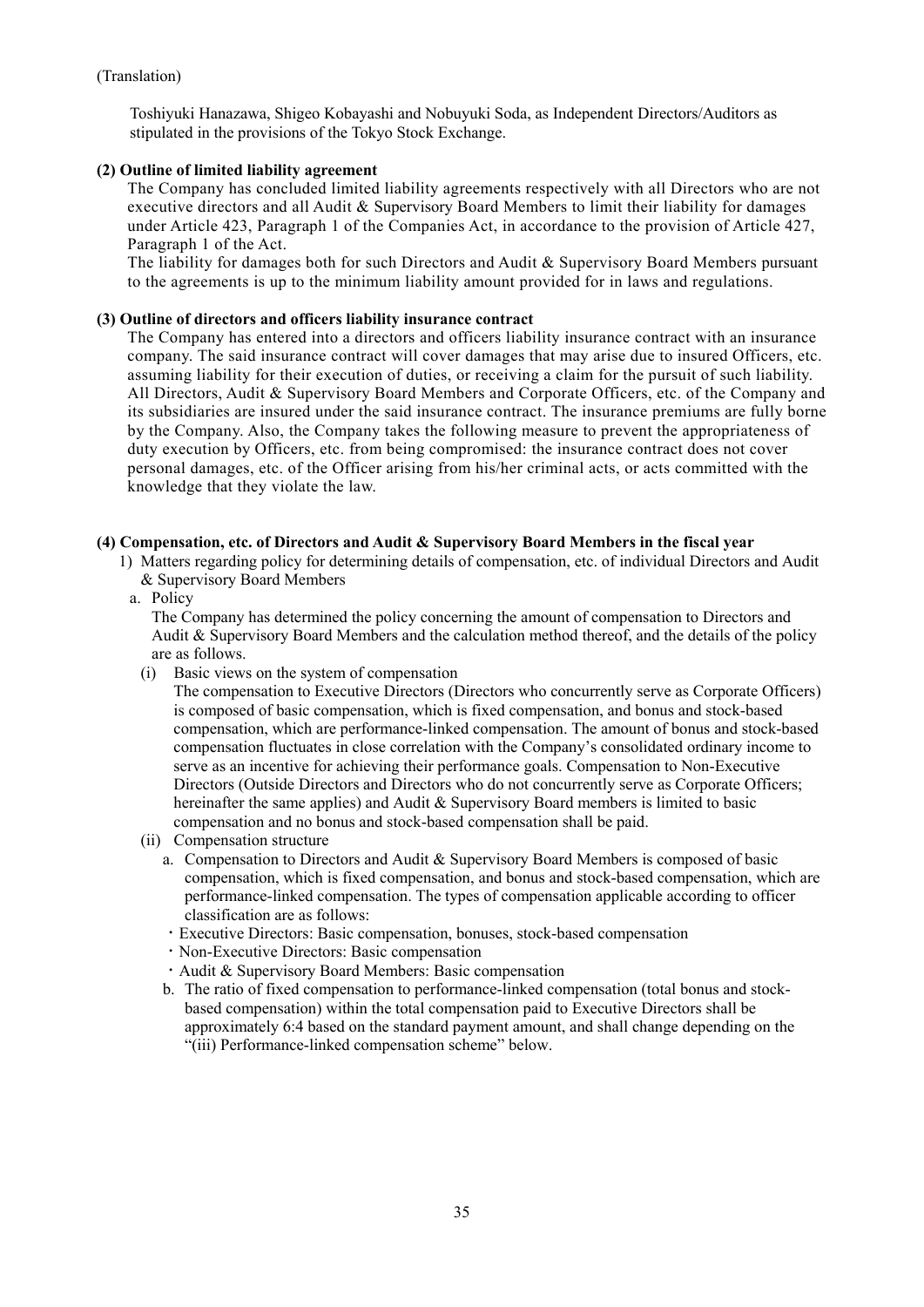(iii) Performance-linked compensation scheme

Performance-linked compensation is composed of bonus and stock-based compensation. A fixed percentage of the Company's consolidated ordinary income shall be paid as the base payment amount of performance-linked compensation, with an amount equal to 50% of the base payment amount paid each as bonus and stock-based compensation.

The bonus is paid in cash after the Company's operating performance is finalized. For stock-based compensation, points are granted after the Company's operating performance is finalized. The points granted will be provided, in principle, to Executive Directors at the time of their retirement in the form of the Company's shares or cash equivalent to the fair value thereof. Consolidated ordinary income is one of the key KPIs in the Company's Mid-Term Business Plan, and is thus selected as an indicator for the calculation of performance-linked compensation. In addition to the base payment amount equal to a fixed percentage of consolidated ordinary income, if consolidated ordinary income exceeds a certain amount, an amount obtained by multiplying the base payment by the ratio of excess performance shall be paid as an extra payment, which is expected to serve as an incentive for achieving numerical targets in the Mid-Term Business Plan, thereby further improving the Company's operating performance.

(iv) Level of compensation

The Compensation Advisory Committee verifies the level of compensation by analyzing and comparing compensation data of industry peer companies from survey data compiled by a thirdparty organization.

b. Methods for decisions on compensation

Based on "a. Policy (i) Basic views on the system of compensation" above, the Representative Director, President, delegated by the Board of Directors, determines the system and level, etc. of Directors' compensation upon consultation with the Compensation Advisory Committee, which is chaired by an Outside Director. The compensation details thus determined are reported to the Compensation Advisory Committee. In this manner, the Company improves the objectivity and transparency of the process for determining compensation.

#### c. Methods for decisions on policy

The policy for compensation, etc. of Directors and Audit & Supervisory Board Members is determined by the Board of Directors upon consultation with the Compensation Advisory Committee.

2) Matters regarding resolution of Shareholders' Meeting for compensation, etc. of Directors and Audit & Supervisory Board Members

At the 71st Annual Shareholders' Meeting held on June 29, 2016, a resolution was adopted to set the amount of monetary compensation to Directors to be within ¥540 million per year (of which that for Outside Directors to be within ¥20 million per year) (excluding employee salaries for Directors concurrently serving as employees). As of the conclusion of the said Annual Shareholders' Meeting, there were ten (10) Directors, including two (2) Outside Directors. Subsequently, at the 76th Annual Shareholders' Meeting held on June 29, 2021, a resolution was adopted to revise the amount of compensation to Outside Directors of the Company to be within ¥60 million per year. As of the conclusion of the said Annual Shareholders' Meeting, there were nine (9) Directors, including four (4) Outside Directors.

As a separate category from the said monetary compensation, at the 74th Annual Shareholders' Meeting held on June 27, 2019, a resolution was adopted to introduce a Board Benefit Trust (BBT), a performance-linked stock-based compensation plan (for Executive Directors), with the maximum amount that the Company can contribute to the trust set at ¥450 million (for every three fiscal years). As of the conclusion of the said Annual Shareholders' Meeting, there were seven (7) Executive Directors. At the 59th Annual Shareholders' Meeting held on June 29, 2004, a resolution was adopted to set the amount of monetary compensation to Audit & Supervisory Board Members to be within ¥85 million per year. As of the conclusion of the said Annual Shareholders' Meeting, there were five (5) Audit & Supervisory Board Members.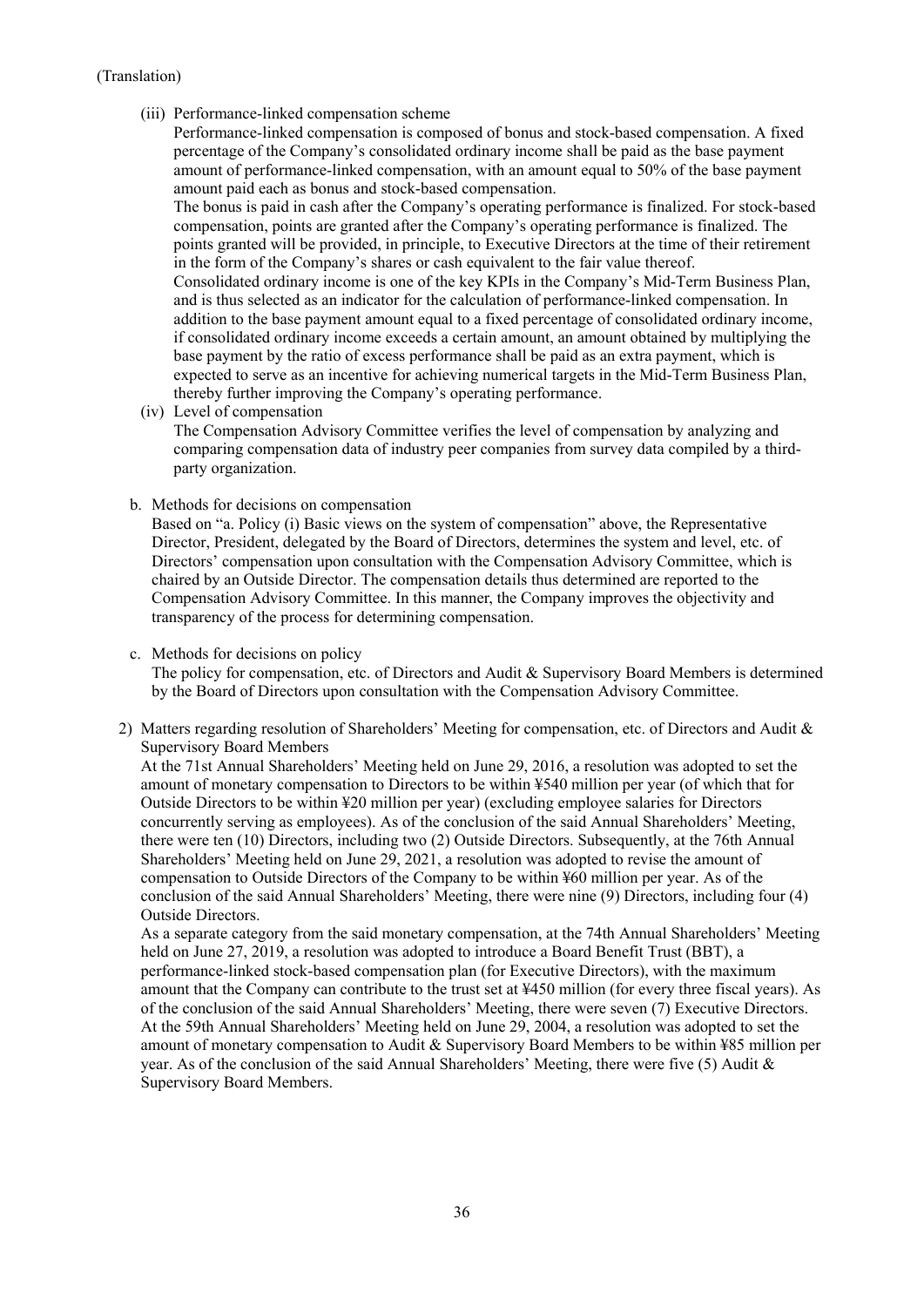3) Matters regarding delegation of decisions regarding details of compensation, etc. of individual Directors At the Company, based on the resolution of delegation by the Board of Directors, the Representative Director, President Koji Kato can decide the specific details of compensation, etc. of individual Directors within the scope of the policy and scheme stated in "1) a. Policy," on the premise that the decisions are in accordance with the compensation amount approved at a Shareholders' Meeting, and he fully respects recommendations from the Compensation Advisory Committee. Such decisions are delegated to the Representative Director, President as the Company has deemed that he is the most suitable person to determine the individual compensation of each Director, since the Representative Director, President conducts evaluations of the duties and responsibilities that each Director is in charge of, based on the overall operating results of the Taikisha Group. Upon consultations with and reports on results to the Compensation Advisory Committee by the Representative Director, President, the Company improves the objectivity and transparency of the decision-making process regarding compensation. Therefore, the Board of Directors has deemed that the details of compensation of individual Directors are in accordance with the Company's policy for determining compensation.

| 4) Total amount, etc. of compensation, etc. to Directors and Audit & Supervisory Board Members |  |  |  |
|------------------------------------------------------------------------------------------------|--|--|--|
|------------------------------------------------------------------------------------------------|--|--|--|

|                                                                                                             |                                  | Total amount of compensation, etc. by type |                                 |                             |              |  |
|-------------------------------------------------------------------------------------------------------------|----------------------------------|--------------------------------------------|---------------------------------|-----------------------------|--------------|--|
| Category                                                                                                    | Total amount of<br>compensation, | Fixed<br>compensation                      | Performance-linked compensation |                             | Number<br>οf |  |
|                                                                                                             | etc.                             | <b>Basic</b><br>compensation               | <b>Bonus</b>                    | Stock-based<br>compensation | persons      |  |
| <b>Directors</b><br>(excluding Outside)<br>Directors)                                                       | $4307$ million                   | $\frac{1227}{2}$ million                   | ¥40 million                     | ¥40 million                 | 8            |  |
| <b>Outside Directors</b>                                                                                    | ¥48 million                      | ¥48 million                                |                                 |                             | 4            |  |
| Audit & Supervisory<br><b>Board Members</b><br>(excluding Outside Audit)<br>& Supervisory Board<br>Members) | ¥45 million                      | ¥45 million                                |                                 |                             | 3            |  |
| Outside Audit &<br><b>Supervisory Board</b><br>Members                                                      | ¥38 million                      | ¥38 million                                |                                 |                             |              |  |

(Notes)

1. The above "Number of persons" includes three (3) Directors and one (1) Audit & Supervisory Board Member who retired from the Company at the conclusion of the 76th Annual Shareholders' Meeting held on June 29, 2021.

2. The amounts of compensation, etc. to Directors include ¥40 million in bonuses expected to be paid and ¥40 million in stock-based compensation expected to be paid relating to the fiscal year.

3. Details of the performance indicators selected as the basis for calculating the amount of performancelinked compensation, reasons for selecting the said performance indicators and the calculation method of the amount of performance-linked compensation are stated in "4. (4) 1) a. (iii) Performance-linked compensation scheme." The trend of consolidated ordinary income, including this fiscal year, is stated in "1. (2) Trends of assets and income and losses" (available only in Japanese).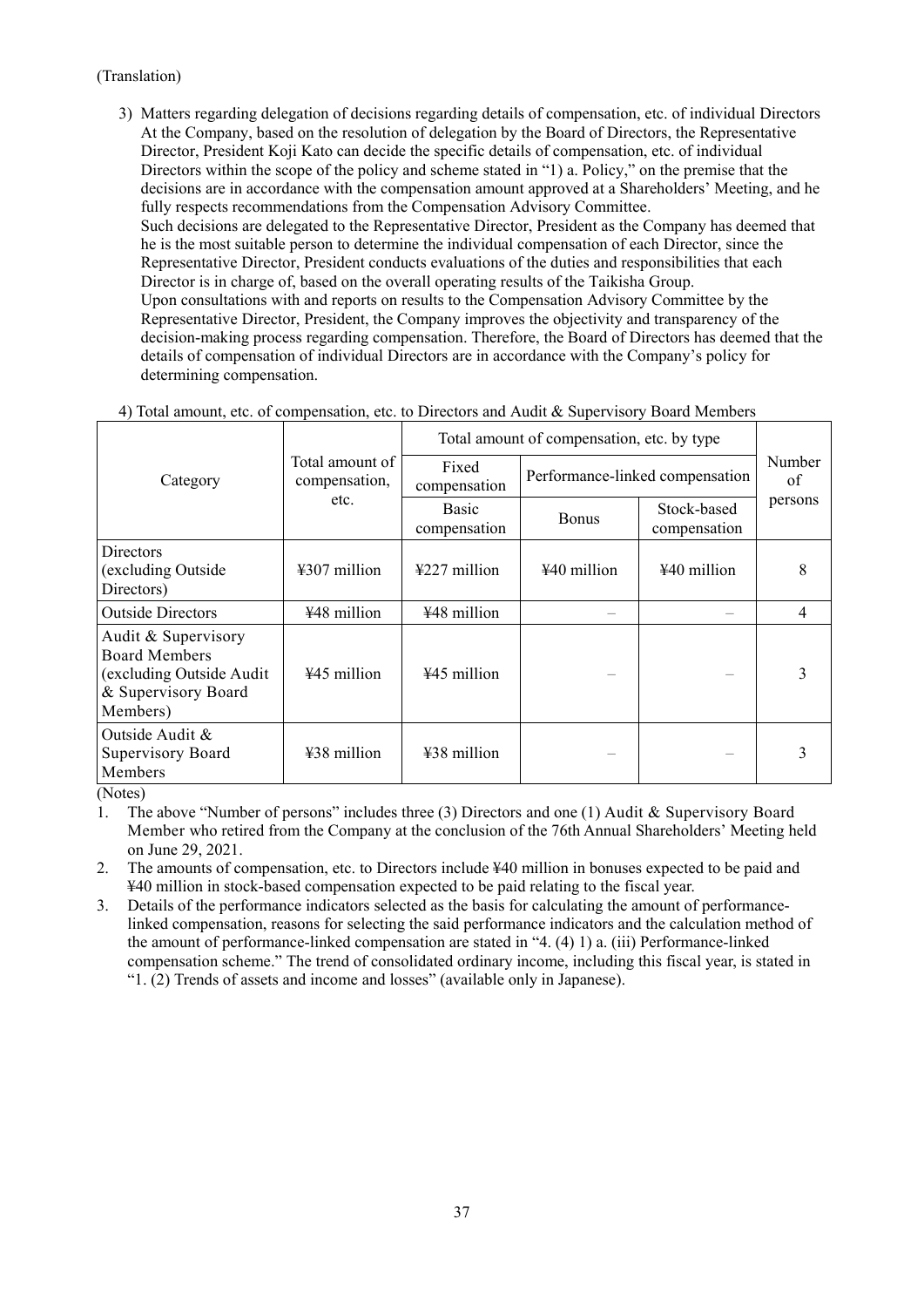# **(5) Outside Officers**

# **1) Relationship between other companies where important positions are concurrently held by our outside officers and the Company**

The important positions that are concurrently held by each of the outside officers of the Company are as stated in "(1) Directors and Audit & Supervisory Board Members" above. There are no special interests between each company where each outside officer concurrently serves and the Company.

# **2) Major activities during the year**

| Position | Name                 | Main activities at the meetings                                                                                                                                                                                                                                                                                                                                                                                                                                                                                                                                                                                                                                                                                                                                                                                                                                                                                                                                                                                                                                                                 |
|----------|----------------------|-------------------------------------------------------------------------------------------------------------------------------------------------------------------------------------------------------------------------------------------------------------------------------------------------------------------------------------------------------------------------------------------------------------------------------------------------------------------------------------------------------------------------------------------------------------------------------------------------------------------------------------------------------------------------------------------------------------------------------------------------------------------------------------------------------------------------------------------------------------------------------------------------------------------------------------------------------------------------------------------------------------------------------------------------------------------------------------------------|
| Director | Hirokazu<br>Hikosaka | Attended all 15 meetings (attendance rate: 100%) of the Board<br>of Directors held during the fiscal year ended March 31, 2022.<br>Made timely remarks from an independent and objective<br>standpoint and fulfilled management supervisory function, based<br>on his professional expertise and experience as a lawyer and<br>specialized knowledge regarding legal affairs and internal<br>control that he has accumulated. Also contributed to the<br>improvement of corporate governance of the Taikisha Group<br>and the assurance of objectivity and transparency of officer<br>candidate selection and director compensation by proactively<br>providing advice and making proposals at the Governance<br>Committee, Nomination Advisory Committee, and<br>Compensation Advisory Committee, which are voluntary<br>committees of the Board of Directors. In addition, he served as<br>the chairperson of the Governance Committee.                                                                                                                                                       |
| Director | Kiyotaka Fuke        | Attended all 15 meetings (attendance rate: 100%) of the Board<br>of Directors held during the fiscal year ended March 31, 2022.<br>Made timely remarks from an independent and objective<br>standpoint and fulfilled management supervisory function, based<br>on his abundant expertise and experience as a manager at a<br>leading life insurance company and specialized knowledge<br>regarding governance, human resources development, etc. that<br>he has accumulated. Contributed to the activation of discussions<br>as the chairperson of the Board of Directors. Also contributed to<br>the improvement of corporate governance of the Taikisha Group<br>and the assurance of objectivity and transparency of officer<br>candidate selection and director compensation by proactively<br>providing advice and making proposals at the Governance<br>Committee, Nomination Advisory Committee, and<br>Compensation Advisory Committee, which are voluntary<br>committees of the Board of Directors. In addition, he served as<br>the chairperson of the Nomination Advisory Committee. |
| Director | Masasuke Kishi       | Attended all 12 meetings (attendance rate: 100%) of the Board<br>of Directors held after he assumed office. Made timely remarks<br>from an independent and objective standpoint and fulfilled<br>management supervisory function, based on his abundant<br>expertise and experience as a manager at a leading business<br>corporation and specialized knowledge regarding the<br>information and communications sector and governance that he<br>has accumulated. Also contributed to the improvement of<br>corporate governance of the Taikisha Group and the assurance<br>of objectivity and transparency of officer candidate selection<br>and director compensation by proactively providing advice and<br>making proposals at the Governance Committee, Nomination<br>Advisory Committee, and Compensation Advisory Committee,<br>which are voluntary committees of the Board of Directors. In<br>addition, he served as the chairperson of the Compensation                                                                                                                               |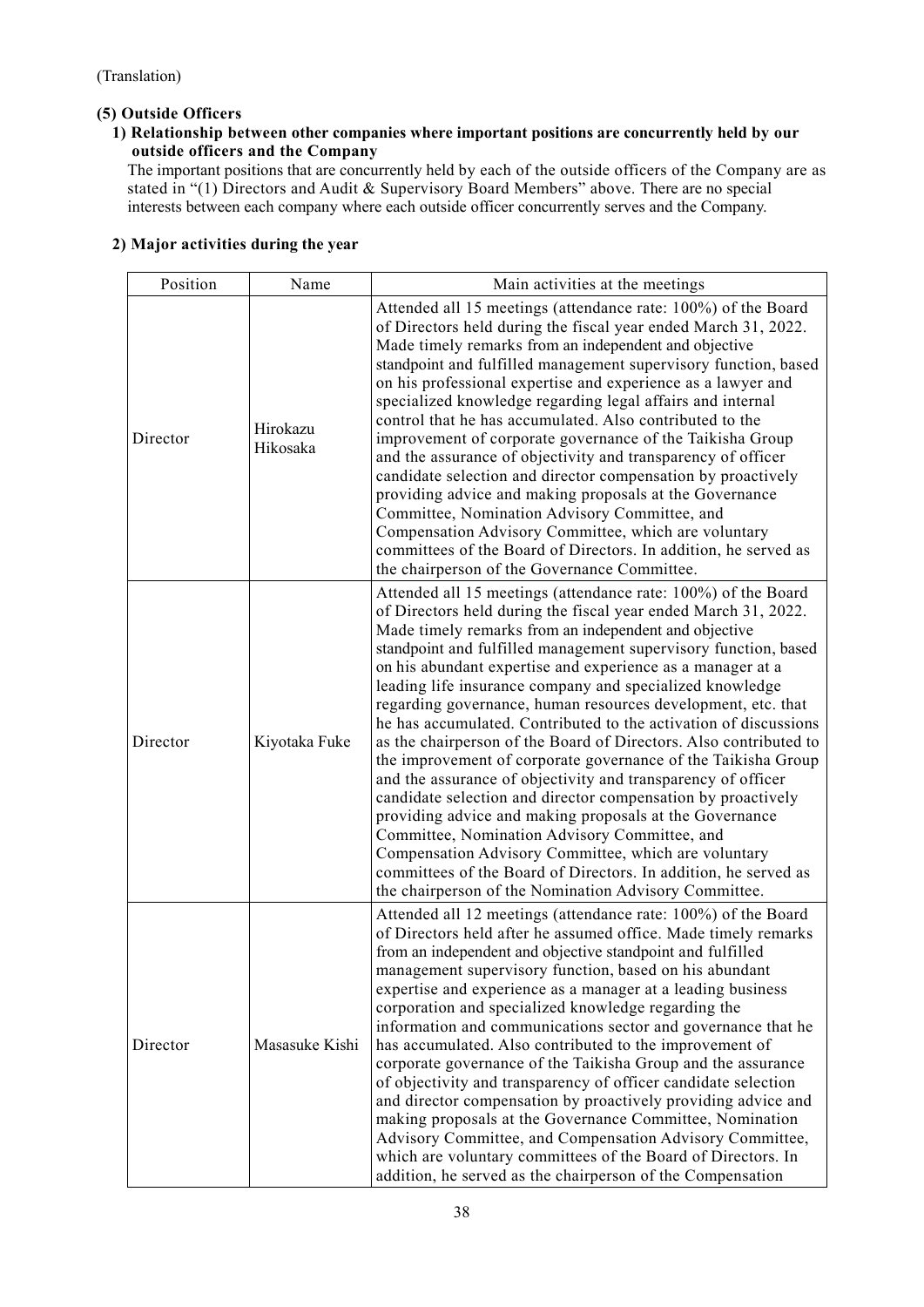|                                               |                       | Advisory Committee.                                                                                                                                                                                                                                                                                                                                                                                                                                                                                                                                                                                                                                                                                                                                                                                                                                                                                             |
|-----------------------------------------------|-----------------------|-----------------------------------------------------------------------------------------------------------------------------------------------------------------------------------------------------------------------------------------------------------------------------------------------------------------------------------------------------------------------------------------------------------------------------------------------------------------------------------------------------------------------------------------------------------------------------------------------------------------------------------------------------------------------------------------------------------------------------------------------------------------------------------------------------------------------------------------------------------------------------------------------------------------|
| Director                                      | Nobuko<br>Mizumoto    | Attended all 12 meetings (attendance rate: 100%) of the Board<br>of Directors held after she assumed office. Made timely remarks<br>from an independent and objective standpoint and fulfilled<br>management supervisory function, based on her abundant<br>expertise and experience as a manager at a leading business<br>corporation and specialized knowledge regarding the DX sector,<br>operational reforms, human resources development, etc. that she<br>has accumulated. Also contributed to the improvement of<br>corporate governance of the Taikisha Group and the assurance<br>of objectivity and transparency of officer candidate selection<br>and director compensation by proactively providing advice and<br>making proposals at the Governance Committee, Nomination<br>Advisory Committee, and Compensation Advisory Committee,<br>which are voluntary committees of the Board of Directors. |
| Audit &<br>Supervisory<br><b>Board Member</b> | Toshiyuki<br>Hanazawa | Attended all 15 meetings (attendance rate: 100%) of the Board<br>of Directors and all 14 meetings (attendance rate: 100%) of the<br>Audit & Supervisory Board held during the fiscal year ended<br>March 31, 2022, and made remarks to ensure the legality of<br>decision making by the Board of Directors based on his<br>abundant expertise and experience as a manager of a leading<br>non-life insurance company as well as his specialized<br>knowledge. Also exchanged opinions with the Representative<br>Director and conducted audit visits to branch offices, branches,<br>business offices, and subsidiaries as a full-time Audit &<br>Supervisory Board Member.                                                                                                                                                                                                                                     |
| Audit &<br>Supervisory<br><b>Board Member</b> | Shigeo<br>Kobayashi   | Attended all 15 meetings (attendance rate: 100%) of the Board<br>of Directors and all 14 meetings (attendance rate: 100%) of the<br>Audit & Supervisory Board held during the fiscal year ended<br>March 31, 2022, and made remarks to ensure the legality of<br>decision making by the Board of Directors based on his<br>professional expertise and abundant experience as a certified<br>public accountant and professional knowledge about finance<br>and accounting. Also exchanged opinions with the<br>Representative Director and conducted audit visits to branch<br>offices, branches, business offices, and subsidiaries.                                                                                                                                                                                                                                                                            |
| Audit &<br>Supervisory<br><b>Board Member</b> | Nobuyuki Soda         | Attended 14 of 15 meetings (attendance rate: 93.3%) of the<br>Board of Directors and 13 of 14 meetings (attendance rate:<br>92.9%) of the Audit & Supervisory Board held during the fiscal<br>year ended March 31, 2022, and made remarks to ensure the<br>legality of decision making by the Board of Directors based on<br>his abundant expertise and experience as a manager at a leading<br>life insurance company as well as his specialized knowledge.<br>Also exchanged opinions with the Representative Director and<br>conducted audit visits to audit visits to branch offices, branches,<br>business offices, and subsidiaries.                                                                                                                                                                                                                                                                      |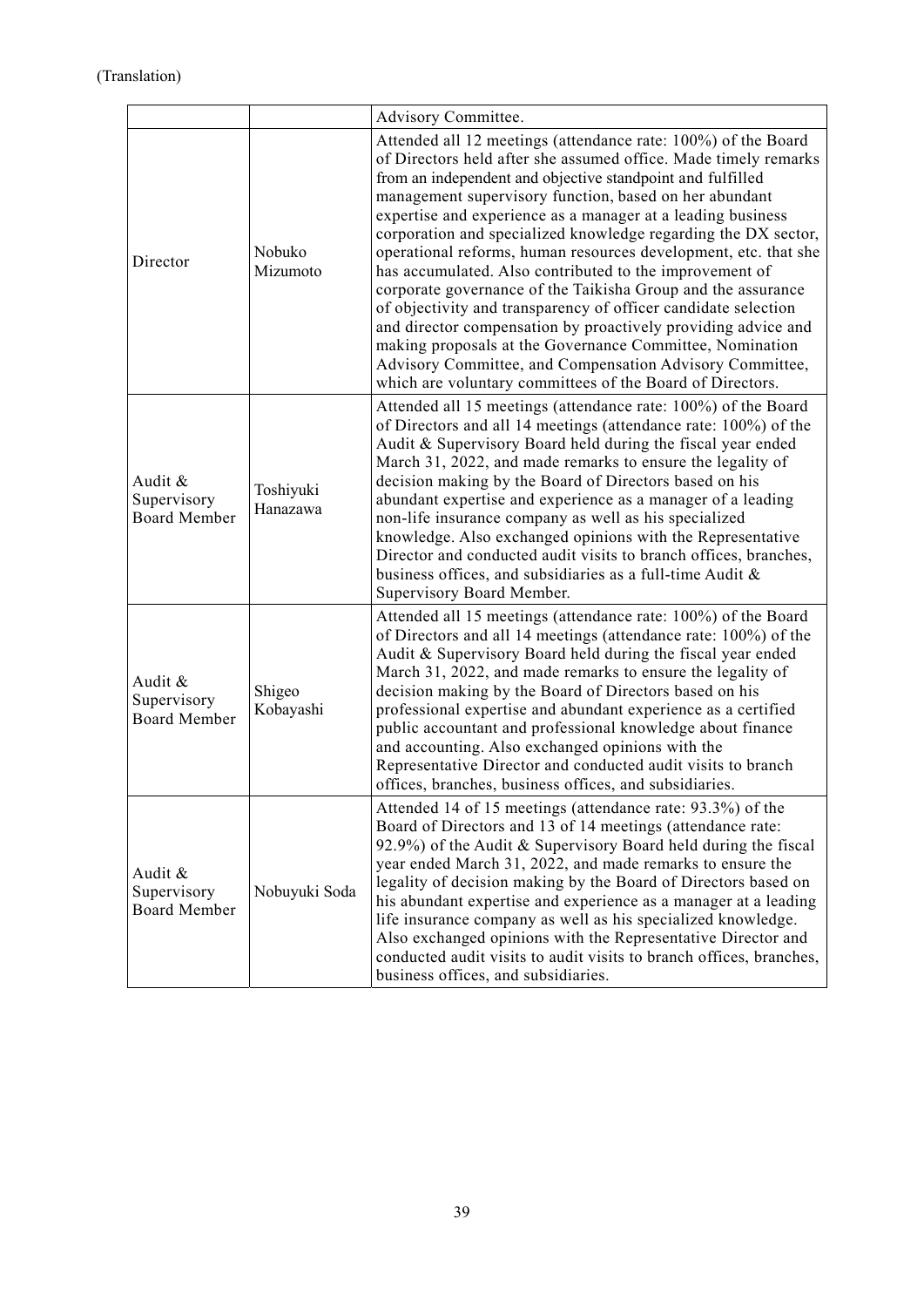# **5. Accounting Auditor**

# **(1) Designation of the Accounting Auditor**

A&A Partners

# **(2) Accounting Auditor's Compensation, etc., Pertaining to the Fiscal Year Ended March 31, 2022**

| A&A Partners | Amount of compensation, etc.          | $479$ million |
|--------------|---------------------------------------|---------------|
|              | Cash and other profits payable by the |               |
|              | Company and its subsidiaries to the   | ¥79 million   |
|              | <b>Accounting Auditor</b>             |               |

(Notes)

- 1. The Audit & Supervisory Board of the Company examined the status of executed duties for the preceding fiscal years, the grounds for calculating the estimated compensation and other factors with required materials and reports, which were obtained and/or heard from the Directors, relevant inhouse departments/sections and the Accounting Auditor. As a result, judging that the compensation amounts above are fair and reasonable, the Audit  $\&$  Supervisory Board has given its consent, as set forth in Article 399, Paragraph 1, of the Companies Act, with regard to compensation, etc., to the Accounting Auditor.
- 2. Under the audit agreement between the Company and the Accounting Auditor, compensation to audits pursuant to the Companies Act and audits pursuant to the Financial Instruments and Exchange Act are not strictly separated and otherwise cannot be substantially distinguished from each other. Consequently, the above amount reflects total compensation.
- 3. The Company's overseas subsidiaries are audited by Certified Public Accountants or audit corporations (including those with comparable qualifications abroad) other than the Company's Accounting Auditor.

# **(3) Non-Audit Services**

Not applicable.

## **(4) Policy regarding Determination of Dismissal or Non-Reappointment of Accounting Auditor**

In the event that the Accounting Auditor is deemed to have fallen under any of the grounds set forth in the items of Article 340, Paragraph 1, of the Companies Act, and his or her dismissal is judged to be appropriate, the Audit & Supervisory Board shall decide such dismissal subject to the unanimous consent of Audit & Supervisory Board Members. In that case, the dismissal of said Accounting Auditor and reasons therefor will be reported by an Audit & Supervisory Board Member designated by the Audit & Supervisory Board at the first shareholders' meeting to be convened after the dismissal. In addition, should the Accounting Auditor be deemed unable to perform an audit properly, the Audit & Supervisory Board shall decide the details of a proposal for the dismissal or non-reappointment of the Accounting Auditor to be submitted to the shareholders' meeting, based on the provisions stipulated in Article 344 of the Companies Act.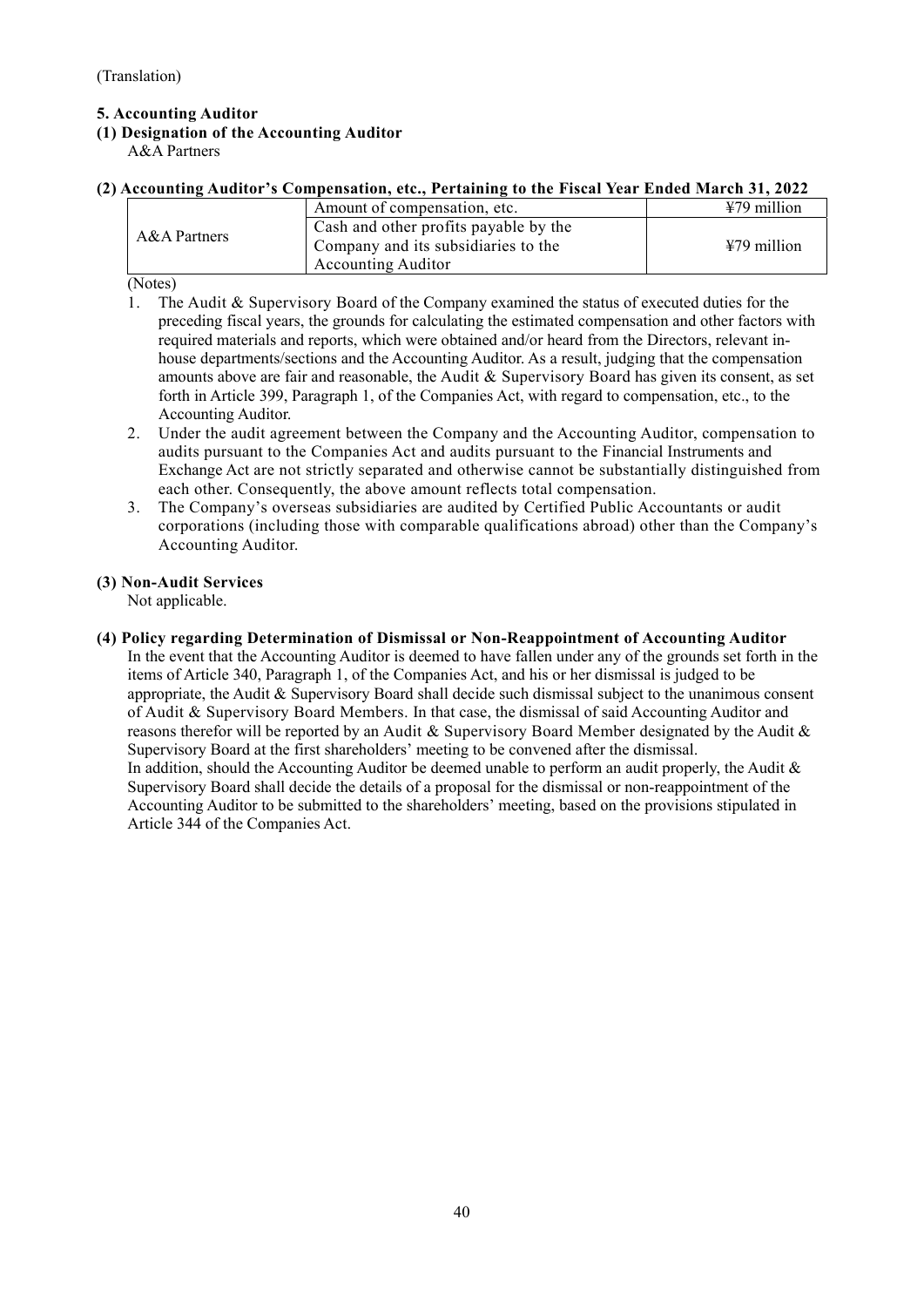# **6. The Company's Systems to Ensure Proper Execution of Business, as well as Operational Status of Said Systems**

## **(1) Systems to Ensure Proper Execution of Business**

The Board of Directors of the Company has determined its basic policy for the systems to ensure proper execution of business (the internal control system), which is set forth in the Companies Act and the Ordinance for Enforcement of the Companies Act, as follows (partially revised on March 29, 2022):

## **[Objectives]**

The Company shall provide for the basic policy for improvement and operation of the internal control system of the Company and the Taikisha Group as follows, pursuant to the Companies Act and the Ordinance for Enforcement of the Companies Act, in order to familiarize and thoroughly carry out execution of observance of the laws and regulations, and to ensure proper and efficient business operation.

# **[Specific contents]**

## **1. The System to Ensure the Appropriateness of Operations in the Taikisha Group**

- (1) The Company shall provide for Mission Statement "Customers First", Corporate Philosophy, and Management Vision, as well as remind all persons involved about and realize them.
- (2) The Company shall appoint appropriate and diverse Directors who can contribute to realization of materiality which the Taikisha Group shall address, assess them properly, and establish the Director compensation system which provides a strong incentive. In order to ensure transparency in appointment of Directors and the Director compensation system, the Nomination Advisory Committee and the Compensation Advisory Committee shall be established, which are chaired by an Outside Director.
- (3) The Board of Directors shall resolve policies and measures for improving and establishing the optimal governance system to the Company and the Taikisha Group, and monitor its operation status on a regular basis. Through consultation on the resolutions with the Governance Committee which is chaired by an Outside Director and composed mainly of Outside Officers, the governance system shall be further optimized.
- (4) The Internal Control Committee composed of Executive Directors shall, as an executive body on the executive side, implement measures for improving and establishing the optimal governance system on the basis of resolutions by the Board of Directors.
- (5) The Company shall provide for the Affiliate Management Rules to establish management systems of the group companies including an improvement of the reporting system to the Company, make operations of the group companies appropriate, and improve management efficiency of the entire Taikisha Group.
- (6) The Company shall carry out audits for the Company and group companies by the Internal Audit Department on a regular basis in accordance with the Internal Audit Rules. As a result of the internal audits, when a risk of loss for the Company and group companies is found, Directors, Audit & Supervisory Board Members, and other responsible departments shall be so reported and immediately take appropriate measures.
- (7) The Company shall set the Basic Rules for Internal Control, and improve a system for ensuring appropriateness and reliability concerning financial reports.
- (8) As a Company with an Audit & Supervisory Board, the Company shall establish the audit system set forth in 6 to 7 of this basic policy. With said system, Audit & Supervisory Board Members shall audit improvement and operation status of the internal control system of the Company and group companies on a regular basis.

## **2. The System to Ensure Execution of Duties in Conformity with Laws and Regulations, and the Articles of Incorporation**

- (1) The Company shall establish the Taikisha Ltd. Code of Conduct, make all Directors and employees aware of legal compliance, and promote the improvement of the compliance system. At the Compliance Committee chaired by the Representative Director, President, issues on compliance in the entire business shall be considered and dealt with, and a status of compliance shall be verified.
- (2) The Company shall, as the Whistle-blowing System, have in place an internal reporting system reporting to the Corporate Compliance Department and an external reporting system reporting to an independent outside attorney. If a risk such as legal violation is found in the Company and group companies, appropriate measures shall be taken immediately.
- (3) In the event of signs of a significant event, the Corporate Compliance Committee consisting of all officers, the General Manager of the Corporate Compliance Department, and the General Manager of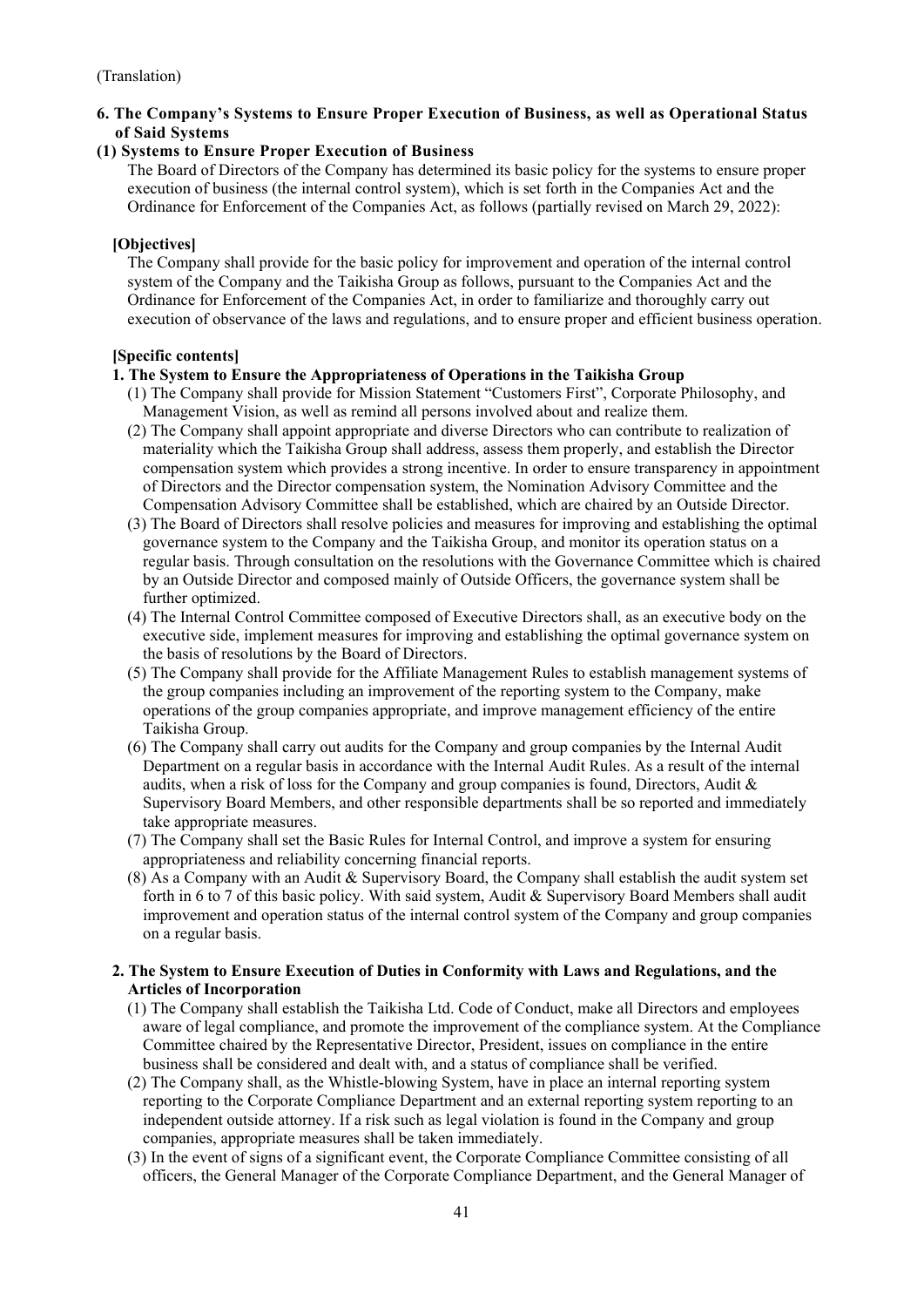the Internal Audit Department shall be convened promptly in order to deal with such event.

(4) The Company shall refuse any involvement of Anti-Social Forces in its business, reject any requirement from them, and prohibit all Directors and employees of the Company and group companies to have any relationship with them in order to thoroughly exclude Anti-Social Forces.

## **3. The System regarding Risk Management**

(Under usual condition)

- (1) The Company shall establish the Risk Management Rules and, at the Risk Management Committee, identify risks of the Company and group companies in an integrated fashion and implement effective and efficient risk management.
- (2) Depending on risks identified by the Risk Management Committee, each department shall formulate and implement specific countermeasures. Progress and results shall be reported to the Board of Directors via the Risk Management Committee.
- (In a contingency)
- (3) For the purpose of response to exposed potential major risks (hereinafter referred to as crisis) and management thereof, the Company shall establish the Crisis Management Committee. In the event that crisis breaks out, the Company shall, in accordance with the basic policy of crisis management, establish the crisis management team or the crisis task force to respond to the crisis under the supervision of the Crisis Management Committee. The Company shall also establish a business continuity plan to restore the damage caused by the crisis.

## **4. The System regarding the Storage and Management of Information Related to the Execution of Duties**

- (1) Information and documents related to execution of duties shall be handled pursuant to internal rules and regulations, especially the Information Security Rules and Document Management Rules, and shall be appropriately stored, managed and disposed of.
- (2) The Company shall have in place a system to disclose information concerning corporate activities in a timely and appropriate manner in accordance with laws and regulations, as well as the disclosure requirements of Tokyo Stock Exchange, etc.

# **5. The System to Ensure the Efficient Execution of Duties**

- (1) Based on the Board of Directors Rules, Rules for Managerial Approval, and other internal rules, the Board of Directors shall resolve and monitor important matters. In relation to matters submitted to the Board of Directors, adequate materials shall be delivered in advance, and enough time for deliberation shall be ensured. The criteria for submission to the Board of Directors shall be appropriately checked and reviewed.
- (2) With a corporate officer system, responsibilities and authorities of corporate management and duty execution shall be clarified, aiming for revitalization of the Board of Directors and promotion of rapid decision making.
- (3) The Management Meeting, mainly consisting of the Executive Directors, shall carry out sufficient deliberations and prompt decision making on management issues and specific matters of the Company and the Taikisha Group delegated by the Board of Directors.
- (4) With the Company's Corporate Philosophy as a foundation, each departmental headquarters and business divisions, after the Policy Review Meeting, shall establish an appropriate annual policy and annual target, and shall work in order to achieve those targets.

# **6. The System regarding Reporting to the Audit & Supervisory Board Members**

- (1) When finding the following matters, Directors and employees shall immediately report to Audit & Supervisory Board Members.
	- i) Matters which may cause serious harm to the Company and group companies
	- ii) Significant violation of laws and regulations or internal rules concerning execution of duties by the Company and group companies
	- iii) Violation of laws and regulations and the Articles of Incorporation by Directors and employees or facts that may lead to such violations
- (2) The manager of the responsible department of the Company who received a report from group companies shall make a report at a meeting at which the Audit & Supervisory Board Members are present or as necessary to the Audit & Supervisory Board Members of the Company in accordance with the Affiliate Management Rules.
- (3) The Internal Audit Department shall report an internal audit plan and audit results to the Audit &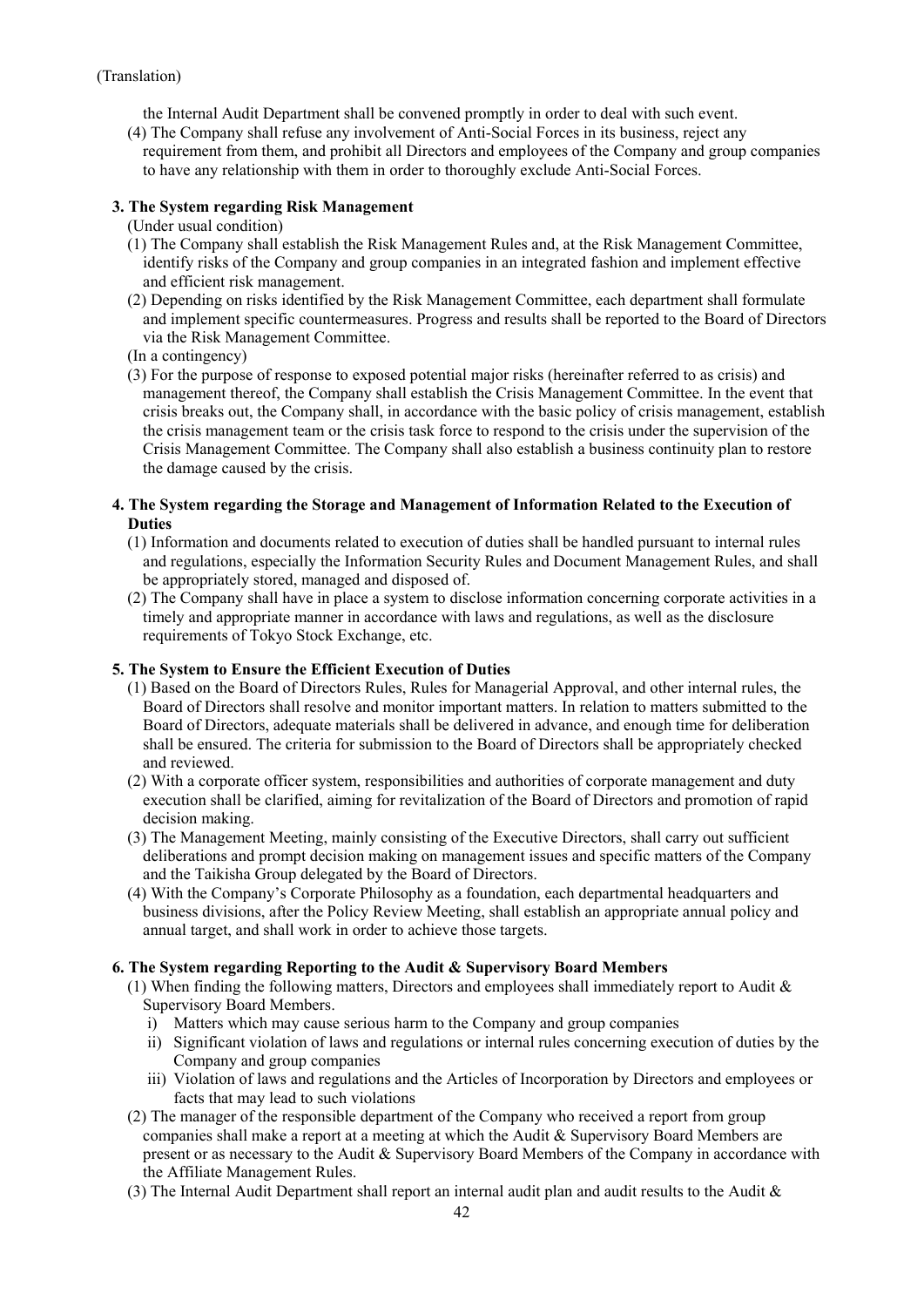Supervisory Board Members on a regular basis.

- (4) The Corporate Compliance Department shall report operation status of the Whistle-blowing System, matters reported, and contents of consultations to the Audit &Supervisory Board Members on a regular basis.
- (5) Internal approval documents and proceedings of important meetings, etc. shall be always available for the Audit & Supervisory Board Members.
- (6) The Corporate Compliance Department shall, at the request of the Audit & Supervisory Board, monitor and supervise the situation so that the person who made a report is not treated in a disadvantageous manner because he or she made such report.
- **7. System to Ensure the Effective Implementation of Audits by Audit & Supervisory Board Members** 
	- (1) Other than the Board of Directors meeting, Audit & Supervisory Board Members may attend the Management Meeting, and other important meetings to express opinions.
	- (2) Directors and employees shall, upon request from Audit & Supervisory Board Members, explain matters concerning business execution.
	- (3) The Representative Director, the Chief Executive of the Administrative Management Headquarters, and the General Manager of the Internal Audit Department shall arrange meetings and consultations in order to thoroughly discuss and examine the improvement of the environments for audits conducted by Audit & Supervisory Board Members, and shall ensure the effectiveness of such audits.
	- (4) Audit & Supervisory Board Members may make requests for improvement of the audit system and other related matters in order to ensure the effectiveness of audits conducted by them.
	- (5) The Company shall establish the Audit & Supervisory Board Members Office under the Audit & Supervisory Board Members and appoint employees who shall assist with the Audit & Supervisory Board Members' duties.
	- (6) Consent from Audit & Supervisory Board Members shall be required for appointment, dismissal and transfer of those employees from positions and personnel evaluation, and the Company shall ensure that they are independent of Directors and instructions to them are effective.
	- (7) Audit & Supervisory Board Members may request that any expenses incurred with respect to the execution of duties be paid in advance or reimbursed in accordance with the provisions of the Audit & Supervisory Board Rules.

# **(2) Summary of Operational Status of the Systems to Ensure Proper Execution of Business**

The operational status of the internal control system for the fiscal year ended March 31, 2022, was as follows:

# **1) Compliance-related Initiatives**

During the fiscal year, 12 Compliance Committee meetings were held to examine and discuss the compliance-related issues of the Taikisha Group and verify the status of compliance with laws and regulations.

To raise the awareness of compliance among officers and employees, the Company took several measures such as transmitting information via its intranet, posting posters for enlightenment, holding workshops to explain compliance manuals and training officers and employees (e.g., e-learning and staff training at various locations). The Corporate Compliance Department disseminated regularly the internal reporting systems via its intranet and posters.

# **2) Risk Management-related Initiatives**

Two Risk Management Committee meetings were held to examine and discuss basic policies on the risk management of the Taikisha Group. Regarding risks associated with departmental operations, pursuant to the basic policy on risk management, each department identified risks, drafted and implemented specific measures against the risks, and reported their status to the Risk Management Committee.

#### **3) Initiatives to Ensure the Appropriateness and the Efficiency of the Execution of Duties by Directors**

Fifteen Board of Directors meetings were held for decision making of the Taikisha Group's management policies and important management issues, as well as for monitoring the execution of duties by Directors with reference to reports on their business execution.

Twenty-five Management Meetings were held to deliberate and make decisions on important execution of business entrusted by the Board of Directors and the matters to be submitted to the Board of Directors.

#### **4) Initiatives to Ensure the Appropriateness of Operations Conducted by the Taikisha Group**

Regarding the important matters stipulated in the Affiliate Management Rules, we received reports from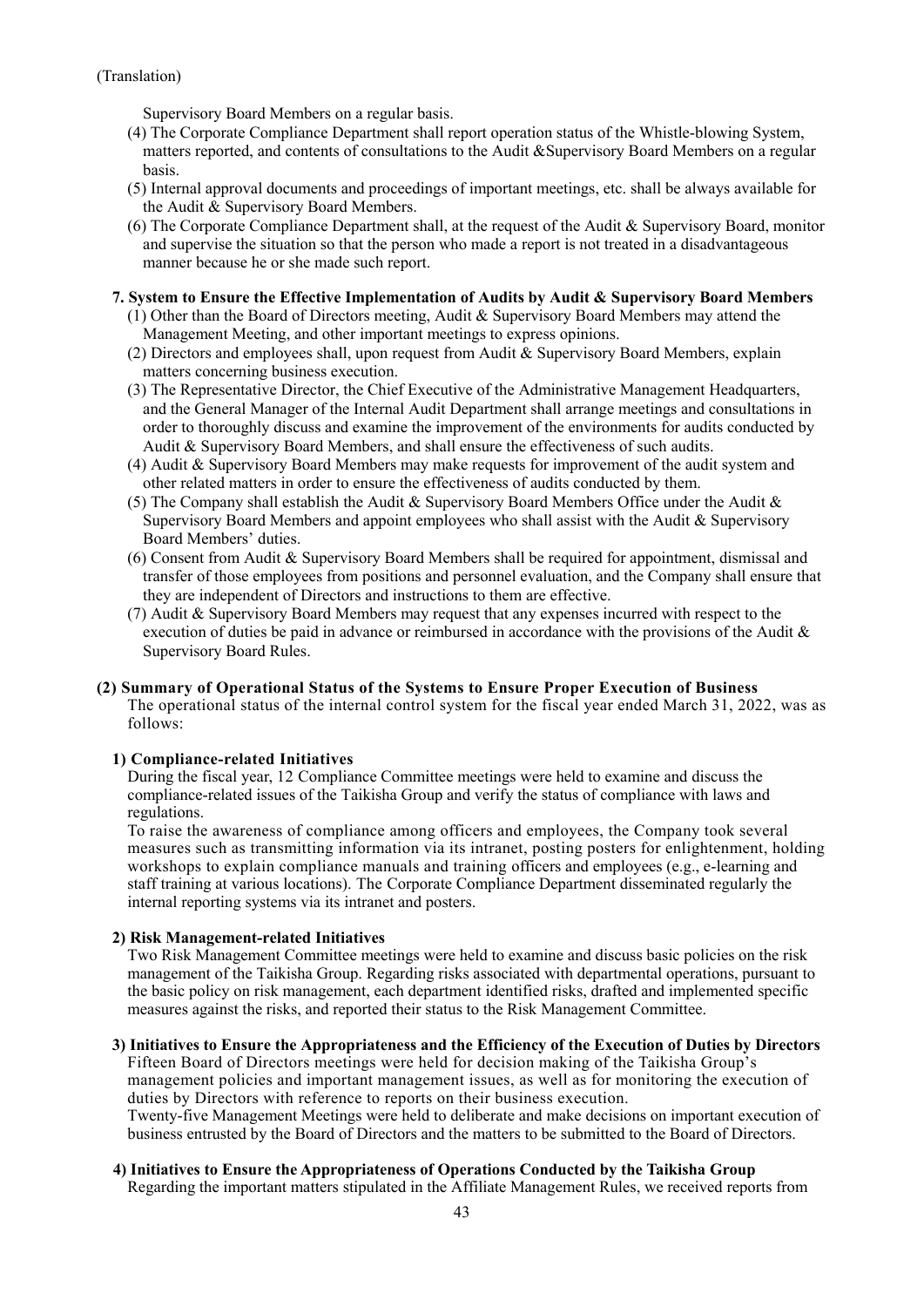subsidiaries. In addition, we regularly checked compliance with the Affiliate Management Rules by subsidiaries.

#### **5) Initiatives to Ensure the Effectiveness of Reporting to Audit & Supervisory Board Members and the Audits by Audit & Supervisory Board Members**

Audit & supervisory board members attended the meetings of the Board of Directors, the Management Meeting and other important meetings to understand the execution of duties by directors, and collected information and received reports from the directors, employees and other relevant personnel regarding performance of their duties.

The Internal Audit Department timely reported the results of its internal audits within the Group to the Board of Directors and reported the executed status of the audit plan and internal audits, the results of audits and other related matters to the audit & supervisory board members.

#### ~~~~~~~~~~~~~~~~~~~~~~~~~~~~~~~~~~~~~~~~~~~~~~~~~~~~~~~~~~~~~~~~~~~~~~~~~~~~~ (Note)

Amounts and numbers of shares in this Business Report are rounded down to the nearest unit, while ratios and other figures are rounded off to the nearest unit.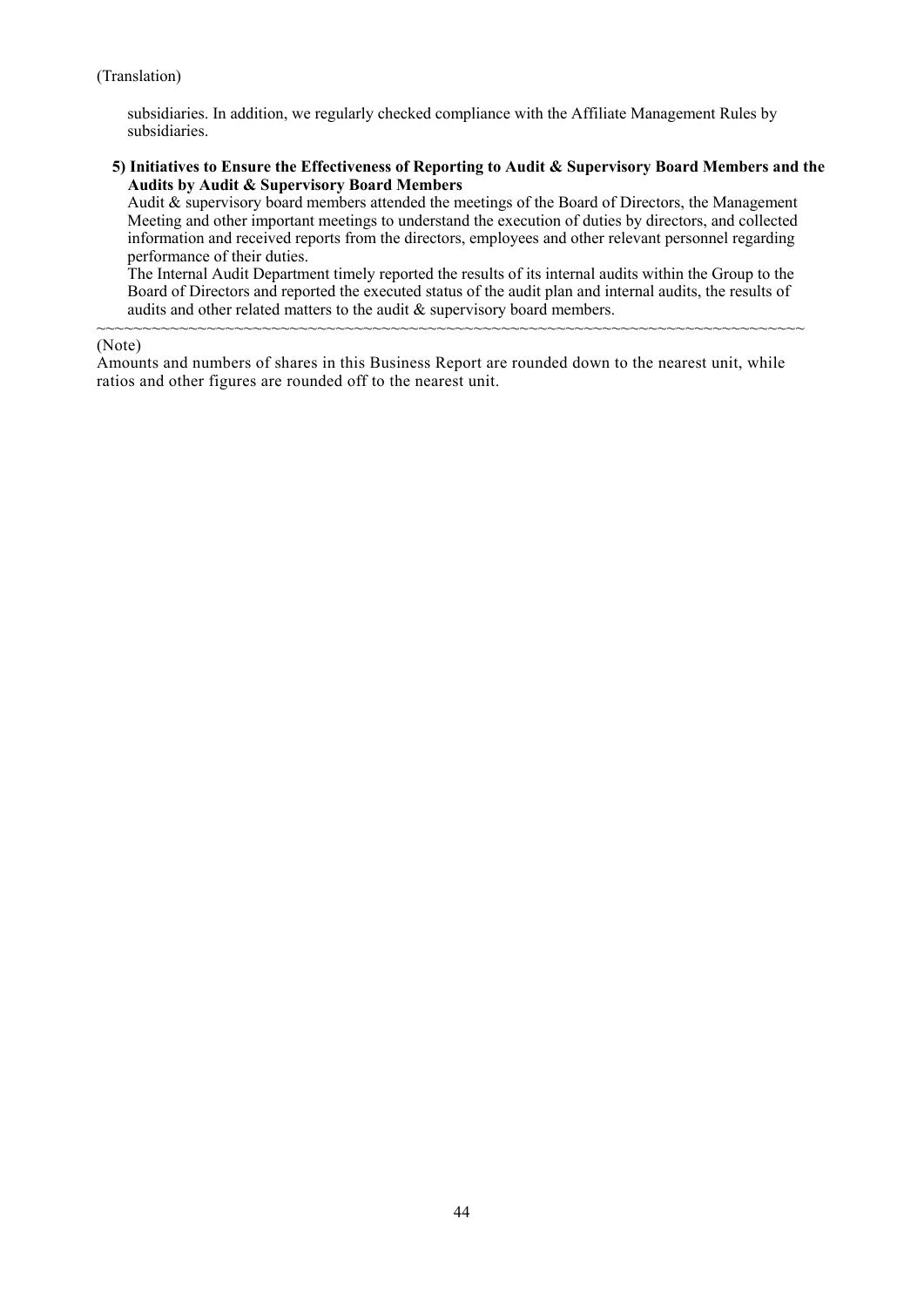# **Consolidated Balance Sheet**

(As of March 31, 2022)

|                                                                                             |                                  | $(AB \, VI \, Mau \, VII \, J1, 2022)$                                  | (Millions of yen) |
|---------------------------------------------------------------------------------------------|----------------------------------|-------------------------------------------------------------------------|-------------------|
| Account title                                                                               | Amount                           | Account title                                                           | Amount            |
| (Assets)                                                                                    |                                  | (Liabilities)                                                           |                   |
| <b>Current assets</b>                                                                       | 168,190                          | <b>Current liabilities</b>                                              | 81,886            |
| Cash and deposits                                                                           | 49,085                           | Notes payable, accounts payable for<br>construction contracts and other | 47,102            |
| Notes receivable, accounts<br>receivable from completed<br>construction contracts and other | 104,956                          | Short-term loans payable                                                | 15,535            |
| Securities                                                                                  | 3,000                            | Income taxes payable                                                    | 1,672             |
| Costs on uncompleted construction<br>contracts                                              | 1,775                            | Advances received on uncompleted<br>construction contracts              | 6,901             |
| Raw materials and supplies                                                                  | 1,007                            | Provision for warranties for<br>completed construction                  | 714               |
| Other                                                                                       | 9,084                            | Provision for loss on construction<br>contracts                         | 392               |
| Allowance for doubtful accounts                                                             | (718)                            | Provision for directors' bonuses                                        | 43                |
|                                                                                             |                                  | Other                                                                   | 9,524             |
| <b>Non-current assets</b>                                                                   | 59,969                           | <b>Non-current liabilities</b>                                          | 15,484            |
| Property, plant and equipment                                                               | 11,243                           | Long-term loans payable                                                 | 5,605             |
| Buildings and structures                                                                    | 8,389                            | Deferred tax liabilities                                                | 7,877             |
| Machinery, vehicles, tools,<br>furniture and fixtures                                       | 13,756                           | Provision for directors' retirement<br>benefits                         | 44                |
| Land                                                                                        | 1,737                            | Provision share-based remuneration<br>for directors                     | 145               |
| Other                                                                                       | 639                              | Net defined benefit liability                                           | 1,462             |
| Accumulated depreciation                                                                    | (13,279)                         | Other                                                                   | 349               |
| <b>Intangible assets</b>                                                                    | 7,381                            | <b>Total liabilities</b>                                                | 97,371            |
| Goodwill                                                                                    | 3,966                            | (Net assets)                                                            |                   |
| Customer-related assets                                                                     | 1,334                            | <b>Shareholders' equity</b>                                             | 108,862           |
| Other                                                                                       | 2,081                            | Capital stock                                                           | 6,455             |
| <b>Investments and other assets</b>                                                         | 41,344                           | Capital surplus                                                         | 5,058             |
| Investment securities                                                                       | 29,605                           | Retained earnings                                                       | 99,893            |
| Deferred tax assets                                                                         | 520                              | Treasury shares                                                         | (2, 544)          |
| Net defined benefit asset                                                                   | 8,909                            | Accumulated other comprehensive<br>income                               | 15,833            |
| Other                                                                                       | 2,710                            | Valuation difference on available-<br>for-sale securities               | 11,908            |
| Allowance for doubtful accounts                                                             | (401)                            | Deferred gains or losses on hedges                                      | (25)              |
|                                                                                             |                                  | Foreign currency translation<br>adjustment                              | 2,017             |
|                                                                                             |                                  | Accumulated remeasurements of<br>defined benefit plans                  | 1,932             |
|                                                                                             | <b>Non-controlling interests</b> |                                                                         | 6,092             |
|                                                                                             |                                  | <b>Total net assets</b>                                                 | 130,788           |
| <b>Total assets</b>                                                                         | 228,159                          | <b>Total liabilities and net assets</b>                                 | 228,159           |

(Note) Amounts of less than one million yen are rounded down.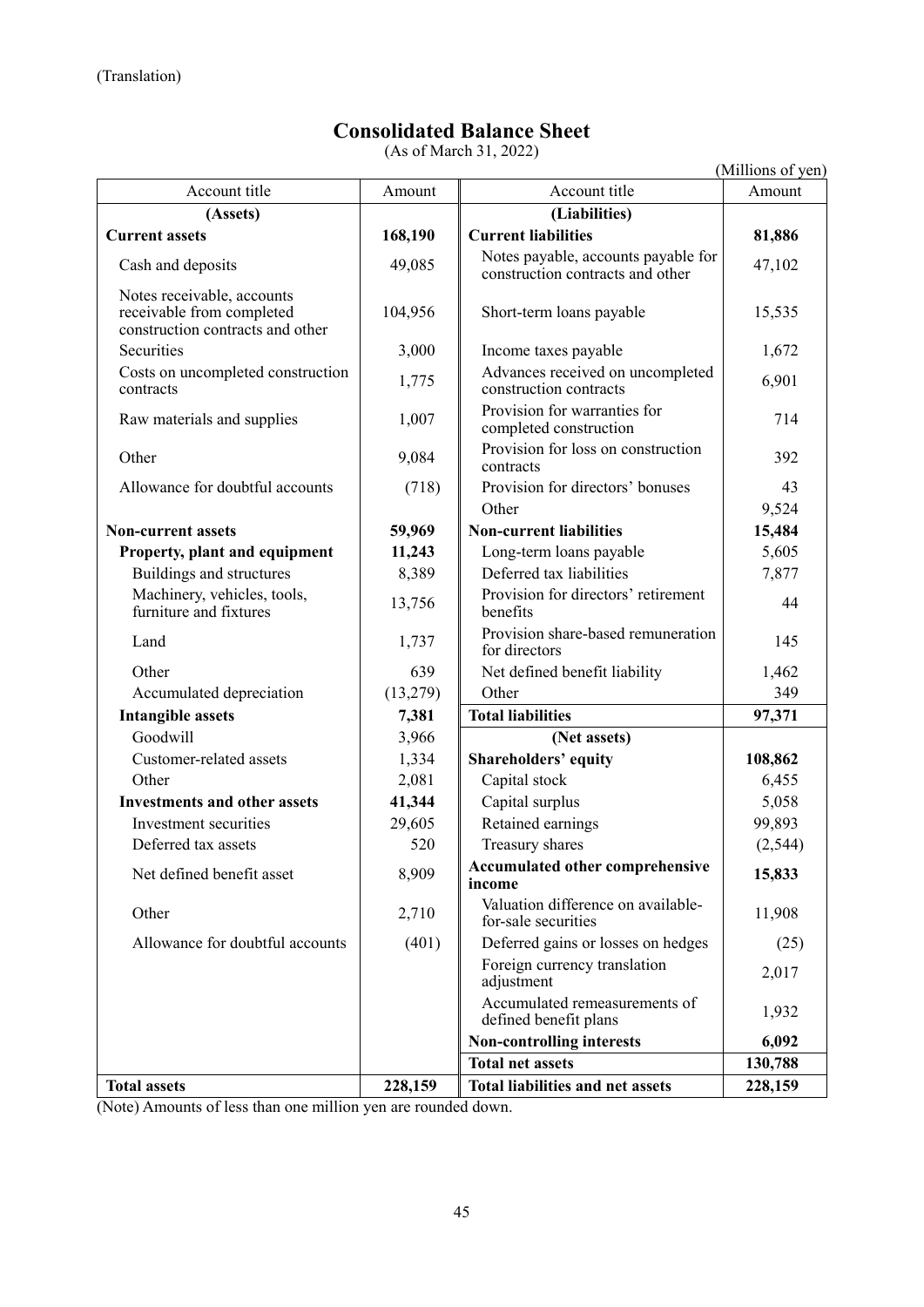# **Consolidated Statement of Income**

(From April 1, 2021, to March 31, 2022)

|                                                     | $(110 \text{m} \Omega)$ | (Millions of yen) |
|-----------------------------------------------------|-------------------------|-------------------|
| Account title                                       |                         | Amount            |
| Net sales of completed construction contracts       |                         | 209,261           |
| Cost of sales of completed construction contracts   |                         | 177,646           |
| Gross profit on completed construction<br>contracts |                         | 31,614            |
| Selling, general and administrative expenses        |                         | 22,186            |
| <b>Operating income</b>                             |                         | 9,428             |
| Non-operating income                                |                         |                   |
| Interest and dividends income                       | 916                     |                   |
| Foreign exchange gains                              | 317                     |                   |
| Other                                               | 607                     | 1,841             |
| Non-operating expenses                              |                         |                   |
| Interest expenses                                   | 303                     |                   |
| Other                                               | 147                     | 451               |
| <b>Ordinary income</b>                              |                         | 10,818            |
| Extraordinary income                                |                         |                   |
| Gain on disposal of non-current assets              | 50                      |                   |
| Gain on sales of investment securities              | 1,177                   | 1,228             |
| <b>Extraordinary losses</b>                         |                         |                   |
| Loss on disposal of non-current assets              | 45                      |                   |
| Impairment loss                                     | $\boldsymbol{0}$        | 45                |
| Profit before income taxes                          |                         | 12,001            |
| Income taxes-current                                | 3,179                   |                   |
| Income taxes-deferred                               | 753                     | 3,932             |
| <b>Profit</b>                                       |                         | 8,068             |
| Profit attributable to non-controlling interests    |                         | 820               |
| Profit attributable to owners of parent             |                         | 7,248             |

(Note) Amounts of less than one million yen are rounded down.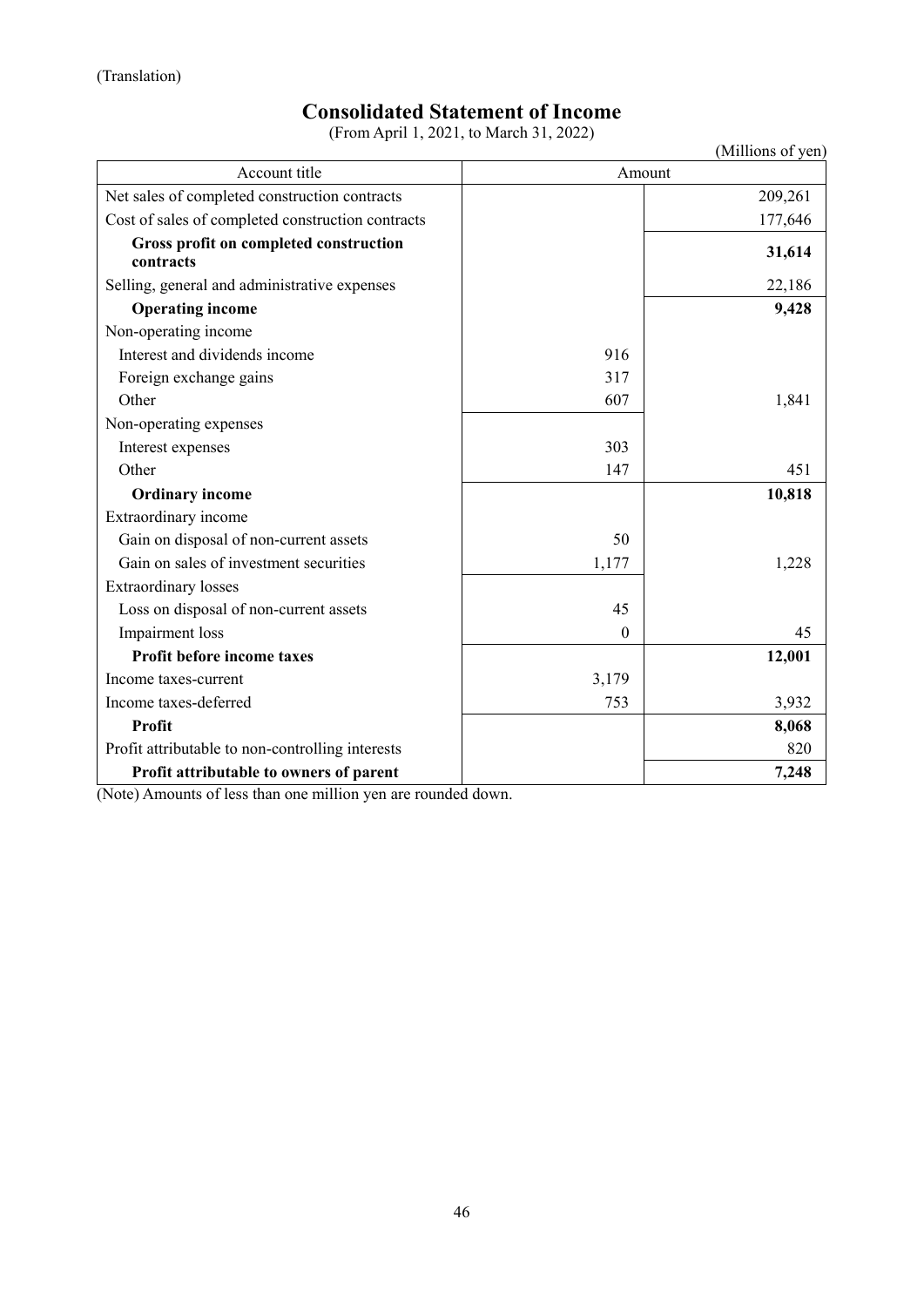# **Consolidated Statement of Comprehensive Income**

(From April 1, 2021, to March 31, 2022)

|                                                                                      | (Millions of yen) |
|--------------------------------------------------------------------------------------|-------------------|
| Account title                                                                        | Amount            |
| <b>Profit</b>                                                                        | 8,068             |
| Other comprehensive income                                                           |                   |
| Valuation difference on available-for-sale<br>securities                             | (2,329)           |
| Deferred gains or losses on hedges                                                   | (22)              |
| Foreign currency translation adjustment                                              | 2,547             |
| Remeasurements of defined benefit plans                                              | (455)             |
| Share of other comprehensive income of entities<br>accounted for using equity method | 69                |
| Total other comprehensive income                                                     | (190)             |
| Comprehensive income                                                                 | 7,878             |
| Comprehensive income                                                                 |                   |
| Comprehensive income attributable to owners of<br>parent                             | 6,669             |
| Comprehensive income attributable to non-<br>controlling interests                   | 1,208             |

(Notes)

1. Amounts of less than one million yen are rounded down.

2. The amounts in this statement are not subject to audit procedures by the Accounting Auditor.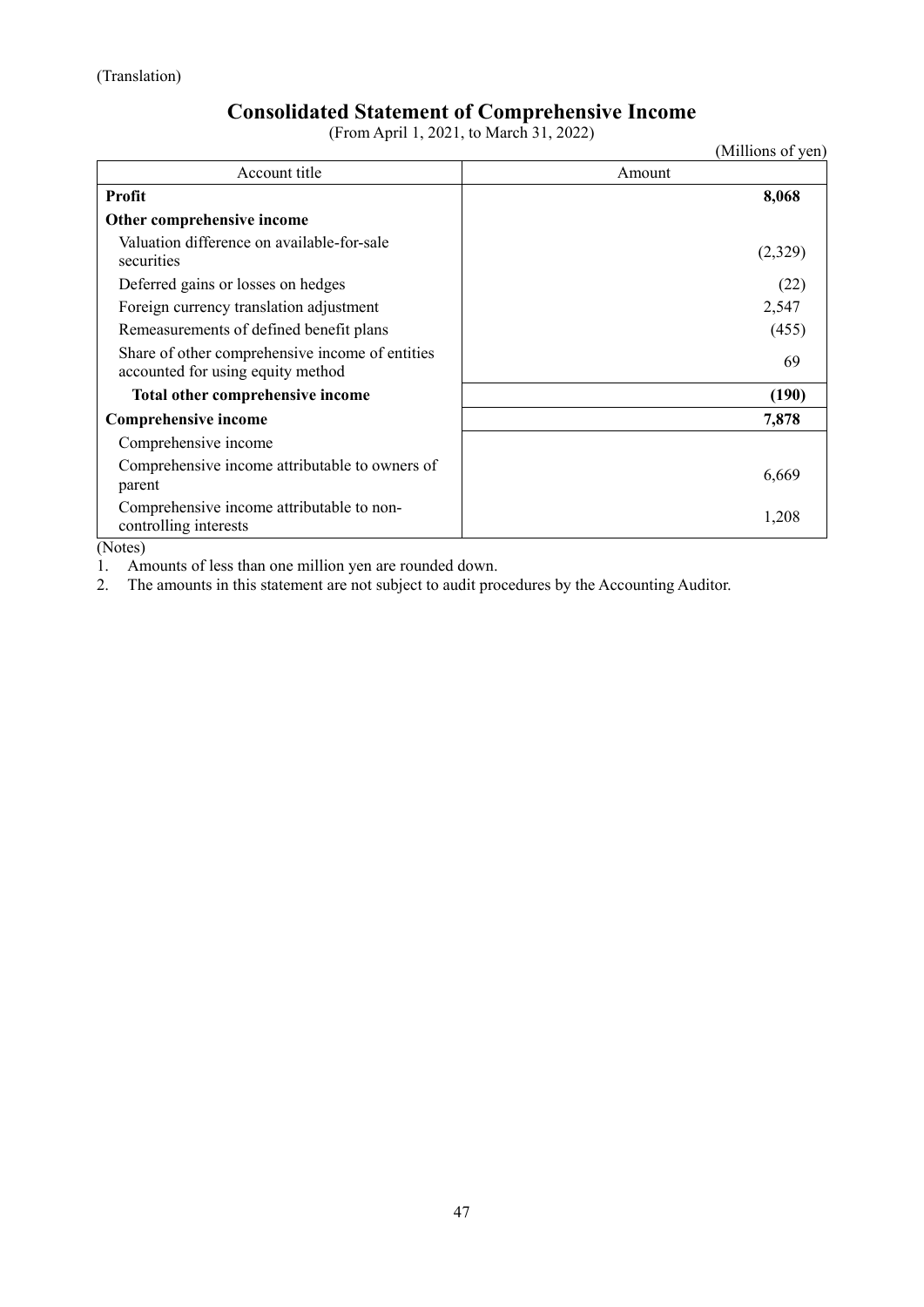# **Non-consolidated Financial Statements Non-consolidated Balance Sheet**

(As of March 31, 2022)

|                                                              |              |                                                             | (Millions of yen)      |
|--------------------------------------------------------------|--------------|-------------------------------------------------------------|------------------------|
| Account title                                                | Amount       | Account title                                               | Amount                 |
| (A <sub>ssets</sub> )                                        |              | (Liabilities)                                               |                        |
| <b>Current assets</b>                                        | 92,702       | <b>Current liabilities</b>                                  | 40,629                 |
| Cash and deposits                                            | 22,145       | Notes payable-trade<br>Electronically recorded obligations- | 2,304                  |
| Notes receivable-trade                                       | 258          | operating                                                   | 13,620                 |
| Electronically recorded monetary<br>claims                   | 2,046        | Accounts payable for construction<br>contracts              | 11,533                 |
| Accounts receivable from completed<br>construction contracts | 60,373       | Short-term loans payable                                    | 2,522                  |
| Securities                                                   | 3,000        | Accounts payable-other                                      | 4,116                  |
| Costs on uncompleted construction<br>contracts               | 36           | Income taxes payable                                        | 971                    |
| Raw materials and supplies                                   | 183          | Advances received on uncompleted<br>construction contracts  | 1,228                  |
| Short-term loans receivable                                  | 150          | Deposits received                                           | 253                    |
| Other                                                        | 4,746        | Provision for warranties for<br>completed construction      | 203                    |
| Allowance for doubtful accounts                              | (238)        | Provision for loss on construction<br>contracts             | 321                    |
| <b>Non-current assets</b>                                    | 55,890       | Provision for directors' bonuses                            | 40                     |
| Property, plant and equipment                                | 3,758        | Provision for business restructuring                        | 2,461                  |
| <b>Buildings</b>                                             | 2,237        | Other                                                       | 1,052                  |
| <b>Structures</b><br>Machinery and equipment                 | 29<br>276    | <b>Non-current liabilities</b>                              | 4,852<br>100           |
| Vehicles                                                     | $\mathbf{0}$ | Long-term loans payable<br>Deferred tax liabilities         | 4,377                  |
| Tools, furniture and fixtures                                | 117          | Provision for retirement benefits                           | 114                    |
| Land                                                         | 1,039        | Provision for share-based                                   | 145                    |
| Construction in progress                                     | 58           | remuneration for directors<br>Other                         | 115                    |
| <b>Intangible assets</b>                                     | 872          | <b>Total liabilities</b>                                    | 45,482                 |
| Software                                                     | 870          | (Net Assets)                                                |                        |
| Other                                                        | 1            | <b>Shareholders' equity</b>                                 | 91,227                 |
| <b>Investments and other assets</b>                          | 51,260       | <b>Capital stock</b>                                        | 6,455                  |
| Investment securities                                        | 29,033       | <b>Capital surplus</b>                                      | 7,413                  |
| Shares of subsidiaries and<br>associates                     | 14,454       | Legal capital surplus                                       | 7,297                  |
| Long-term loans receivable                                   | 393          | Other capital surplus                                       | 116                    |
| Long-term prepaid expenses                                   | 2            | <b>Retained earnings</b>                                    | 79,902                 |
| Prepaid pension cost                                         | 6,116        | Legal retained earnings                                     | 1,613                  |
| Lease and guarantee deposits<br>Other                        | 1,253<br>9   | Other retained earnings<br>Reserve for reduction entry      | 78,288<br>$\mathbf{0}$ |
|                                                              |              | Reserve for investment on                                   |                        |
| Allowance for doubtful accounts                              | (3)          | information technology                                      | 1,280                  |
|                                                              |              | General reserve<br>Retained earnings brought                | 35,720                 |
|                                                              |              | forward                                                     | 41,288                 |
|                                                              |              | <b>Treasury shares</b>                                      | (2,544)                |
|                                                              |              | Valuation and translation<br>adjustments                    | 11,883                 |
|                                                              |              | Valuation difference on available-for-<br>sale securities   | 11,908                 |
|                                                              |              | Deferred gains or losses on hedges                          | (24)                   |
|                                                              |              | <b>Total net assets</b>                                     | 103,110                |
| <b>Total assets</b>                                          | 148,593      | <b>Total liabilities and net assets</b>                     | 148,593                |

(Note) Amounts of less than one million yen are rounded down.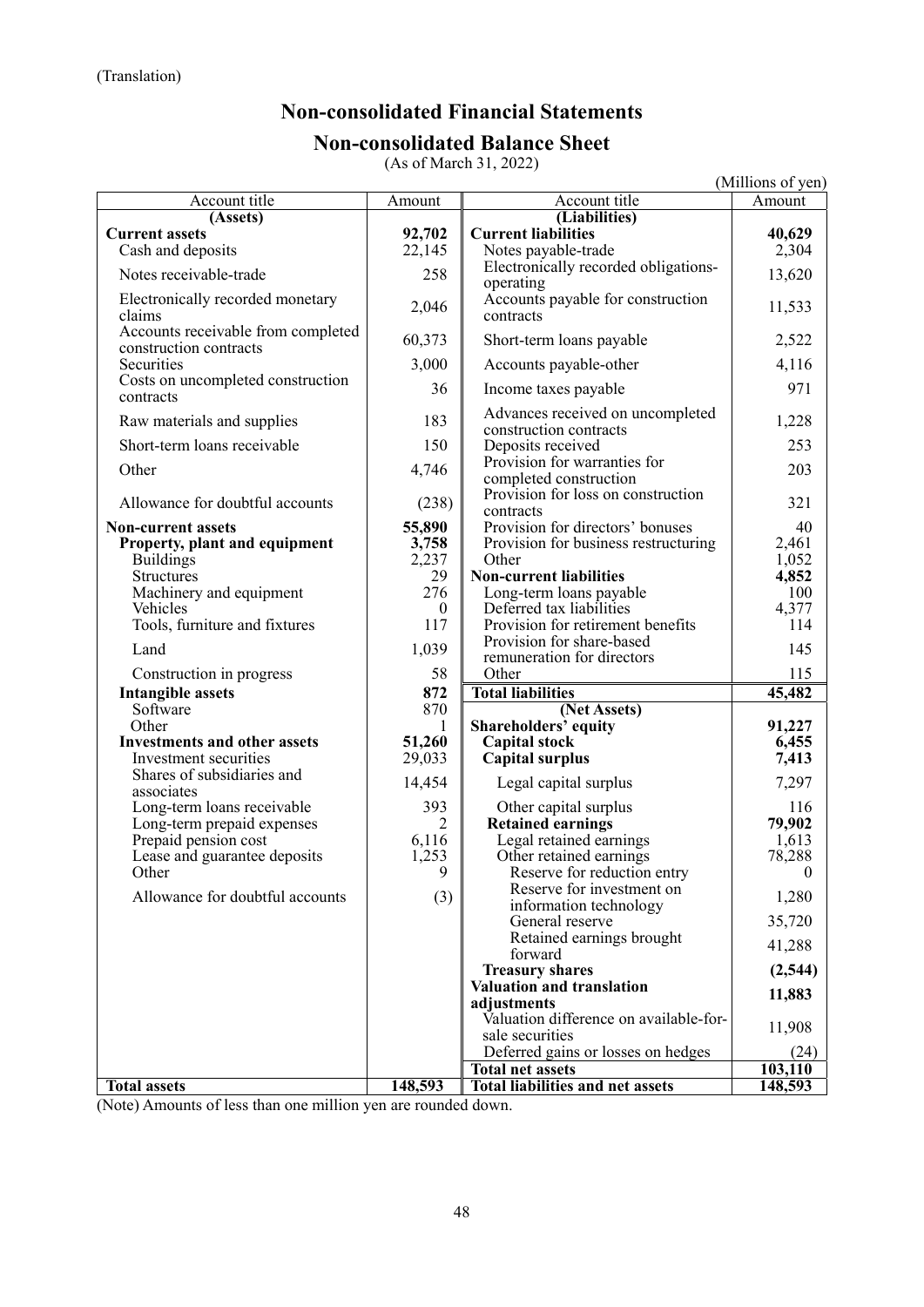# **Non-consolidated Statement of Income**

(From April 1, 2021, to March 31, 2022)

|                                                               |          | (Millions of yen) |
|---------------------------------------------------------------|----------|-------------------|
| Account title                                                 |          | Amount            |
| Net sales of completed construction contracts                 |          | 107,435           |
| Cost of sales of completed construction contracts             |          | 88,835            |
| Gross profit on completed construction<br>contracts           |          | 18,599            |
| Selling, general and administrative expenses                  |          | 12,610            |
| <b>Operating income</b>                                       |          | 5,989             |
| Non-operating income                                          |          |                   |
| Interest income and dividends income                          | 3,589    |                   |
| Dividend income of insurance                                  | 157      |                   |
| Real estate rent                                              | 195      |                   |
| Foreign exchange gains                                        | 138      |                   |
| Technical advisory fee                                        | 1,249    |                   |
| Other                                                         | 97       | 5,428             |
| Non-operating expenses                                        |          |                   |
| Interest expenses                                             | 12       |                   |
| Rent expenses on real estate                                  | 35       |                   |
| Provision of allowance for doubtful accounts                  | $\theta$ |                   |
| Other                                                         | 47       | 95                |
| <b>Ordinary income</b>                                        |          | 11,323            |
| Extraordinary income                                          |          |                   |
| Gain on disposal of non-current assets                        | $\theta$ |                   |
| Gain on sales of investment securities                        | 1,177    | 1,178             |
| <b>Extraordinary losses</b>                                   |          |                   |
| Loss on disposal of non-current assets                        | 42       |                   |
| Impairment loss                                               | $\Omega$ |                   |
| Loss on valuation of shares of subsidiaries and<br>associates | 62       |                   |
| Business restructuring expenses                               | 2,461    | 2,566             |
| Profit before income taxes                                    |          | 9,935             |
| Income taxes-current                                          | 2,303    |                   |
| Income taxes-deferred                                         | (25)     | 2,278             |
| Profit                                                        |          | 7,657             |

(Note) Amounts of less than one million yen are rounded down.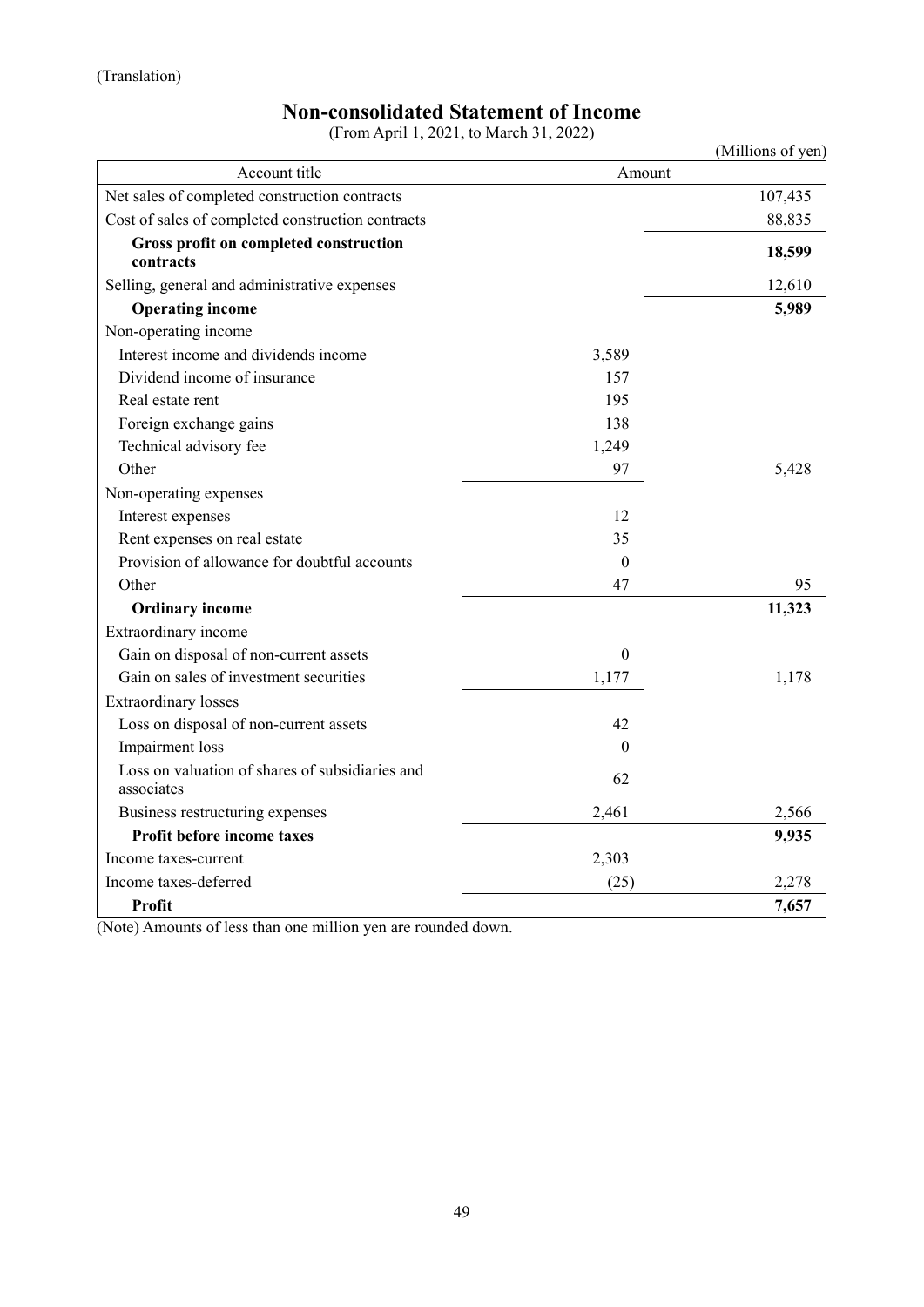[Audit & Supervisory Board Audit Report (duplicated copy)]

# **Audit Report**

(English Translation)

Regarding the performance of duties by the Directors for the 77th fiscal year from April 1, 2021, to March 31, 2022, the Audit & Supervisory Board hereby submits its Audit Report, which has been prepared upon careful consideration based on the audit report prepared by each Audit & Supervisory Board Member.

- 1. Summary of Auditing Methods by the Audit & Supervisory Board Members and Audit & Supervisory Board (1) The Audit & Supervisory Board established auditing policies, allocation of duties, and other relevant matters for the fiscal year ended March 31, 2022, and received reports from each Audit & Supervisory Board Member regarding his or her audits and results thereof, as well as received reports from the Directors, other relevant personnel and the Accounting Auditor regarding performance of their duties, and requested explanations as necessary.
	- (2) Each Audit & Supervisory Board Member complied with the audit standard stipulated by the Audit & Supervisory Board, followed the auditing policies, allocation of duties and other relevant matters for the fiscal year, communicated with the Directors, the Internal Audit Department, other employees and any other relevant personnel by utilizing means such as telephone lines and the internet, and made efforts to prepare the environment for information collection and audits, and conducted the audit in the following manners.
		- 1) Each Audit & Supervisory Board Member attended the meetings of the Board of Directors and other important meetings, received reports from the Directors, employees and other relevant personnel regarding performance of their duties, requested explanations as necessary, examined important authorized documents and associated information, and studied the operations and financial positions of the head office, as well as of principal branch offices, branches and business offices. With respect to subsidiaries, each Audit & Supervisory Board Member communicated and exchanged information with Directors, Statutory Auditors and other relevant personnel of several major subsidiaries, and received reports as necessary from major subsidiaries, including those overseas, on their operations.
		- 2) With respect to the contents of resolutions of the Board of Directors regarding the improvement of the system stipulated in Article 100, Paragraphs 1 and 3 of the Ordinance for Enforcement of the Companies Act, which is considered necessary pursuant to the System to Ensure that Directors and Employees of the Company Conform to Laws and Regulations and Articles of Incorporation and the System to Ensure the Appropriateness of Operations conducted by the Corporate Group Consisting of the Company and its Subsidiaries in the Business Report, as well as to the systems (internal control system) that have been improved based on such resolutions, each Audit & Supervisory Board Member received regular reports from Directors, employees and other relevant personnel with regard to the improvement and operational status of said systems, requested explanations as necessary and expressed opinions, in accordance with the "Audit Standards for Audit & Supervisory Board Members Regarding the Internal Control System" and the "Checklist for the Internal Control System Audit," which were stipulated through consultations among all the Audit & Supervisory Board Members.
		- 3) Each Audit & Supervisory Board Member monitored and verified whether the Accounting Auditor maintained their independence and implemented appropriate audits, as well as received reports from the Accounting Auditor regarding the performance of their duties and requested explanations as necessary. In addition, each Audit & Supervisory Board Member received notice from the Accounting Auditor that the "system for ensuring that duties are performed properly" (matters set forth in each item of Article 131 of the Ordinance for Corporate Accounting) had been prepared in accordance with the "Product Quality Management Standards Regarding Audits" (issued by the Business Accounting Council on October 28, 2005) and other relevant standards, and requested explanations as necessary. Regarding key audit matters, each Audit & Supervisory Board Member held discussions with the Accounting Auditor, received reports regarding the state of implementation of the audit, and requested explanations as necessary.

Based on the above methods, we examined the Business Report and the accompanying supplementary schedules, Non-consolidated Financial Statements (Non-consolidated Balance Sheet, Non-consolidated Statement of Income, Non-consolidated Statement of Changes in Net Assets, and Notes to Non-consolidated Financial Statements) and the accompanying supplementary schedules, as well as the Consolidated Financial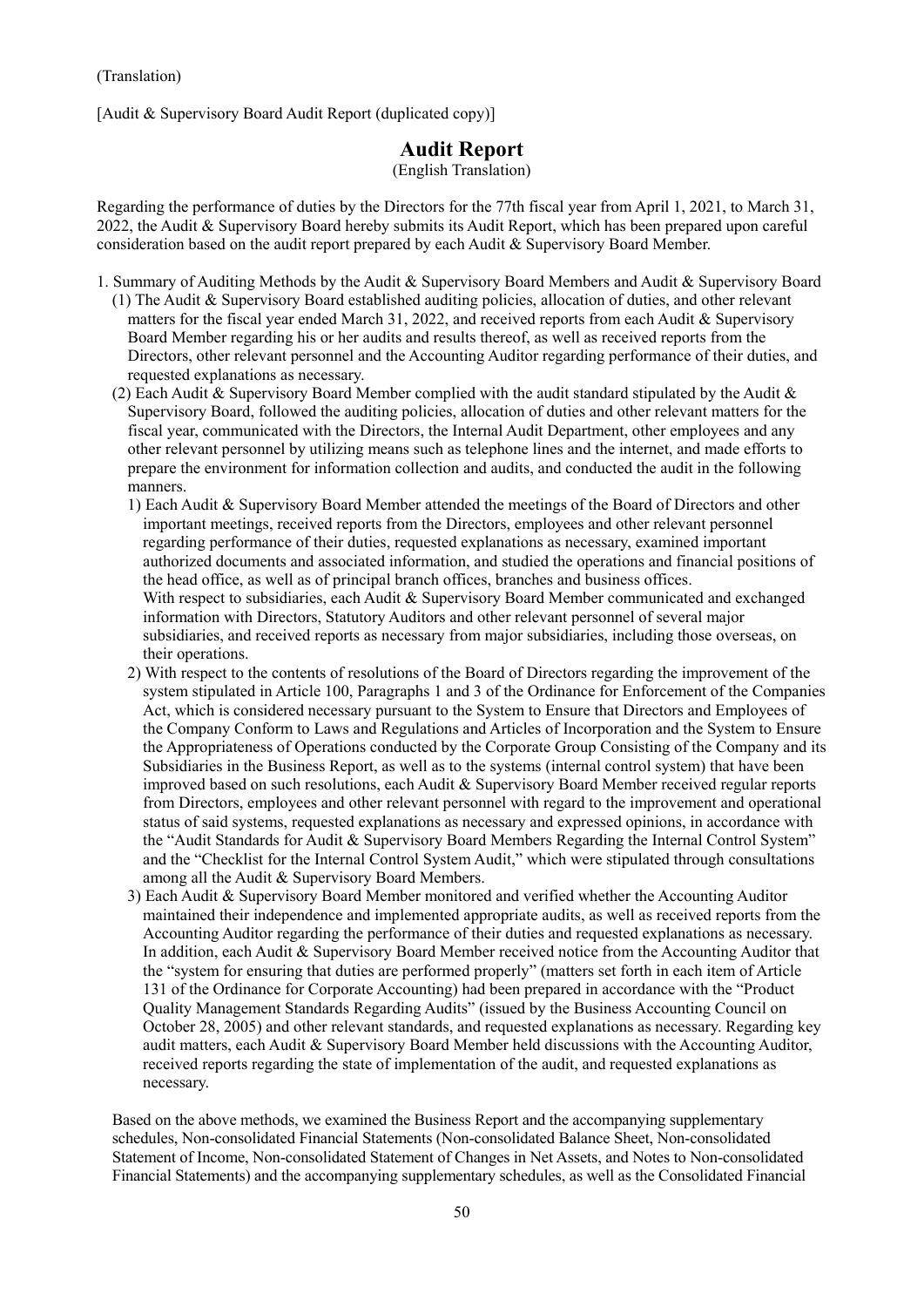Statements (Consolidated Balance Sheet, Consolidated Statement of Income, Consolidated Statement of Changes in Net Assets and Notes to Consolidated Financial Statements), all of which pertain to the fiscal year.

#### 2. Results of Audit

- (1) Results of Audit of Business Report and Other Relevant Documents
	- 1) In our opinion, the Business Report and the accompanying supplementary schedules are in accordance with the related laws, regulations and the Articles of Incorporation, and fairly present the Company's condition.
	- 2) We have found no evidence of wrongful action or material violation of related laws and regulations, nor of any violation with respect to the Articles of Incorporation, related to performance of duties by the Directors.
	- 3) In our opinion, the contents of the resolutions of the Board of Directors related to the internal control system are fair and reasonable. In addition, we have found no matters on which to remark regarding the description in the Business Report and the performance of duties by the Directors related to such internal control system.
- (2) Results of Audit of Non-consolidated Financial Statements and the Accompanying Supplementary Schedules

In our opinion, the methods and results employed and rendered by A&A Partners are fair and reasonable.

(3) Results of Audit of Consolidated Financial Statements

In our opinion, the methods and results employed and rendered by A&A Partners are fair and reasonable.

May 16, 2022

Taikisha Ltd. Audit & Supervisory Board

| Audit & Supervisory Board<br>Member (Full-time) (Outside) | Toshiyuki Hanazawa (seal) |
|-----------------------------------------------------------|---------------------------|
| Audit & Supervisory Board<br>Member (Full time)           | Makoto Wakida (seal)      |
| Audit & Supervisory Board<br>Member (Full time)           | Hiroyuki Matsunaga (seal) |
| Audit & Supervisory Board<br>Member (Outside)             | Shigeo Kobayashi (seal)   |
| Audit & Supervisory Board<br>Member (Outside)             | Nobuyuki Soda (seal)      |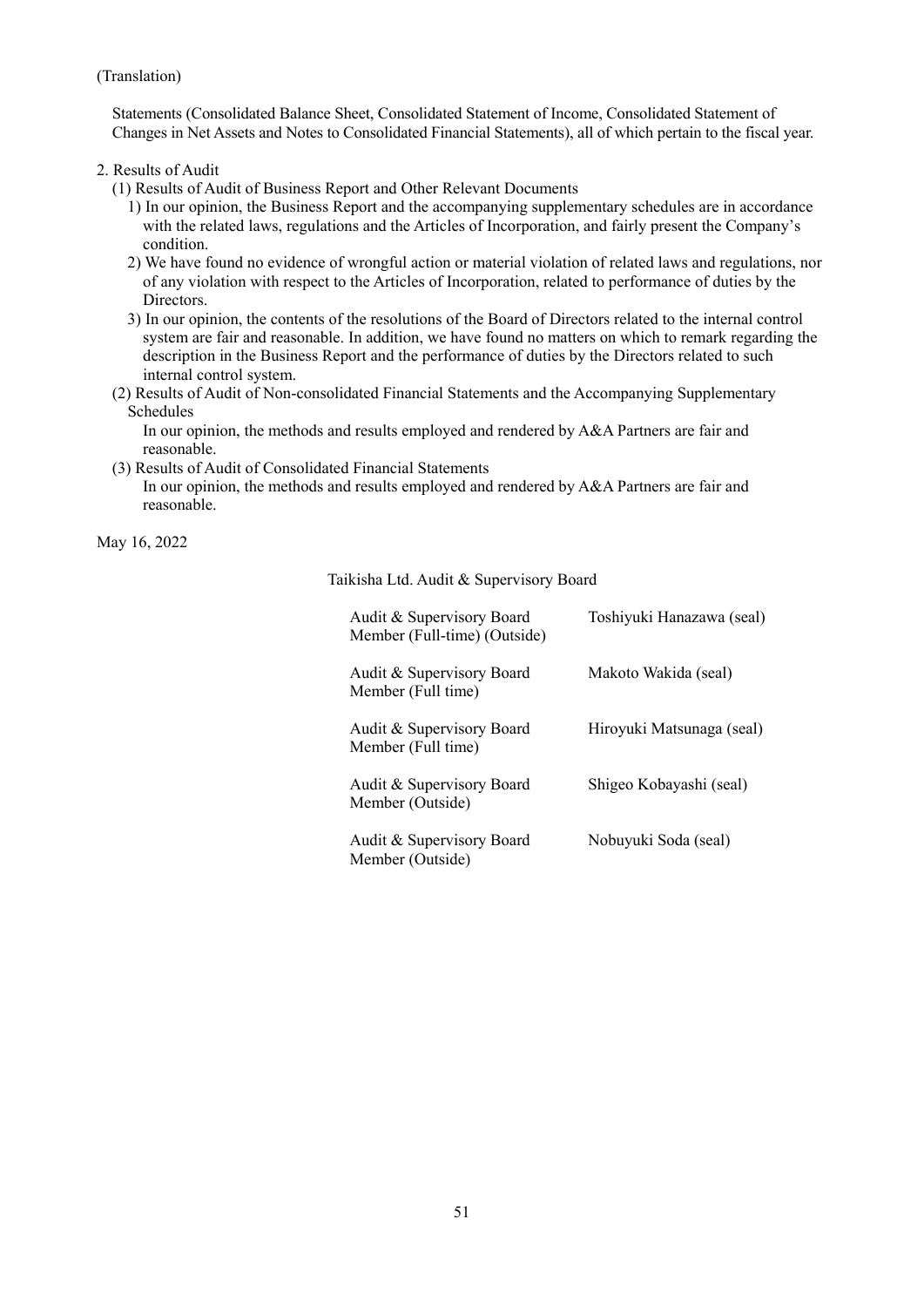Items Disclosed on Internet Concerning Notice of the 77th Annual Shareholders' Meeting

Consolidated Statement of Changes in Net Assets

Notes to Consolidated Financial Statements

Non-consolidated Statement of Changes in Net Assets

Notes to Non-consolidated Financial Statements

(From April 1, 2021, to March 31, 2022)

# Taikisha Ltd.

The Company provides its shareholders with the above documents by posting them on the Company's website (https://www.taikisha.co.jp/) in accordance with the provisions of the relevant laws and regulations and Article 15 of the Articles of Incorporation.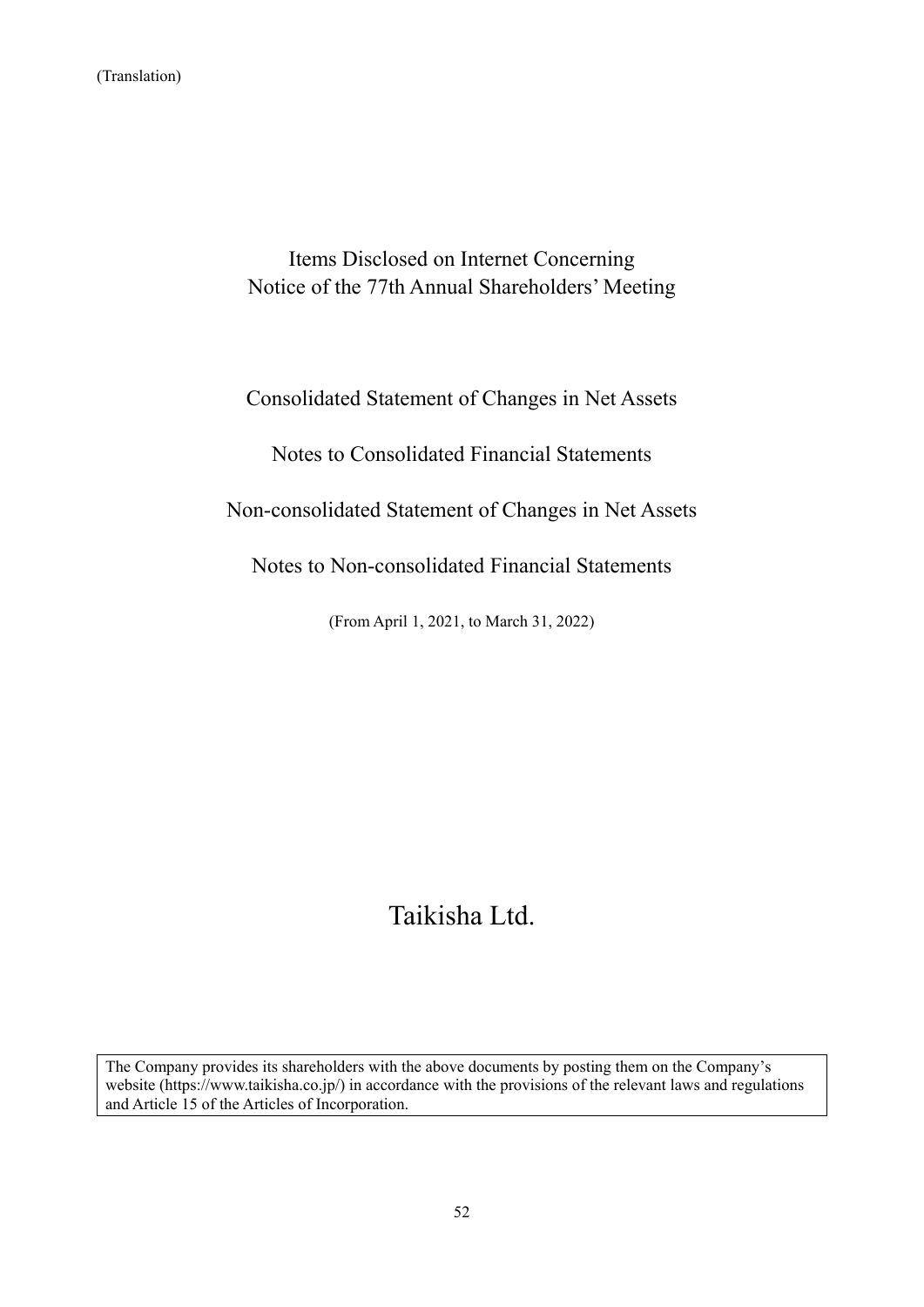# **Consolidated Statement of Changes in Net Assets**

(From April 1, 2021, to March 31, 2022)

(Millions of yen)

|                                                            | Shareholders' equity |                 |                      |                 |                                  |
|------------------------------------------------------------|----------------------|-----------------|----------------------|-----------------|----------------------------------|
|                                                            | Capital stock        | Capital surplus | Retained<br>earnings | Treasury shares | Total<br>shareholders'<br>equity |
| Balance at the<br>beginning of current<br>period           | 6,455                | 5,058           | 95,701               | (2,594)         | 104,620                          |
| Cumulative effects<br>of changes in<br>accounting policies |                      |                 | 21                   |                 | 21                               |
| <b>Restated balance</b>                                    | 6,455                | 5,058           | 95,723               | (2, 594)        | 104,642                          |
| Changes of items<br>during the period                      |                      |                 |                      |                 |                                  |
| Dividends of surplus                                       |                      |                 | (3,078)              |                 | (3,078)                          |
| Profit attributable to<br>owners of parent                 |                      |                 | 7,248                |                 | 7,248                            |
| Purchase of treasury<br>shares                             |                      |                 |                      | (1)             | (1)                              |
| Disposal of treasury<br>shares                             |                      |                 |                      | 51              | 51                               |
| Purchase of shares<br>of consolidated<br>subsidiaries      |                      | (0)             |                      |                 | (0)                              |
| Net changes of<br>items other than<br>shareholders' equity |                      |                 |                      |                 |                                  |
| Total changes of items<br>during the period                |                      | (0)             | 4,169                | 50              | 4,220                            |
| Balance at the end of<br>current period                    | 6,455                | 5,058           | 99,893               | (2,544)         | 108,862                          |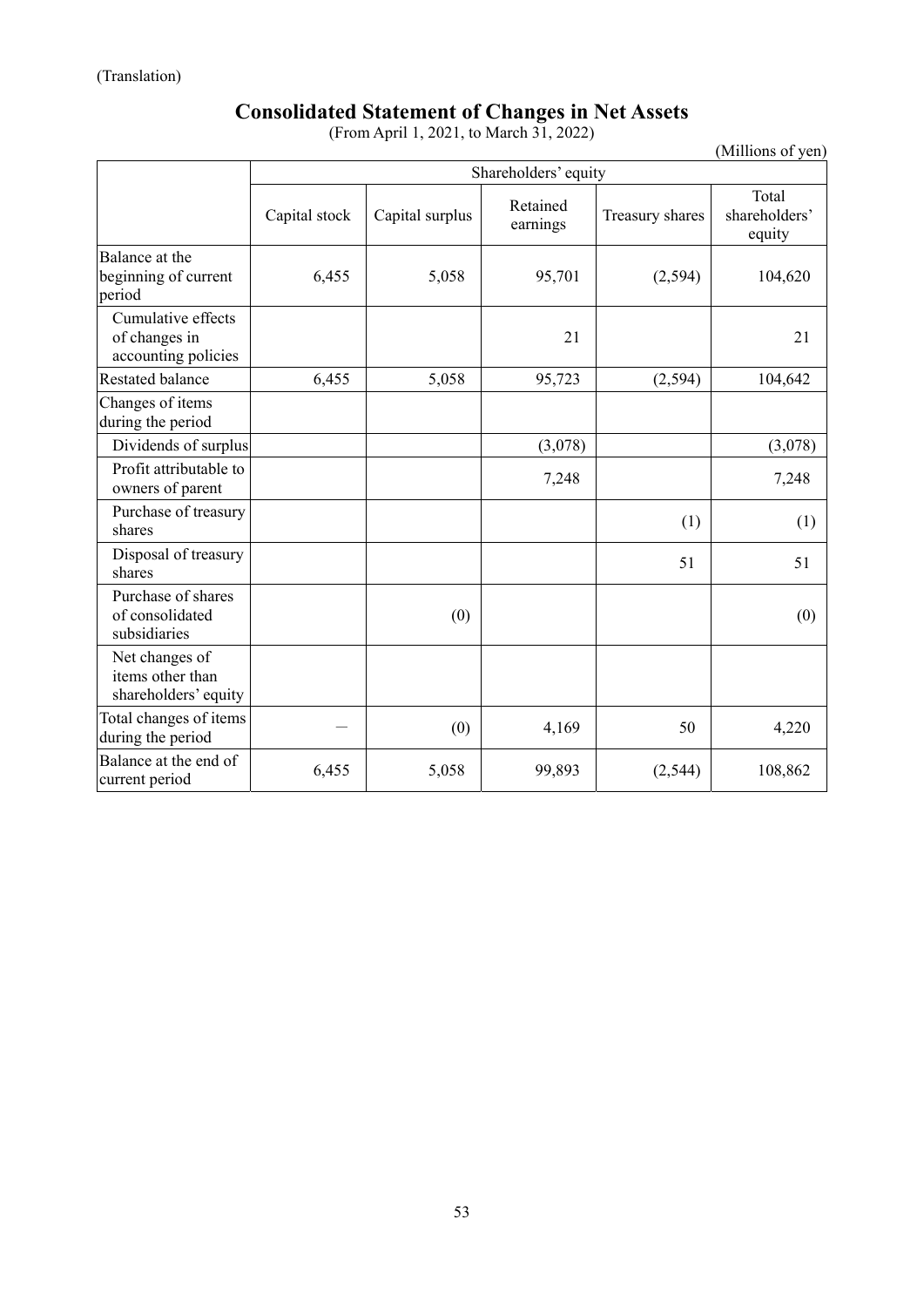(Millions of yen)

|                                                            |                                                                    | Accumulated other comprehensive income      |                                                  |                                                    |                                                            |                                  |                     |
|------------------------------------------------------------|--------------------------------------------------------------------|---------------------------------------------|--------------------------------------------------|----------------------------------------------------|------------------------------------------------------------|----------------------------------|---------------------|
|                                                            | Valuation<br>difference on<br>available-<br>for-sale<br>securities | Deferred<br>gains or<br>losses on<br>hedges | Foreign<br>currency<br>translation<br>adjustment | Remeasure-<br>ments of<br>defined<br>benefit plans | Total<br>accumulated<br>other<br>comprehen-<br>sive income | Non-<br>controlling<br>interests | Total<br>net assets |
| Balance at the<br>beginning of current<br>period           | 14,237                                                             | (3)                                         | (237)                                            | 2,416                                              | 16,412                                                     | 5,277                            | 126,311             |
| Cumulative effects<br>of changes in<br>accounting policies |                                                                    |                                             | (1)                                              |                                                    | (1)                                                        | (15)                             | 4                   |
| <b>Restated balance</b>                                    | 14,237                                                             | (3)                                         | (239)                                            | 2,416                                              | 16,411                                                     | 5,261                            | 126,315             |
| Changes of items<br>during the period                      |                                                                    |                                             |                                                  |                                                    |                                                            |                                  |                     |
| Dividends of surplus                                       |                                                                    |                                             |                                                  |                                                    |                                                            |                                  | (3,078)             |
| Profit attributable to<br>owners of parent                 |                                                                    |                                             |                                                  |                                                    |                                                            |                                  | 7,248               |
| Purchase of treasury<br>shares                             |                                                                    |                                             |                                                  |                                                    |                                                            |                                  | (1)                 |
| Disposal of treasury<br>shares                             |                                                                    |                                             |                                                  |                                                    |                                                            |                                  | 51                  |
| Purchase of shares<br>of consolidated<br>subsidiaries      |                                                                    |                                             |                                                  | (0)                                                | (0)                                                        |                                  | (0)                 |
| Net changes of<br>items other than<br>shareholders' equity | (2,329)                                                            | (21)                                        | 2,256                                            | (484)                                              | (578)                                                      | 830                              | 251                 |
| Total changes of items<br>during the period                | (2,329)                                                            | (21)                                        | 2,256                                            | (484)                                              | (578)                                                      | 830                              | 4,472               |
| Balance at the end of<br>current period                    | 11,908                                                             | (25)                                        | 2,017                                            | 1,932                                              | 15,833                                                     | 6,092                            | 130,788             |

(Note) Amounts of less than one million yen are rounded down.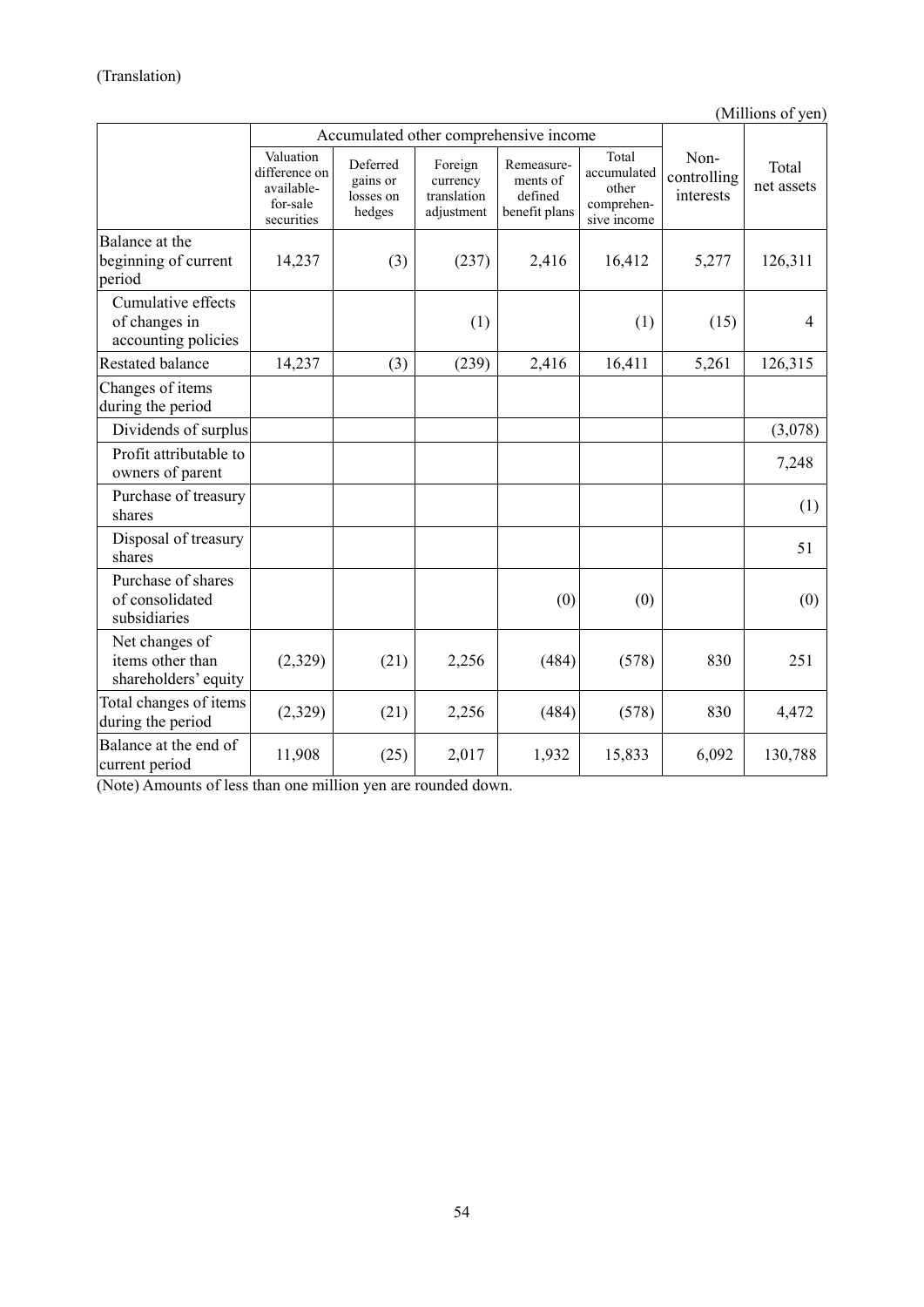# **Notes to Consolidated Financial Statements**

#### **[Notes regarding the Basis for Preparing Consolidated Financial Statements]**

| [Notes regarding the Basis for Preparing Consolidated Financial Statements] |                                                                                                                                                                                                                                                                                                                                                                                                                                                                                                                                                                                                                                                                                                                                                                                                                                                                                                                                                                      |  |  |  |
|-----------------------------------------------------------------------------|----------------------------------------------------------------------------------------------------------------------------------------------------------------------------------------------------------------------------------------------------------------------------------------------------------------------------------------------------------------------------------------------------------------------------------------------------------------------------------------------------------------------------------------------------------------------------------------------------------------------------------------------------------------------------------------------------------------------------------------------------------------------------------------------------------------------------------------------------------------------------------------------------------------------------------------------------------------------|--|--|--|
| 1. Scope of consolidation                                                   |                                                                                                                                                                                                                                                                                                                                                                                                                                                                                                                                                                                                                                                                                                                                                                                                                                                                                                                                                                      |  |  |  |
| Number of consolidated subsidiaries                                         | 42                                                                                                                                                                                                                                                                                                                                                                                                                                                                                                                                                                                                                                                                                                                                                                                                                                                                                                                                                                   |  |  |  |
| Names of significant subsidiaries                                           | San Esu Industry Co., Ltd.                                                                                                                                                                                                                                                                                                                                                                                                                                                                                                                                                                                                                                                                                                                                                                                                                                                                                                                                           |  |  |  |
|                                                                             | <b>TKS</b> Industrial Company                                                                                                                                                                                                                                                                                                                                                                                                                                                                                                                                                                                                                                                                                                                                                                                                                                                                                                                                        |  |  |  |
|                                                                             | Taikisha (Thailand) Co., Ltd.                                                                                                                                                                                                                                                                                                                                                                                                                                                                                                                                                                                                                                                                                                                                                                                                                                                                                                                                        |  |  |  |
|                                                                             | WuZhou Taikisha Engineering Co., Ltd.                                                                                                                                                                                                                                                                                                                                                                                                                                                                                                                                                                                                                                                                                                                                                                                                                                                                                                                                |  |  |  |
|                                                                             | Geico S.p.A.                                                                                                                                                                                                                                                                                                                                                                                                                                                                                                                                                                                                                                                                                                                                                                                                                                                                                                                                                         |  |  |  |
|                                                                             | In this consolidated fiscal year, Taikisha de Mexico, S.A. de<br>C.V., a consolidated subsidiary of the Company, and<br>Taikisha Mexicana Service, S.A. de C.V., a consolidated<br>subsidiary of Taikisha de Mexico, S.A. de C.V., conducted<br>an absorption-type merger, where Taikisha de Mexico, S.A.<br>de C.V. survived and Taikisha Mexicana Service, S.A. de<br>C.V. was dissolved. Due to its dissolution, Taikisha<br>Mexicana Service, S.A. de C.V. has been excluded from the<br>scope of consolidation.<br>In this consolidated fiscal year, Geico Taikisha GmbH, a<br>consolidated subsidiary of the Company, and Process<br>Solution Partner GmbH, a consolidated subsidiary of Geico<br>Taikisha GmbH, conducted an absorption-type merger,<br>where Geico Taikisha GmbH survived and Process Solution<br>Partner GmbH was dissolved. Due to its dissolution, Process<br>Solution Partner GmbH has been excluded from the scope of<br>consolidation. |  |  |  |
|                                                                             |                                                                                                                                                                                                                                                                                                                                                                                                                                                                                                                                                                                                                                                                                                                                                                                                                                                                                                                                                                      |  |  |  |
| 2. Application of the equity method                                         |                                                                                                                                                                                                                                                                                                                                                                                                                                                                                                                                                                                                                                                                                                                                                                                                                                                                                                                                                                      |  |  |  |
| (1) Number and names of associates subject to the equity method             |                                                                                                                                                                                                                                                                                                                                                                                                                                                                                                                                                                                                                                                                                                                                                                                                                                                                                                                                                                      |  |  |  |
| Number of associates                                                        | 2                                                                                                                                                                                                                                                                                                                                                                                                                                                                                                                                                                                                                                                                                                                                                                                                                                                                                                                                                                    |  |  |  |
| Names of associates                                                         | FreDelish Co., Ltd.                                                                                                                                                                                                                                                                                                                                                                                                                                                                                                                                                                                                                                                                                                                                                                                                                                                                                                                                                  |  |  |  |
|                                                                             | Tianjin Dongchun-Taiki Metal Finishing & Conveyor                                                                                                                                                                                                                                                                                                                                                                                                                                                                                                                                                                                                                                                                                                                                                                                                                                                                                                                    |  |  |  |
|                                                                             | System Manufacturing Co., Ltd.                                                                                                                                                                                                                                                                                                                                                                                                                                                                                                                                                                                                                                                                                                                                                                                                                                                                                                                                       |  |  |  |
|                                                                             | In this consolidated fiscal year, Tianjin Dongchun-Taiki                                                                                                                                                                                                                                                                                                                                                                                                                                                                                                                                                                                                                                                                                                                                                                                                                                                                                                             |  |  |  |
|                                                                             | Metal Finishing & Conveyor System Manufacturing Co.,                                                                                                                                                                                                                                                                                                                                                                                                                                                                                                                                                                                                                                                                                                                                                                                                                                                                                                                 |  |  |  |
|                                                                             | Ltd., the Company's associate subject to the equity method,                                                                                                                                                                                                                                                                                                                                                                                                                                                                                                                                                                                                                                                                                                                                                                                                                                                                                                          |  |  |  |
|                                                                             | and Shanghai Dongbo-Taiki Conveyor System                                                                                                                                                                                                                                                                                                                                                                                                                                                                                                                                                                                                                                                                                                                                                                                                                                                                                                                            |  |  |  |
|                                                                             | Manufacturing Co., Ltd., the Company's associate subject to                                                                                                                                                                                                                                                                                                                                                                                                                                                                                                                                                                                                                                                                                                                                                                                                                                                                                                          |  |  |  |
|                                                                             | the equity method, conducted an absorption-type merger,                                                                                                                                                                                                                                                                                                                                                                                                                                                                                                                                                                                                                                                                                                                                                                                                                                                                                                              |  |  |  |
|                                                                             | where Tianjin Dongchun-Taiki Metal Finishing & Conveyor                                                                                                                                                                                                                                                                                                                                                                                                                                                                                                                                                                                                                                                                                                                                                                                                                                                                                                              |  |  |  |
|                                                                             | System Manufacturing Co., Ltd. survived and Shanghai                                                                                                                                                                                                                                                                                                                                                                                                                                                                                                                                                                                                                                                                                                                                                                                                                                                                                                                 |  |  |  |
|                                                                             | Dongbo-Taiki Conveyor System Manufacturing Co., Ltd.                                                                                                                                                                                                                                                                                                                                                                                                                                                                                                                                                                                                                                                                                                                                                                                                                                                                                                                 |  |  |  |
|                                                                             | was dissolved. Due to its dissolution, Shanghai Dongbo-                                                                                                                                                                                                                                                                                                                                                                                                                                                                                                                                                                                                                                                                                                                                                                                                                                                                                                              |  |  |  |
|                                                                             | Taiki Conveyor System Manufacturing Co., Ltd. has been<br>excluded from the scope of application of the equity method.                                                                                                                                                                                                                                                                                                                                                                                                                                                                                                                                                                                                                                                                                                                                                                                                                                               |  |  |  |

(2) Name of associate not subject to the equity method Name of associate Makiansia Engineering (M) Sdn. Bhd.

Reason for not applying the equity method The associate not subject to the equity method is excluded from the scope of application of the equity method because even if it is excluded from the scope of application of the equity method, it has minor impact on net income (proportionate to equity holdings), retained earnings (proportionate to equity holdings), etc., in the consolidated financial statement.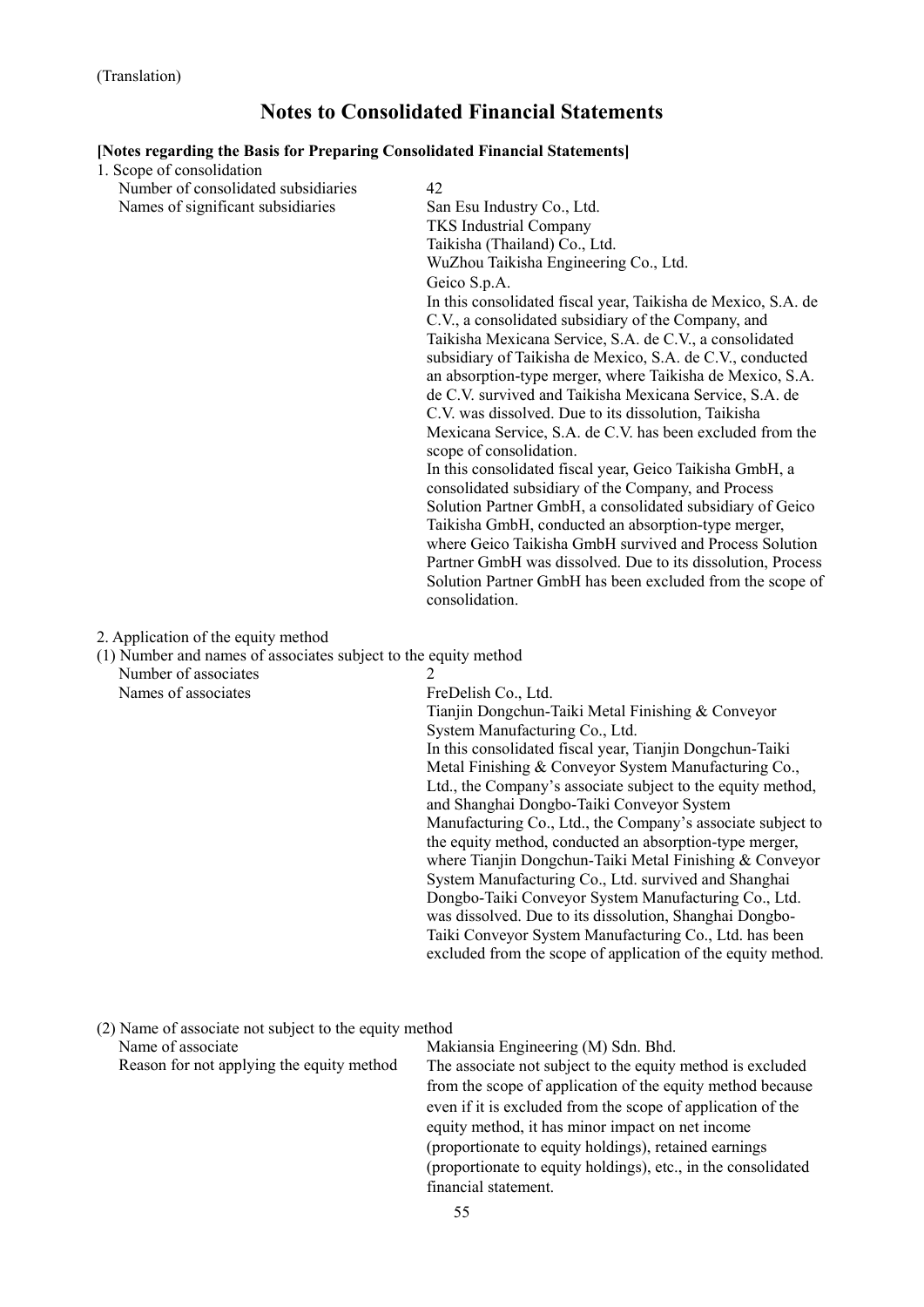3. Accounting policies

(1) Standards and methods for valuation of significant assets

Securities

| Held-to-maturity debt securities                                      | Amortized cost method (straight-line method)                                                                                                                                                                                                                                 |
|-----------------------------------------------------------------------|------------------------------------------------------------------------------------------------------------------------------------------------------------------------------------------------------------------------------------------------------------------------------|
| Shares of associates                                                  | Stated at cost using the moving average method                                                                                                                                                                                                                               |
| Available-for-sale securities                                         |                                                                                                                                                                                                                                                                              |
| Securities other than shares, etc. that<br>do not have a market price | Stated at fair value based on the market prices at the end of<br>the fiscal year. (Valuation difference is reported as a separate<br>item in net assets at net-of-tax amount. The cost of securities<br>sold is stated at cost, determined by the moving average<br>method.) |
| Shares, etc. that do not have a market<br>price                       | Stated at cost using the moving average method                                                                                                                                                                                                                               |
| Derivatives                                                           | Stated at fair value                                                                                                                                                                                                                                                         |
| Inventories                                                           |                                                                                                                                                                                                                                                                              |
| Costs on uncompleted construction<br>contracts                        | Stated at cost using the specific identification method                                                                                                                                                                                                                      |
| Raw materials and supplies                                            | Stated at cost determined by the moving average method<br>(The amounts stated in the balance sheets are calculated by<br>writing down the book value based on the decline in<br>profitability.)                                                                              |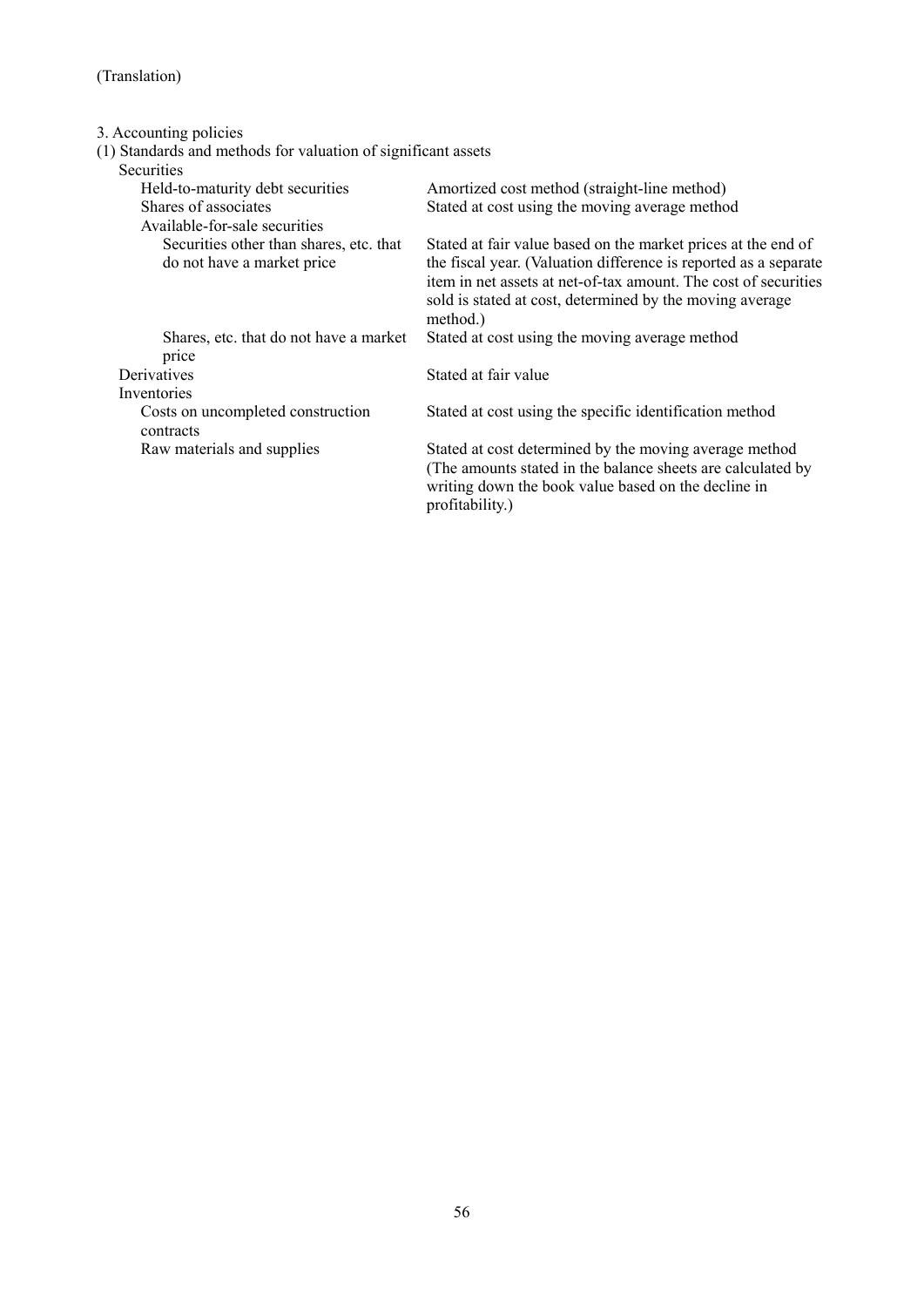|  |  | (2) Depreciation method for principal depreciable assets |
|--|--|----------------------------------------------------------|

| Property, plant and equipment<br>(excluding leased assets)                                            | The declining-balance method is mainly applied. However,<br>the straight-line method is applied to buildings (excluding<br>facilities attached to buildings) acquired on or after April 1,<br>1998, and is applied to facilities attached to buildings and<br>structures acquired on or after April 1, 2016. Certain<br>overseas consolidated subsidiaries apply the straight-line<br>method. The useful lives and residual values of depreciable<br>assets are estimated mainly in accordance with the<br>Corporation Tax Act. |
|-------------------------------------------------------------------------------------------------------|---------------------------------------------------------------------------------------------------------------------------------------------------------------------------------------------------------------------------------------------------------------------------------------------------------------------------------------------------------------------------------------------------------------------------------------------------------------------------------------------------------------------------------|
| Intangible assets<br>(excluding leased assets)                                                        | The straight-line method is applied. However, computer<br>software for internal use is amortized by the straight-line<br>method over the estimated internal useful life (5 years).<br>Customer-related assets are amortized by the straight-line<br>method over the effective period (10 years).                                                                                                                                                                                                                                |
| Leased assets                                                                                         | Leased assets under finance leases that do not transfer<br>ownership of the leased assets to the lessee are depreciated<br>by the straight-line method over the lease period with a<br>residual value of zero.                                                                                                                                                                                                                                                                                                                  |
| (3) Standards of accounting for principal allowance and provisions<br>Allowance for doubtful accounts | In order to prepare for losses due to bad debts such as<br>accounts receivable from completed construction contracts<br>and other, the allowance for doubtful accounts is provided at<br>the estimated amount of uncollectable debt. For receivables<br>classified as "normal," it is provided based on a historical<br>default ratio. For receivables classified as "doubtful" etc., it<br>is provided based on individual assessment on the<br>probability of collection.                                                     |
| Provision for warranties for completed<br>construction                                                | In order to prepare for the costs of repairs for damages<br>related to completed construction work for which the<br>Company and its consolidated subsidiaries (collectively, the<br>"Companies") are responsible, the provision is provided<br>based on past warranty experience.                                                                                                                                                                                                                                               |
| Provision for loss on construction contracts                                                          | In order to prepare for future losses related to the<br>construction contracts in process, the provision is provided<br>based on estimated amount which will probably be incurred<br>and which can be reasonably estimated.                                                                                                                                                                                                                                                                                                     |
| Provision for directors' bonuses                                                                      | In order to prepare for directors' bonuses, the provision is<br>provided based on the estimated payment of the fiscal year.                                                                                                                                                                                                                                                                                                                                                                                                     |
| Provision for directors' retirement benefits                                                          | In order to prepare for directors' retirement benefits,<br>domestic consolidated subsidiaries recognize the provision<br>for accrued retirement benefits to directors at 100 percent of<br>the amount required by their internal policies for retirement<br>benefits.                                                                                                                                                                                                                                                           |
| Provision for share-based remuneration for<br>directors                                               | In order to prepare for share-based remuneration to<br>executive directors upon their retirements, the estimated<br>amount of provision for share-based obligation as of the<br>fiscal year end is provided based on the regulation of share-<br>based remuneration for directors.                                                                                                                                                                                                                                              |

#### (4) Accounting standards for revenues and expenses

The details of the main performance obligations in the major businesses related to revenue from contracts with the Taikisha Group's customers and the timing at which the Company typically satisfies these performance obligations (when it typically recognizes revenue) are as follows:

1) Construction contracts, etc. In the Green Technology System business and the Paint Finishing System business, performance obligations for construction contracts, etc. mainly involving design,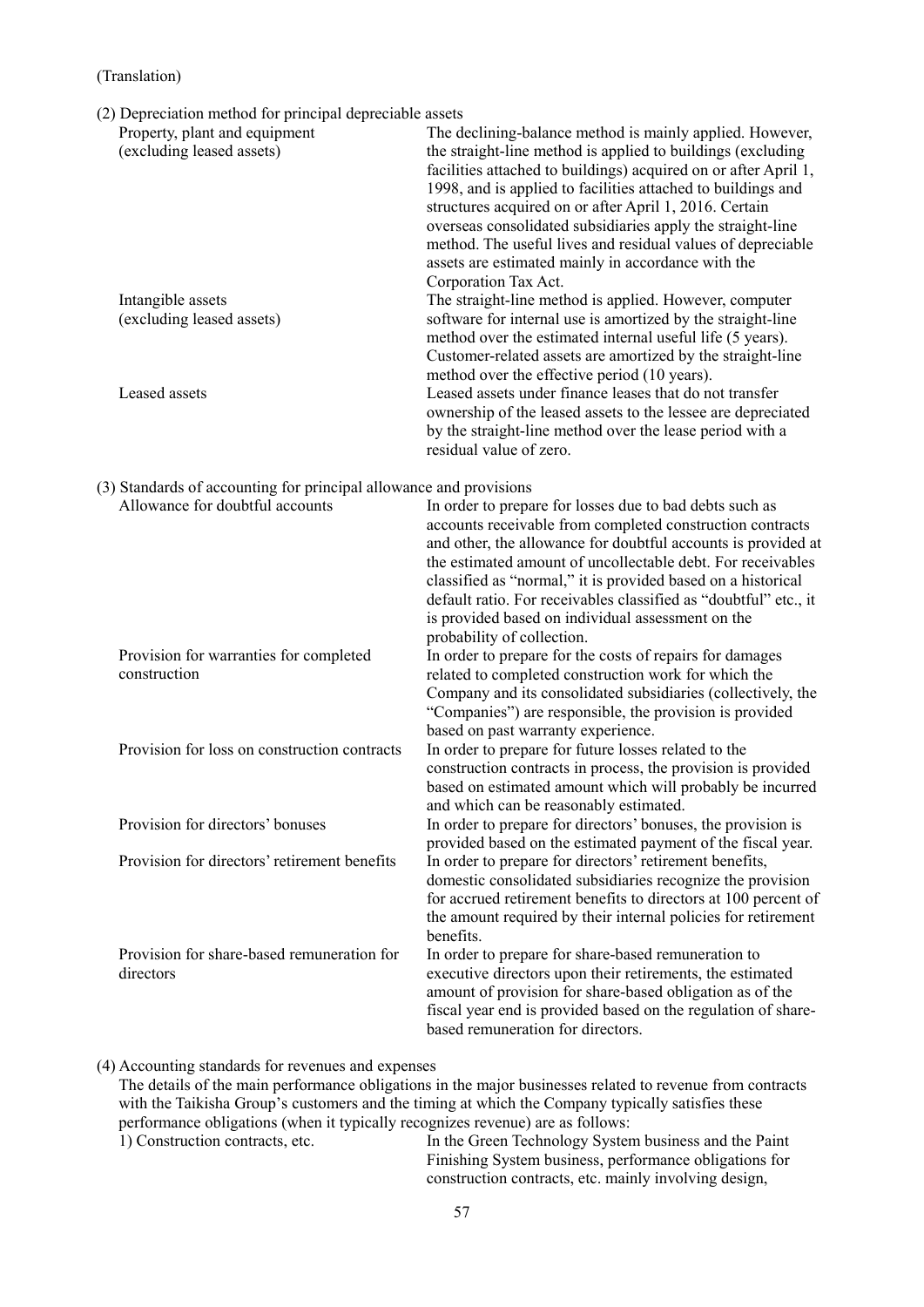|                                                                                                                           | supervision, and installation are deemed to be satisfied over<br>time, and revenue is recognized based on progress toward<br>complete satisfaction of a performance obligation.<br>The progress of satisfaction of performance obligations in<br>revenue recognition over time is measured by the ratio of<br>incurred costs to estimated total costs (input methods). In<br>addition, revenue is recognized by cost recovery method in<br>case incurred costs are expected to be recoverable though the<br>progress of satisfaction of performance obligations cannot be<br>reasonably measured.                                                                                                                                                                                                                                                                                                                                                                                                                                                                                                                                                                                                                                                                                                                                                                                                                                                                                                     |
|---------------------------------------------------------------------------------------------------------------------------|-------------------------------------------------------------------------------------------------------------------------------------------------------------------------------------------------------------------------------------------------------------------------------------------------------------------------------------------------------------------------------------------------------------------------------------------------------------------------------------------------------------------------------------------------------------------------------------------------------------------------------------------------------------------------------------------------------------------------------------------------------------------------------------------------------------------------------------------------------------------------------------------------------------------------------------------------------------------------------------------------------------------------------------------------------------------------------------------------------------------------------------------------------------------------------------------------------------------------------------------------------------------------------------------------------------------------------------------------------------------------------------------------------------------------------------------------------------------------------------------------------|
| 2) Sales of equipment and materials                                                                                       | In the green technology system business and the paint<br>finishing system business, performance obligations for sales<br>of equipment and materials are deemed to be satisfied at a<br>point in time, and revenue is recognized when products are<br>delivered.                                                                                                                                                                                                                                                                                                                                                                                                                                                                                                                                                                                                                                                                                                                                                                                                                                                                                                                                                                                                                                                                                                                                                                                                                                       |
| (5) Other important matters for presenting the Consolidated Financial Statements<br>Important methods of hedge accounting | 1) Method of hedge accounting<br>Accounted for using the deferral method of accounting.<br>With regard to forward exchange contracts that meet the<br>requirements for deferral hedge accounting, deferral<br>hedge accounting is applied.<br>With regard to interest rate swaps and interest rate caps<br>that meet the requirements for special treatment, special<br>treatment is applied.<br>2) Hedging instruments and hedged items<br>Hedging instruments<br>Forward exchange contracts,<br>non-deliverable forwards<br>(NDF), interest rate swaps and<br>interest rate caps<br>Hedged items<br>Foreign currency receivables,<br>foreign currency payables,<br>future transactions in foreign<br>currency and interest-rate<br>trading for loans payable<br>3) Hedging policy<br>The Companies use forward exchange contracts not for<br>the purpose of speculation but for hedging future risks of<br>fluctuation of foreign currency exchange rates. The<br>Companies use interest rate swaps and interest rate caps<br>not for the purpose of speculation but for hedging future<br>risks of fluctuation of interest rates.<br>4) Assessment of hedge effectiveness<br>As forward exchange contracts in the same currency are<br>used for forward exchange transactions, the correlation to<br>subsequent exchange rate fluctuations is completely<br>ensured. Accordingly, evaluation of hedge effectiveness is<br>omitted.<br>For interest rate swaps and interest rate caps, the judgment |
| Accounting procedure for retirement benefits                                                                              | on whether to apply special treatment is used instead of an<br>evaluation of the effectiveness of hedging.<br>1) Method of attributing the projected benefit obligations to<br>periods of service<br>In calculating the retirement benefit obligations, the<br>benefit formula basis is used to allocate the projected<br>retirement benefits to the years of service up to the end of<br>the fiscal year.<br>2) Amortization method for actuarial differences and prior                                                                                                                                                                                                                                                                                                                                                                                                                                                                                                                                                                                                                                                                                                                                                                                                                                                                                                                                                                                                                              |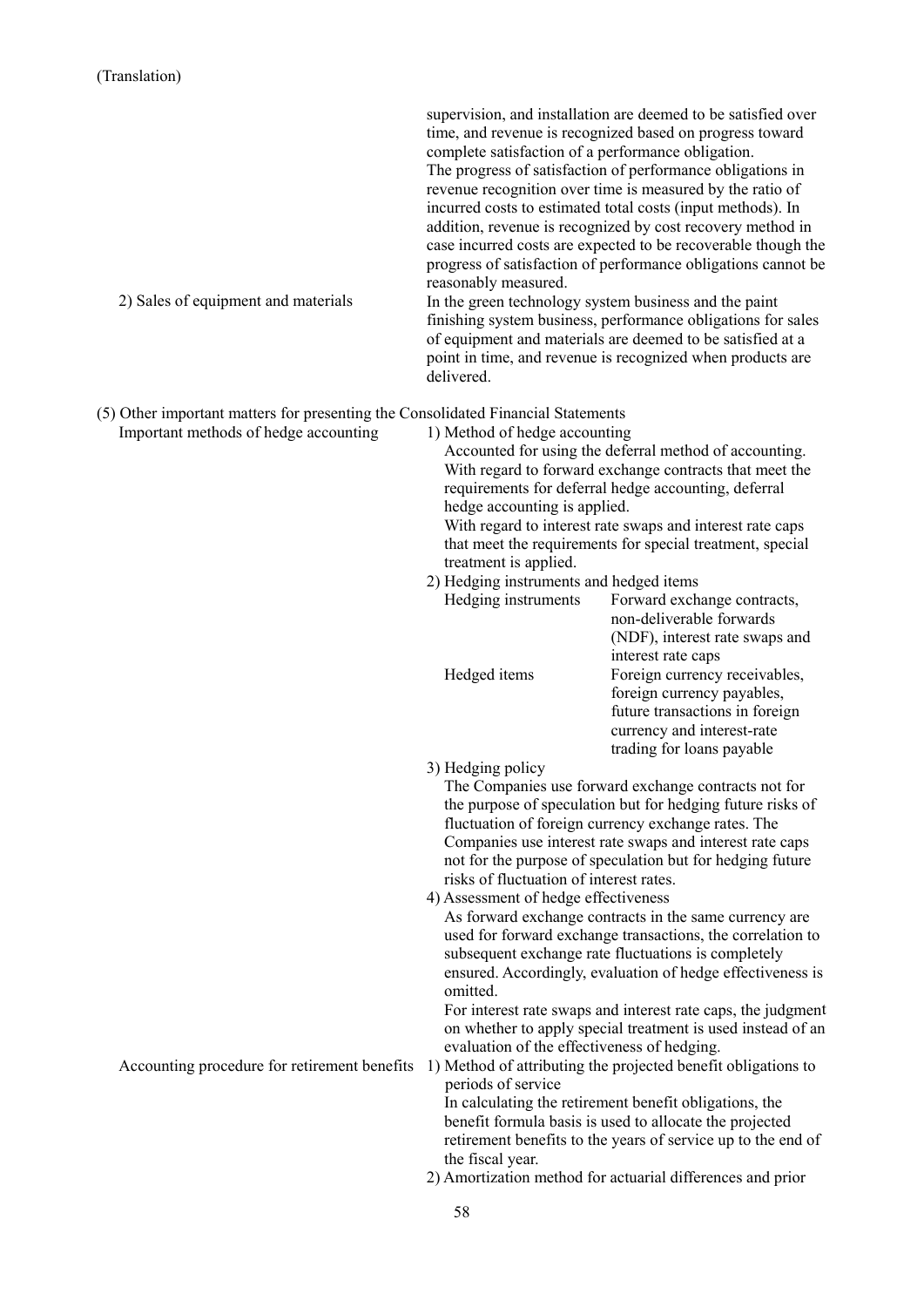|                                             | service costs<br>Actuarial differences are amortized using the straight-line<br>method over a certain period of time (10 years) within the<br>average remaining service period of employees from the         |
|---------------------------------------------|--------------------------------------------------------------------------------------------------------------------------------------------------------------------------------------------------------------|
|                                             | following fiscal year of accrual.                                                                                                                                                                            |
|                                             | Prior service costs are amortized using the straight-line<br>method over a certain period of time (10 years) within the<br>average remaining service period of employees from the<br>fiscal year of accrual. |
| Amortization method and period for goodwill | Goodwill is amortized by the straight-line method over the<br>effective period not exceeding 20 years. However, an<br>immaterial goodwill is recognized as expenses in the fiscal<br>year of accrual.        |

#### **[Notes regarding Change in Accounting Policy]**

1. Application of Accounting Standard for Revenue Recognition, etc.

The "Accounting Standard for Revenue Recognition" (ASBJ Statement No. 29, March 31, 2020, hereinafter referred to as "Revenue Recognition Accounting Standard"), etc. have been applied from the beginning of the consolidated fiscal year. In accordance with the Revenue Recognition Accounting Standard, etc., revenue is recognized at the amount expected to be received in exchange for the promised goods or services when the control of the goods or services is transferred to the customer. Regarding construction contracts and so on, as a result of examining the identification of performance obligations and the timing of its satisfaction, revenue recognition method has been changed to recognize revenue over time after the application of the Revenue Recognition Accounting Standard, etc., though previously the percentage-of-completion method had been applied for construction contracts for which the completion of a certain percentage of the entire work is reliably recognizable and the completed-contract method had been applied for the other construction contracts.

Regarding maintenance contracts and so on, as a result of examining the identification of performance obligations and the timing of its satisfaction, revenue recognition method has been changed to recognize revenue over time after the application of the Revenue Recognition Accounting Standard, though previously revenue had been recognized when service is completely rendered.

The progress of satisfaction of performance obligations in revenue recognition over time is measured by the ratio of incurred costs to estimated total costs (input methods). In addition, revenue is recognized by cost recovery method in case incurred costs are expected to be recoverable though the progress of satisfaction of performance obligations cannot be reasonably measured.

In addition, the sales discount recorded as non-operating expenses in the previous consolidated fiscal year is deducted from the net sales of completed construction contracts from this consolidated fiscal year.

The application of the Revenue Recognition Accounting Standard etc., is pursuant to the transitional treatment stipulated in the proviso of Paragraph 84 of the Revenue Recognition Accounting Standard. The cumulative effect when applying the Revenue Recognition Accounting Standard, etc. retrospectively from before the beginning of the consolidated fiscal year is added to or subtracted from the retained earnings at the beginning of the consolidated fiscal year, and thus the Revenue Recognition Accounting Standard, etc. have been applied from the beginning balance.

As a result, consolidated net sales of completed construction contracts increased by ¥208 million, consolidated cost of sales of completed construction contracts increased by ¥200 million, gross profit on completed construction contracts and operating income increased by ¥8 million, ordinary income and profit before income taxes increased by ¥21 million respectively. Also, beginning balance of retained earnings increased by ¥21 million.

The impact of this change on per share information is described in the relevant section.

#### 2. Application of Accounting Standard for Fair Value Measurement, etc.

The "Accounting Standard for Fair Value Measurement" (ASBJ Statement No. 30, July 4, 2019, hereinafter referred to as "Fair Value Measurement Accounting Standard"), etc., have been applied from the beginning of the consolidated fiscal year. In accordance with the transitional treatment stipulated in the Paragraph 19 of Fair Value Measurement Accounting Standard and stipulated in the Paragraph 44-2 of "Accounting Standard for Financial Instruments" (ASBJ Statement No. 10, July 4, 2019), the new accounting policy stipulated by the Fair Value Measurement Accounting Standard, etc. are applied in the future. These applications have no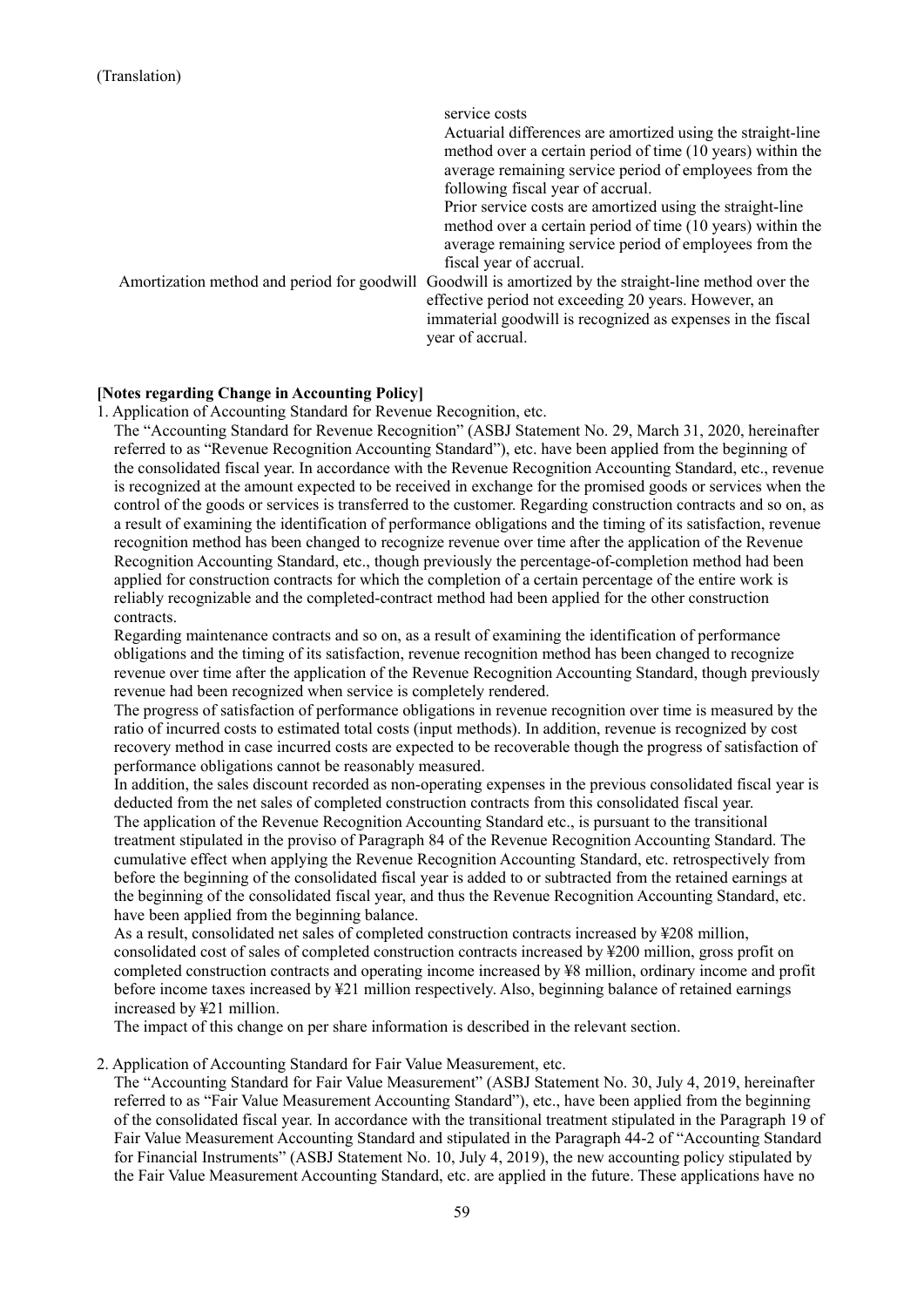impact on the consolidated financial statements.

## **[Notes regarding Accounting Estimates]**

1. Estimate of percentage of completion in construction contracts, etc. in which revenue is recognized over time

- (1) Amount recorded on Consolidated Financial Statements for this consolidated fiscal year
- Net sales of completed construction contracts ¥187,745 million
- (2) Information on details of important accounting estimates concerning items identified

At the Taikisha Group, of the construction contracts as of the consolidated fiscal year-end, if the percentage of completion can be reasonably estimated for specific construction contracts, etc. in which revenue is recognized over time, revenue is recorded according to the said percentage of completion.

The percentage of completion is measured by the ratio of cost incurred as of the fiscal year-end to estimated total costs based on the working budget for the construction contract (input methods).

Regarding the total estimated cost for the construction contract until its completion, as changes may occur in line with the progress, etc. of the construction contract, the Taikisha Group shall continuously review the said estimates and assumptions.

The total estimated cost is calculated based on various types of information, including the details of the said construction contract, etc., the specifications, and the actual cost incurred in similar contracts in the past, for each contract. In particular, regarding projects undertaken by the Taikisha Group, specifications of the contract and details of the work are determined based on the customer's requests, and the details of each contract differ greatly from other contracts. If hindrances to the project's progress that were not foreseen at the initial stage of the contract occur, additional assessments and estimates may be required regarding the altered conditions and the extent of each component in the emergency response.

In addition, the total estimated cost may increase due to factors such as soaring prices of equipment and materials as a result of global circumstances.

As the predictions of such assumptions come with a high level of uncertainty depending on changes in each individual project's conditions, if there is an impact on the total estimated cost and as a result the actual figure differs greatly from the estimate, there may be a material impact on the amount of future income on the consolidated financial statements.

- 2. Valuation of goodwill and intangible assets
- (1) Amount recorded on the consolidated financial statements for this consolidated fiscal year

|                         | (Millions of yen) |
|-------------------------|-------------------|
| Account title           | Amount            |
| Goodwill                | 3.966             |
| Customer-related assets |                   |

(2) Information on details of important accounting estimates concerning items identified Regarding goodwill and customer-related assets as of the consolidated fiscal year-end, after verifying the presence of signs of impairment, the Taikisha Group assesses if the recognition and measurement of an

impairment will be necessary. In conducting the recognition and measurement of impairment, assumptions will be made regarding the discount rate and future cash flows mainly based on the business plan.

These assumptions are determined at the discretion of management based on the best estimates. However, as they may be affected by the results of fluctuations, etc. of uncertain economic conditions in the future, if they have to be reviewed, there may be a material impact on the consolidated financial statements.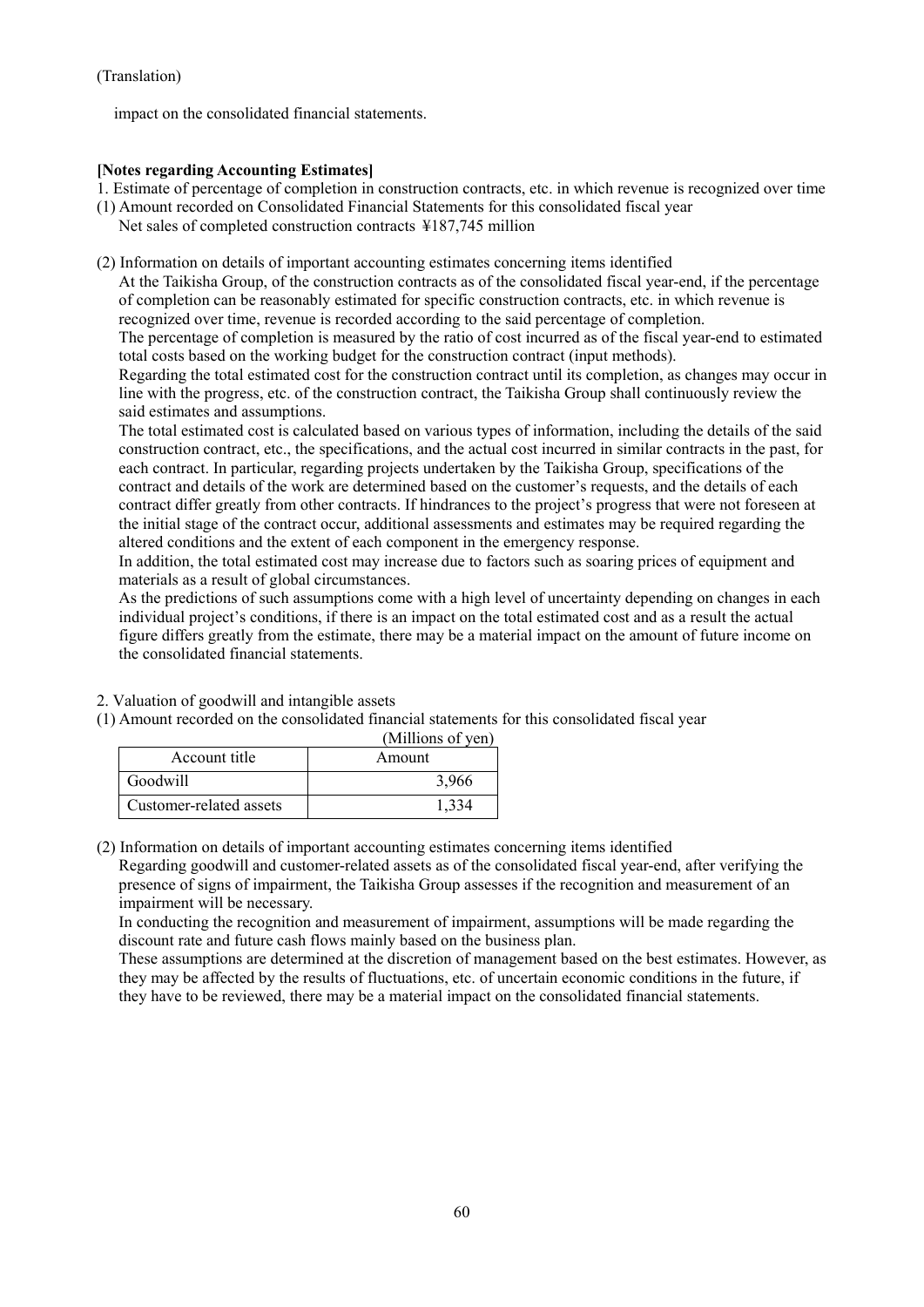# **[Notes to Consolidated Balance Sheet]**

1. Of notes receivable, accounts receivable from completed construction contracts and other, receivables from contracts with customers and contract assets are as follows:

| Account title                                             | (Millions of yen)<br>Amount |
|-----------------------------------------------------------|-----------------------------|
| Notes receivable                                          | 2.908                       |
| Accounts receivable from completed construction contracts | 79.781                      |
| Contract assets                                           | 22,266                      |

## 2. Pledged assets

(1) The following assets are pledged as collateral for loans payable at subsidiaries and associates.

|                                                       |            | (Millions of yen)                                         |
|-------------------------------------------------------|------------|-----------------------------------------------------------|
| Asset pledged as collateral                           | Book value | Secured obligations corresponding<br>to the asset at left |
| Cash and deposits                                     | 302        | 202                                                       |
| Machinery, vehicles, tools,<br>furniture and fixtures |            |                                                           |

- (2) The following assets are pledged as collateral for security deposits at subsidiaries and associates. Cash and deposits **ACC** and deposits **457** million
- (3) The following assets are pledged as collateral for overdraft facilities of subsidiaries and associates. Cash and deposits **All 2** million
- 3. Guarantee obligations

The Company guarantees loans payable, etc., made by its associates under agreements concluded with financial institutions.

Tianjin Dongchun-Taiki Metal Finishing & Conveyor System Manufacturing Co., Ltd. **Letter** the contract of the contract of the contract of the contract of the contract of the contract of the contract of the contract of the contract of the contract of the contract of the contract of the contract of

4. Endorsed notes ¥41 million

# **[Notes to Consolidated Statement of Income]**

1. Revenue from contracts with customers

With regard to net sales of completed construction contracts, the Company does not disaggregate revenues from contracts with customers and other sources of net sales of completed construction contracts. The amount of revenue from contracts with customers is presented in "(Notes regarding Revenue Recognition) 1. Information on revenue from contracts with customers" in Notes to Consolidated Financial Statements.

2. Provision for loss on construction contracts included in the cost of sales of completed construction contracts is ¥207 million.

# **[Notes to Consolidated Statement of Changes in Net Assets]**

1. Type and total number of issued shares as of the consolidated fiscal year end Common shares 35,082,009 shares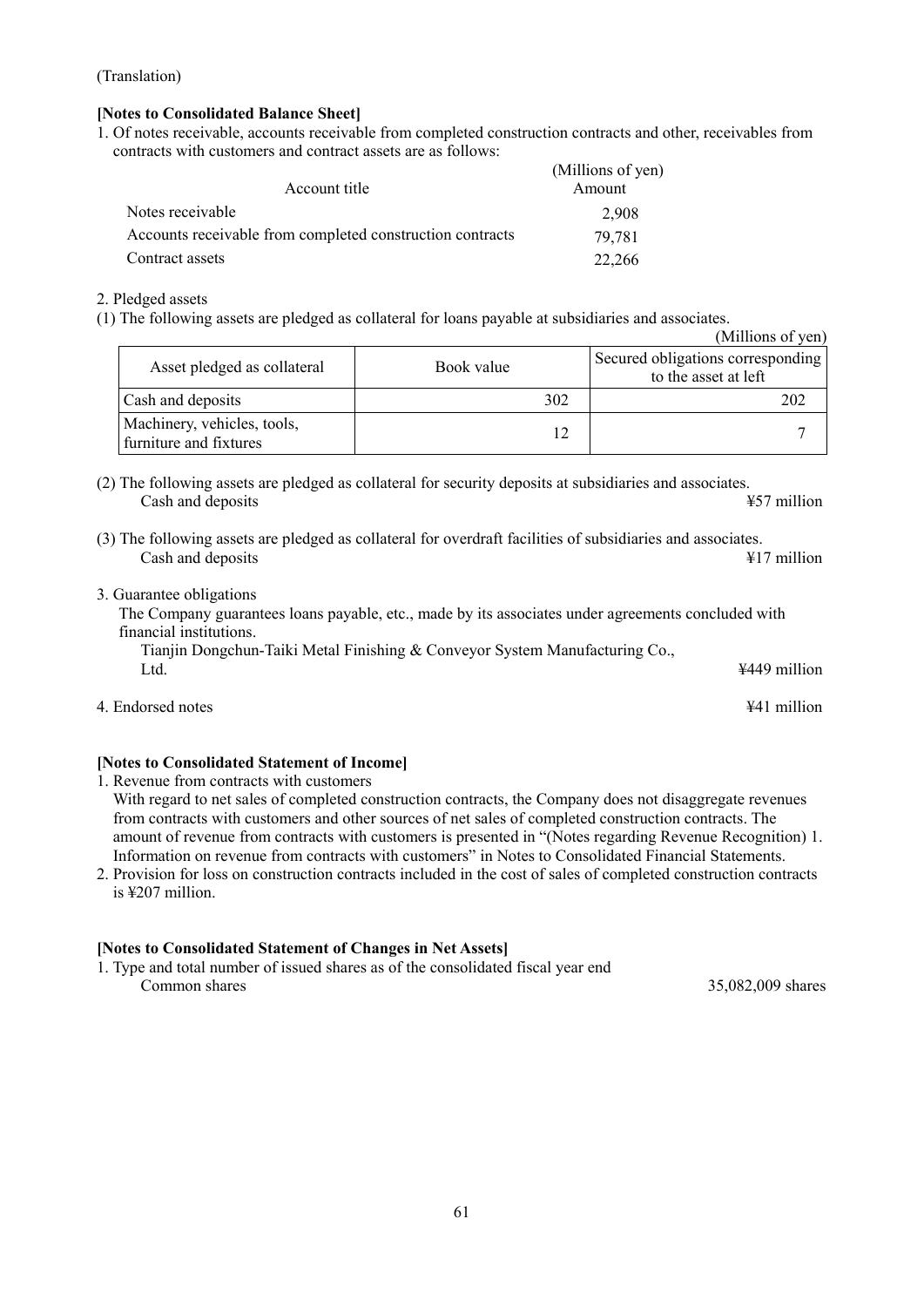# 2. Dividends

(1) Dividends paid

| Resolution                                                   | Type of shares | Total dividends<br>(Millions of<br>yen) | Dividend per<br>share (Yen) | Shareholders'<br>cut-off date | Effective date       |
|--------------------------------------------------------------|----------------|-----------------------------------------|-----------------------------|-------------------------------|----------------------|
| Annual Shareholders'<br>Meeting on June 29,<br>2021          | Common shares  | 2,052                                   | 60.00                       | March 31, 2021                | June 30, 2021        |
| <b>Board of Directors</b><br>Meeting on<br>November 10, 2021 | Common shares  | 1,026                                   | 30.00                       | September 30,<br>2021         | November 30,<br>2021 |

(Notes) 1. The total dividends resolved at the Annual Shareholders' Meeting held on June 29, 2021 include dividends of ¥8 million paid on the Company's shares held by Custody Bank of Japan, Ltd. (Trust E Account) as the trust assets of Board Benefit Trust (BBT).

- 2. The total dividends resolved at the Board of Directors Meeting held on November 10, 2021 include dividends of ¥3 million paid on the Company's shares held by Custody Bank of Japan, Ltd. (Trust E Account) as the trust assets of Board Benefit Trust (BBT).
- (2) Dividends whose record date is during the fiscal year, but whose effective date is after the end of the fiscal year

The following matters concerning the dividends of common shares are proposed at the Annual Shareholders' Meeting held on June 29, 2022.

| 1) Total dividends            | $\text{\#2.394}$ million |
|-------------------------------|--------------------------|
| 2) Dividend per share         | 470.00                   |
| 3) Shareholders' cut-off date | March 31, 2022           |
| 4) Effective date             | June 30, 2022            |
|                               |                          |

Retained earnings are planned to be used as the source of dividends.

(Note) The total dividends include dividends of ¥8 million paid on the Company's shares held by Custody Bank of Japan, Ltd. (Trust E Account) as the trust assets of Board Benefit Trust (BBT).

# **[Notes regarding Financial Instruments]**

# 1. Status of Financial Instruments

(1) Policies on financial instruments

The Companies invest its temporary surplus funds in financial assets that are highly secure and procures its short-term working capital in the form of borrowings from banks. The Companies utilize derivatives only to hedge their exposure to the risks as described below and do not enter into such transactions for speculative purposes.

(2) Description of financial instruments, related risks and risk management system

Notes receivable, accounts receivable from completed construction contracts and other, which are trade receivables, are exposed to the credit risk of the respective customers. As for the credit risk of customers, the Companies' management system allows us to monitor the credit standing of major customers at any time on a timely basis based on the maturity and balance control by customer. Meanwhile, trade receivables denominated in foreign currencies, which originate from global business operations, are exposed to the risk of exchange rate fluctuations and are partly hedged by utilizing forward exchange contracts. Securities and investment securities are those of companies with which the Companies have business relations and money trusts, etc. for the investment of temporary surplus funds. Although they are exposed to

the risk of fluctuations in market price and credit risk, the Companies continuously monitor through regular checks of the fair value and financial positions of the issuers.

Notes payable, accounts payable for construction contracts and other, which are trade payables, generally mature within one year. While some of them are denominated in foreign currencies for the purpose of importing machinery and equipment and raw materials, etc. and are exposed to the risk of exchange rate fluctuations, the amount of those items are invariably less than the balance of accounts receivable from completed construction contracts, which are similarly denominated in foreign currencies.

Income taxes payable are imposed on the taxable income of the Companies for the fiscal year, and they all mature within one year.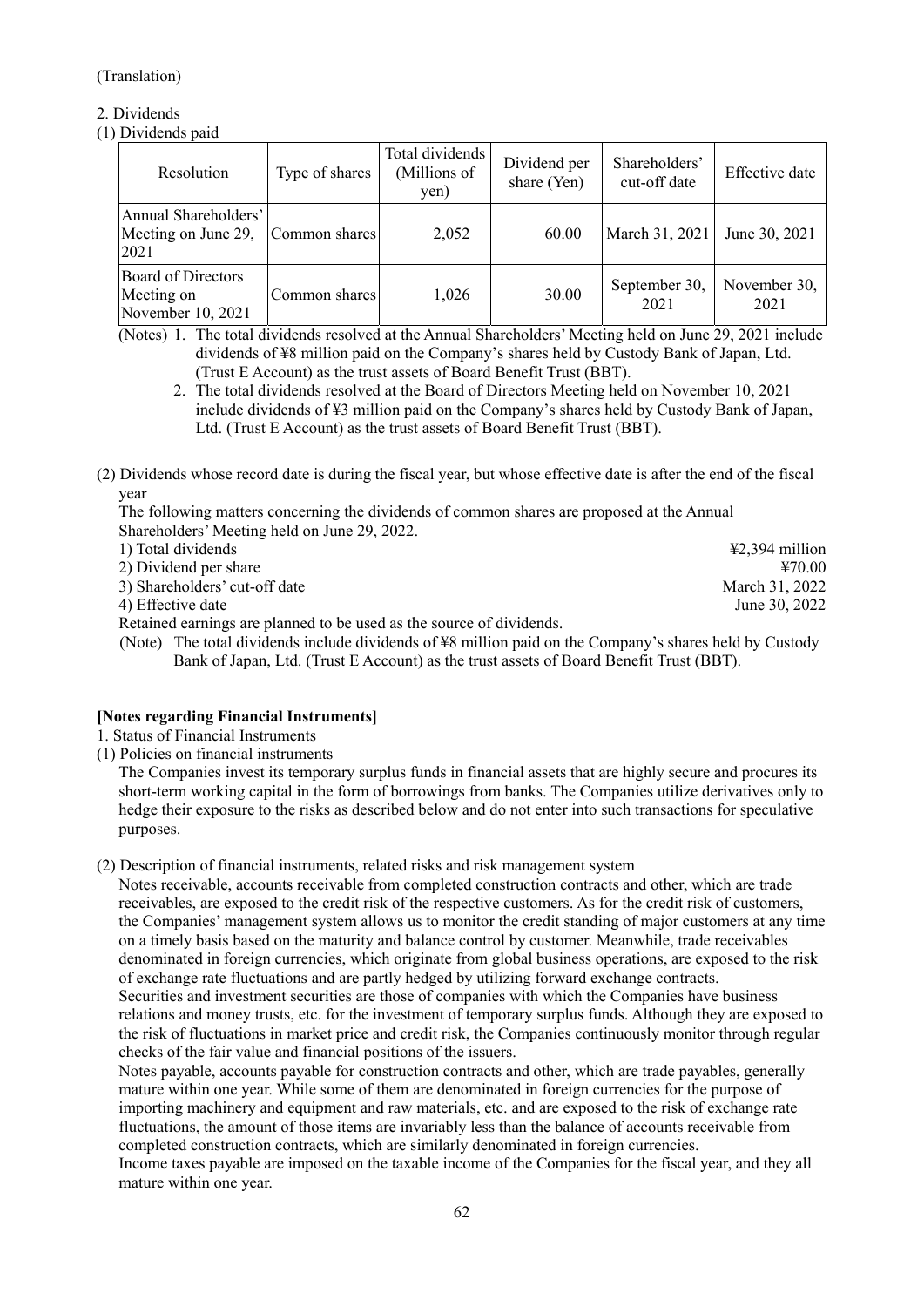Both short-term and long-term loans payable are fund-raising means associated with business transactions. Short-term loans payable with variable interest rates are exposed to the risk of interest-rate fluctuations. However, long-term loans payables, which are procured at fixed interest rates, in principle, are hedged against interest-rate fluctuation risk.

Derivative transactions consist of forward exchange contracts and NDFs aimed at hedging the risk of fluctuations in exchange rates for exports and imports in the course of ordinary business operations, as well as interest rate swaps aimed at hedging the risk of fluctuations in the interest rates for loans payable. Forward exchange contracts and NDFs are executed and managed in accordance with the relevant guideline regarding foreign exchange control issued by the Chief Executive of the Administrative Management Headquarters. This guideline clearly stipulates regulations for the management policies on derivative transactions, the regulating division and department in charge of risk management, purposes of use, scope of utilization, reporting system. As for interest rate swaps, only those that meet the requirements for the application of special treatment are executed. Derivative transactions are executed only with financial institutions with high credit ratings to reduce the credit risk.

Although trade payables and loans payable are exposed to liquidity risk, the Companies strive to control the liquidity risk such as by having each Group company prepare a monthly cash management plan.

(3) Supplementary explanation on fair value of financial instruments, etc.

The contractual amounts, etc., with regard to derivative transactions in "2. Fair Value of Financial Instruments" below only indicate nominal contractual or notional principal amounts in derivative transactions, and they do not indicate risk amounts in connection with the corresponding derivative transactions.

#### 2. Fair Value of Financial Instruments

The following table indicates the book value, the fair value and the differences thereof as of March 31, 2022.  $(MT1)$   $(2)$ 

|                                                                                                 |            |            | (IVIIIIIONS OI Yen) |
|-------------------------------------------------------------------------------------------------|------------|------------|---------------------|
|                                                                                                 | Book value | Fair value | Difference          |
| (1) Notes receivable, accounts receivable<br>from completed construction contracts<br>and other | 104,956    |            |                     |
| Allowance for doubtful accounts <sup>*2</sup>                                                   | (499)      |            |                     |
|                                                                                                 | 104,456    | 104,400    | (55)                |
| $(2)$ Securities and investment securities <sup>*3</sup>                                        | 31,607     | 31,607     |                     |
| Total assets                                                                                    | 136,064    | 136,008    | (55)                |
| (3) Notes payable, accounts payable for<br>construction contracts and other                     | 47,102     | 47,066     | (36)                |
| (4) Short-term loans payable                                                                    | 15,535     | 15,535     |                     |
| (5) Long-term loans payable                                                                     | 5,605      | 5,624      | 19                  |
| <b>Total liabilities</b>                                                                        | 68,244     | 68,226     | (17)                |
| (6) Derivative transactions                                                                     | (43)       | (43)       |                     |

\*1. Cash and deposits and income taxes payable are not stated because they are settled within a short period of time and their book value approximates fair value.

\*2. "Allowance for doubtful accounts" separately included in "notes receivable, accounts receivable from completed construction contracts and other" is deducted.

\*3. Stocks and other securities without market prices are not included in (2) Securities and investment securities. Book values of such financial instruments in the Consolidated Balance Sheet are as follows.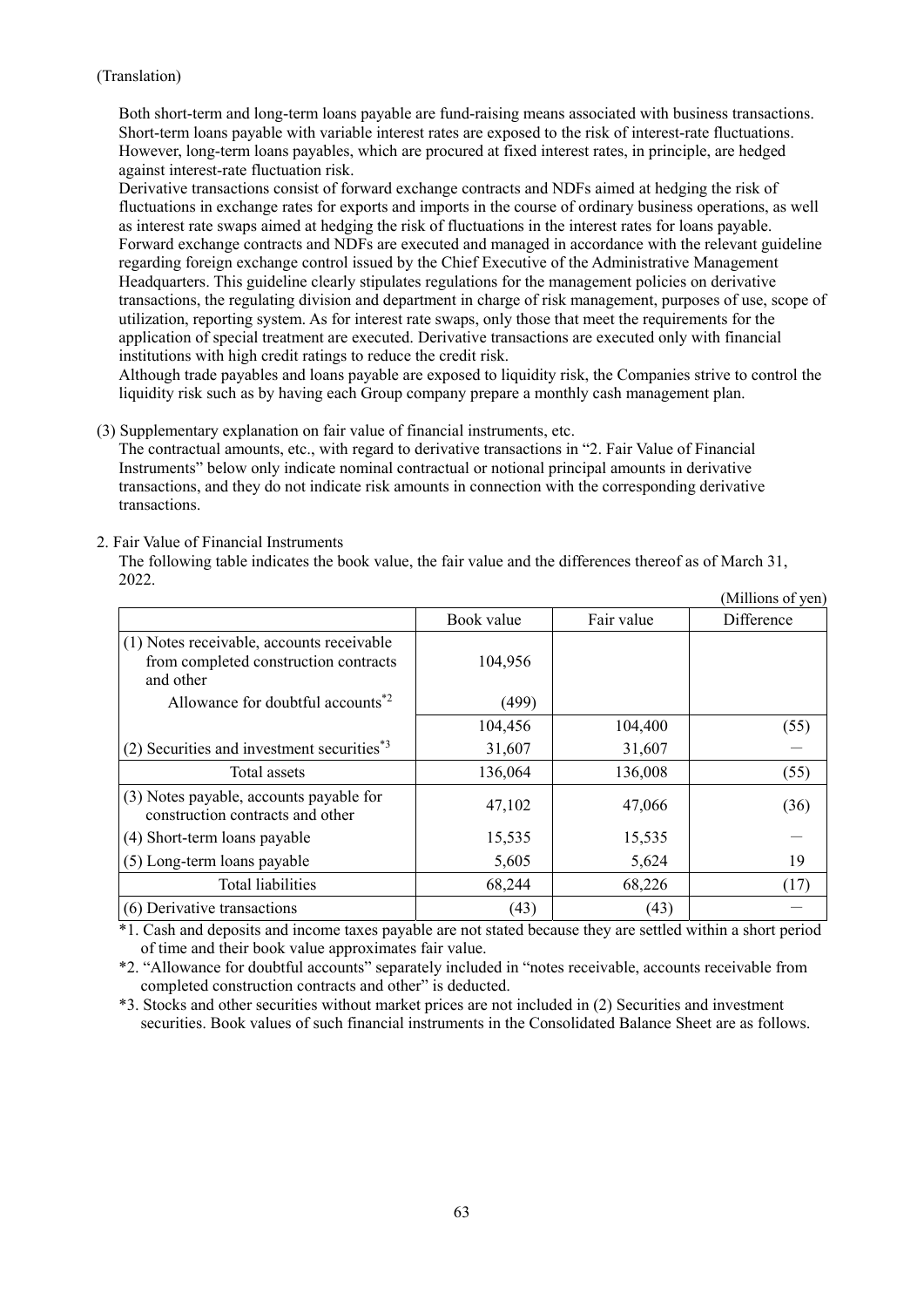(Millions of yen)

| Category                      | Book value |
|-------------------------------|------------|
| Available-for-sale securities |            |
| Non-listed stocks             | 992        |
| Non-listed foreign bonds      |            |

(Note 1)

Redemption schedule for monetary receivables and securities with maturities

(Millions of yen) Category Within one year and within five Over one year years Over five years and within 10 years Over 10 years Cash and deposits  $49,085$   $-$ Notes receivable, accounts receivable from completed construction contracts and other 94,984 9,924 46 Securities and investment securities Held-to-maturity debt securities (foreign bonds or others) Available-for-sale securities with maturity dates (money trusts or others)  $3,000$   $-$ Available-for-sale securities with maturity dates (non-listed foreign bonds) - 4 - - Total 147,070 9,929 46  $-$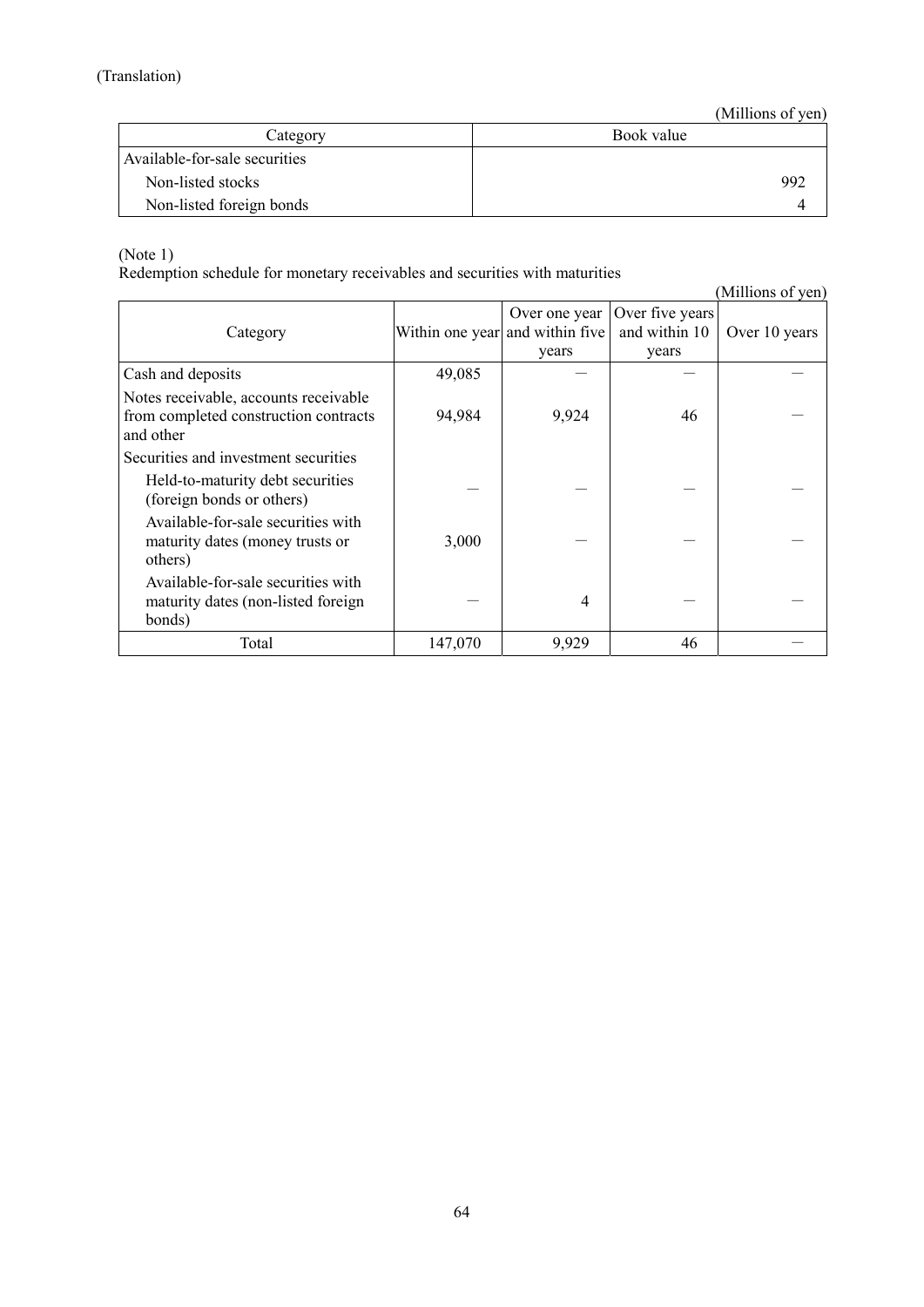3. Fair value information by level within the fair value hierarchy

The fair value of financial instruments is classified into the following three levels according to the observability and materiality of inputs used to measure fair value.

Level 1 fair value: Fair value measured using (unadjusted) quoted prices in active markets for the same assets or liabilities.

Level 2 fair value: Fair value measured using directly or indirectly observable inputs other than Level 1 inputs.

Level 3 fair value: Fair value measured using unobservable material inputs.

If multiple inputs that have a significant impact on the fair value measurement are used, fair value is classified to the level with the lowest priority in the fair value measurement among the levels to which each of those inputs belongs.

## (1) Financial instruments measured at fair value

|                                      |         |            |         | (Millions of yen) |  |
|--------------------------------------|---------|------------|---------|-------------------|--|
|                                      |         | Fair value |         |                   |  |
| Category                             | Level 1 | Level 2    | Level 3 | Total             |  |
| Securities and investment securities |         |            |         |                   |  |
| Available-for-sale securities        |         |            |         |                   |  |
| <b>Stocks</b>                        | 28,607  |            |         | 28,607            |  |
| Total assets                         | 28,607  |            |         | 28,607            |  |
| Derivative transactions              |         | (43        |         | (43)              |  |

## (2) Financial instruments other than those measured at fair value

(Millions of yen) Category Fair value Level 1 Level 2 Level 3 Total Notes receivable, accounts receivable from completed construction contracts and other  $104,400$   $104,400$ Securities and investment securities Money trusts  $2,000$   $2,000$ Bonds Other  $-$  1,000  $-$  1,000  $-$  1,000 Total assets  $-$  107.400  $-$  107.400 Notes payable, accounts payable for  $\frac{1}{2}$  construction contracts and other  $-$  47,066  $-$  47,066 Short-term loans payable  $-$  15,535  $-$  15,535 Long-term loans payable  $5,624$   $5,624$ Total liabilities  $68,226$   $68,226$ 

(Note) Description of valuation techniques and inputs used in the fair value measurements Assets

(1) Notes receivable, accounts receivable from completed construction contracts and other:

The fair value of these assets is determined based on the present value calculated by applying discount rates, which take into account the remaining period prior to maturity and the credit risk, for receivables individually segmented by certain duration, and their fair value is classified as Level 2.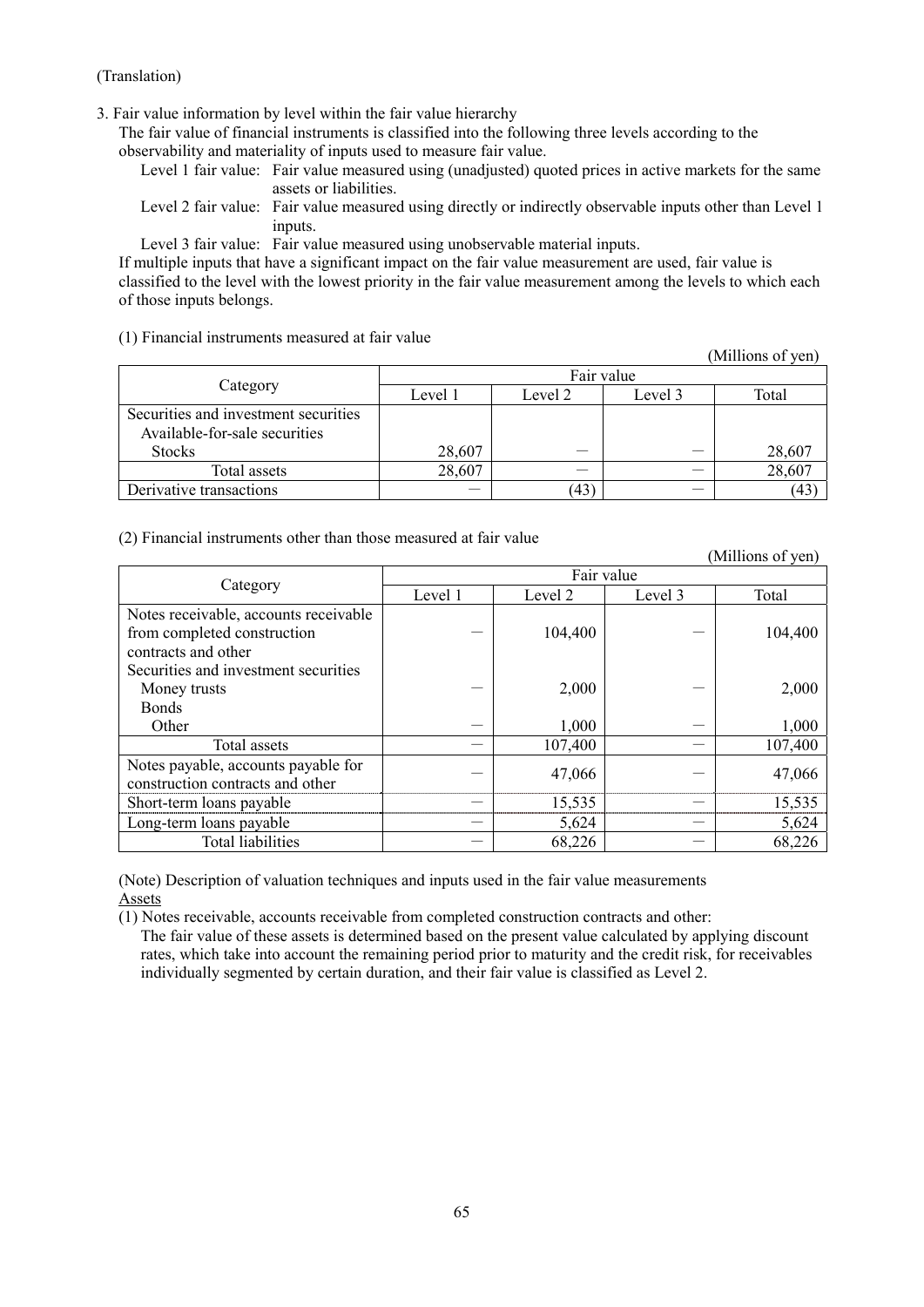# (2) Securities and investment securities:

As for the calculation of the fair value of these assets, listed stocks are valued using quoted prices. As listed stocks are traded in active markets, their fair value is classified as Level 1. Bonds are based on the present value calculated by applying discount rates, and their fair value is classified as Level 2.

1) The differences between the book value and acquisition cost are as follows: Available-for-sale securities with fair value (as of March 31, 2022)

|                                                                          |            |                  | (Millions of yen) |
|--------------------------------------------------------------------------|------------|------------------|-------------------|
| Category                                                                 | Book value | Acquisition cost | Difference        |
| Securities whose book<br>value exceeds their<br>acquisition cost         |            |                  |                   |
| <b>Stocks</b>                                                            | 28,441     | 11,381           | 17,059            |
| Securities whose book<br>value does not exceed<br>their acquisition cost |            |                  |                   |
| Money trusts                                                             | 2,000      | 2,000            |                   |
| <b>Stocks</b>                                                            | 166        | 182              | (16)              |
| <b>Bonds</b>                                                             |            |                  |                   |
| Other                                                                    | 1,000      | 1,000            |                   |
| Total                                                                    | 31,607     | 14,563           | 17,043            |

2) Sales of available-for-sale securities in the fiscal year amounted to ¥1,455 million, and the total gain on sales amounted to ¥1,177 million.

3) The "Acquisition cost" in the table above is the book value after deducting impairment losses. The Companies recognize an impairment loss when the fair value of stocks falls 50% or more compared with the acquisition cost and there is no evidence to indicate that the fair value will recover to the book value within one year. When the fair value falls by 30% or more but less than 50% compared with the acquisition cost, the Companies recognize a necessary amount of impairment loss after considering the market prices in the past year and the possibility of recovery.

# Liabilities

(3) Notes payable, accounts payable for construction contracts and other, and (4) Short-term loans payable The fair value of these liabilities is determined based on the present value calculated by applying discount rates, which take into account the remaining period prior to maturity or repayment and the credit risk, for payables individually segmented by certain duration. The fair value is classified as Level 2.

# (5) Long-term loans payable

With regard to floating rate loans, the book value approximates the fair value because the market interest rate is reflected in the interest rate within a short period of time and the credit risk did not fluctuate significantly after borrowing. Therefore, the book value is used as the fair value and classified as Level 2. With regard to fixed rate loans, the fair value is determined based on the present value of the total principal and interest discounted by an interest rate to be applied to similar new loans, and classified as Level 2.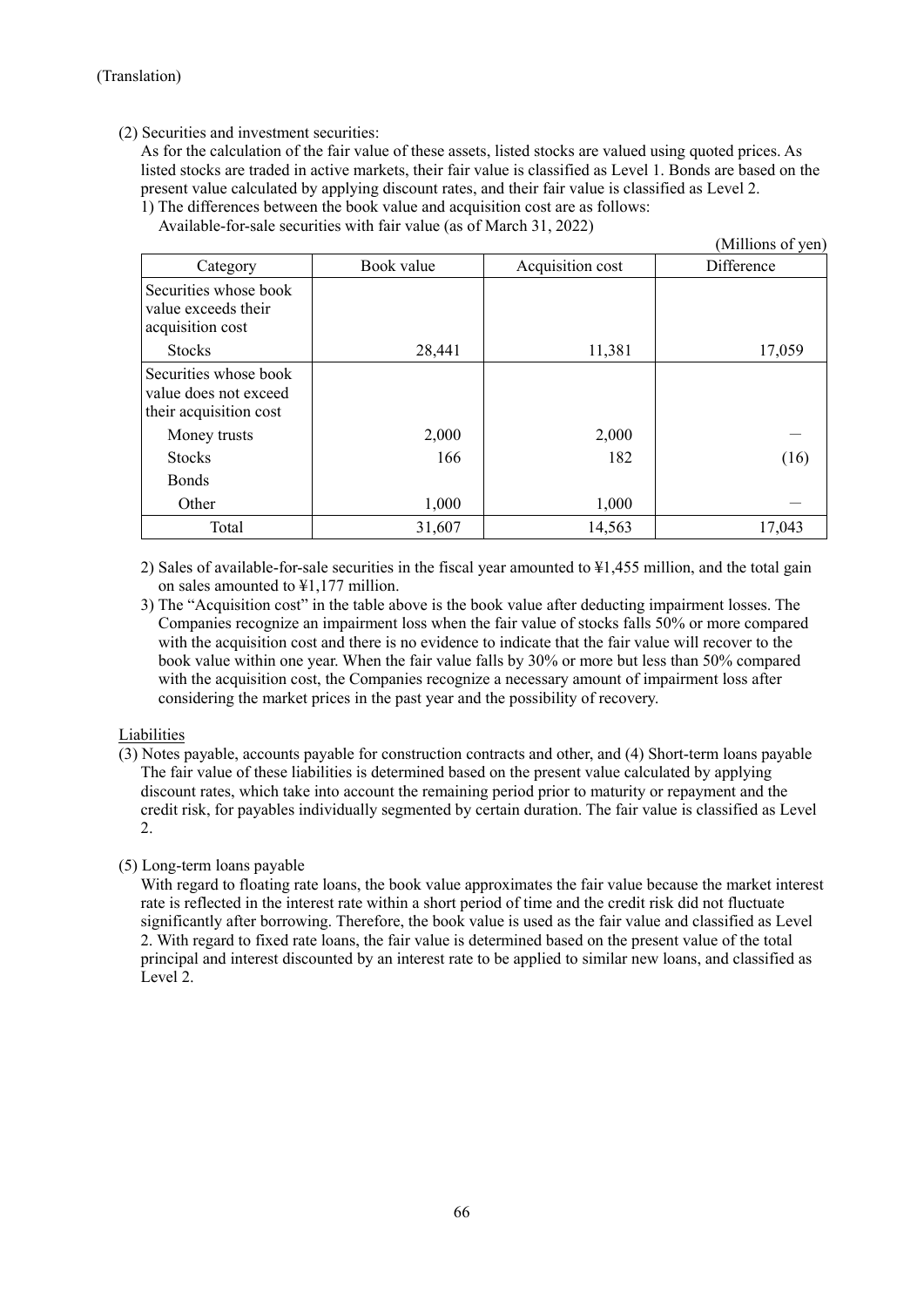# (6) Derivative transactions

Fair value of derivative transactions is determined based on the prices and other data submitted by counterparty financial institutions, and classified as Level 2. Because interest rate swaps qualified for the special treatment are accounted for as part of hedged long-term loans payable, the fair value thereof is included in the fair value of the corresponding long-term loans payable.

1) Derivative transactions not subject to hedge accounting

For derivative transactions to which hedge accounting is not applied, contractual amounts or the notional principal amounts specified in the derivative contracts, fair value and gain (loss) on valuation as of the consolidated fiscal year end by type of target transaction, as well as the calculation method of said fair value, are as follows:

# Currency-related

| - ---- ---<br>-------      |                                                                                                         |                    |               |                                    | (Millions of yen)                               |
|----------------------------|---------------------------------------------------------------------------------------------------------|--------------------|---------------|------------------------------------|-------------------------------------------------|
| Category                   | Type                                                                                                    | Contract<br>amount | Over one year | Fair value                         | Gain/loss on<br>valuation                       |
| Non-market<br>transactions | Forward exchange<br>contracts:<br>Buy:<br><b>JPY</b><br><b>USD</b><br><b>CNY</b><br>Sell:<br><b>JPY</b> | 157<br>22<br>92    |               | (3)<br>$\theta$<br>(1)<br>$\theta$ | (3)<br>$\theta$<br>$\left(1\right)$<br>$\theta$ |
|                            | Total                                                                                                   | 273                |               | (4)                                | (4)                                             |

# 2) Derivative transactions to which hedge accounting is applied

For derivative transactions to which hedge accounting is applied, contractual amounts or the notional principal amounts specified in the derivative contracts as of the consolidated fiscal year end by type of hedge accounting method are as follows:

# Currency-related

|                        |                                |                                                                               |                    |               | (Millions of yen) |
|------------------------|--------------------------------|-------------------------------------------------------------------------------|--------------------|---------------|-------------------|
| Hedging<br>method      | Transaction type               | Main hedged item                                                              | Contract<br>amount | Over one year | Fair value        |
|                        | Forward exchange<br>contracts: |                                                                               |                    |               |                   |
|                        | Buy:                           |                                                                               |                    |               |                   |
|                        | <b>THB</b>                     | Accounts payable for<br>construction contracts<br>(forecast)                  | 10                 |               | $\boldsymbol{0}$  |
|                        | <b>CNY</b>                     | Accounts payable for<br>construction contracts<br>(forecast)                  | 13                 |               | (0)               |
|                        | Sell:                          |                                                                               |                    |               |                   |
| Method<br>in principle | <b>USD</b>                     | Accounts receivable<br>from completed<br>construction contracts<br>(forecast) | 118                |               | (3)               |
|                        | <b>EUR</b>                     | Accounts receivable<br>from completed<br>construction contracts<br>(forecast) | 155                | 155           | (8)               |
|                        | <b>CNY</b>                     | Accounts receivable<br>from completed<br>construction contracts<br>(forecast) | 649                | 362           | (27)              |
|                        | Total                          |                                                                               | 947                | 517           | (38)              |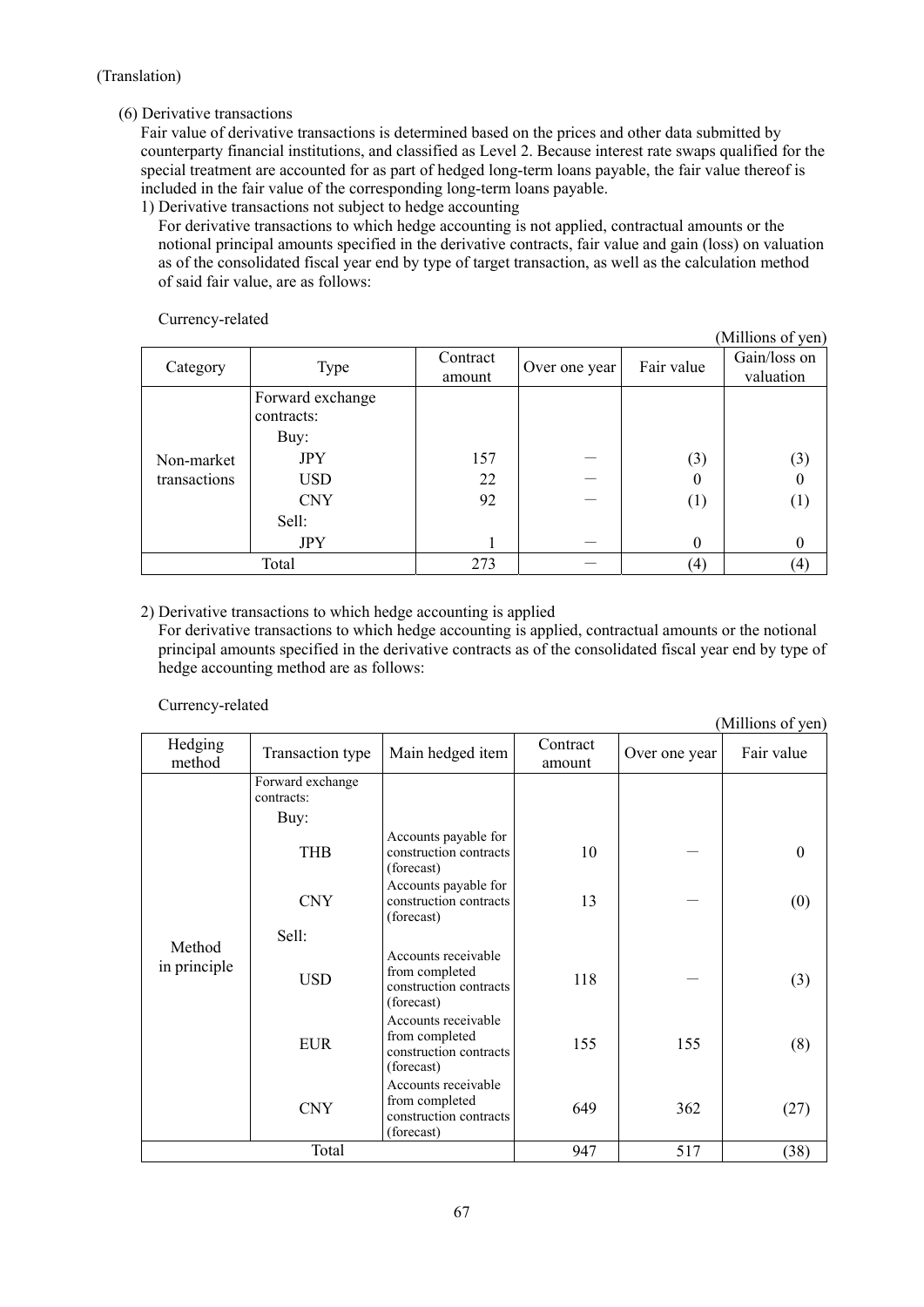#### Interest-related

(Millions of yen)

| Hedging<br>method | Transaction type               | Main hedged item           | Contract<br>amount | Over one year | Fair value |
|-------------------|--------------------------------|----------------------------|--------------------|---------------|------------|
| Special           | Interest rate swaps:           |                            |                    |               |            |
| treatment         | Pay fixed<br>/Receive floating | Long-term loans<br>payable | 2,676              | 2,039         | (Note)     |

(Note) Because interest rate swaps qualified for the special treatment are accounted for as part of hedged long-term loans payable, the fair value thereof is included in the fair value of the corresponding long-term loans payable.

## **[Notes regarding Revenue Recognition]**

1. Information on revenue from contracts with customers

|                                          |                    |                 | (Millions of yen) |
|------------------------------------------|--------------------|-----------------|-------------------|
|                                          | Reportable segment |                 |                   |
|                                          | Green Technology   | Paint Finishing | Total             |
|                                          | System business    | System business |                   |
| Region                                   |                    |                 |                   |
| Domestic                                 | 94,137             | 13,570          | 107,708           |
| Overseas                                 | 40,255             | 61,297          | 101,552           |
| Revenue from contracts with<br>customers | 134,393            | 74,867          | 209,261           |
| Revenue from other sources               |                    |                 |                   |
| Sales to customers                       | 134,393            | 74,867          | 209,261           |

2. Useful information in understanding revenue from contracts with customers

The Taikisha Group is engaged in construction contracts, etc. mainly involving design, supervision, and installation and sales of equipment and materials.

(1) Construction contracts, etc.

The Taikisha Group determines that control over assets is transferred to the customer over a certain period of time because performance of a construction contract or other contract results in creation of an asset or an increase in the value of an asset, and the customer gains control over the asset as the asset is created or the value of the asset increases. Therefore, revenue is recognized based on the degree of progress made in satisfying performance obligations as of the end of the fiscal year. Degree of progress is measured by the ratio of the cost incurred to the total estimated cost (input methods), since it is possible to make a reasonable estimate of the total estimated cost based on the execution budget. When the degree of progress toward satisfying performance obligation cannot be reasonably estimated, but it is probable that the costs incurred will be recovered, revenue is recognized

on a cost recovery basis. (2) Sales of equipment and materials

The Taikisha Group determines that control over equipment and materials is transferred to the customer and the performance obligation is satisfied at the time of delivery of a product, taking into account indicators related to the transfer of control, such as physical possession of the equipment and materials, and transfer status of significant risks and the economic value associated with ownership to the customer, and recognizes revenue at the time of delivery.

For these performance obligations, the Taikisha Group provides warranties such as free repair for defects that occur within a certain period of time after delivery, which provide assurance to the customer that the product will function as intended in accordance with the specifications agreed upon with the customer. Expected future expenditures for warranties are estimated by considering historical performance rates and recognized as a provision for warranties for completed construction.

In addition, terms of payment for these performance obligations are general and do not include a significant financial component.

3. Information on the relationship between satisfaction of performance obligations for contracts with customers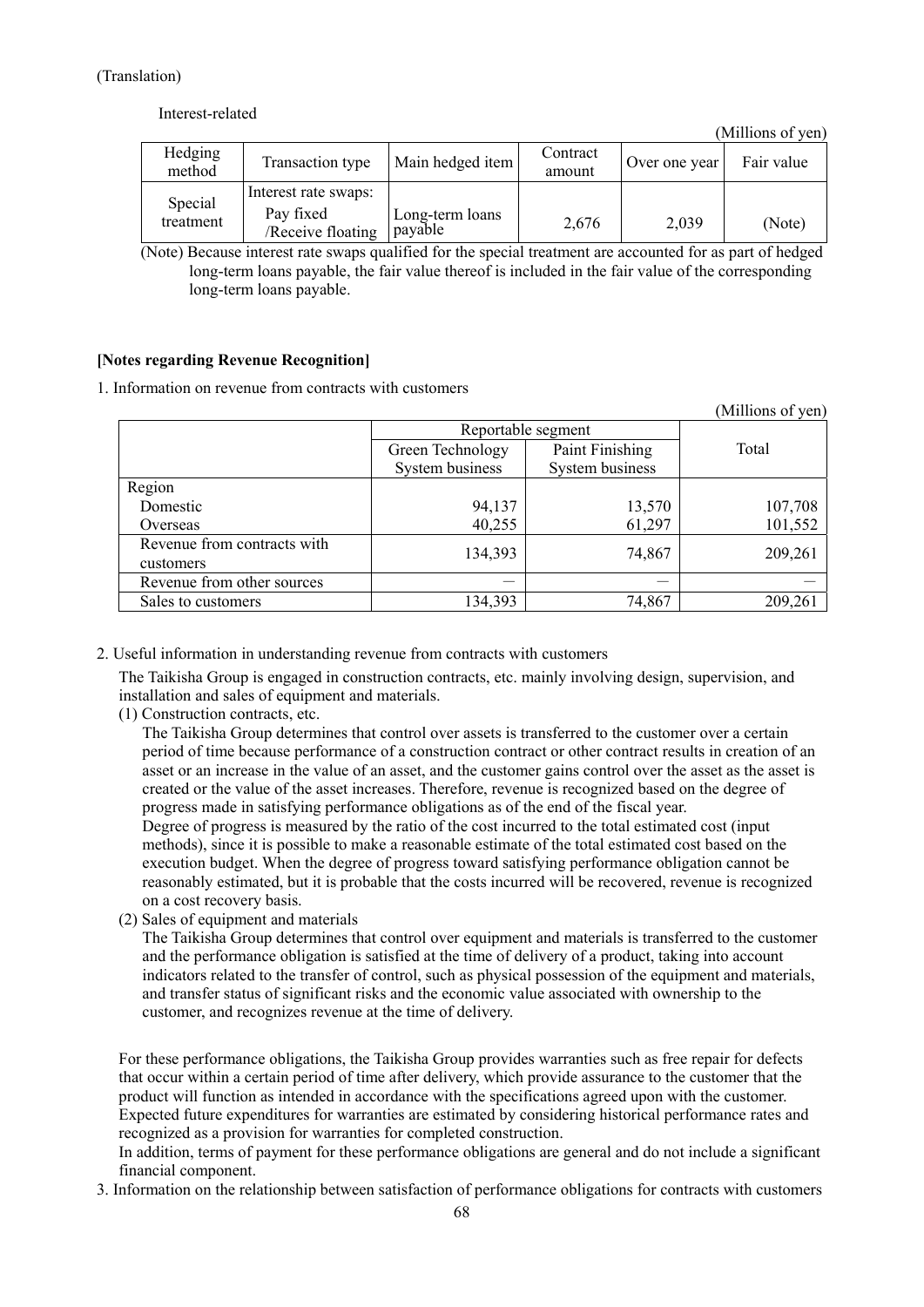and cash flow from these contracts, and information on the amount and timing of revenue expected to be recognized in the subsequent consolidated fiscal years from contracts with customers existing at the end of this consolidated fiscal year

(1) Contract assets and liabilities outstanding, etc.

|                                                                                                           | (Millions of yen) |
|-----------------------------------------------------------------------------------------------------------|-------------------|
| Accounts receivable from completed construction contracts<br>(balance at the beginning of current period) | 80,179            |
| Accounts receivable from completed construction contracts                                                 | 79,781            |
| (balance at the end of current period)                                                                    |                   |
| Contract assets (balance at the beginning of current period)                                              | 17,473            |
| Contract assets (balance at the end of current period)                                                    | 22,266            |
| Contract liabilities (balance at the beginning of current period)                                         | 14,200            |
| Contract liabilities (balance at the end of current period)                                               | 6,901             |

In the Consolidated Balance Sheet, accounts receivable from completed construction contracts and contract assets are included in notes receivable, accounts receivable from completed construction contracts and other, while contract liabilities are presented as advances received on uncompleted construction contracts.

The amount of revenue recognized in this consolidated fiscal year that was included in the contract liability balance at the beginning of the period was ¥13,697 million. In addition, the amount of revenue recognized in this consolidated fiscal year from performance obligations that were satisfied (or partially satisfied) in prior periods was not material.

(2) Transaction prices allocated to remaining performance obligations The total transaction price allocated to unfulfilled performance obligations and the time frame the Company expects to recognize the amount as revenue are as follows:

|          |                  |                    | (Millions of yen) |
|----------|------------------|--------------------|-------------------|
|          |                  | Reportable segment |                   |
|          | Green Technology | Paint Finishing    | Total             |
|          | System business  | System business    |                   |
| Region   |                  |                    |                   |
| Domestic | 109,493          | 15,904             | 125,398           |
| Overseas | 33,672           | 39,218             | 72,891            |
| Total    | 143,166          | 55,123             | 198,289           |

The transaction value allocated to unfulfilled performance obligations in the "Green Technology System business" and "Paint Finishing System business" segments is expected to be recognized as net sales of completed construction contracts primarily within two years, based on the progress of construction.

# **[Notes regarding Per-Share Information]**

1. Net assets per share  $\text{\#3,658.54}$ 

2. Basic earnings per share  $\text{\textsterling}212.69$ 

(Note) The "Accounting Standard for Revenue Recognition," etc. have been applied as presented in "Notes regarding Change in Accounting Policy" in Notes to Consolidated Financial Statements. As a result, for this consolidated fiscal year, net assets per share increased by  $\frac{1}{2}0.77$  and basic earnings per share increased by ¥0.63.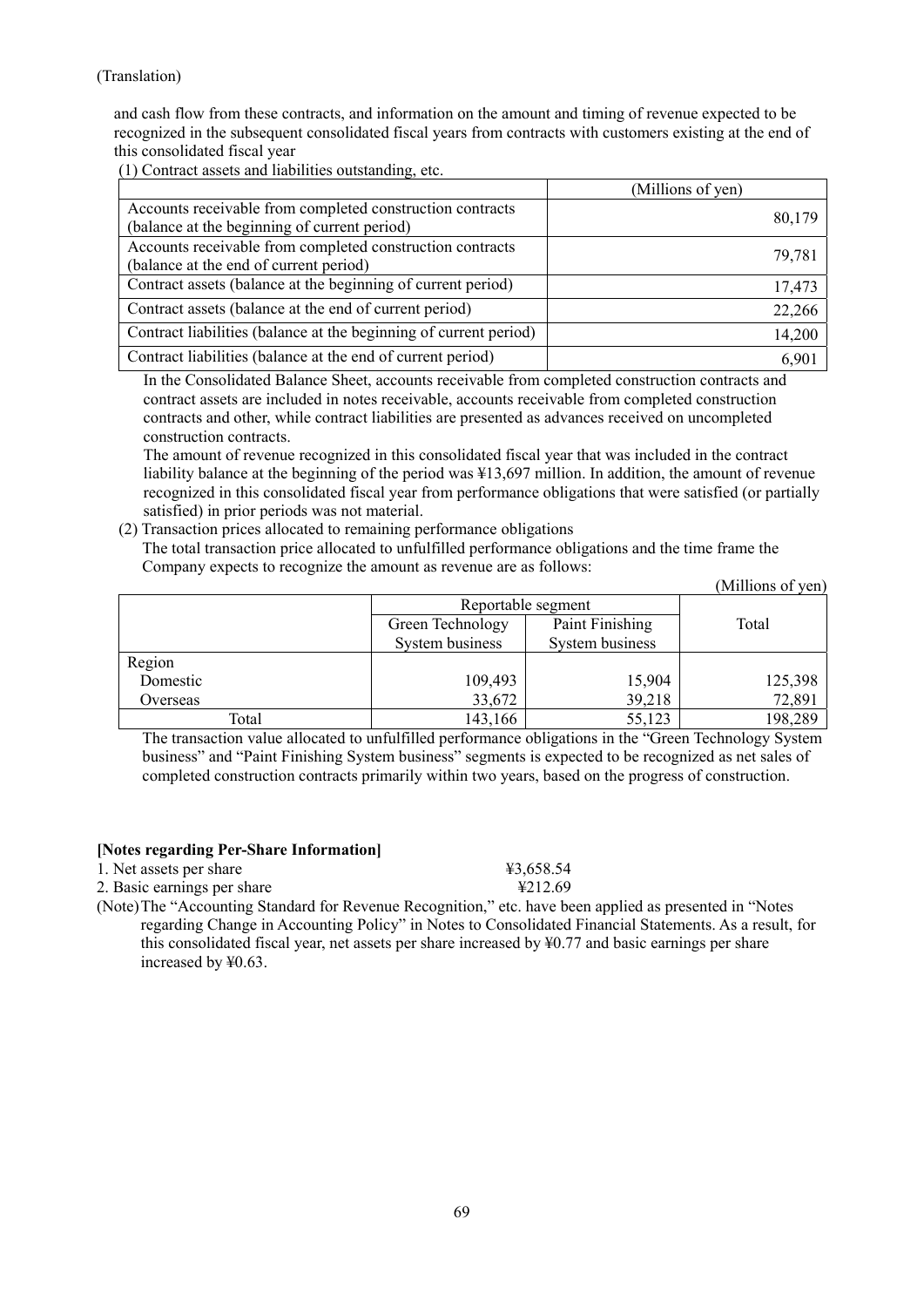# **[Note regarding Significant Subsequent Events]**

(Change in Consolidated Subsidiaries)

On April 19, 2022, the Company entered into a contract to transfer a portion of its shares in Geico.S.p.A. ("Geico") and the transfer has been completed on April 20, 2022. With this share transfer, Geico and its consolidated subsidiaries, J-CO America Corporation, J-CO Mexico, S. de R.L. de C.V., Geico Brasil Ltda., Geico Paint Shop India Private Limited, Geico Painting System (Suzhou) Co., Ltd, "Geico Russia" LLC, Geico Taikisha GmbH, Geico Taikisha Controls d.o.o. and Process Solution Partner Rus LLC ("Geico Group") have been excluded from the scope of consolidation.

# (1) Reasons for the Share transfer

Since 2011, the Company has acquired 51.0% of Geico's outstanding shares and has been working to complement and strengthen the technological and market strengths of the two companies through the capital alliance with Geico.

Because of the continuing pandemic situation caused by the COVID-19 and the conflict between Russia and Ukraine which is expected to affect the capital investment of European automakers and cause a sharp rise in price of resource, materials and equipment, the Paint Finishing System business of the Company focuses on the automobile market in regions other than Europe in external collaboration with Geico and expands automation business areas other than the automobile market in order to improve medium- to long-term business value.

Given the above background and in accordance with the purpose of the Corporate Governance Code, the Company has decided to reduce the shareholding ratio in Geico from 51.0% to 14.5% from the view of focusing on capital efficiency.

| (1) Company name                  | Geico S.p.A.                                                      |  |  |
|-----------------------------------|-------------------------------------------------------------------|--|--|
| $(2)$ Location                    | Cinisello Balsamo, Milan, Italy                                   |  |  |
| $(3)$ Representative & title      | Daryush Arabnia, President and Chairman                           |  |  |
| (4) Description of business       | Design and construction of paint finishing systems and plants for |  |  |
|                                   | the automotive industry                                           |  |  |
| $(5)$ Capital                     | EUR 3,627,000 (JPY 423 million)                                   |  |  |
| (6) Date of establishment         | December 1963                                                     |  |  |
| (7) Major shareholders & ratio of | Taikisha Ltd. 51%                                                 |  |  |
| shareholding                      | Gecofin S.p.A. $49%$                                              |  |  |

## (2) Overview of consolidated subsidiary to be changed

# (3) Overview of the counterparty of the Share Transfer

| $\sim$ , $\sim$ , $\sim$ , $\sim$ , $\sim$ , $\sim$ , $\sim$ , $\sim$ , $\sim$ , $\sim$ , $\sim$ , $\sim$ , $\sim$ , $\sim$ , $\sim$ |                                          |  |
|--------------------------------------------------------------------------------------------------------------------------------------|------------------------------------------|--|
| Company name                                                                                                                         | $\sim$<br>Gecofin<br>.                   |  |
| .oca*                                                                                                                                | Italy<br>Mulan.<br>anisetto.<br>Balsamo. |  |

# (4) Schedule of the Share Transfer

| Denedate of the blidge frampfer  |                |  |  |  |  |  |
|----------------------------------|----------------|--|--|--|--|--|
| $(1)$ Date of Board of Directors | April 19, 2022 |  |  |  |  |  |
| resolution                       |                |  |  |  |  |  |
| (2) Contract date                | April 19, 2022 |  |  |  |  |  |

# (5) Future outlook

As the result of this share transfer, though the Geico Group will be excluded from the scope of consolidation in the fiscal year ending March 2023, the Company will maintain its global business Alliance with Geico and continue to collaborate on a project basis.

The impact on financial results is currently being aggregated.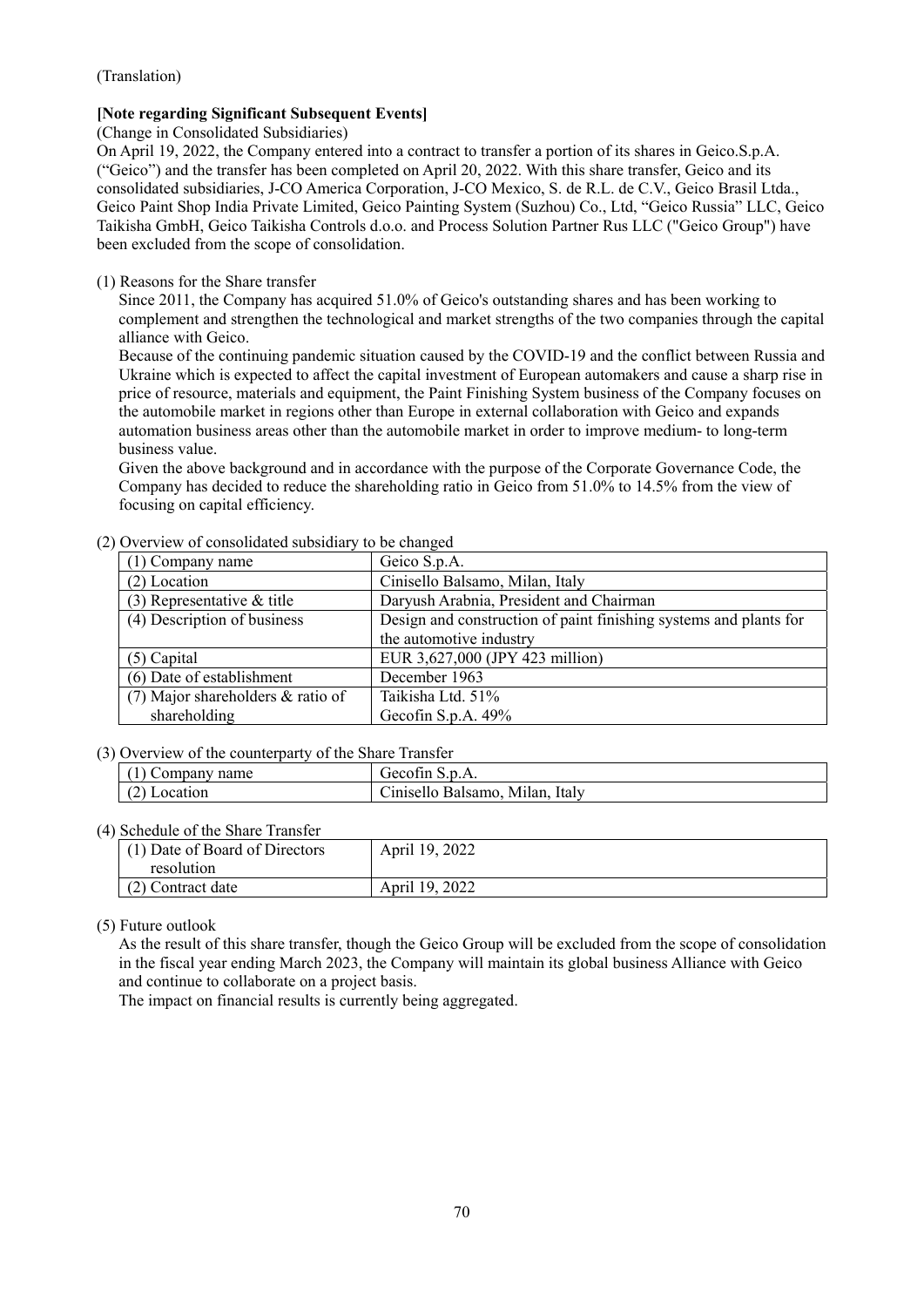# **[Other Notes]**

(Note regarding Transactions of Delivering the Company's Own Stock to Employees, etc., through Trusts) At the occasion of the 100th anniversary since its foundation, the Company introduced an ESOP (Employee Stock Ownership Plan) (the "Plan"), an incentive program granting the stocks of the Company to its employees to motivate them toward improving the company's stock prices and financial results by enhancing the linkage of stock prices and financial results and sharing economic effects with shareholders.

(1) Outline of the transactions

The Plan has a scheme according to which shares of the Company are awarded for each period to the eligible employees in accordance with the Stock Granting Regulations set forth in advance by the Company. The Company grants predetermined points to employees and later awards the Company's shares, which corresponds to the total number of accumulated points granted, after the lapse of a predetermined period. The Company's shares to be awarded to the employees shall be acquired by a trust bank from the Company through an allocation to a third party using funds that have been contributed to the trust and separately managed as a trust estate.

- (2) Although the Practical Solution on Transactions of Delivering the Company's Own Stock to Employees, etc., through Trusts (ASBJ PITF No. 30, March 26, 2015) has been applied, the previously applied method is continued for accounting.
- (3) Matters regarding the Company's own shares held by the trust
	- 1) The book value of the Company's own shares held by the trust for the fiscal year was ¥227 million. The Company's own shares held by the trust are not reported as treasury shares under shareholders' equity.
	- 2) The number of shares held as of the consolidated fiscal year end was 122 thousand, and the average number of shares outstanding during the year was 124 thousand. The number of shares as of the consolidated fiscal year end and the average number of shares outstanding during the year are not included in the number of treasury shares to be deducted in calculating per-share information.

## (Introduction of a Board Benefit Trust (BBT) for Executive Directors)

Based on the resolution of the 74th Annual Shareholders' Meeting held on June 27, 2019, the Company has introduced a Board Benefit Trust (BBT) (hereinafter referred to as the "System"), which is a performancelinked stock-based compensation plan for Executive Directors of the Company from the previous consolidated fiscal year.

The purpose of the System is to further clarify the link between the compensation of Executive Directors and the Company's operating performance and stock value and enhancing their motivation to contribute to the improvement of operating performance in the medium and long term and to boost corporate value by sharing not only the benefit of stock price increases but also the risk of stock price decreases with shareholders. In accordance with the Practical Solution on Transactions of Delivering the Company's Own Stock to Employees, etc., through Trusts (ASBJ PITF No. 30, March 26, 2015), the gross method has been applied for the accounting treatment under the System.

(1) Outline of the System

The System is a performance-linked stock-based compensation plan whereby the Company's shares are acquired through a trust using money contributed by the Company (hereinafter, the trust established pursuant to the System is referred to as the "Trust") as funds, and the Company's shares and the amount of money equivalent to the value of the Company's shares calculated based on market value are distributed through the Trust to Executive Directors as compensation in accordance with the director stock benefit rules established by the Company.

The Company's shares, etc. shall be granted to Executive Directors upon their retirement, in principle. (2) The Company's shares that remain in the Trust

The Company's shares remaining in the Trust are recognized as treasury shares under net assets at the book value of the Trust (excluding ancillary expenses). The book value and number of treasury shares as of the consolidated fiscal year-end are ¥398 million and 120,700 shares, respectively.

# (Effects of the spread of COVID-19)

The future outlook of the world economy and market environment in our group are on a recovery trend due to widespread vaccine rollouts and so on, though they remain highly uncertain because the effects of COVID-19 still continue due to widespread of new variant of COVID-19 and so on.

Under these circumstances, accounting estimates for the valuation of fixed assets including goodwill and so on in the consolidated fiscal year are performed based on the assumption that capital investment will recover mainly in North America, Japan, China, India and so on in the future.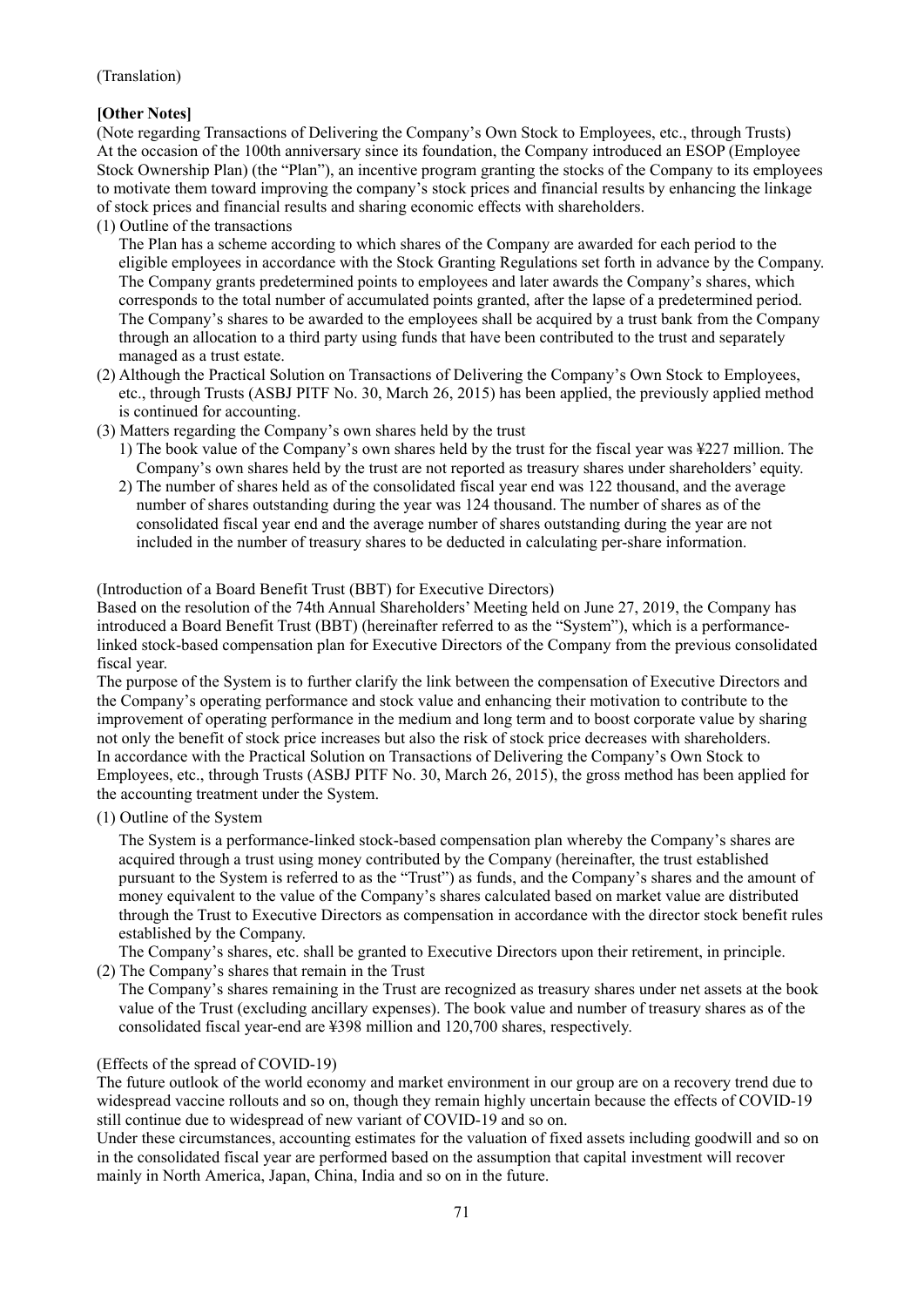# **Non-consolidated Statement of Changes in Net Assets**

(From April 1, 2021, to March 31, 2022)

(Millions of yen)

|                                                                       | Shareholders' equity |                             |                             |                             |                   |                                               |                                                              |                    |                                            |                               |  |
|-----------------------------------------------------------------------|----------------------|-----------------------------|-----------------------------|-----------------------------|-------------------|-----------------------------------------------|--------------------------------------------------------------|--------------------|--------------------------------------------|-------------------------------|--|
|                                                                       | Capital surplus      |                             |                             |                             | Retained earnings |                                               |                                                              |                    |                                            |                               |  |
|                                                                       |                      |                             |                             |                             |                   | Other retained earnings                       |                                                              |                    |                                            |                               |  |
|                                                                       | Capital<br>stock     | Legal<br>capital<br>surplus | Other<br>capital<br>surplus | Total<br>capital<br>surplus | Legal<br>retained | Reserve<br>for<br>earnings reduction<br>entry | Reserve for<br>investment<br>on<br>information<br>technology | General<br>reserve | Retained<br>earnings<br>brought<br>forward | Total<br>retained<br>earnings |  |
| Balance at the<br>beginning of current<br>period                      | 6,455                | 7,297                       | 116                         | 7,413                       | 1,613             | $\Omega$                                      | 1,560                                                        | 35,720             | 36,391                                     | 75,285                        |  |
| Cumulative effects<br>of changes in<br>accounting policies            |                      |                             |                             |                             |                   |                                               |                                                              |                    | 38                                         | 38                            |  |
| Restated balance                                                      | 6,455                | 7,297                       | 116                         | 7,413                       | 1,613             | $\mathbf{0}$                                  | 1,560                                                        | 35,720             | 36,430                                     | 75,324                        |  |
| Changes of items<br>during the period                                 |                      |                             |                             |                             |                   |                                               |                                                              |                    |                                            |                               |  |
| Reserve for<br>investment on<br>information<br>technology             |                      |                             |                             |                             |                   |                                               | 200                                                          |                    | (200)                                      |                               |  |
| Reversal of reserve<br>for investment on<br>information<br>technology |                      |                             |                             |                             |                   |                                               | (480)                                                        |                    | 480                                        |                               |  |
| Dividends of<br>surplus                                               |                      |                             |                             |                             |                   |                                               |                                                              |                    | (3,078)                                    | (3,078)                       |  |
| Profit                                                                |                      |                             |                             |                             |                   |                                               |                                                              |                    | 7,657                                      | 7,657                         |  |
| Purchase of treasury<br>shares                                        |                      |                             |                             |                             |                   |                                               |                                                              |                    |                                            |                               |  |
| Disposal of treasury<br>shares                                        |                      |                             |                             |                             |                   |                                               |                                                              |                    |                                            |                               |  |
| Net changes of<br>items other than<br>shareholders' equity            |                      |                             |                             |                             |                   |                                               |                                                              |                    |                                            |                               |  |
| Total changes of items<br>during the period                           |                      |                             |                             |                             |                   |                                               | (280)                                                        |                    | 4,858                                      | 4,578                         |  |
| Balance at the end of<br>current period                               | 6,455                | 7,297                       | 116                         | 7,413                       | 1,613             | $\theta$                                      | 1,280                                                        | 35,720             | 41,288                                     | 79,902                        |  |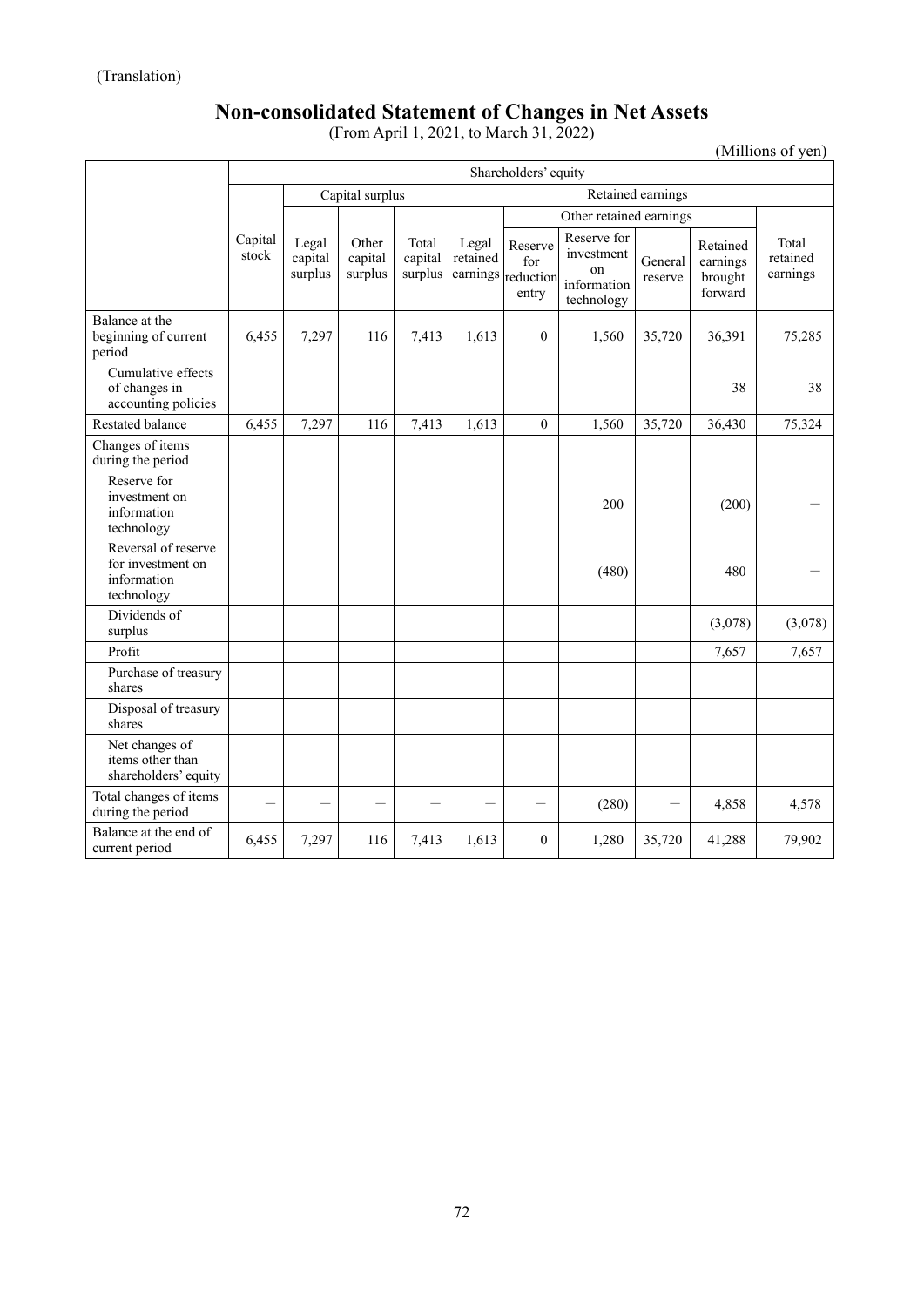|                                                                 | Shareholders' equity |                                  | Valuation and translation adjustments                           |                                          |                                                   |                  |
|-----------------------------------------------------------------|----------------------|----------------------------------|-----------------------------------------------------------------|------------------------------------------|---------------------------------------------------|------------------|
|                                                                 | Treasury<br>shares   | Total<br>shareholders'<br>equity | Valuation<br>difference on<br>available-for-<br>sale securities | Deferred gains<br>or losses on<br>hedges | Total valuation<br>and translation<br>adjustments | Total net assets |
| Balance at the beginning of current<br>period                   | (2, 594)             | 86,559                           | 14,237                                                          | (3)                                      | 14,234                                            | 100,794          |
| Cumulative effects of changes in<br>accounting policies         |                      | 38                               |                                                                 |                                          |                                                   | 38               |
| <b>Restated balance</b>                                         | (2,594)              | 86,598                           | 14,237                                                          | (3)                                      | 14,234                                            | 100,832          |
| Changes of items during the period                              |                      |                                  |                                                                 |                                          |                                                   |                  |
| Reserve for investment on<br>information technology             |                      |                                  |                                                                 |                                          |                                                   |                  |
| Reversal of reserve for investment<br>on information technology |                      |                                  |                                                                 |                                          |                                                   |                  |
| Dividends of surplus                                            |                      | (3,078)                          |                                                                 |                                          |                                                   | (3,078)          |
| Profit                                                          |                      | 7,657                            |                                                                 |                                          |                                                   | 7,657            |
| Purchase of treasury shares                                     | (1)                  | (1)                              |                                                                 |                                          |                                                   | (1)              |
| Disposal of treasury shares                                     | 51                   | 51                               |                                                                 |                                          |                                                   | 51               |
| Net changes of items other than<br>shareholders' equity         |                      |                                  | (2,329)                                                         | (21)                                     | (2,350)                                           | (2,350)          |
| Total changes of items during the<br>period                     | 50                   | 4,628                            | (2,329)                                                         | (21)                                     | (2,350)                                           | 2,278            |
| Balance at the end of current period                            | (2, 544)             | 91,227                           | 11,908                                                          | (24)                                     | 11,883                                            | 103,110          |

(Note) Amounts of less than one million yen are rounded down.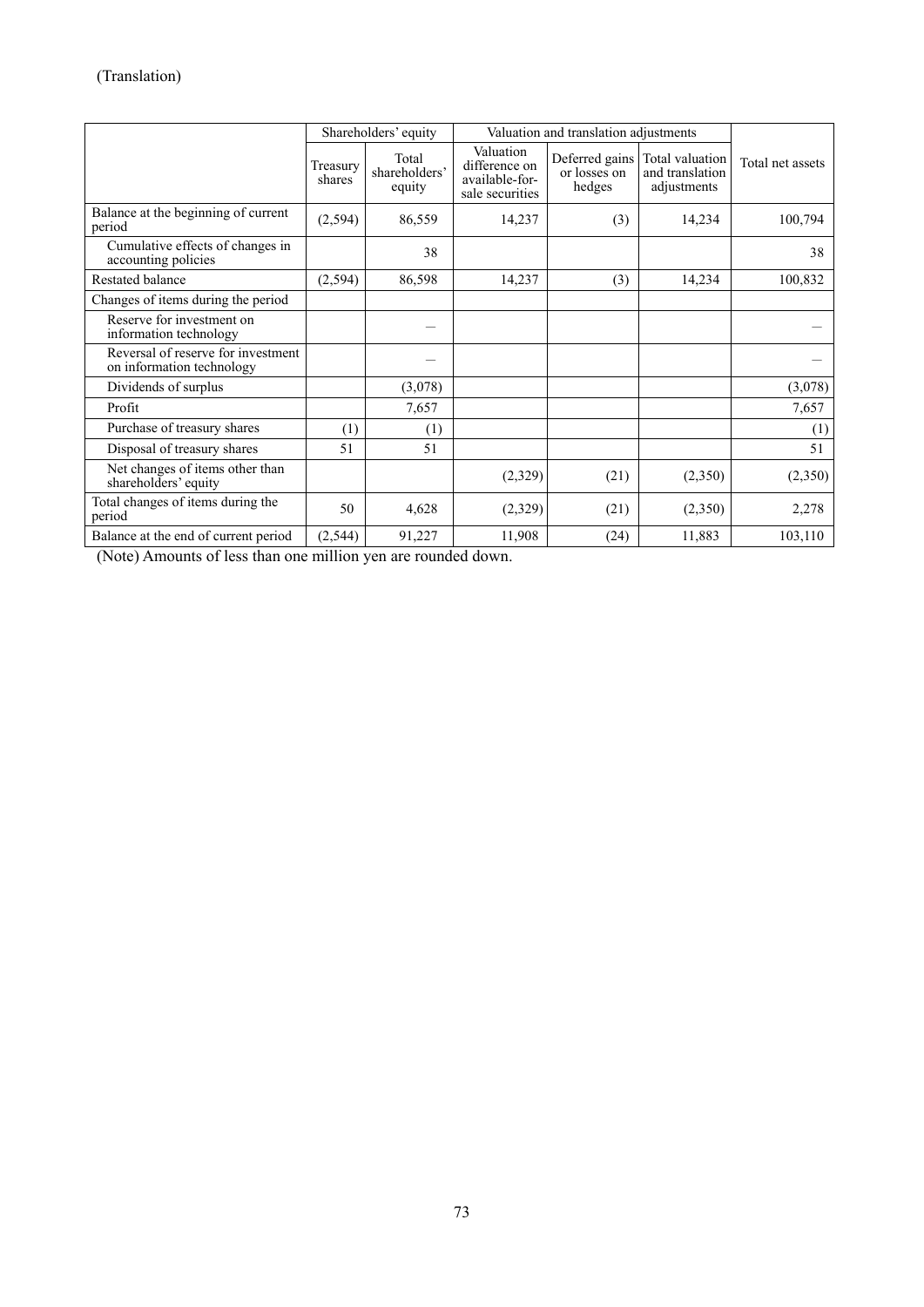# **Notes to Non-consolidated Financial Statements**

#### **[Notes regarding Significant Accounting Policies]**  Accounting Standards (1) Standards and methods for valuation of assets Securities Held-to-maturity debt securities Amortized cost method (straight-line method) Shares of subsidiaries and associates Stated at cost using the moving-average method Available-for-sale securities Securities other than shares, etc. that do not have a market price Stated at fair value based on the market prices at the end of the fiscal year. (Valuation difference is reported as a separate item in net assets at net-of-tax amount. The cost of securities sold is stated at cost, determined by the moving average method.) Shares, etc. that do not have a market price Stated at cost using the moving-average method Derivatives Stated at fair value Inventories Costs on uncompleted construction contracts Stated at cost using the specific identification method Raw materials and supplies Stated at cost determined by the moving average method (The amounts stated in the non-consolidated balance sheets are calculated by writing down the book value based on the decline in profitability.) (2) Depreciation method for non-current assets Property, plant and equipment The declining-balance method is applied. However, the straight-line method is applied to buildings (excluding facilities attached to buildings) acquired on or after April 1, 1998, and is applied to facilities attached to buildings and structures acquired on or after April 1, 2016. The useful lives and the residual values of depreciable assets are estimated mainly in accordance with the Corporation Tax Act. Intangible assets The straight-line method is applied. However, computer software for internal use is amortized by the straight-line method over the estimated internal useful life (5 years). (3) Standards of accounting for allowance and provisions Allowance for doubtful accounts In order to prepare for losses due to bad debts such as accounts receivable from completed construction contracts and other, the allowance for doubtful accounts is provided at the estimated amount of uncollectable debt. For receivables classified as "normal," it is provided based on a historical default ratio. For receivables classified as "doubtful," etc., it is provided based on individual assessment on the probability of collection. Provision for warranties for completed construction In order to prepare for the costs of repairs for damages related to completed construction work for which the Company is responsible, the provision is provided based on past warranty experience. Provision for loss on construction contracts In order to prepare for future losses related to the construction contracts in process, the provision is provided based on estimated amount which will probably be incurred and which can be reasonably estimated. Provision for directors' bonuses In order to prepare for directors' bonuses, the provision is provided based on the estimated payment of the fiscal year. Provision for business restructuring To provide for expenses and losses to be incurred in

connection with business restructuring, the estimated amount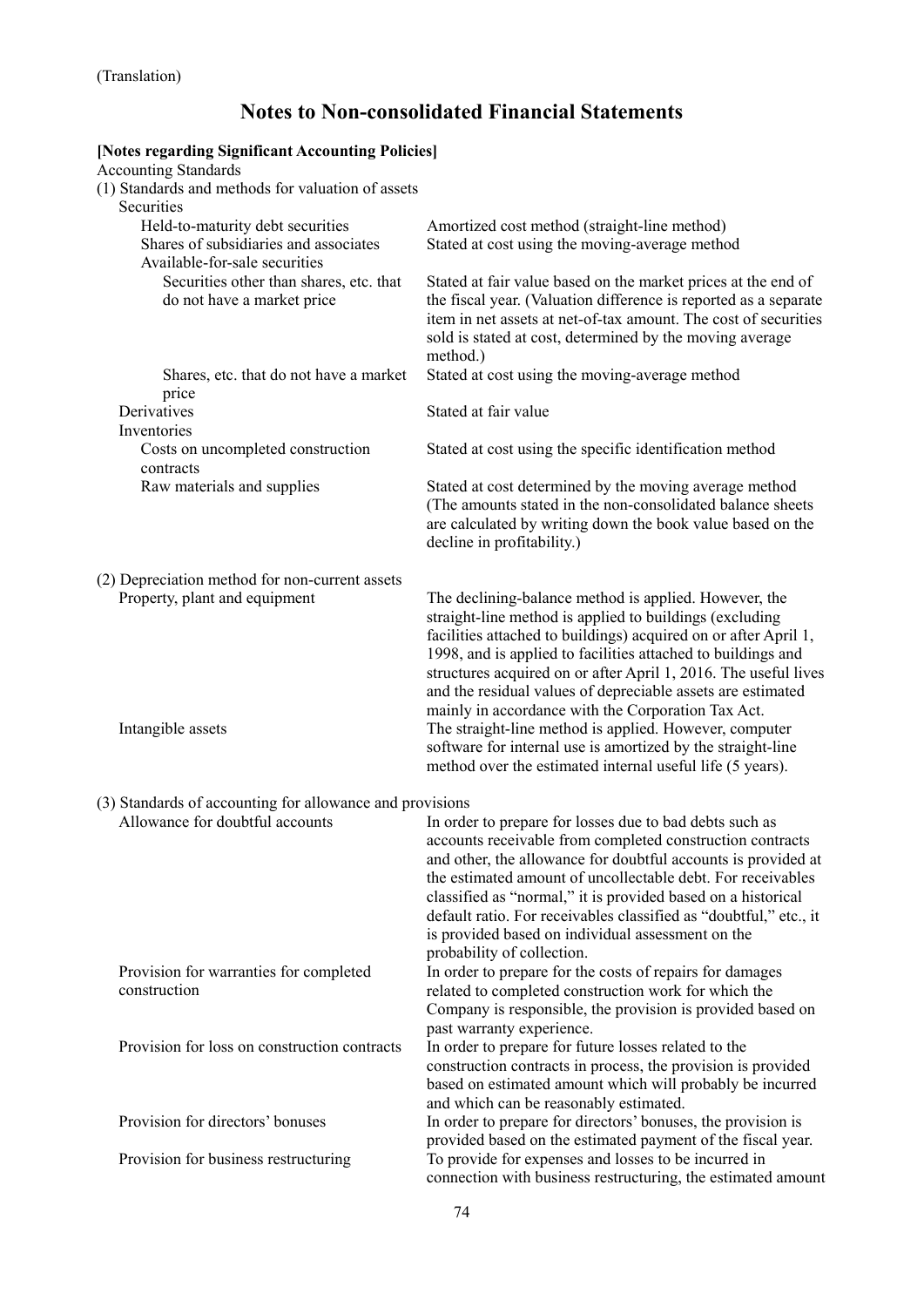| Provision for retirement benefits                                                                            | of such expenses and losses is recorded.<br>In order to prepare for employees' retirement benefits, the<br>provision is provided based on estimated benefit obligations<br>and the fair value of plan assets at the end of fiscal year.<br>1) Method of attributing the projected benefit obligations to<br>periods of service                                              |
|--------------------------------------------------------------------------------------------------------------|-----------------------------------------------------------------------------------------------------------------------------------------------------------------------------------------------------------------------------------------------------------------------------------------------------------------------------------------------------------------------------|
|                                                                                                              | In calculating the retirement benefit obligations, the<br>benefit formula basis is used to allocate the projected<br>retirement benefits to the years of service up to the end of<br>the fiscal year.                                                                                                                                                                       |
|                                                                                                              | 2) Amortization method for actuarial differences and prior<br>service costs                                                                                                                                                                                                                                                                                                 |
|                                                                                                              | Actuarial differences are amortized using the straight-line<br>method over a certain period of time (10 years) within the<br>average remaining service period of employees from the<br>following fiscal year of accrual.                                                                                                                                                    |
|                                                                                                              | Prior service costs are amortized using the straight-line<br>method over a certain period of time (10 years) within the<br>average remaining service period of employees from the<br>fiscal year of accrual.                                                                                                                                                                |
| Provision for share-based remuneration for<br>directors                                                      | In order to prepare for share-based remuneration to<br>executive directors upon their retirements, the estimated<br>amount of provision for share-based obligation as of the<br>fiscal year end is provided based on the regulation of share-<br>based remuneration for directors.                                                                                          |
| (4) Accounting standards for revenues and expenses<br>(when it typically recognizes revenue) are as follows: | The details of the main performance obligations in the major businesses related to revenue from contracts<br>with customers and the timing at which the Company typically satisfies these performance obligations                                                                                                                                                           |
| 1) Construction contracts, etc.                                                                              | In the green technology system business and the paint<br>finishing system business, performance obligations for<br>construction contracts, etc. mainly involving design,<br>supervision, and installation are deemed to be satisfied over<br>time, and revenue is recognized based on progress toward                                                                       |
|                                                                                                              | complete satisfaction of a performance obligation.<br>The progress of satisfaction of performance obligations in<br>revenue recognition over time is measured by the ratio of<br>incurred costs to estimated total costs (input methods). In<br>addition, revenue is recognized by cost recovery method in<br>case incurred costs are expected to be recoverable though the |
|                                                                                                              | progress of satisfaction of performance obligations cannot be<br>reasonably measured.                                                                                                                                                                                                                                                                                       |
| 2) Sales of equipment and materials                                                                          | In the green technology system business and the paint<br>finishing system business, performance obligations for sales<br>of equipment and materials are deemed to be satisfied at a<br>point in time, and revenue is recognized when products are<br>delivered.                                                                                                             |
| (5) Other important matters for presenting the Non-consolidated Financial Statements                         |                                                                                                                                                                                                                                                                                                                                                                             |
| Methods of hedge accounting                                                                                  | 1) Method of hedge accounting<br>Accounted for using the deferral method of accounting.<br>With regard to forward exchange contracts that meet the<br>requirements for deferral hedge accounting, deferral<br>hedge accounting is applied.                                                                                                                                  |
|                                                                                                              | 2) Hedging instruments and hedged items                                                                                                                                                                                                                                                                                                                                     |

 Hedging instruments Forward exchange contracts, and non-deliverable forwards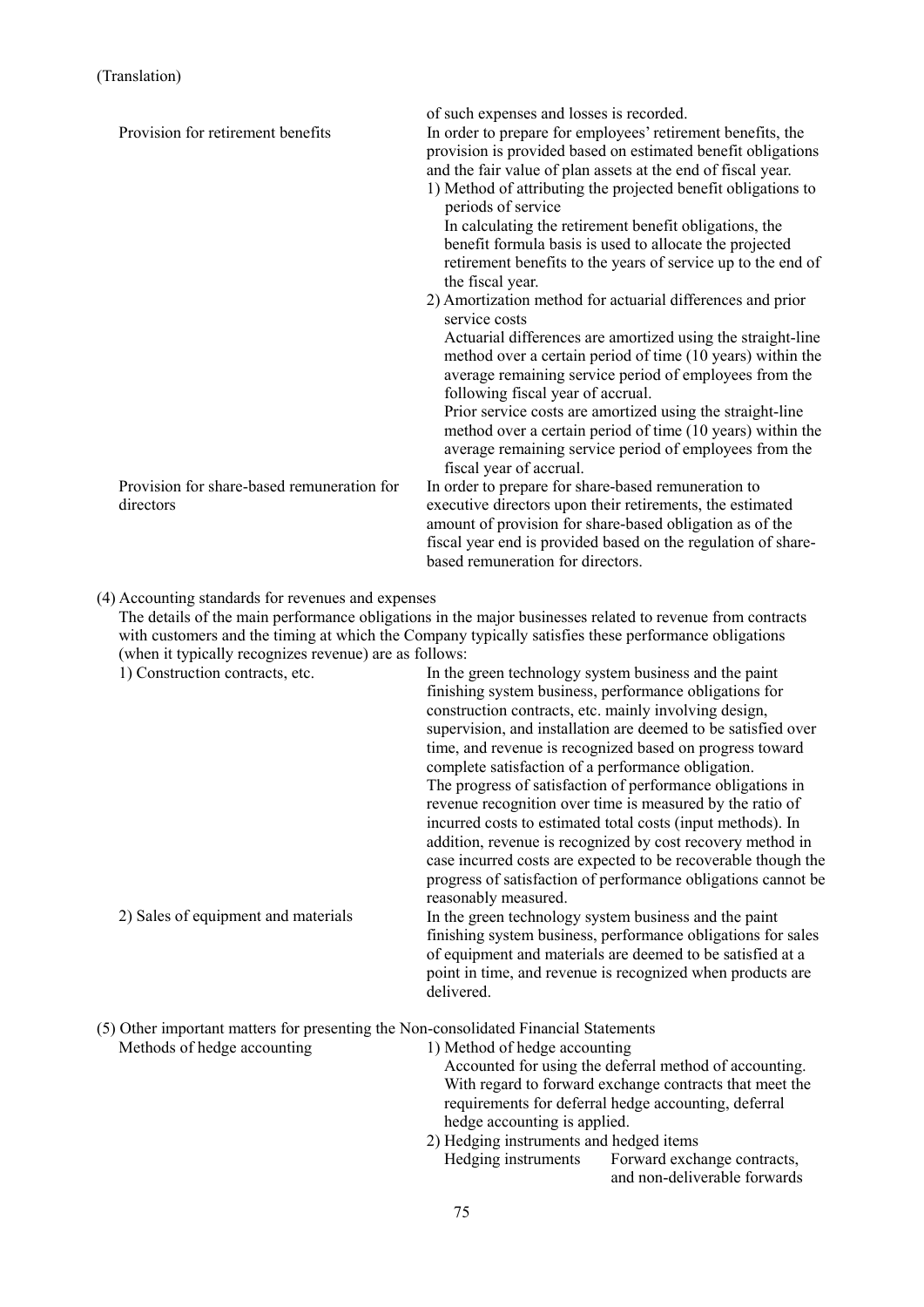|                                              |                                                      | (NDF)                                                        |
|----------------------------------------------|------------------------------------------------------|--------------------------------------------------------------|
|                                              | Hedged items                                         | Foreign currency receivables,                                |
|                                              |                                                      | foreign currency payables and                                |
|                                              |                                                      | future transactions in foreign                               |
|                                              |                                                      | currency                                                     |
|                                              | 3) Hedging policy                                    |                                                              |
|                                              |                                                      | The Company uses forward exchange contracts not for the      |
|                                              |                                                      | purpose of speculation but for hedging future risks of       |
|                                              | fluctuation of foreign currency exchange rates.      |                                                              |
|                                              | 4) Assessment of hedge effectiveness                 |                                                              |
|                                              |                                                      | As forward exchange contracts in the same currency are       |
|                                              |                                                      | used for forward exchange transactions, the correlation to   |
|                                              |                                                      | subsequent exchange rate fluctuations is completely          |
|                                              |                                                      | ensured. Accordingly, evaluation of hedge effectiveness is   |
|                                              | omitted.                                             |                                                              |
| Accounting procedure for retirement benefits | Accounting procedures for unrecognized actuarial     |                                                              |
|                                              |                                                      | differences and unrecognized prior service costs relative to |
|                                              | retirement benefits differ from those applied in the |                                                              |
|                                              | consolidated financial statements.                   |                                                              |

## **[Notes regarding Change in Accounting Policy]**

1. Application of Accounting Standard for Revenue Recognition, etc.

The "Accounting Standard for Revenue Recognition" (ASBJ Statement No. 29, March 31, 2020, hereinafter referred to as "Revenue Recognition Accounting Standard"), etc. have been applied from the beginning of the fiscal year. In accordance with the Revenue Recognition Accounting Standard, etc., revenue is recognized at the amount expected to be received in exchange for the promised goods or services when the control of the goods or services is transferred to the customer. Regarding construction contracts and so on, as a result of examining the identification of performance obligations and the timing of its satisfaction, revenue recognition method has been changed to recognize revenue over time after the application of the Revenue Recognition Accounting Standard, etc., though previously the percentage-of-completion method had been applied for construction contracts for which the completion of a certain percentage of the entire work is reliably recognizable and the completed-contract method had been applied for the other construction contracts.

Regarding maintenance contracts and so on, as a result of examining the identification of performance obligations and the timing of its satisfaction, revenue recognition method has been changed to recognize revenue over time after the application of the Revenue Recognition Accounting Standard, though previously revenue had been recognized when service is completely rendered.

The progress of satisfaction of performance obligations in revenue recognition over time is measured by the ratio of incurred costs to estimated total costs (input methods). In addition, revenue is recognized by cost recovery method in case incurred costs are expected to be recoverable though the progress of satisfaction of performance obligations cannot be reasonably measured.

In addition, the sales discount recorded as non-operating expenses in the previous fiscal year is deducted from the net sales of completed construction contracts from this fiscal year.

The application of the Revenue Recognition Accounting Standard, etc. is pursuant to the transitional treatment stipulated in the proviso of Paragraph 84 of the Revenue Recognition Accounting Standard. The cumulative effect when applying the Revenue Recognition Accounting Standard, etc. retrospectively from before the beginning of the fiscal year is added to or subtracted from the retained earnings at the beginning of the fiscal year, and thus the Revenue Recognition Accounting Standard, etc. have been applied from the beginning balance.

As a result, net sales of completed construction contracts increased by ¥173 million, cost of sales of completed construction contracts increased by ¥200 million, gross profit on completed construction contracts and operating income decreased by ¥27 million, ordinary income and profit before income taxes decreased by ¥13 million respectively. Also, beginning balance of retained earnings increased by ¥38 million. The impact of this change on per share information is described in the relevant section.

2. Application of Accounting Standard for Fair Value Measurement, etc.

The "Accounting Standard for Fair Value Measurement" (ASBJ Statement No. 30, July 4, 2019, hereinafter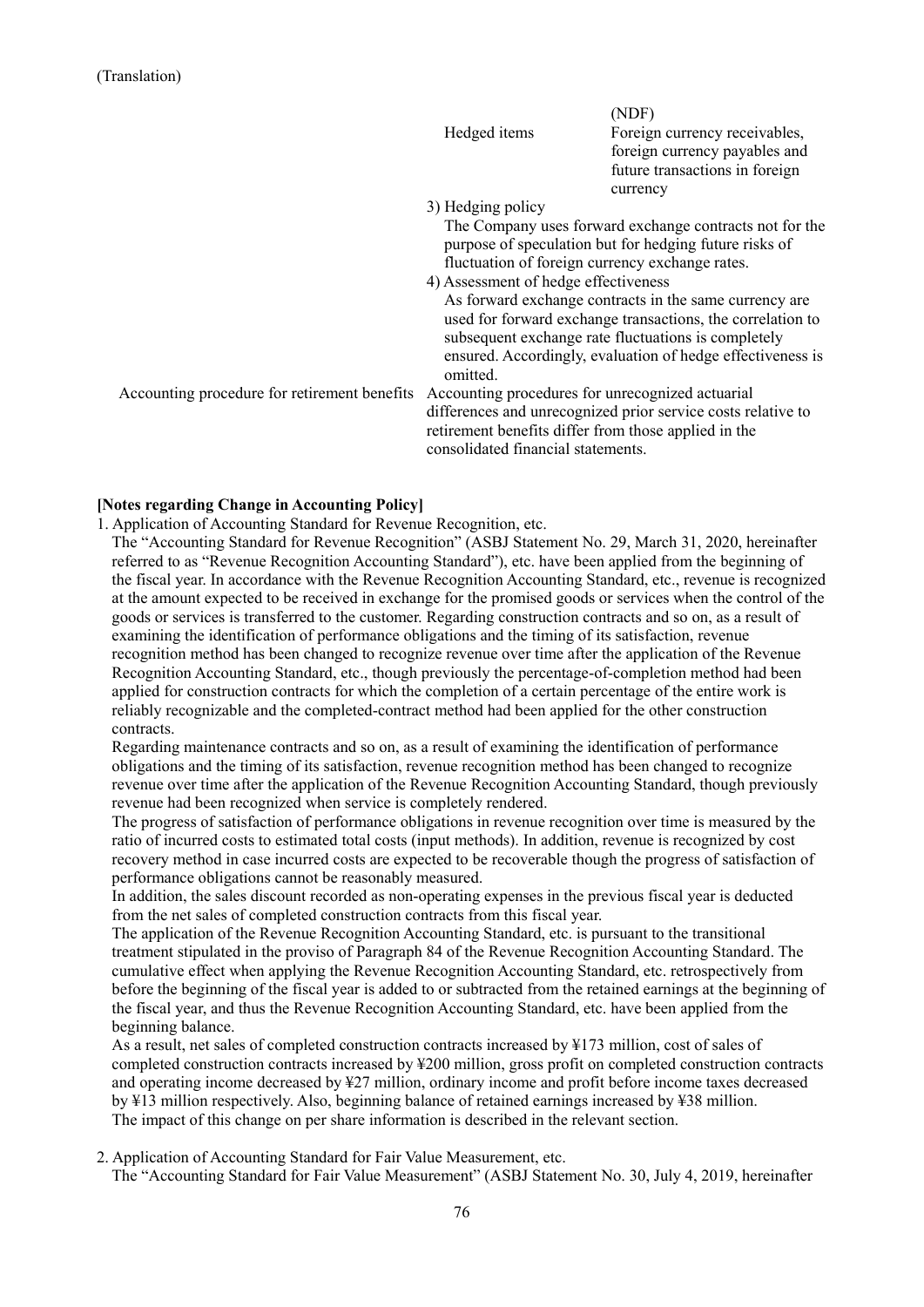referred to as "Fair Value Measurement Accounting Standard"), etc., have been applied from the beginning of the fiscal year. In accordance with the transitional treatment stipulated in the Paragraph 19 of Fair Value Measurement Accounting Standard and stipulated in the Paragraph 44-2 of "Accounting Standard for Financial Instruments" (ASBJ Statement No. 10, July 4, 2019), the new accounting policy stipulated by the Fair Value Measurement Accounting Standard, etc. are applied in the future. These applications have no impact on the financial statements.

#### **[Notes regarding Accounting Estimates]**

1. Estimate of percentage of completion in construction contracts, etc. in which revenue is recognized over time

- (1) Amount recorded on Non-consolidated Financial Statements for this fiscal year
	- Net sales of completed construction contracts ¥105,819 million
- (2) Information on details of important accounting estimates concerning items identified This note is omitted, as the same information has been stated in "Notes regarding Accounting Estimates" in in Notes to Consolidated Financial Statements.
- 2. Valuation of shares of subsidiaries and associates
- (1) Amount recorded on Non-consolidated Financial Statements for this fiscal year Shares of subsidiaries and associates  $\text{\#14,454}$  million
- (2) Information on details of important accounting estimates concerning items identified In the valuation of shares of subsidiaries and associates that do not have market prices, the Company recognizes impairment losses when the real value of such shares declines significantly due to deterioration in the financial condition of the subsidiaries and associates, and when the recoverability of such shares is not sufficiently supported by consideration of the business plans of the subsidiaries and associates. For shares acquired reflecting excess earning power, the actual value reflects such excess earning power, and if excess earning power is determined to have decreased as a result of consideration of the business plans, the actual value reflects such decrease.

Certain assumptions are made regarding the business plans of subsidiaries and associates with respect to the market environment and other factors of each company. These assumptions are determined at the discretion of management based on the best estimates. However, as they may be affected by the results of fluctuations, etc. of uncertain economic conditions in the future, if they have to be reviewed, there may be a material impact on the Non-consolidated Financial Statements.

### **[Notes to Non-consolidated Balance Sheet]**

| 1. Accumulated depreciation                                                                          |                   |
|------------------------------------------------------------------------------------------------------|-------------------|
| Property, plant and equipment                                                                        | $43,476$ million  |
| 2. Guarantee obligations                                                                             |                   |
| The Company guarantees loans payable, etc., made by its subsidiaries and associates under agreements |                   |
| concluded with financial institutions.                                                               |                   |
|                                                                                                      | (Millions of yen) |
| Taikisha (Singapore) Pte. Ltd.                                                                       | 819               |
| Taikisha (Thailand) Co., Ltd.                                                                        | 161               |
| P.T. Taikisha Indonesia Engineering                                                                  | 201               |
| Taikisha Vietnam Engineering Inc.                                                                    | 359               |
| Taikisha Engineering (M) Sdn. Bhd.                                                                   | 101               |
| Taikisha (Taiwan) Ltd.                                                                               | $\Omega$          |
| WuZhou Taikisha Engineering Co., Ltd.                                                                | 98                |
| Tianjin Taikisha Paint Finishing System Ltd.                                                         | 110               |
| Taikisha Engineering India Private Ltd.                                                              | 3,064             |
| Tianjin Dongchum-Taiki Metal Finishing & Conveyor System Manufacturing Co.,                          | 449               |
| Ltd.                                                                                                 |                   |
| Total                                                                                                | 5,366             |
|                                                                                                      |                   |

3. Monetary receivables from and payables to subsidiaries and associates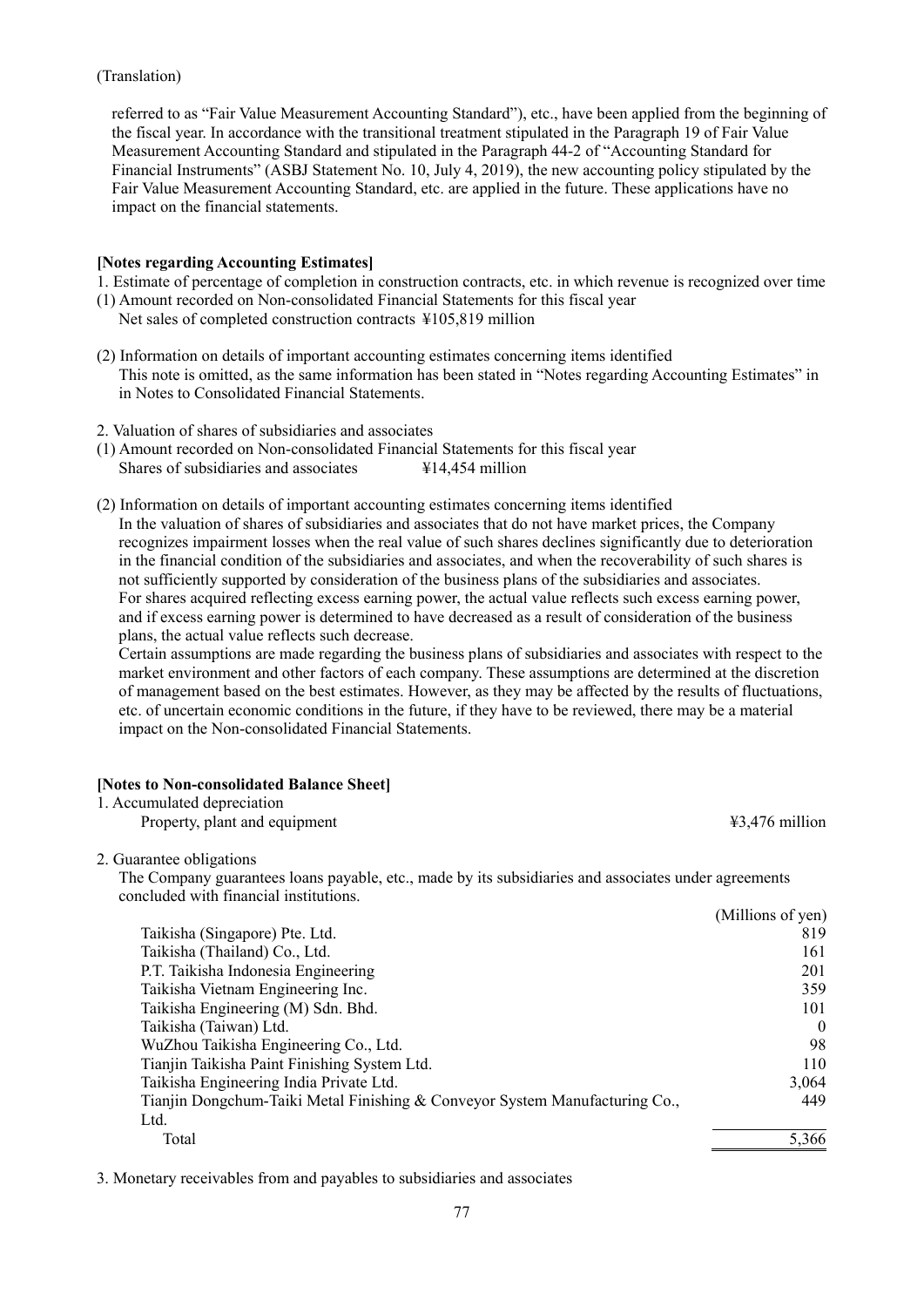| ¥4,328 million                      |
|-------------------------------------|
| ¥390 million                        |
| $\text{\textsterling}2,493$ million |
|                                     |

4. Provision for loss on construction contracts

The costs on uncompleted construction contracts regarding the construction contracts for which losses are expected are reported after they are offset by the corresponding provision for loss on construction contracts of ¥1 million.

# **[Notes to Non-consolidated Statement of Income]**

1. Transactions with subsidiaries and associates

| (Millions of yen) |
|-------------------|
|                   |
| 2.614             |
| 5.198             |
| 5.158             |
| 383               |
|                   |

2. Provision for loss on construction contracts included in the cost of sales of completed construction contracts was ¥182 million.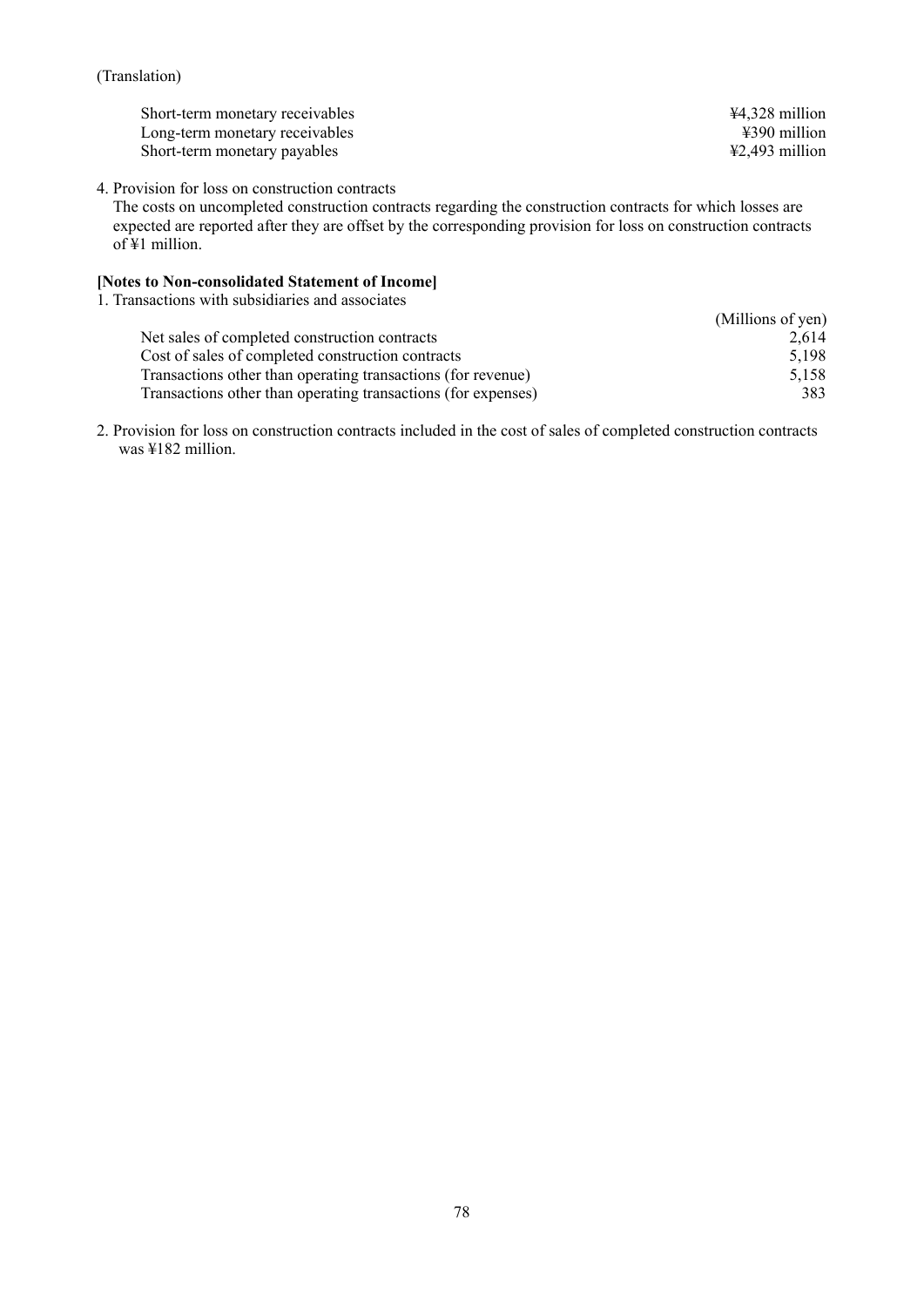## **[Note to Non-consolidated Statement of Changes in Net Assets]**

Type and number of treasury shares as of the fiscal year end Common shares 998,559 shares (Note) The number of treasury shares as of the fiscal year end includes 120,700 shares held by Custody Bank of Japan, Ltd. (Trust E Account) as the trust assets of Board Benefit Trust (BBT).

#### **[Note regarding Tax Effect Accounting]**

Breakdown by cause of deferred tax assets and liabilities

|                                                            | (Millions of yen) |
|------------------------------------------------------------|-------------------|
| Deferred tax assets:                                       |                   |
| Allowance for doubtful accounts                            | 74                |
| Provision for warranties for completed construction        | 62                |
| Provision for loss on construction contracts               | 98                |
| Provision for retirement benefits                          | 35                |
| Employee pension trust, investment securities              | 336               |
| Accrued bonuses                                            | 1,183             |
| Loss on valuation of investment securities                 | 116               |
| Loss on valuation of shares of subsidiaries and associates | 1,812             |
| Loss on valuation of golf club membership                  | 56                |
| Valuation difference on available-for-sale securities      |                   |
| Provision for business restructuring                       | 753               |
| Others                                                     | 399               |
| Subtotal                                                   | 4,933             |
| Valuation allowance                                        | (2,100)           |
| Total deferred tax assets                                  | 2,832             |
| Deferred tax liabilities:                                  |                   |
| Prepaid pension cost                                       | (1,872)           |
| Valuation difference on available-for-sale securities      | (5,140)           |
| Others                                                     | (196)             |
| Total deferred tax liabilities                             | (7,210)           |
| Net deferred tax liabilities                               | (4,377)           |
|                                                            |                   |